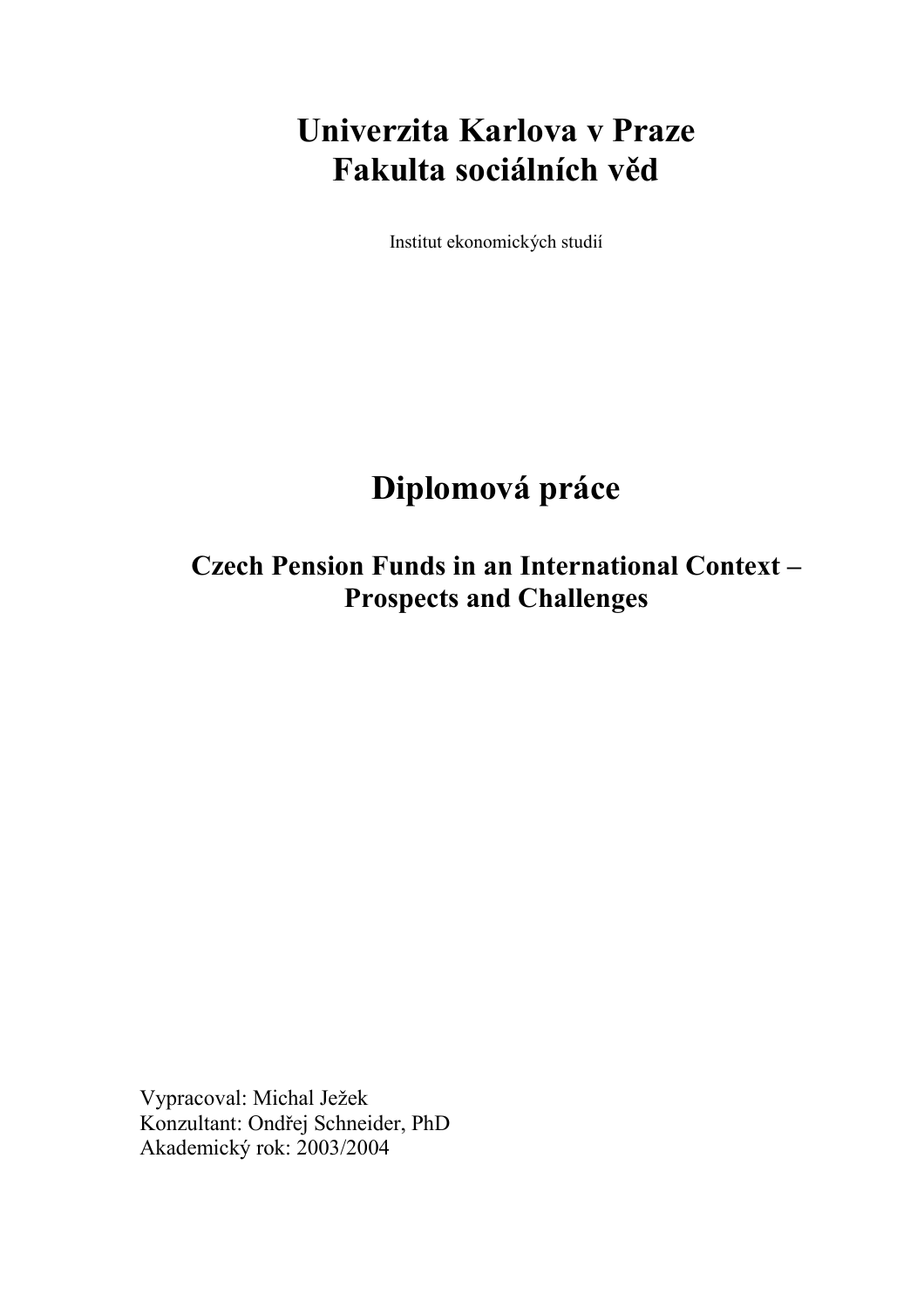Prohlášení:

Prohlašuji, že jsem diplomovou práci vypracoval samostatně a použil pouze uvedené prameny a literaturu.

V Praze dne 12. června 2004 Podpis: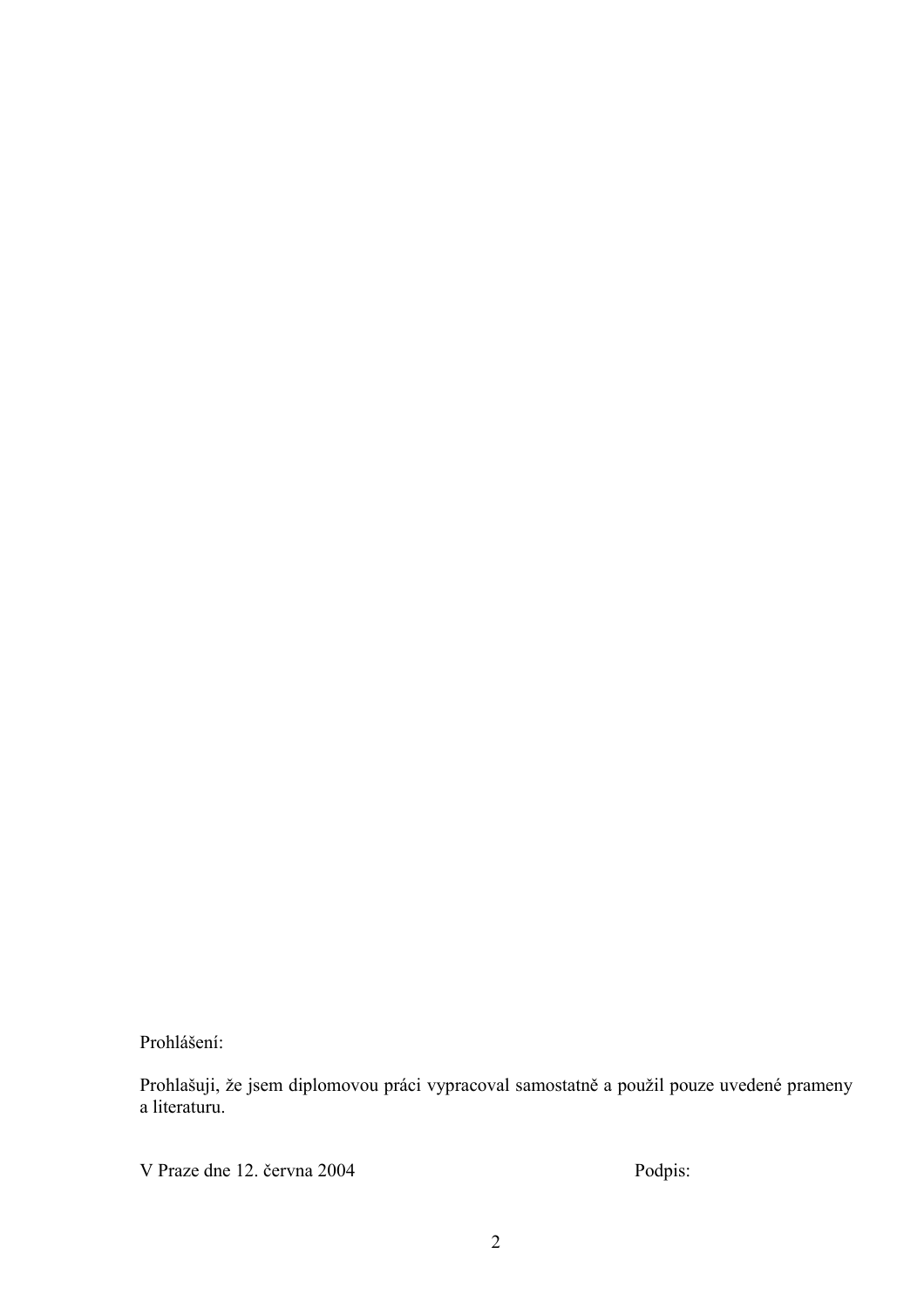### **Acknowledgements:**

I would like to thank Ondřej Schneider, PhD of the Faculty of Social Sciences for his supervision. I also owe thanks to RNDr. Boris Burcin of the Faculty of Natural Sciences who kindly provided me with population forecasts. All errors are mine.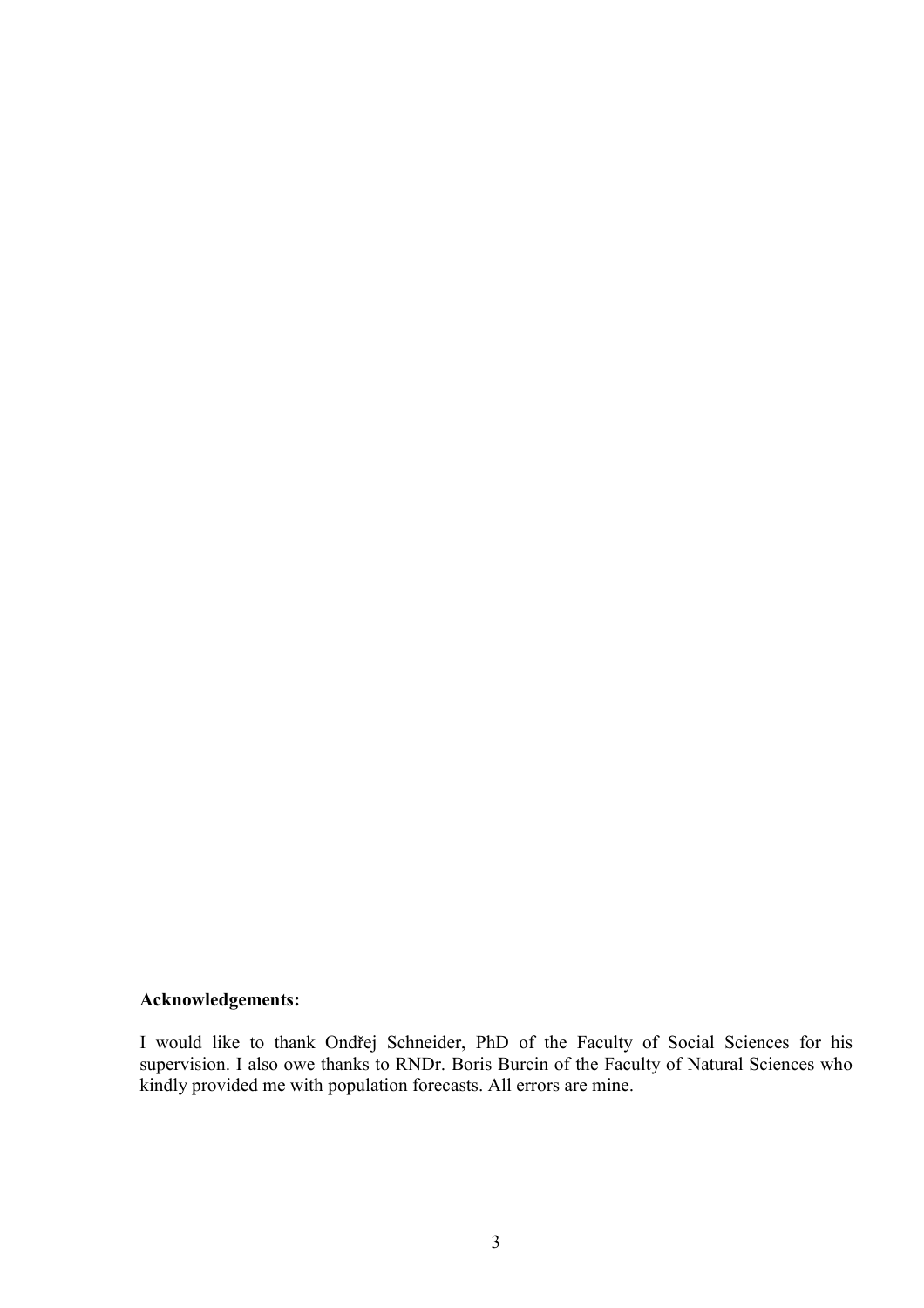# **Diploma Thesis Project**

*Term of the state examination*: September 2004

*Author*: Michal Ježek

*Supervisor*: Ondřej Schneider, PhD

*Expected title*: Czech Pension Funds in an International Context - Prospects and Challenges

*Objective*: The objective of the thesis is to describe the voluntary pension scheme in the Czech Republic, put it in an international context, and identify its strengths and weaknesses. The major concern is the low rate of return the system has generated since its inception in 1994 and the thesis will describe how much the regulatory framework is likely to have contributed to this. The system has been successful in attracting a large number of participants in the past decade. However, it seems that it is viewed by the participants as an advantageous mediumterm savings vehicle rather than a supplementary pension scheme. The thesis will attempt to make some suggestions how to transform the scheme into a medium which the participants would use to increase their retirement income through additional pension benefits. Pension funds could possibly play an important role in the future mandatory pension provision in the Czech Republic, but unless they generate higher rates of return, they provide no viable alternative to the public pay-as-you-go scheme for a very large number of workers and thus may not help solve the population aging problem in the country. Based on the age-wage structure of the labor force, the author will attempt to estimate the cash flow into pension funds if they become part of the mandatory pension scheme and if individuals are allowed to partially contract out of the current public scheme. If individuals expect that pension funds improve their performance to the level attained by developed pension funds schemes in other countries, they will contract out massively and pension funds will soon become major players in the financial market.

*Outline*:

- Introduction
- Pension Funds as Institutional Investors
- Pension funds in Countries with Mandatory Funded Schemes
- Description of the Czech System of Pension Funds
- Why the Lackluster Performance in the Past Decade?
- After Reform in Czechia: How Much Would Flow to Pension Funds?
- Conclusion

*Literature*: see the enclosed list

ÖÖÖÖÖÖÖÖÖÖÖÖÖÖ. ÖÖÖÖÖÖÖÖÖÖÖÖÖÖ.

Michal Ježek Ondřej Schneider, PhD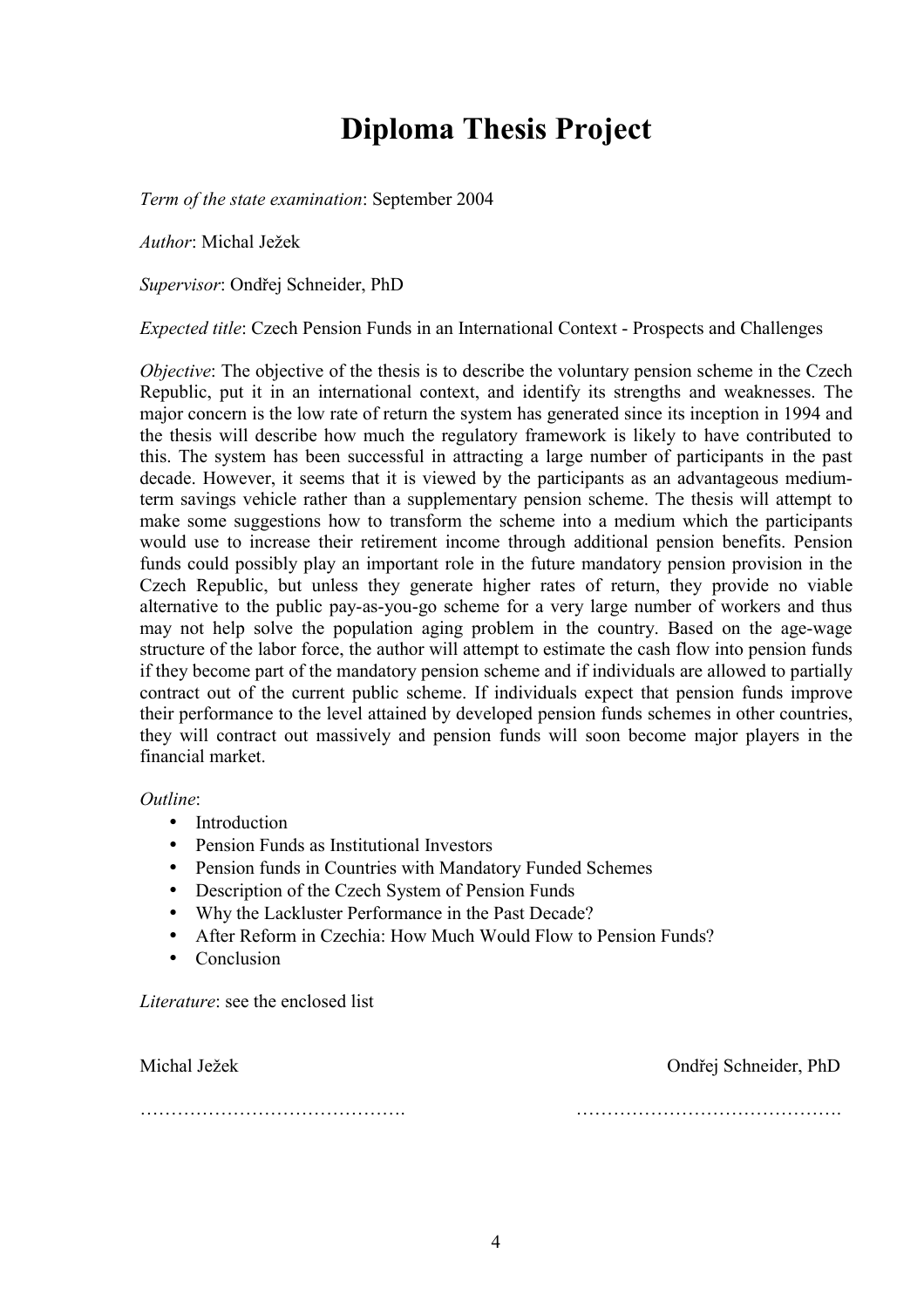#### **Abstract**

The object of the thesis is to describe the Czech system of pension funds and put it in an international context. A particular attention is devoted to the issue of low investment performance of Czech pension funds in the past decade. It is argued throughout the thesis that the voluntary pension scheme as currently structured is unlikely to ease the pension problem in the country, and that this can only be accomplished through a systemic pension reform. A number of weaknesses in the regulatory framework are identified and suggestions for improvement are given. The contribution of the thesis is the simulation of the dynamics of assets accumulation in pension funds if a systemic pension reform is adopted in the country, which to the author's knowledge has not been published so far.

#### **Abstrakt**

Cílem této práce je popsat český systém penzijních fondů a zasadit jej do mezinárodního kontextu. Zvláštní pozornost je věnována problematice nízkých investičních výnosů českých penzijních fondů v posledních deseti letech. V práci argumentuji, že současně nastavený systém dobrovolného penzijního připojištění nemá velkou naději na to, že pomůže snížit sílící problémy s penzijním zabezpečením v zemi, a že tohoto lze dosáhnout pouze systémovou penzijní reformou. V práci je popsána řada nedostatků současného regulatorního prostředí a jsou předloženy návrhy na jejich odstranění. Příspěvkem této práce je simulace dynamiky akumulace aktiv v penzijních fondech, bude-li přistoupeno k systémové penzijní reformě, což dle autorových informací dosud nebylo publikováno.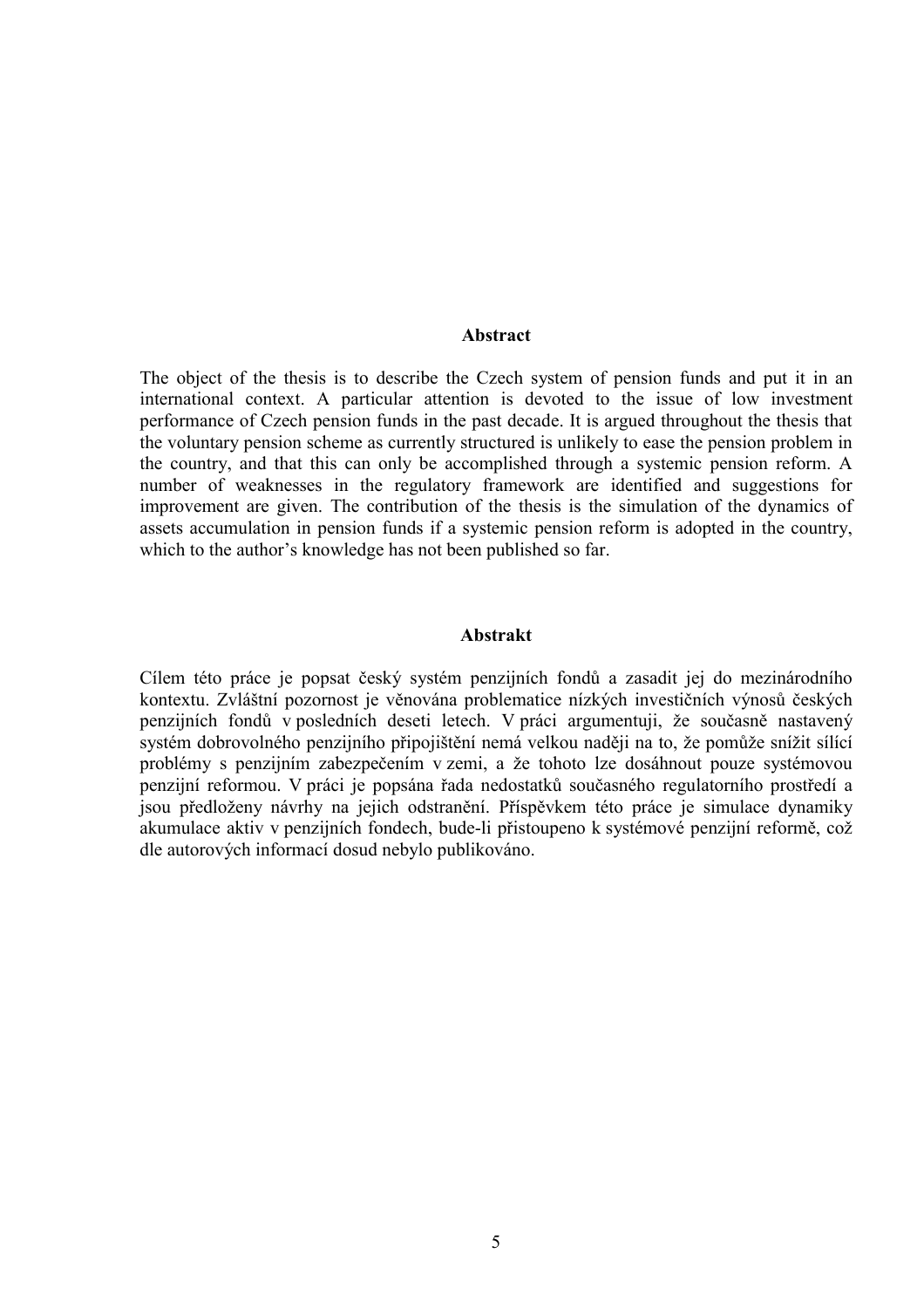# **Table of Contents:**

| 1              |                                                                                   |  |
|----------------|-----------------------------------------------------------------------------------|--|
| 2              |                                                                                   |  |
|                | 2.1                                                                               |  |
|                | $2.2\,$                                                                           |  |
| 3              |                                                                                   |  |
|                | 3.1                                                                               |  |
|                | 3.2                                                                               |  |
| 4              |                                                                                   |  |
|                | 4.1                                                                               |  |
|                | 4.1.1                                                                             |  |
|                | 4.1.2                                                                             |  |
|                | 4.2                                                                               |  |
|                | 4.3                                                                               |  |
|                | 4.4                                                                               |  |
|                | 4.5                                                                               |  |
|                | 4.6                                                                               |  |
|                | 4.7                                                                               |  |
|                | 4.8                                                                               |  |
|                | 4.9                                                                               |  |
|                | 4.10                                                                              |  |
|                | 4.11                                                                              |  |
| 5 <sup>1</sup> |                                                                                   |  |
|                | 5.1                                                                               |  |
|                | 5.2                                                                               |  |
|                | 5.3                                                                               |  |
|                | 5.3.1                                                                             |  |
|                | 5.3.2                                                                             |  |
|                | 5.3.3                                                                             |  |
|                | 5.4                                                                               |  |
| 6              |                                                                                   |  |
|                | 6.1                                                                               |  |
|                | 6.2                                                                               |  |
|                | 6.3                                                                               |  |
|                | 6.4                                                                               |  |
|                | 6.5                                                                               |  |
| 7              |                                                                                   |  |
| 8              |                                                                                   |  |
| 9              |                                                                                   |  |
|                | Implicit Rates of Return in a Sustainable Pay-As-You-Go Scheme 107<br>9.1         |  |
|                | Parameters Used for the Calculation of Minimum Wages with which It Pays to<br>9.2 |  |
|                |                                                                                   |  |
|                | Simulation of the Dynamics of Assets Accumulation in Pension Funds after a<br>9.3 |  |
|                |                                                                                   |  |
|                | 9.3.1                                                                             |  |
|                | 9.3.2                                                                             |  |
|                | 9.3.3                                                                             |  |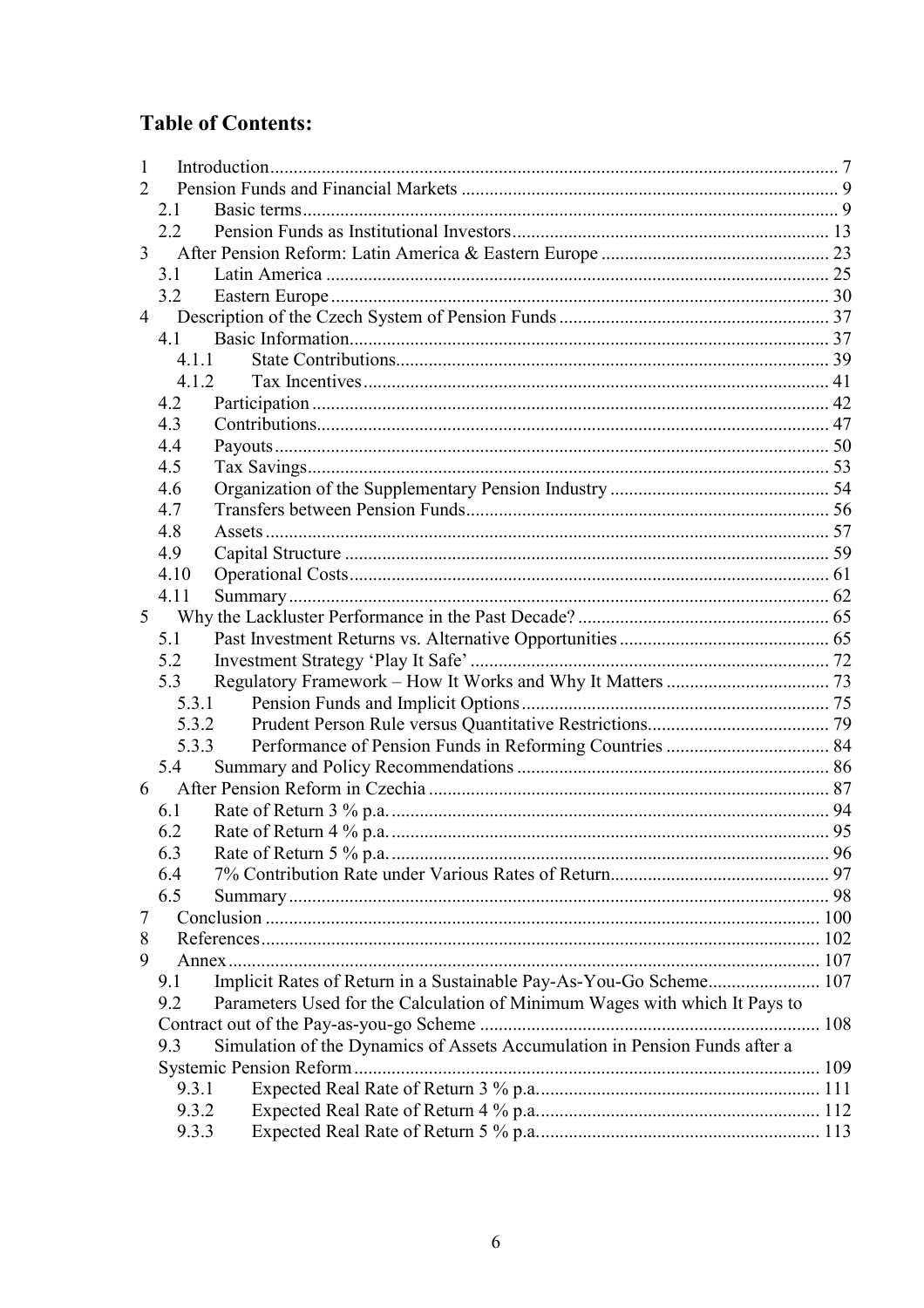## **1 Introduction**

Ten years ago, a system of pension funds was established in the Czech Republic in which individuals may save for retirement on a voluntary basis in addition to mandatory social security. With a profound demographic change under way and its negative consequences for the public pension scheme, it is hoped by many policy makers that pension funds strengthen pension provision in the country. After a decade of experience, it should already be possible to evaluate whether it is happening under the current arrangement or not, which we will attempt to do.

Most public pension schemes are traditionally operated on the pay-as-you-go principle, i.e. today's pensioners receive benefits out of payroll taxes paid by today's workers and these workers expect to be supported in the same manner after they retire. The increasing number of pensioners relative to workers renders these schemes financially unsustainable, bringing some of them to the brink of collapse. Therefore, an increasingly popular way of reforming public pension systems is to reduce the role of the pay-as-you-go scheme and introduce mandatory retirement saving in pension funds instead. By and large, both schemes are subject to different kinds of risk. While funded schemes are subject to investment risk, public pay-as-you-go schemes are susceptible to political risk and labor income risk. Since those risks are unlikely to be perfectly correlated, their combination leads to a reduction in the overall risk and this is an argument for the introduction of a mixed scheme.

This has already happened in a number of countries and their experience may be an invaluable source of inspiration for countries that are going to reform their social security in the same fashion. The Czech Republic is still obstinately sticking to the old pay-as-you-go scheme while a number of countries in the region have already allowed pension funds into mandatory social security. I will argue that if the system of pension provision in the country is to be improved, a similar reform should be done as well. This reform would have a profound impact on the scale and character of the pension business in the country.

The remainder of the thesis is structured as follows. The second chapter describes the major issues concerning pension funds, their role in financial markets and some experience from countries where these institutional investors have a long tradition. One of the major objectives of the thesis is to describe the Czech system of pension funds and examine its preparedness to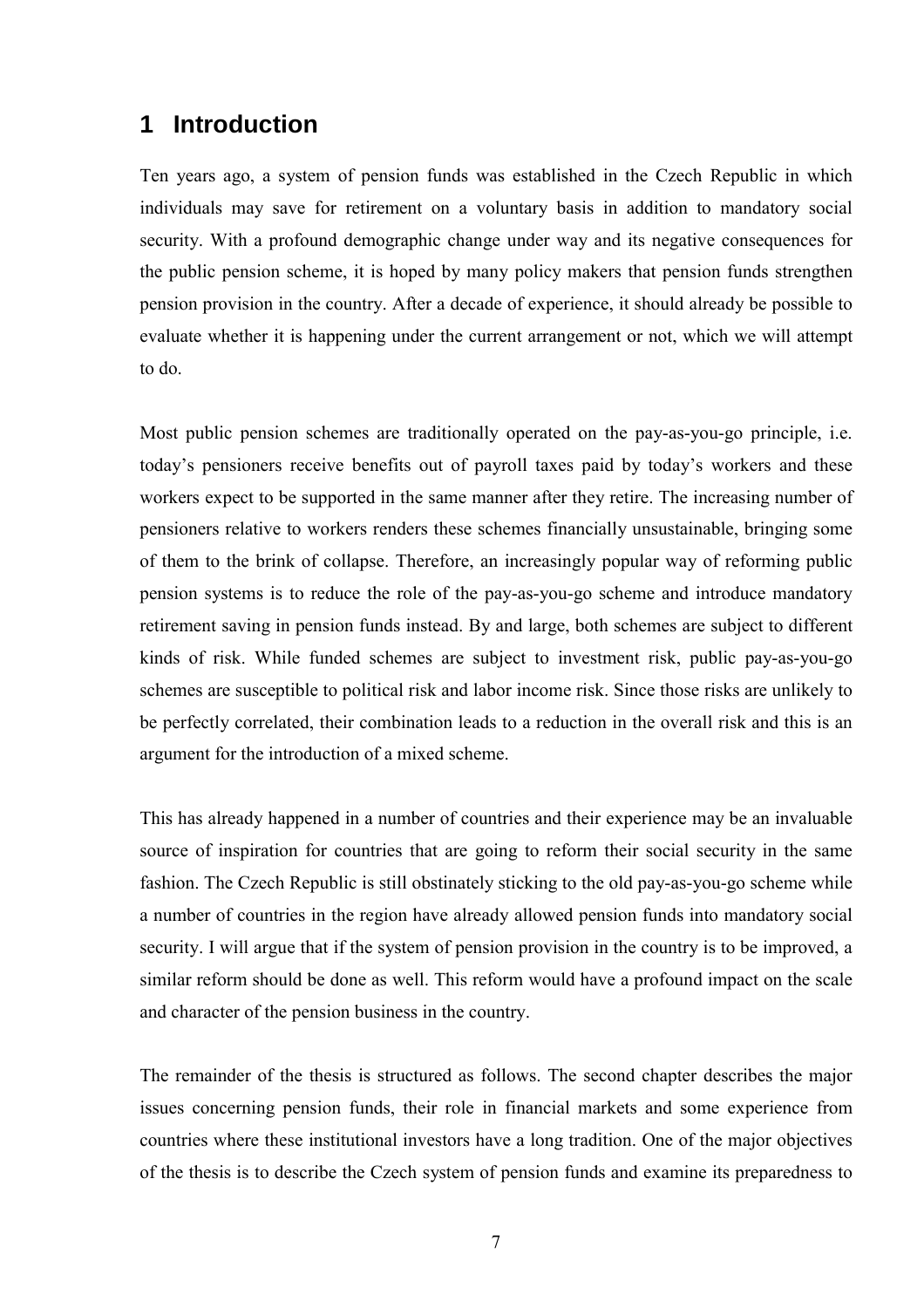assume part of the mandatory pension provision in the country. This would be difficult without a benchmark based on experience from countries that have already implemented such a profound reform of social security. Therefore, the third chapter gives the reader a brief exposure to the international experience with pension funds under mandatory schemes, and only then follows the fourth chapter describing the Czech voluntary scheme, now put in an international context. The fifth chapter deals with the issue of low historical rates of return generated by Czech pension funds. The sixth chapter attempts to estimate what the initial cash flow to pension funds would be if the Czech Republic joined the club of reforming countries, and then simulates the dynamics of assets accumulation in the next decades. Finally, a summary and some concluding remarks are given.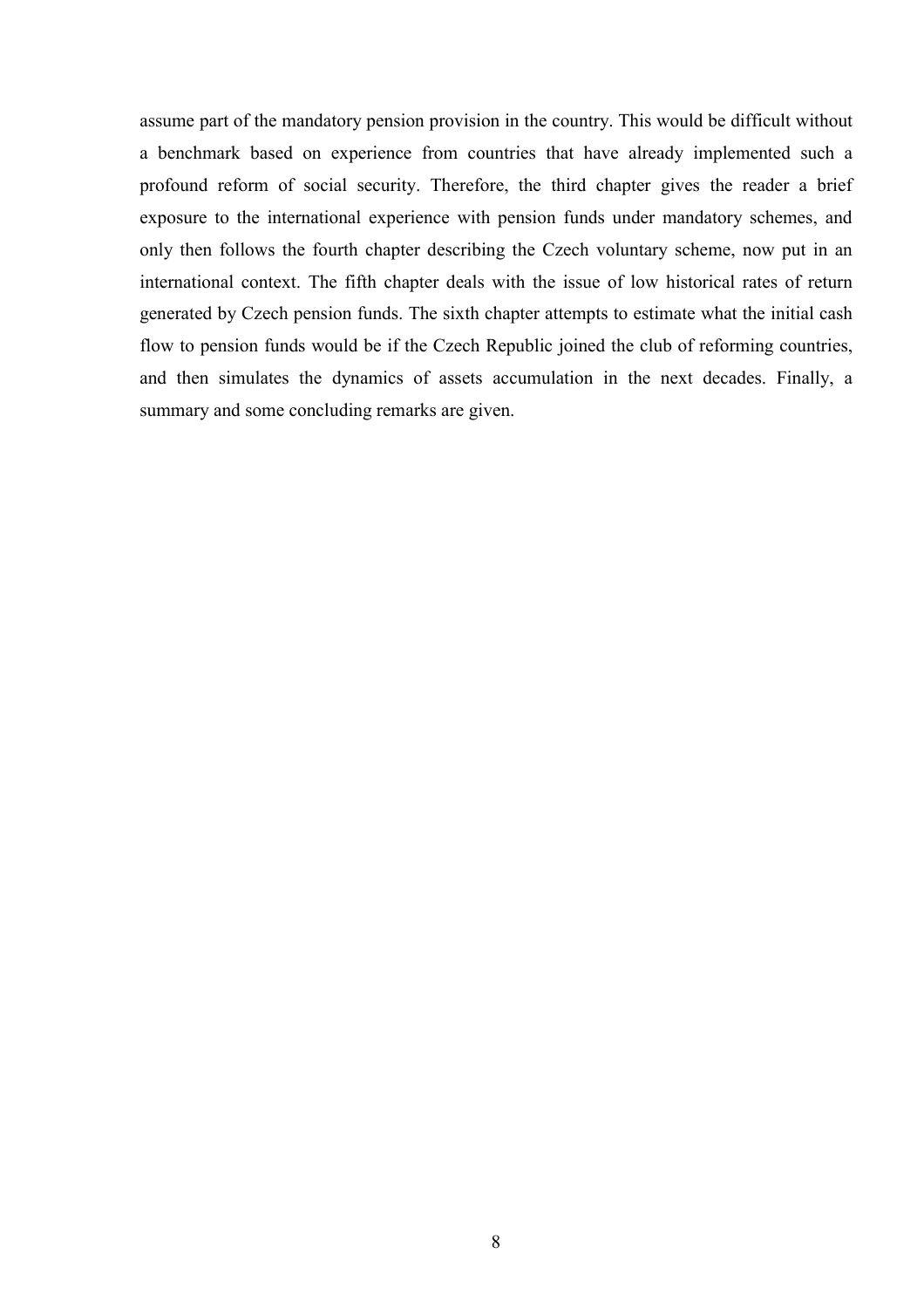# **2 Pension Funds and Financial Markets**

### *2.1 Basic terms*

Pension funds are financial intermediaries which collect and invest funds for eventual payment to participants in the form of pensions. Thus, they are vehicles that enable individuals to efficiently accumulate savings over their working life in order to finance their retirement consumption.

When a pension fund is set up, contributions start flowing in but there are no benefit payments yet. Over time, some participants start retiring and part of the assets accumulated by the fund begins to flow out in the form of benefits. Finally, a long-term equilibrium ratio between contributing participants and those receiving benefits is reached, the average age of participants is constant and the system is mature. In some countries, participation in pension fund schemes is mandatory for every worker and pension funds are an integral part of the national social security scheme<sup>1</sup> while in some other countries participation is completely voluntary and individuals are encouraged to supplement their public pension income with pension fund savings mostly through a system of tax incentives.<sup>2</sup> Some countries are in between and individuals may decide whether their mandatory pensions will be provided by the public payas-you-go scheme or by pension funds.<sup>3</sup>

The institutional arrangement of pension funds is basically of three major types. There are public pension funds, occupational pension funds and personal pension funds. Public funds exist in some countries as the so-called provident funds managed by the government on behalf of all or selected groups of employees. Publicly managed funds can be found in many developing countries such as Zambia, Kenya, Egypt or India.<sup>4</sup> Public bodies investing centrally on behalf of individuals also exist in Hong Kong or Singapore where they have for instance very low costs of administration. However, these funds usually possess strong features of inefficiency, for example they tend to (or are explicitly required to) overinvest into government

<sup>&</sup>lt;sup>1</sup> E.g. in Australia, Switzerland or Chile.

 $^{2}$  E.g. in the United States.

<sup>&</sup>lt;sup>3</sup> Such is the case in the United Kingdom. Employees may contract out of the public pay-as-you-go scheme (except for the basic flat-benefit scheme) and save in pension funds instead. In Denmark or the Netherlands, participation in occupational pension funds is quasi-mandatory as a result of collective bargaining.<br><sup>4</sup> A week institutional environment and political mismanegement of assets under the edministration

A weak institutional environment and political mismanagement of assets under the administration of these funds in some developing countries can have a disastrous effect on the level of benefits provided to individuals in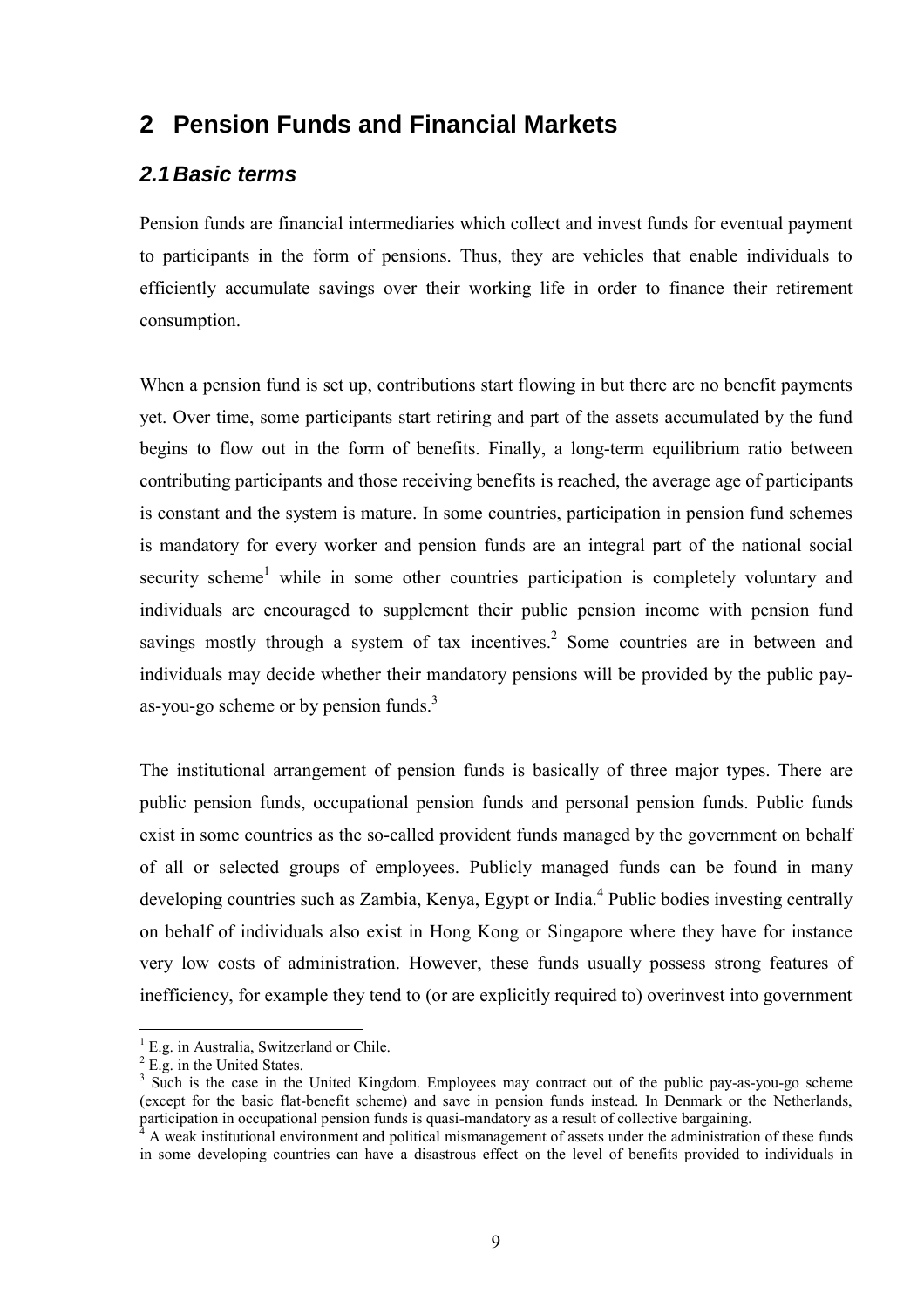bonds<sup>5</sup> and into shares or bonds issued by companies in which the government has a major stake<sup>6</sup>

Occupational pension funds are set up by the sponsor (typically a non-financial company) on behalf of its employees and these funds are usually managed by professional asset managers, not directly by the employer. There are reasons in favor of employer provision as well as against. The advantages of this arrangement are for instance lower information asymmetries and low administrative and marketing costs. The disadvantages are for instance limited portability of accrued pension rights hindering labor mobility as well as the possibility that a financial contagion in the company affects the pension assets or that company managers interfere with the investment strategies of the fund in pursuit of their own goals. It is necessary that there is a clear separation between the company and the fund, otherwise in the event of bankruptcy a participant would face the risk of losing both his/her job and his/her acquired pension rights.<sup>7</sup> Occupational funds are the prevalent form of pension funds in developed countries such as the United States, United Kingdom, Switzerland or the Netherlands.

Personal pension funds are neither state nor employer based. They are financial institutions collecting and investing funds from their participants on an individual basis. They are often closely connected with banks, life insurance companies or other types of institutional investors. Their advantages are that they enable easy portability of accrued pension rights, do not cause labor market distortions and do not suffer from exposure to the interests of politicians or employers. Their disadvantages are information asymmetries, agency costs and generally rather high costs of administration. Personal pension funds can be found for instance in Chile, Hungary, Poland or in the Czech Republic.

There are four basic types of pension plans. $8$  The first is a pension plan based on the defined contribution (DC) principle. In this type of a plan, contributions are fixed and benefits depend on investment returns. Thus, participants bear the risks of low returns and hence low benefits in

retirement. In the 1980s, the average annual real rate of return on assets invested by these funds in Kenya, Egypt and Zambia was  $-3.8\%$ ,  $-11.7\%$  and  $-23.4\%$ , respectively (World Bank data in Musilek 2003).

 $5$  Some countries whose pay-as-you-go schemes have accumulated some surplus funds invest such reserve funds into government bonds (e.g. US or Japan). Obviously, this has little to do with funding and it is virtually a pay-asyou-go mechanism under cover.<br><sup>6</sup> Le investing with objectives of

I.e. investing with objectives other than to select some kind of optimal portfolio for participants.

This requirement can be found in EU Directive  $2003/41/EC$  on pension funds.

<sup>&</sup>lt;sup>8</sup> A pension plan is a contract between a pension fund and its participants setting out the rights and obligations of both parties.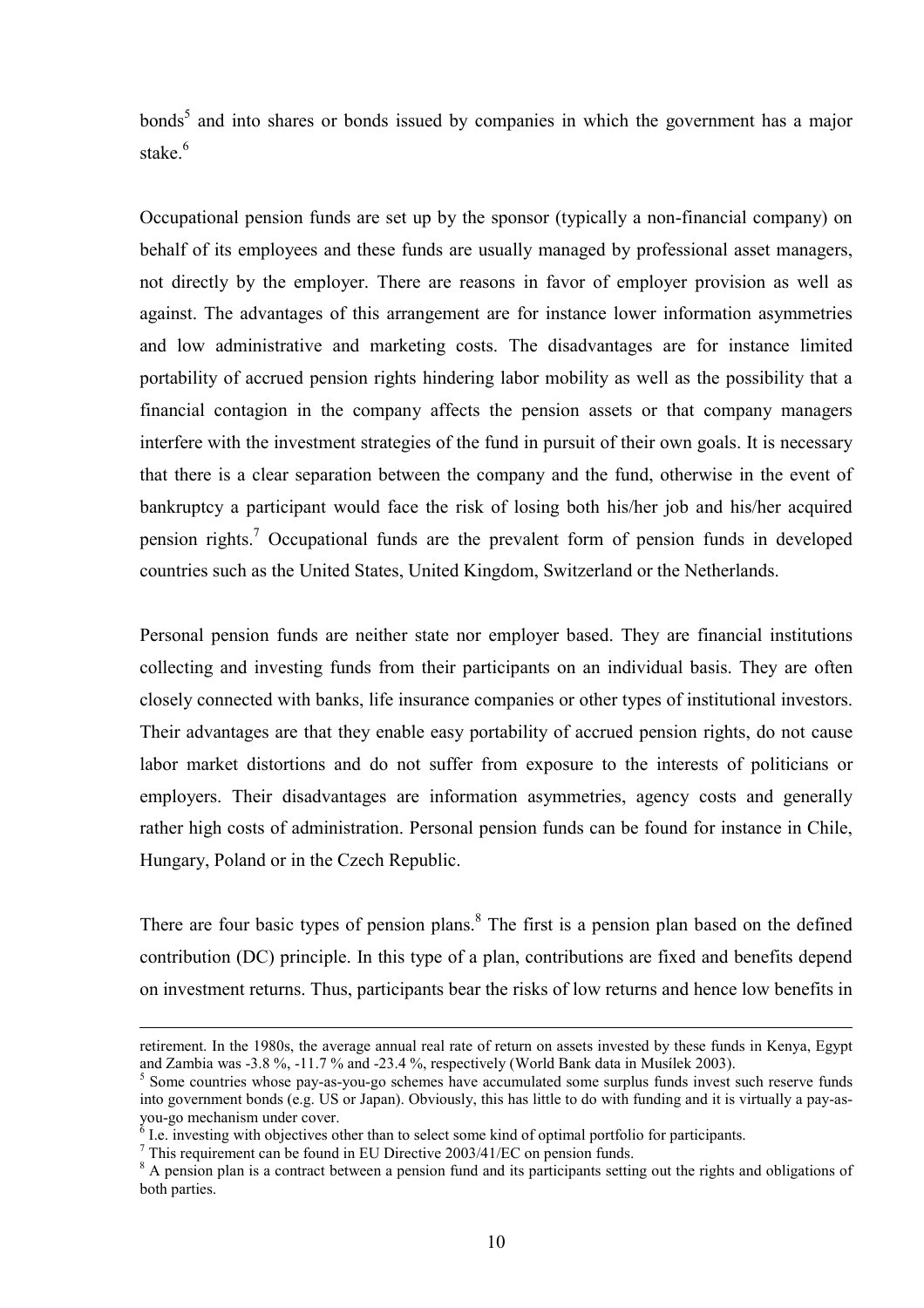retirement,<sup>9</sup> there are no insurance features. Pension funds need not apply asset-liability management, their clients' assets equal liabilities to them by definition. Thus, there is great resemblance to other institutional investors such as mutual funds. In the case of a stock market crash just prior to retirement, an individual could incur severe losses. In principle, such risks can be reduced through a kind of life-cycle investment, i.e. by gradual switching to less risky assets as retirement approaches. A young participant who has a longer investment horizon would probably choose a more aggressive portfolio containing more shares whereas an older participant would probably choose a conservative portfolio with a higher proportion of fixedincome instruments, both optimizing given their risk-return preferences. These plans tend to have lower administrative costs and there is a relative ease of transferability of pension assets. Davis (2003b) notes that occupational pension funds with DC plans tend to have lower performance since employers bearing no risk may have lower incentives to optimize investment.

The second is a pension plan based on the defined benefit (DB) principle.<sup>10</sup> In this type of a plan, benefits are pre-defined independent of the rate of return on investments. There are clear insurance elements since the investment risks are borne by the pension funds. Also, pension funds bear the risks of changes in government regulation as well as labor earnings risks since benefits are usually derived from final earnings. Pension funds based on DB principle have to conduct careful asset-liability management since their obligations are given regardless of the market value of their assets. They may be forced to top up participants' funds in order to keep them in actuarial balance when assets decline in value or liabilities increase. For example in 2000, UK pension funds held about half of their portfolio in domestic equities. At the end of 2002, the UK stock market was some 50 % below its peak in 2000. In addition, the situation of these pension funds was aggravated by some earlier government policies and regulations of DB plans which raised their liabilities. Thus, the bear market combined with some other factors resulted in large underfunding of DB pension plans  $(Davis 2003b)^{11}$  In the case of occupational pension funds, DB plans may assist employers in reducing labor turnover.<sup>12</sup> For

 $9^9$  Of course, they also bear the "risks" of high returns and high benefits.

<sup>&</sup>lt;sup>10</sup> These plans are often offered by occupational pension funds.

 $11$  In times of surplus, some employers raise their profitability through the so-called contribution holidays, i.e. by ceasing to contribute to an overfunded DB occupational pension fund. This also happened in the UK before the bubble burst.

 $12$  This is usually because the employer is allowed to institute imperfect vesting, i.e. full pension rights accrue only after a given number of employment years. Early leavers then gain less than a proportionate share of benefits in relation to contributions, thus subsidizing their colleagues who stay longer. Also, the benefits of early leavers may be frozen against the growth of wages or even inflation, which may make them virtually worthless over time.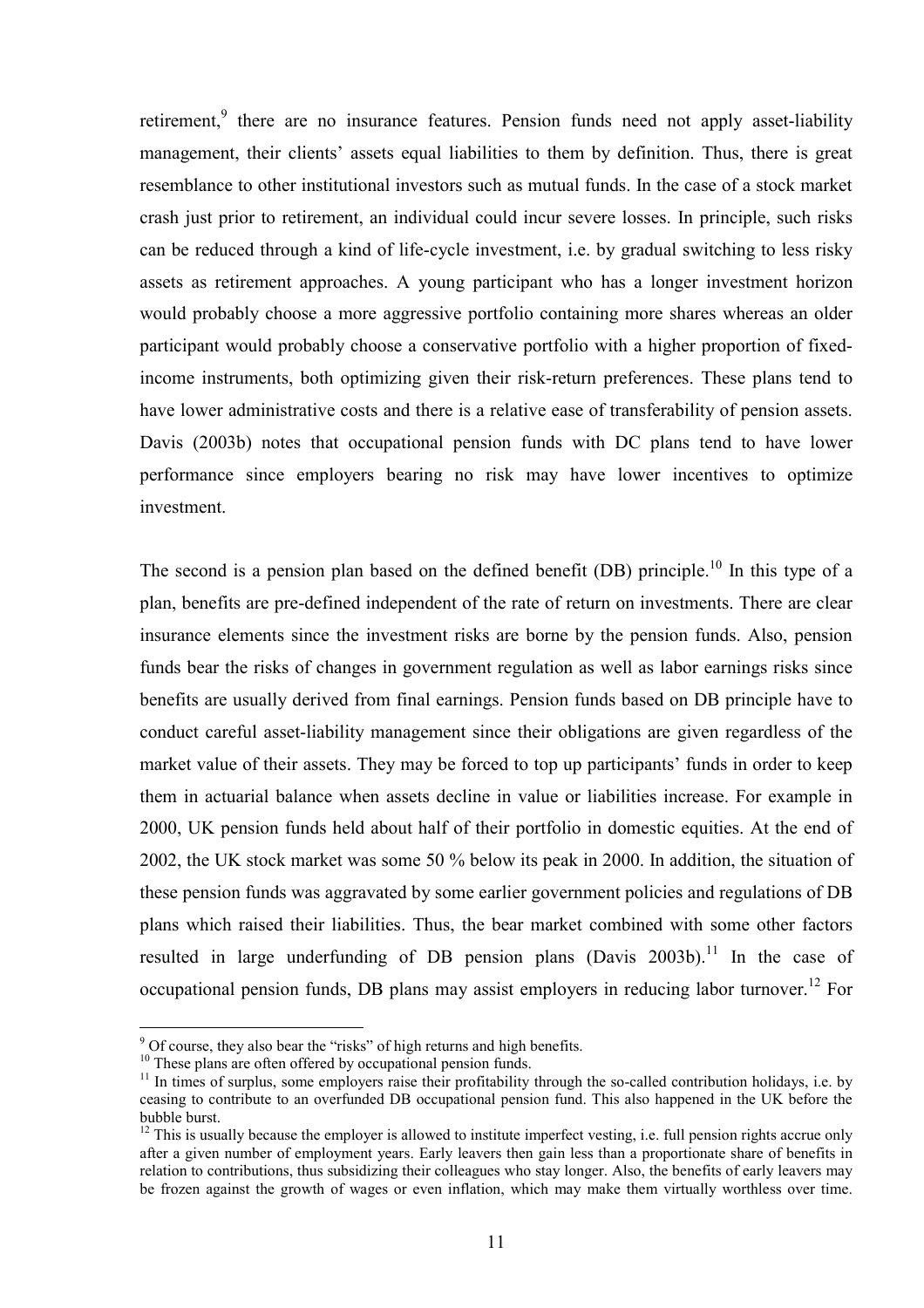mobile workers, low portability of accrued pension rights is a disadvantage which can happen to be very costly. Blake and Orszag (1997) did some research into the costs of low portability of pension rights in occupational DB pension plans in the UK and found out that changing a job six times in a career may result in a loss of approximately one quarter of benefits. These plans are connected with higher administrative and regulatory costs. In general, DC plans have tended to replace DB plans in developed countries in recent years since employers have sought to minimize their obligations, while employees desired funds that are readily transferable between employers.

The third type of a plan is a hybrid between DC and DB. The pension plan is based on a DC principle, but a certain minimum level of benefits is guaranteed. There are clearly some option features due to the floor on benefits and as usual, options come at a cost. The fourth type of a plan is the so-called employee stock ownership plan. This is a plan in an occupational pension fund whereby employees may purchase their own company stock tax free. This basically means that the firm uses its employees' pension savings to buy its own stock. Musilek (2003) believes that employees under such plans are exposed to too high a risk of bad performance of the company<sup>13</sup> and that these plans serve primarily as a shield against a hostile takeover.

Tax exemptions for individuals and their employers are a powerful incentive for pension saving in most countries where it is not mandatory. This view of pension funds as tax shelters suggests that tax privileges are likely to have contributed to the growth and increasing coverage of pension funds in many countries. There are usually ceilings on the amount of assets used for pension purposes that receive preferential tax treatment in order to limit abuse. Pensions may be taxed at three points: when contributions are made, when interest and capital gain accrue, and when benefits are paid. Economic literature uses a certain shorthand for different tax regimes in which either  $T$  as 'taxed' or  $E$  as 'tax exempt' is used for each of the three points.<sup>14</sup> Taxation under the EET regime is lower than under TEE owing to tax deferral,

Moreover, DB formulae are often final-salary based whereby benefits accrue more rapidly as the retirement day approaches, a phenomenon known as 'backloading'. In sum, those who change jobs lose. In contrast, pension rights in DC plans accrue evenly throughout the career.

<sup>1</sup>3 Generally, occupational pension plans should have restrictions on "self-investment". As noted by Davis (2002a), the Enron case showed a major flaw in the regulation of US 401(k) plans (these are widely-used voluntary DC pension plans with tax incentives) that enabled unlimited investment in the employer's stock. Thus, when the energy company Enron went bankrupt in late 2001 participants incurred huge losses on their pension assets.

<sup>&</sup>lt;sup>14</sup> For instance EET denotes a regime in which contributions and investment income are tax exempt whereas benefits are taxed.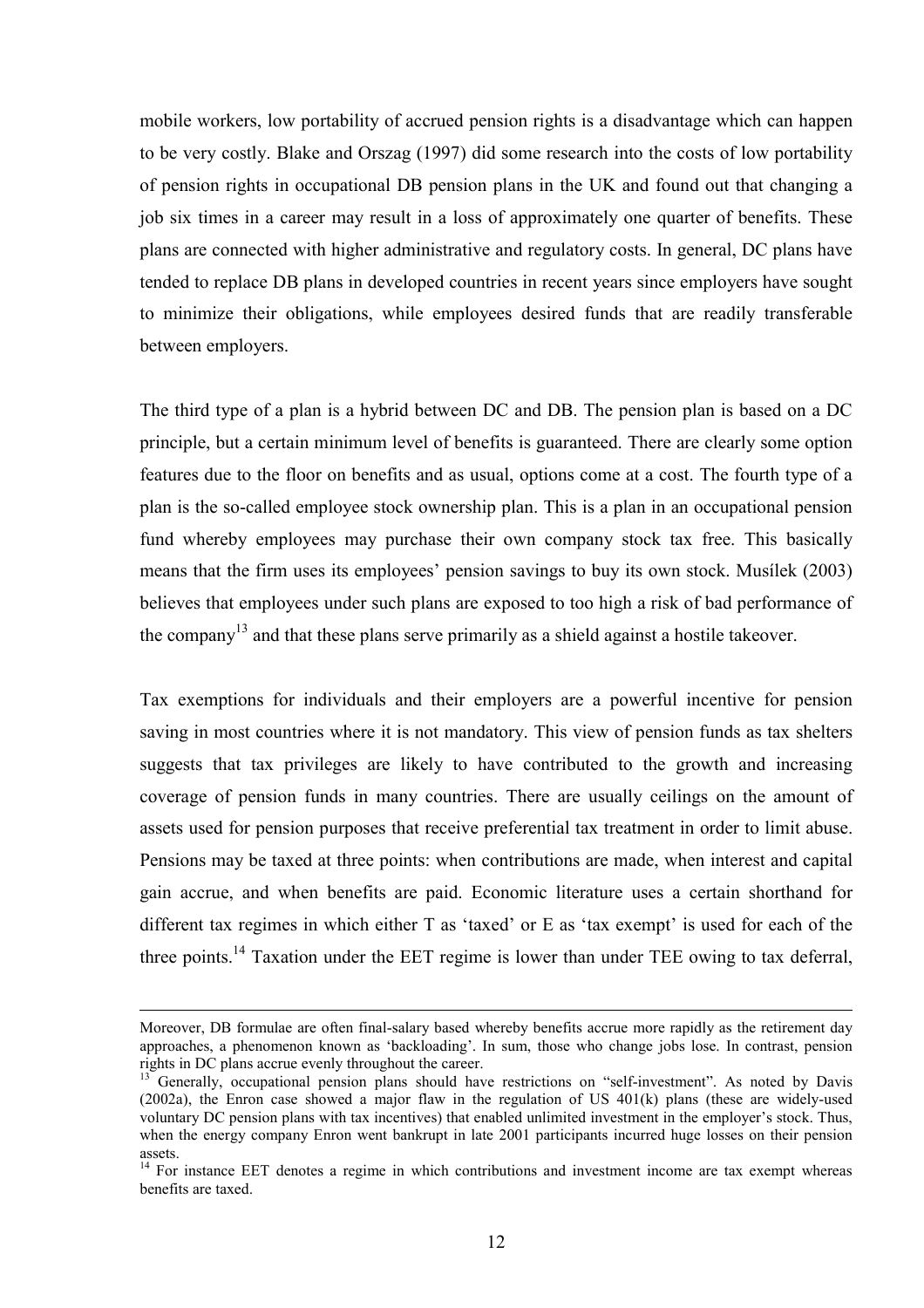given that progressive taxation will be lower on lower retirement income and deferment itself means that pre-tax rather than post-tax income is available for investment and accumulation. Various tax regimes exist in the world,<sup>15</sup> albeit the most common seems to be  $EET<sup>16</sup>$ . The power of tax incentives can be demonstrated on the case of New Zealand whose shift from EET to TTE in the late 1980s so that pensions were treated similarly to all other forms of savings led to very undesirable consequences. Soon after this change a sharp fall in pension savings occurred, with many small firms' schemes collapsing and large firms reducing their promised benefits, assets of pension funds falling and total private saving and probably also national saving being reduced (Davis 1995, Musílek 2003). Also, pension funds themselves are in many countries given preferential tax treatment, which should lead to higher net returns and ultimately higher benefits for participants.

#### *2.2 Pension Funds as Institutional Investors*

The major feature of pension funds is the long-term nature of their investment. Since early withdrawal is usually restricted or forbidden, pension funds have long-term liabilities which allow them to invest into assets with the highest returns at the far "end" of the yield curve, compensating for the increased risk by diversifying across assets with imperfectly correlated returns. In many countries, pension funds have accumulated huge amounts of assets and they have been a major catalyst of change in financial markets, driving the process of financial innovation. Many new instruments which have come to dominate global financial markets owe their invention to large, sophisticated pension funds.<sup>17</sup> Clark (2000) refers to the remarkable size and significance of pension funds in the Anglo-Saxon part of the world as 'pension fund capitalism<sup>3</sup> and argues that pension funds profoundly affect the structure and performance of the global economy.

The assets under the administration of pension funds differ substantially across countries. Generally, pension funds tend to be sizable in countries where mandatory participation has been instituted (since coverage is usually much greater), where they have a longer tradition and

<sup>&</sup>lt;sup>15</sup> Of course, for quite obvious reasons a country with the EEE regime seems rather hard to find. On the contrary, some countries with mandatory schemes may not feel any need to entice participation as in the case of Australia with TTT. However, e.g. the mandatory funded pension scheme in Hungary operates under a regime resembling EEE.

<sup>&</sup>lt;sup>16</sup> For instance in the US, the UK, Canada, Switzerland, the Netherlands, France or Italy.

<sup>&</sup>lt;sup>17</sup> Among the new instruments that were tailored to the needs of pension funds belong e.g. zero-coupon bonds, mortgage-backed securities or indexed futures and options, to name but a few.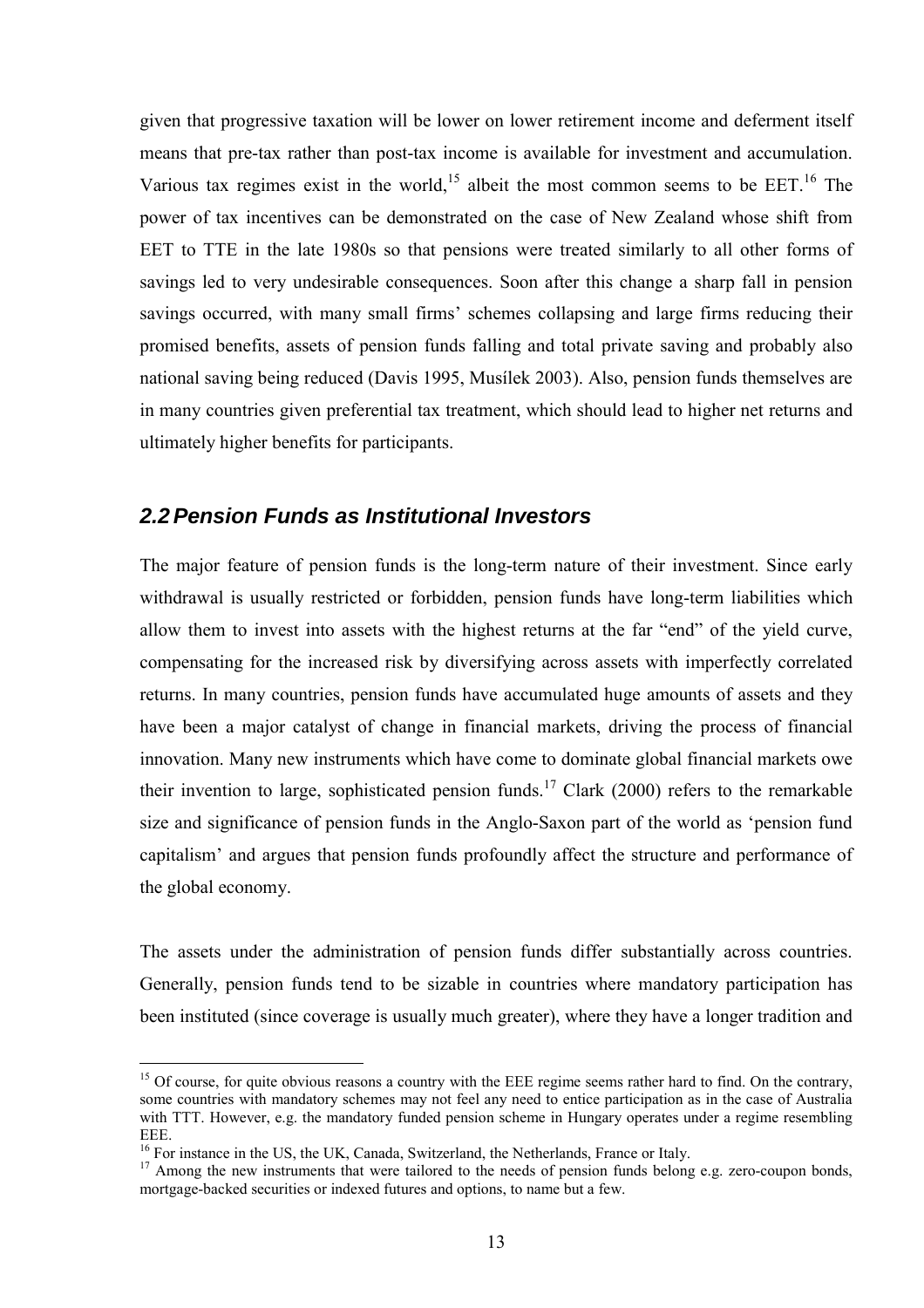the scheme has a higher degree of maturity, where taxation and regulatory framework are favorable to pension funds and where the public pension scheme is limited (since a large public scheme tends to crowd out private savings for retirement). A contrast is apparent between the role of pension funds in the Anglo-Saxon countries (the UK, the US, Australia, and Canada), the Netherlands and Switzerland where they manage large assets relative to the size of the economy, and the role of these funds in some other continental European countries. Japan occupies an intermediate position with large absolute assets which are nevertheless rather small relative to the size of the economy.

In 1996, pension funds in Switzerland controlled assets amounting to 117 % of the Swiss GDP and assets under the management of pension funds in Australia reached 61 % of the Australian GDP.<sup>18</sup> In 1998, US pension funds managed assets worth over USD 7 trillion which was 84 % of the countryís GDP. This constitutes an enormous economic power and pension funds are the most important players in the US financial sector. In the UK, pension funds have a similarly established tradition and mature occupational pension funds of some older industrial firms such as Rolls Royce are worth more than the company itself.<sup>19</sup> Assets of UK pension funds exceeded a trillion US dollars in 1998, which was 83 % of the British GDP. In the same year, pension funds in Canada administered assets worth 47 % of the GDP and in the case of Japan it was 16 % of the GDP.

In the EU, pension funds accounted for about 30 % of the GDP in  $2000$ <sup>20</sup> They are, however, unevenly distributed. The Netherlands, the UK, Sweden, Ireland and Denmark have large pension fund sectors while in Italy, Greece, Belgium, Spain or France the size of the sector is negligible. For instance Dutch pension funds managed assets amounting to 111 % of the GDP in 2000, whereas Italian pension funds controlled assets worth some 3 % of the GDP.

Saving for retirement does not occur only through pension funds but also via other institutional investors such as life insurance companies or mutual funds. Thus, the products offered by different types of institutional investors often overlap. Mutual funds are used as a vehicle for precautionary saving for retirement, pension fund saving based on a DB principle has a life insurance aspect and insurance companies launch their own investment funds, are involved in

<sup>&</sup>lt;sup>18</sup> World Bank data in Součková (2003).<br><sup>19</sup> Davis (2003b)

 $^{19}$  Davis (2003b).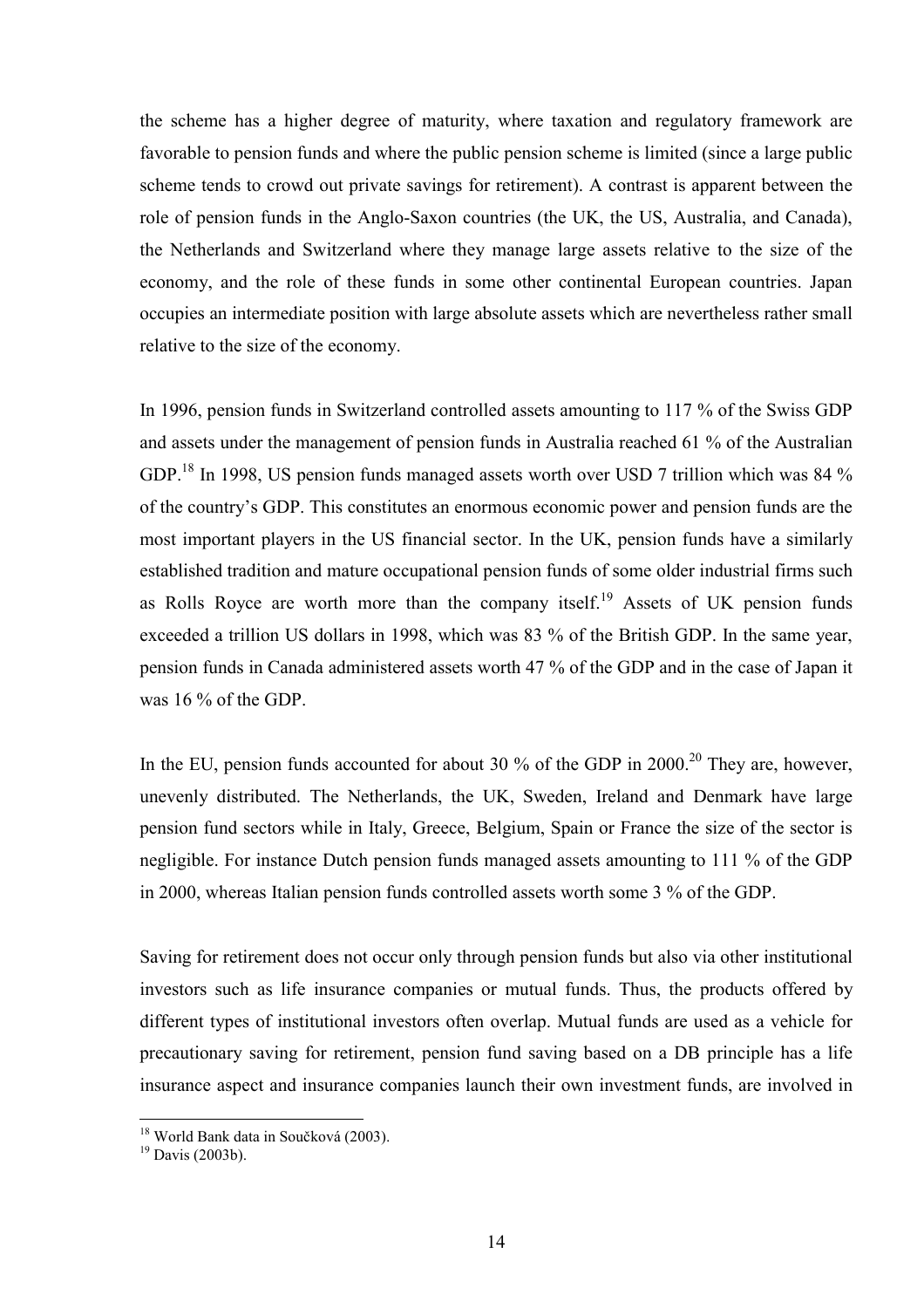direct pension provision on a DC principle and in the provision of annuities and external asset management for pension funds.

A strong growth of institutional investors has been a salient feature of financial markets in the past few decades. Individuals have shifted away from bank deposits and direct holdings of securities towards institutional investment. Davis and Steil (2001) suggest that this is due to various supply and demand factors that have increased investing via institutional investors, the major supply-side factor being that they offered their services more efficiently relative to banks and direct holdings, the major demand-side factors being demography and growing wealth. In 2000, the total value of institutional assets in the EU was 11 trillion euro.<sup>21</sup> As shown in table 2, insurance companies stand out in countries like Luxembourg, the UK, Sweden, Denmark or the Netherlands while investment funds are large for instance in France if we ignore the offshore markets of Luxembourg and Ireland. The phenomenon of disintermediation and securitization in continental Europe represents a shift of the financial market structure towards the Anglo-Saxon paradigm.

|           | Pension Funds |         | Life Insurance |         | <b>Mutual Funds</b> |         | Total   |         |
|-----------|---------------|---------|----------------|---------|---------------------|---------|---------|---------|
|           | bil. \$       | $%$ GDP | bil.           | $%$ GDP | bil. \$             | $%$ GDP | bil. \$ | $%$ GDP |
| <b>UK</b> | 1,163         | 83      | 1,294          | 93      | 284                 | 20      | 2,742   | 197     |
| <b>US</b> | 7,110         | 84      | 2,770          | 33      | 5,087               | 60      | 14,967  | 176     |
| Germany   | 72            |         | 531            | 24      | 195                 | 9       | 798     | 35      |
| Japan     | 688           | 16      | 1,666          | 39      | 372                 | 9       | 2,727   | 63      |
| Canada    | 277           | 47      | 141            | 24      | 197                 | 34      | 615     | 105     |
| France    | 91            | 6       | 658            | 43      | 624                 | 41      | 1,373   | 90      |
| Italy     | 77            | 6       | 151            | 12      | 436                 | 35      | 664     | 54      |
| $G-7$     | 9,479         |         | 7,212          |         | 7,195               |         | 23,886  |         |

Table 1: Assets of institutional investors in G-7 countries in 1998 Source: National flow-of-funds balance sheets, Davis (2003c)

<sup>&</sup>lt;sup>20</sup> Insurance company assets were over 50 % of GDP and investment fund assets were about 40 % of GDP (Davis 2002b).

 $21$  30 % of these assets were under the control of UK institutional investors (Davis 2002b).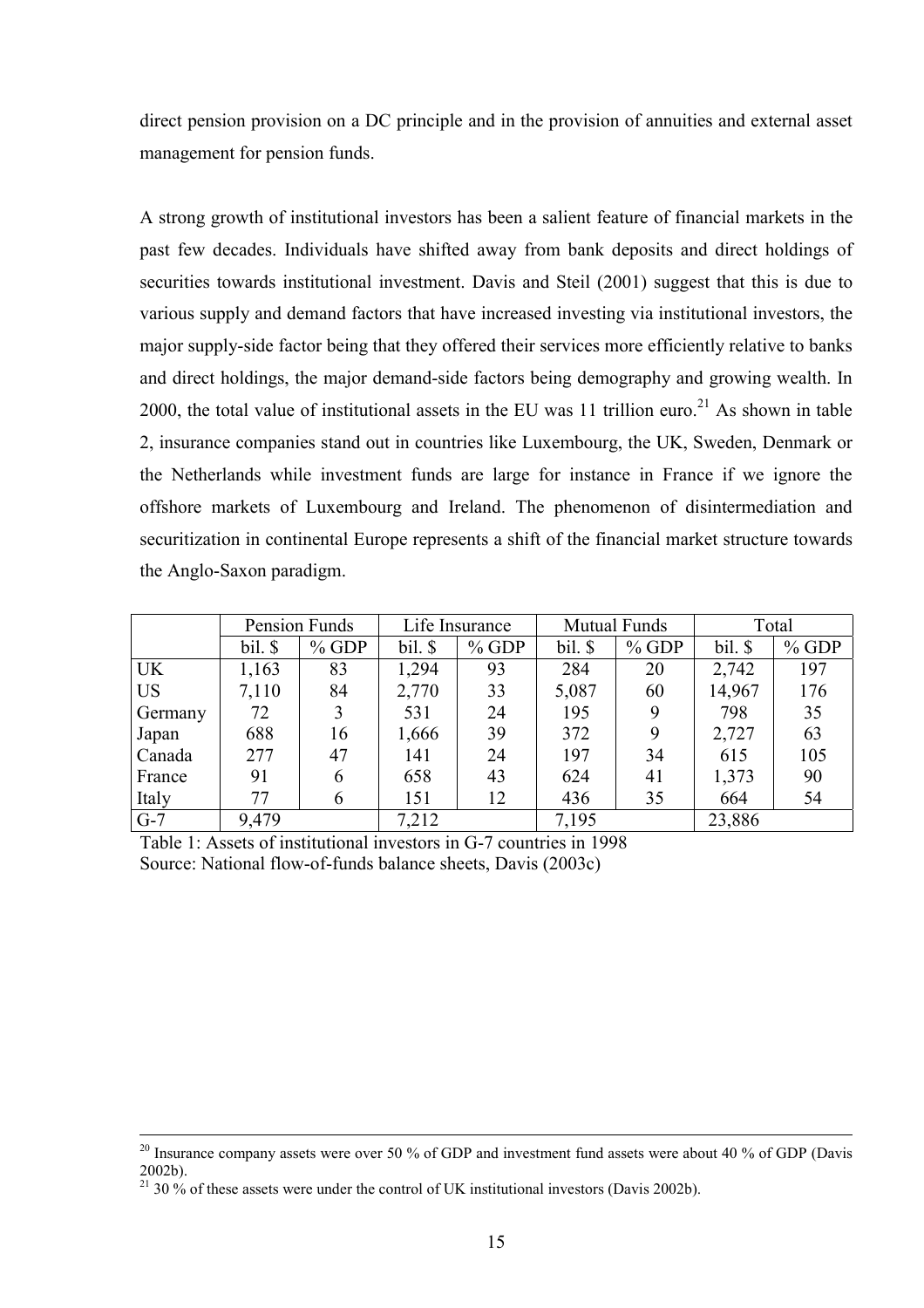|             | Pension funds | Insurance companies | Investment funds |
|-------------|---------------|---------------------|------------------|
| Belgium     | 6             | 42                  | 30               |
| Denmark     | 24            | 78                  | 20               |
| Germany     | 16            | 43                  | 12               |
| Greece      | 4             |                     | 25               |
| Spain       | 7             | 13                  | 30               |
| France      |               | 61                  | 55               |
| Ireland     | 51            | 45                  | 144              |
| Italy       | 3             | 21                  | 39               |
| Luxemburg   |               | 117                 | 3,867            |
| Netherlands | 111           | 65                  | 25               |
| Austria     | 12            | 24                  | 40               |
| Portugal    | 12            | 20                  | 16               |
| Finland     | 9             | 57                  | 10               |
| Sweden      | 57            | 90                  | 34               |
| <b>UK</b>   | 81            | 107                 | 27               |

Table 2: Assets of institutional investors in the EU (% GDP) in  $2000^{22}$ Source: Centre for European Policy Studies, Davis (2003a)

Particularly in countries with less developed equity markets, the development of these markets connected with the expansion of pension funds is likely to enhance economic performance (Demirgüç-Kunt and Levine 1996). The growth of pension funds and other institutional investors should lead to reduced cost and greater availability of equity and long-term debt financing to companies (Davis 2003c). Thus, as a major provider of corporate finance, pension funds play an important role in the functioning of the corporate sector and hence the economy as a whole. Their role in equity markets in the Anglo-Saxon world and to a lesser extent beyond has gradually shifted from that of a passive investor towards a more active one, exercising their voting rights and direct influence on the management of companies to ensure it maximizes shareholder value and does not act contrary to their interest.<sup>23</sup> This leads in many respects to better corporate governance and higher efficiency (Boersch-Supan and Winter 2001, Friedman 1995).

The debate over how to reform current pay-as-you-go schemes threatened by insolvency as the population ages often involves potential rates of return in the alternative funded scheme, taking

 $22$  It is possible that there is some double counting in the table since insurance companies are important managers of pension fund assets and pension funds are important investors in investment companies. Note also that in Sweden, a publicly managed earnings-related funded scheme (known as ATP) with mandatory participation was established in 1960 to supplement the flat-rate pay-as-you-go scheme, hence the large accumulated assets.<br><sup>23</sup> This is so especially if pension funds have a big stake in a company. If it is not so, it is sometimes easier f

them to vote with their feet through selling of shares, which has a rather negative impact on corporate governance since the monitoring of the long-term performance of the company management is reduced. Also, pension funds sometimes show little interest in small companies, thus making it harder for them to obtain equity financing despite their potential for innovation, growth and job creation (Davis 1995 or Davis 2003c).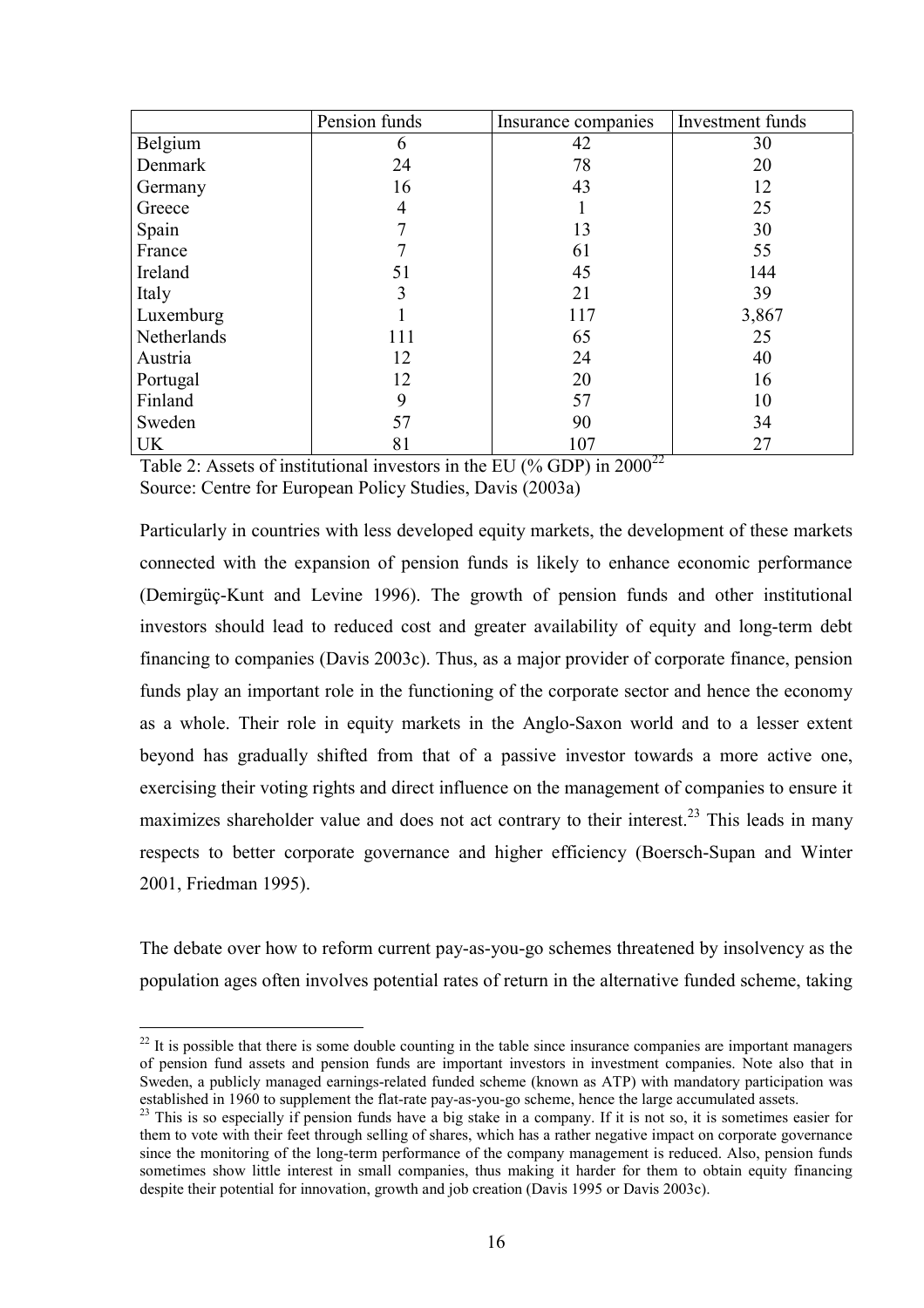historical returns attained by pension funds into account. However, various studies suggest that population ageing may have a profound impact on asset prices as well. The decline in the ratio of labor to capital may result in lower returns on capital. Davis and Li (2003) argue that generally an increase in the proportion of the middle-aged population (about 40-65 years, i.e. the "saving years") tends to boost the demand for assets and their price. A decline in the fraction of these people in the coming decades will have the opposite effect,  $24$  which shows the risks of sole reliance on funded social security schemes and the needs to retain some pay-asyou-go elements as a form of insurance. The impact of population aging on asset prices is also analyzed in Schieber and Shoven (1994) or Brooks (2000). In general, this effect is very difficult to quantify and some studies suggest it might be rather weak (Poterba 1998).

If we look at the historical returns of pension funds in developed countries, we find that they differ substantially across these countries. This is due to the fact that they operate under different economic conditions and also different regulatory frameworks. It will be demonstrated in chapter 5 that the government approach to regulation significantly determines the investment behavior and hence the performance of pension funds. Table 3 shows the real rate of return on the portfolio of pension funds and compares them with returns on alternative portfolios. Namely, a portfolio formed by a balanced mix of domestic bonds and equity, and an internationally well diversified portfolio. Finally, to be able to compare the performance of a funded scheme with a pay-as-you-go one, the growth rate of real wages is shown as well since it can be used as a rough approximation of the implicit rate of return in a pay-as-you-go scheme $^{25}$ 

First and foremost, we see that the performance of pension funds exceeded that of pay-as-yougo schemes in all observed countries, the rate of return being mostly by 2-3 percentage points higher.<sup>26</sup> Over a long time period, such a difference results in substantially higher benefits obtained via saving in pension funds. Comparing pension funds' performance across the selected countries, we see that the lowest rates of return were in Australia, Sweden and

 $24$  The baby boom generation will be reaching retirement and will start reducing its assets holdings while the baby bust generation will move to the "saving years".

 $^{25}$  The implicit rate of return in a pay-as-you-go scheme equals the growth rate of the underlying wage bill in the economy, which approximately equals the growth rate of the labor force plus the growth rate of wages (Samuelson 1958).<br><sup>26</sup> Note that as expected, the volatility of investment returns is substantially higher than the volatility of wages,

implying a higher risk involved in a funded scheme. However, as mentioned above, pay-as-you-go schemes are additionally exposed to a substantial political risk, which may well compensate for this difference from the point of view of individuals.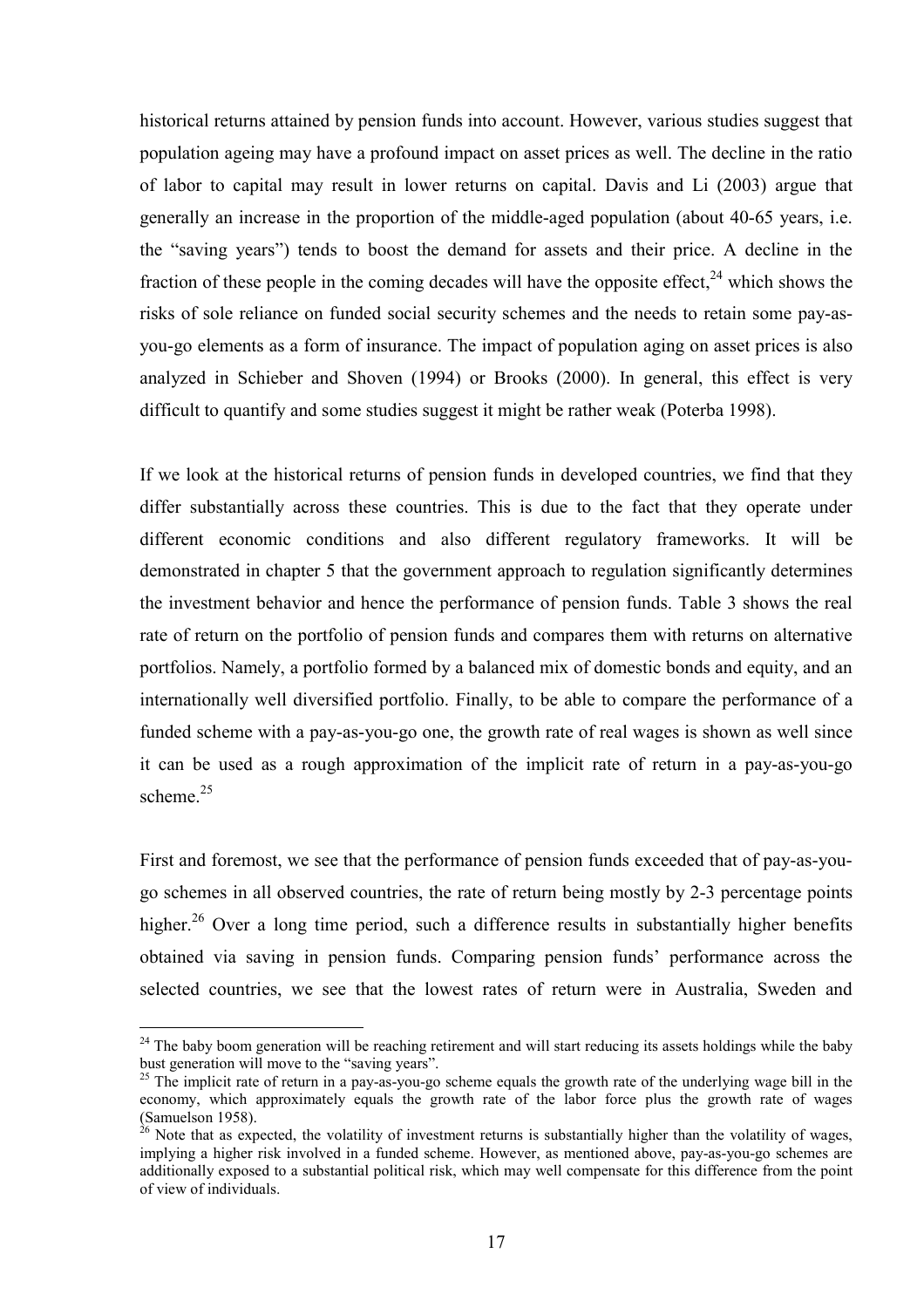Switzerland, approximately 2 % p.a. in real terms. However, Sweden operated a major public pension fund, which may be the reason for the low performance. Similarly, pension funds in Switzerland were required to attain a minimum rate of return which is a regulatory requirement that may have led the funds to overly safe investment decisions (as indeed shown by a relatively low volatility), thus adversely affecting long-term returns given the risk-return tradeoff. As noted above, this issue will be discussed in more detail in chapter 5. In general, pension funds in the other countries generated rates of return of about 4-5 % p.a. in real terms.

US, UK and Canadian pension funds traditionally hold a large proportion of their portfolios in equities. As a result, their long-term performance would not be improved by switching to a portfolio consisting of 50 % bonds and 50 % equities as shown in the table. For the other countries in which pension funds mostly hold a modest proportion of equity, this switch would result in increased volatility on the one hand, but to an improvement in the long-term performance on the other.

Modern portfolio theory suggests that diversifying in a domestic market can eliminate unsystematic risk resulting from the different performance of individual firms and industries, but not the systematic risk resulting from the performance of the economy as a whole. To the extent that national business cycles are not correlated and shocks to equity markets are country specific, international diversification can reduce systematic risk for a given return. As noted by Barberis and Thaler (2002), investors generally exhibit a pronounced "home bias" by heavily investing into domestic instruments relative to foreign ones and sometimes it is not easy to explain this phenomenon on rational grounds. For instance, as shown in Baxter and Jermann (1997), normative portfolio choice models that take human capital into account typically advise investors not to "overinvest" into domestic equity because of its high correlation with their human capital. In some cases, such a behavior of investors can be explained by lower costs of researching domestic environment, tax considerations or various regulatory requirements. Additionally, behavioral finance offers an attempt to explain this phenomenon on the basis of the preference for the familiar (Barberis and Thaler 2002). However, it still remains to be a puzzle. Most countries impose restrictions on their pension funds' foreign investment, but the funds often invest below those limits voluntarily. An obvious important reason for their lower international investment is for instance additional exchange rate risk.<sup>27</sup>

 $27$  Foreign exchange risk is also present in a purely domestic portfolio, because there are companies competing in world markets.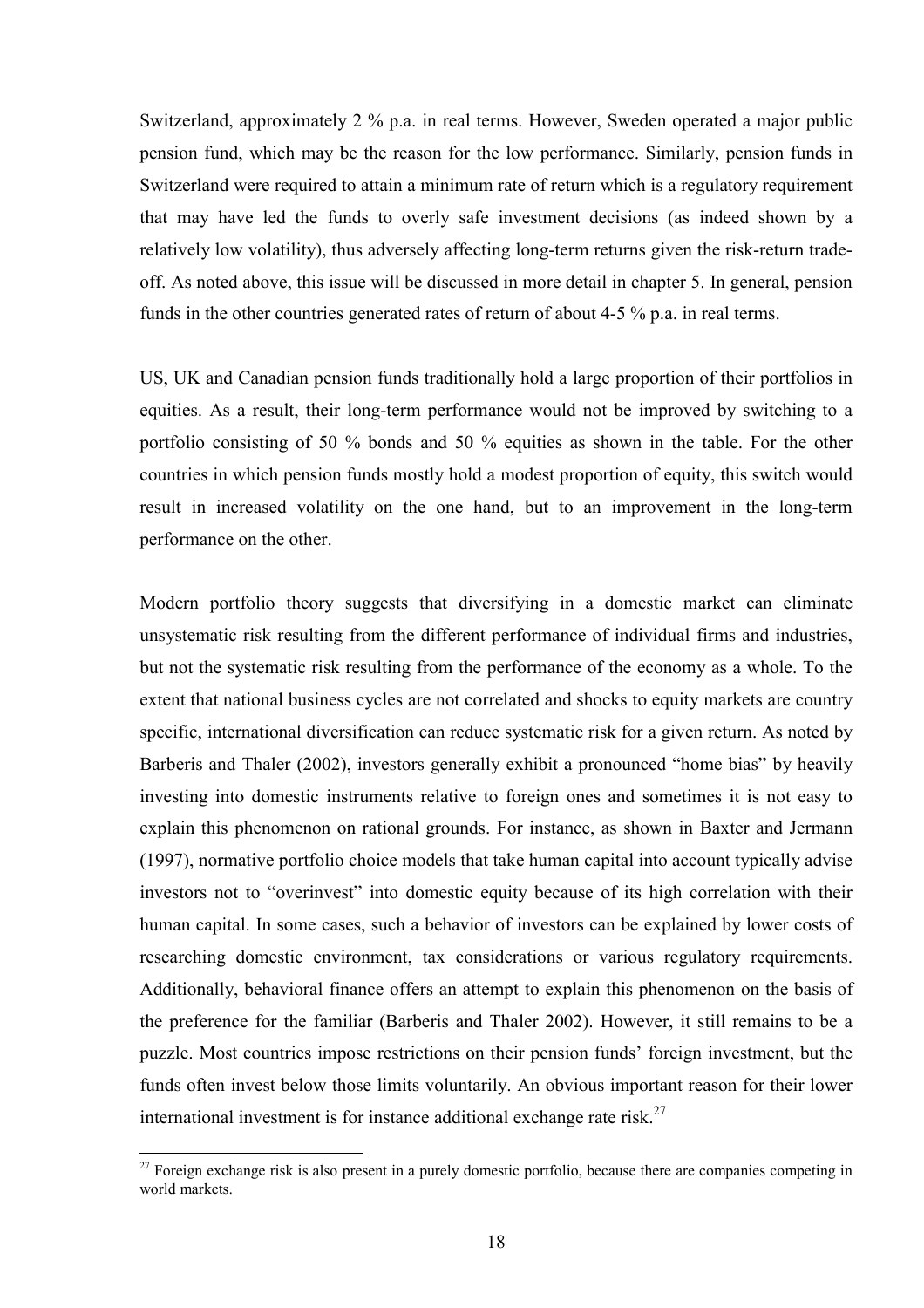The movement from the second column to the third column of table 3 illustrates the effect of international diversification of our artificial portfolio. Naturally, the investment decision ultimately depends on the preferences of investors given the risk-return trade-off. It seems that most countries would be able to attain a more favorable risk-return combination. Some countries would have attained higher returns with little increase in risk (Australia, Canada and the US), some would have attained lower returns with a lower risk (Sweden and the Netherlands) and some would have attained higher returns with a lower risk (Japan, Switzerland and the UK). In our sample, international diversification would have brought much lower returns with little decrease in risk to investors in Denmark and investors in Germany would have clearly lost.<sup>28</sup>

|             |     | Actual portfolio    |     | $50\%$ bonds, |     | Global portfolio |        | Rate of growth of |
|-------------|-----|---------------------|-----|---------------|-----|------------------|--------|-------------------|
|             |     | real rate of return |     | 50 % equities |     |                  |        | average real wage |
| Australia   | 1.8 | (11.4)              | 3.5 | (17.5)        | 6.1 | (18.2)           | 1.0    | (3.4)             |
| Canada      | 4.8 | (10.0)              | 4.0 | (12.1)        | 7.1 | (14.7)           | 1.3    | (2.4)             |
| Denmark     | 5.0 | (11.1)              | 6.1 | (19.0)        | 3.7 | (18.5)           | 2.4    | (3.5)             |
| Germany     | 6.0 | (5.9)               | 6.4 | (17.7)        | 3.9 | (18.4)           | 2.7    | (2.7)             |
| Japan       | 4.4 | (10.2)              | 6.1 | (16.9)        | 6.9 | (16.0)           | 2.4    | (3.0)             |
| Netherlands | 4.6 | (6.0)               | 5.5 | (18.3)        | 4.8 | (14.7)           | 1.4    | (2.6)             |
| Sweden      | 2.0 | (13.1)              | 8.0 | (20.1)        | 6.3 | (14.8)           | 1.4    | (3.5)             |
| Switzerland | 1.7 | (7.5)               | 2.4 | (18.1)        | 3.7 | (17.0)           | 1.5    | (2.1)             |
| <b>UK</b>   | 5.9 | (12.8)              | 4.7 | (15.4)        | 5.9 | (15.0)           | 2.8    | (2.3)             |
| <b>US</b>   | 4.5 | (11.8)              | 4.4 | (13.3)        | 7.5 | (15.2)           | $-0.2$ | (1.9)             |

Table 3: Real returns on pension fund portfolios and their standard deviations in selected countries in  $1970 - 95$  (in  $\%$ )<sup>29</sup>

Source: Davis and Steil (2001)

 $\overline{a}$ 

In recent years, increasing economic integration and globalization in general have led to a higher interdependence of national economies and hence a higher correlation among national business cycles. Goetzmann *et al.* (2001) examined the correlation structure of the major world equity markets over the last 150 years and found that correlations vary considerably through time and are the highest during periods of economic and financial integration. Their analysis thus suggests that the diversification benefits to global investing are not constant, and that they are currently low compared to the rest of capital market history. They also show that this has

<sup>&</sup>lt;sup>28</sup> Needless to say, German investors enjoyed historically high returns on domestic bonds. Also, currency appreciation played a part.

Standard deviations are in parentheses. The second column shows returns that would have been attained on a portfolio consisting of 50 % domestic bonds and 50 % domestic equities. The third column shows returns that would have been attained on a portfolio with a similar asset allocation as the previous one (second column) but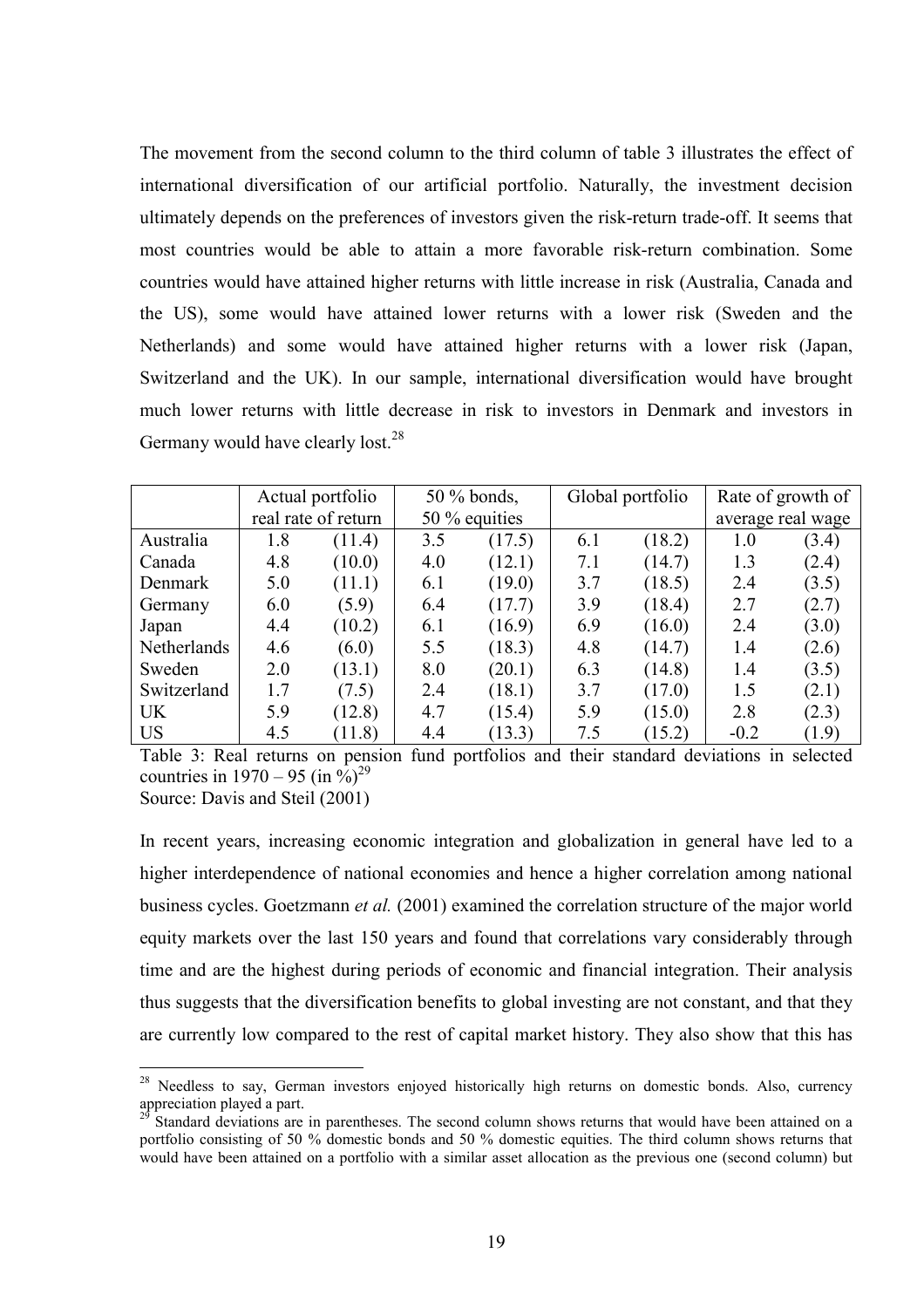recently been compensated by the emergence of new markets. In addition, in the very long-run international investment could offer some protection against the effects of ageing of the domestic population due to imperfect correlation of demographic changes across countries (Blake 1997).

In the context of European integration, investors can expect the importance of country specific factors to diminish and the importance of sectoral factors to come to dominate instead (Kraus 2001). Especially investors in small countries with narrow markets that do not allow sufficient diversification within the domestic economy benefit from sectoral investment across the whole of Europe. The launch of a single currency in the EMU countries is bringing enhanced liquidity, lower transaction costs, improved transparency in international investment and increased competition in the integrated capital market.<sup>30</sup> There seems to be an increasing pressure for concentration of exchanges towards pan-European electronic trading platforms. In sum, a better risk-return trade-off should ultimately be attainable.

In due course, a deeper securities market may give rise to financial innovations tailored to the needs of pension funds such as for instance currently unavailable bonds with coupons indexed to average earnings.<sup>31</sup> With pressures on fiscal discipline in the  $EU^{32}$  the supply of government bonds may somewhat diminish over time, and it can be expected that the increasingly more available and popular corporate bonds and securitized loans will be gaining importance in the portfolio of European pension funds.

As shown by Davis (2002b), pension funds in the EMU countries still tend to be oligopolistic and segmented on a national basis, which has tended to lead to higher prices and lower returns than could otherwise be obtained. Nevertheless, they intensify cross border investment, particularly within the EMU due to the elimination of exchange rate risk and sustained lower inflation. International diversification should indeed be facilitated by the EU Directive on pension funds<sup>33</sup> which introduces regulatory elements more favorable to cross border

diversified across OECD countries. Foreign exchange rate plays an important role in the latter for domestic investors, hence different results for different countries.

<sup>&</sup>lt;sup>30</sup> For more on this including a discussion about unresolved issues in this area, see Mejstřík (2000), Santillán *et al*.  $(2000)$ , Galati and Tsatsaronis (2001) or Karlinger (2002).<br><sup>31</sup> Such instruments could be expected to be sought by pension funds with DB plans matching assets to liabilities

that are derived from the development of earnings.

<sup>&</sup>lt;sup>32</sup> At the time of writing, the Stability and Growth Pact is still surviving, at least in formal terms.

<sup>&</sup>lt;sup>33</sup> Directive 2003/41/EC on the Activities and Supervision of Institutions for Occupational Retirement Provision came into force in September 2003 which requires each member state to bring its legislation in line by September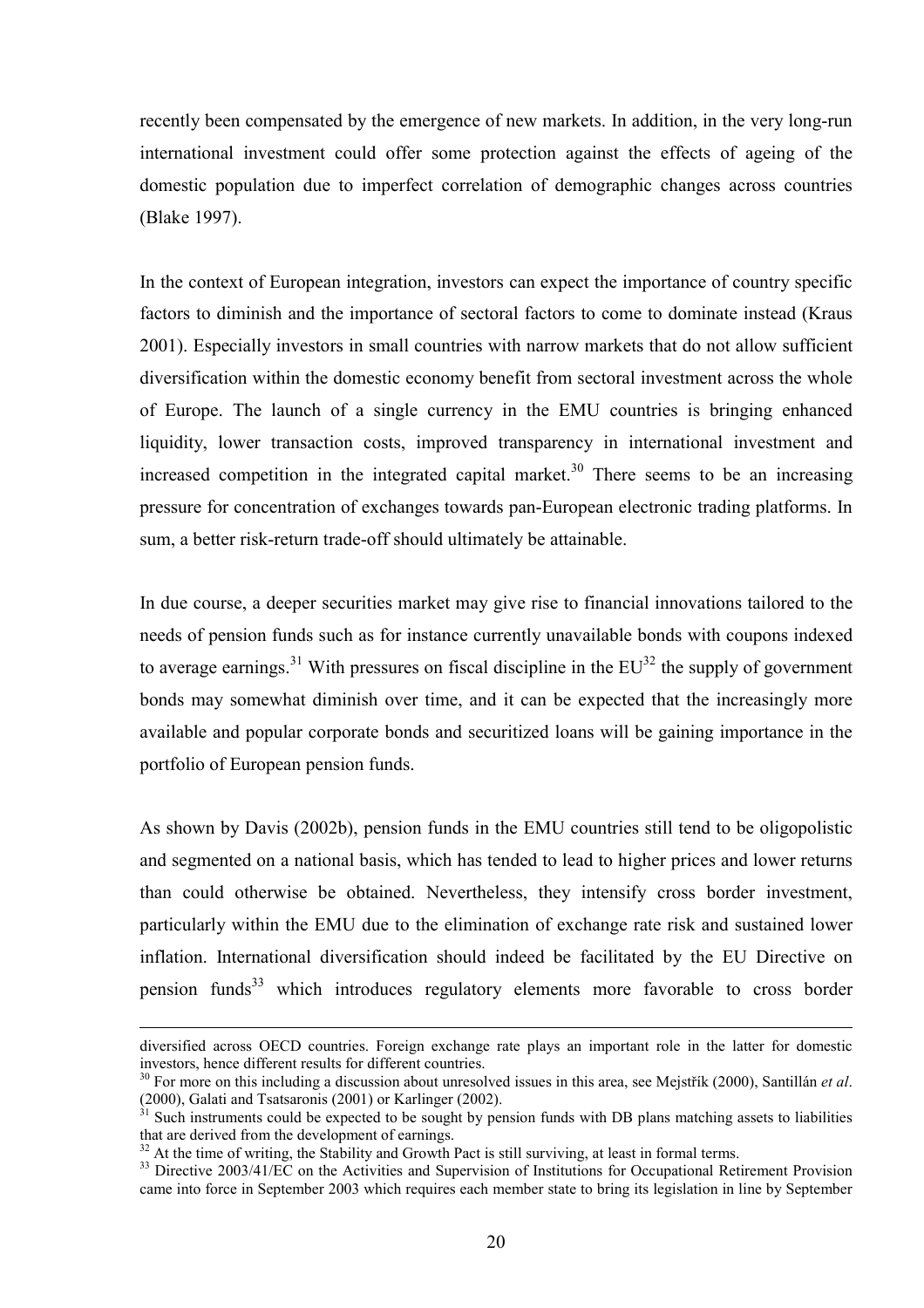investment, although tax obstacles hampering cross border activities seem to remain an unresolved issue.

Pension funds are sometimes accused of herd behavior<sup>34</sup> and overly rapid response to price changes, thereby increasing stock market volatility and the cost of capital. According to Bikhchandani and Sharma (2000), there are several reasons why an institutional investor such as a pension fund may imitate the behavior of others. The most important ones are that the investor may believe that others have knowledge about the returns on an investment and their behavior reveals this information, and that the incentives of the investor may be such that imitation is rewarded. The latter is especially relevant in countries where the regulatory framework imposes requirements on the pension funds' performance relative to the pension industry average.<sup>35</sup> As noted by Srinivas and Yermo  $(1999)$ , this ensures that almost all pension funds in a given country perform identically since they allocate their assets in the same fashion in order to play it safe.<sup>36</sup>

Straight comparisons of the costs of running private and public pension schemes may be sometimes misleading since the quality of the services provided has to be considered as well, but in general private pension funds tend to have somewhat higher administrative costs than public social security schemes. The administrative costs of pension funds vary across countries and are mainly influenced by the organization of the pension industry, the regulatory framework under which they operate, the maturity of the scheme as well as the services they provide.<sup>37</sup> As mentioned above, DC plans are often substantially cheaper to administer than DB plans. Similarly, as demonstrated by Mitchell (1996), the costs of administration of public schemes vary a great deal across countries and institutional settings, and a key factor influencing the costs is the scale of the scheme. Comparing the costs of private and public

<sup>2005.</sup> For instance, employers operating in more than one member state will be able to launch a single pension scheme to cover all their employees throughout the EU (single license needed). Pension funds will be able to invest at least 30 % of their portfolio into assets denominated in currencies other than domestic and at least 70 % into equity as long as prudence in investment is exercised. We will discuss the latter in more detail in chapter 5. <sup>34</sup> Herding happens when investors copy their investment strategies from one another.

<sup>&</sup>lt;sup>35</sup> In other words, a downward deviation from the average returns in the pension industry is punished.

<sup>&</sup>lt;sup>36</sup> Similarly, asset managers are often rewarded based on relative rather than absolute returns. Thus, the competition for asset management skills under such conditions may result in the same phenomenon (Davis 2003c).

 $37\overline{37}$  For instance in the US or the EU, pension funds increasingly adopt passive indexation strategies which minimize expenses while it seems that returns do not suffer given the performance of active managers. Competition in the EU is putting downward pressure on costs and for instance Davis (2002b) notes: "[A]ctive managers are finding it hard to compete with indexers, since the main focus of cross-border investment is on the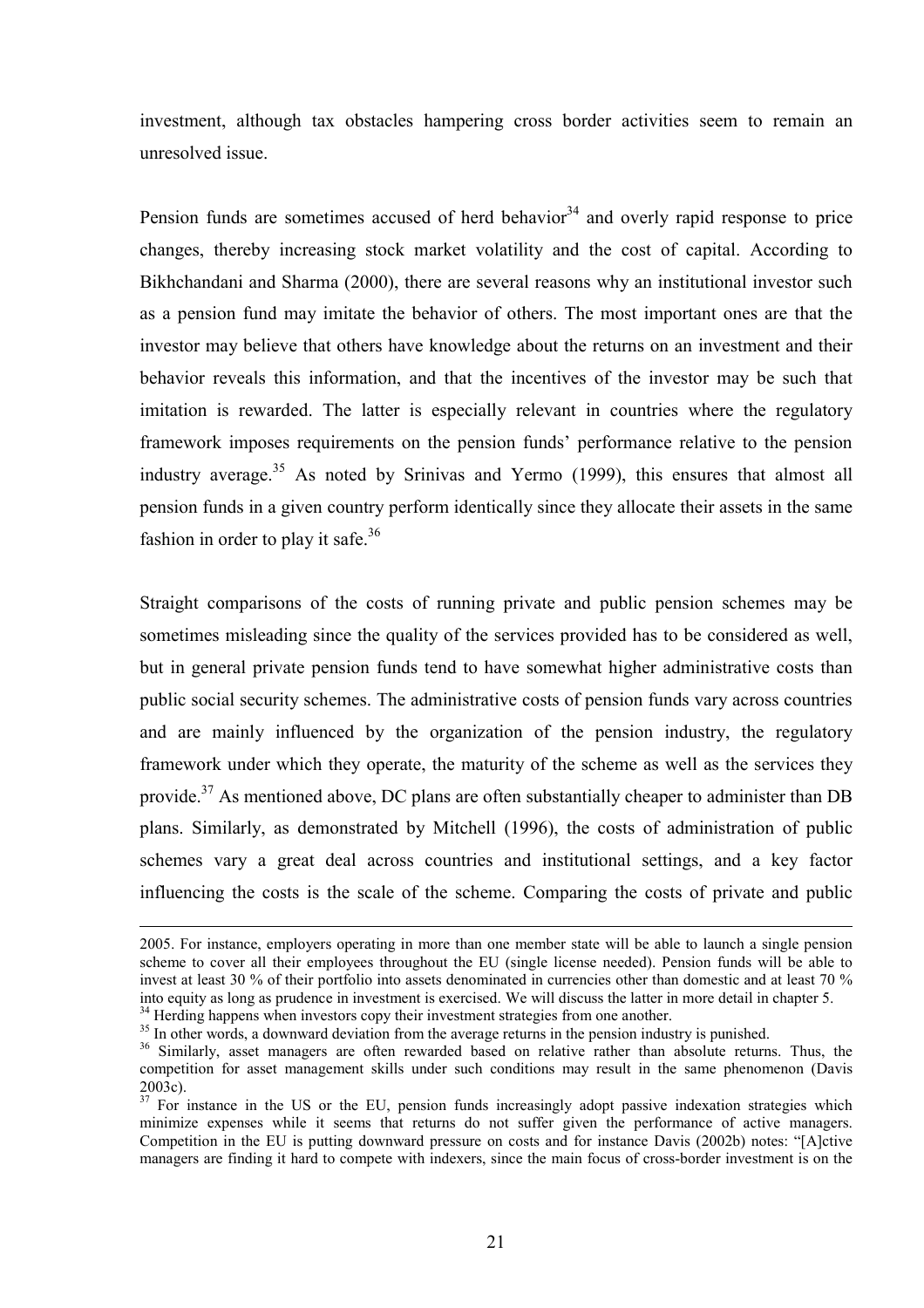schemes, Mitchell argues that higher costs of private schemes can be offset by substantial economic benefits and she notes that these could include "the opportunity for participants' contributions to earn a higher rate of return than feasible under the public program, the possibility that labor supply and savings disincentives would be diminished, and a reduction in the political risk regarding future benefits"  $(p. 40)$ .

We have finished a brief overview of the major issues concerning pension funds illustrated by examples from developed countries in which they are well established institutional investors, mostly with a long tradition. The major goal of the thesis is to describe the Czech system of pension funds and examine its preparedness to be included in the mandatory social security scheme. To do so, it seems necessary to set a certain benchmark by describing the experience with pension funds in countries that have already carried out a systemic pension reform. To that we turn now.

top 200 shares in EMU, and it is harder to find undervalued stocks among such giants than among smaller firms. Also, the scope for active management diminishes, owing to the loss of currency risk in EMU" (pp. 16-17).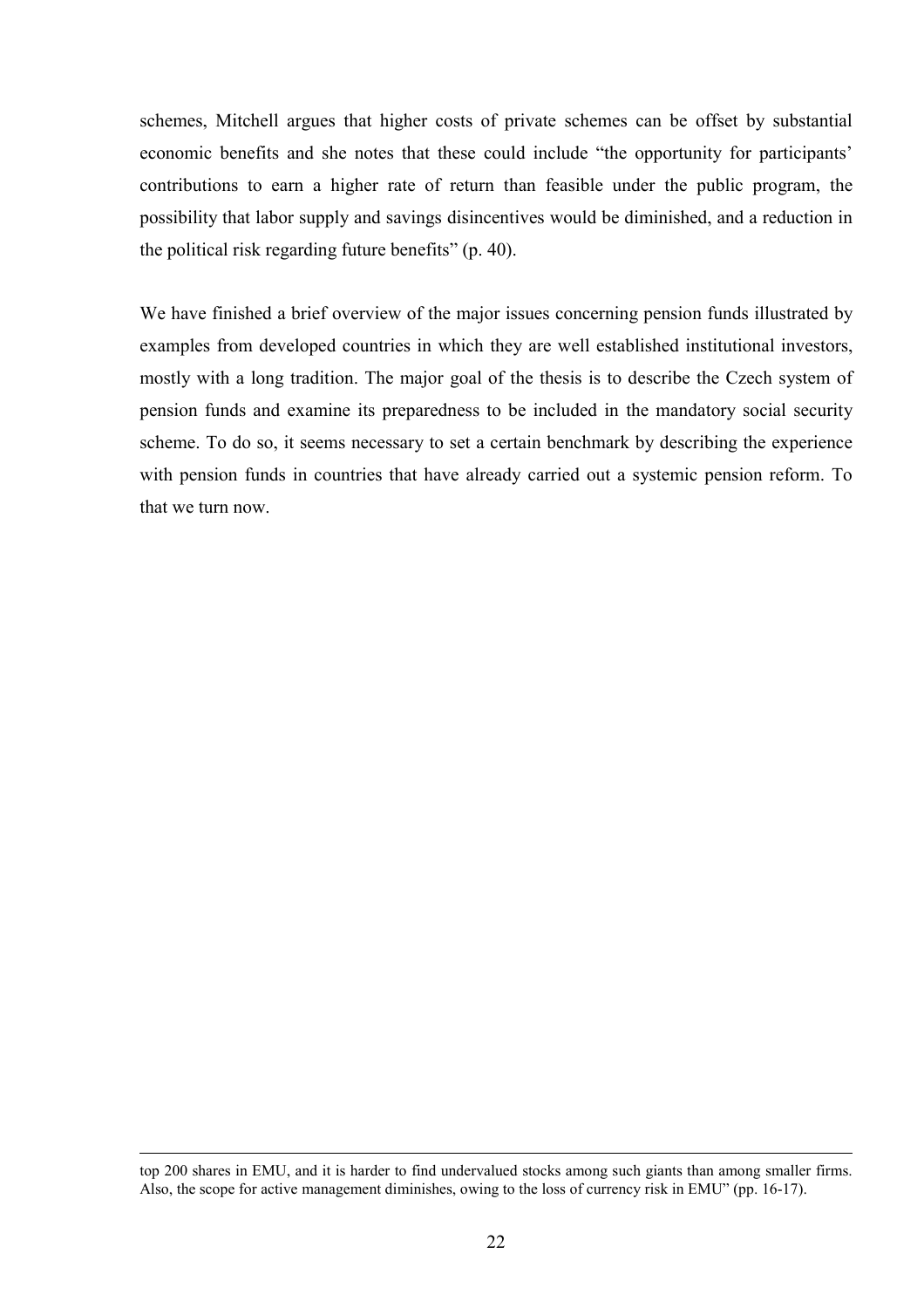## **3 After Pension Reform: Latin America & Eastern Europe**

If the Czech Republic decides to reform its social security operated on a pay-as-you-go principle through a partial switch to funding, models from abroad will be needed. In fact, success of reforms in other countries is likely to strengthen the cause for a similar reform in the Czech Republic, failure would do the opposite. The Czech system of pension funds has a tenyear history under the regime of voluntary saving. In contrast, systems of pension funds in many reforming countries started from scratch under the mandatory regime with no or little prior experience. A question arises how much of an advantage this constitutes and whether the development of the Czech private pension industry has been sufficient for such a radical change of the game that a reform would bring about. Nevertheless, the fact that a consolidated system of pension funds seems already to be in place is undoubtedly a good starting point. A big advantage for Czech policymakers is that they can learn from the mistakes of others and/or adopt approaches which were successful elsewhere.

A pioneer among the reforming countries was Chile which implemented its revolutionary reform<sup>38</sup> under the authoritarian rule of General Augusto Pinochet in 1981. Success of this policy change triggered a chain reaction in which seven other countries in the region carried out a similar reform in the 1990s and four others have followed at the beginning of the new millennium so far. Orenstein (2003) applies a multidisciplinary approach of the diffusion of innovation on the process of spreading of new policy ideas and institutional change in pension provision, and suggests that a regional example appears to be an important predictor of pension reform adoption.<sup>39</sup> This appears to be the case in Eastern Europe as well. The first country to carry out a systemic pension reform was Hungary in 1998 and it was soon followed by nine other countries in the region where reform either has been or is now being implemented. Among the reforming countries are neighboring Poland and Slovakia, and it remains to be seen whether the Czech Republic joins this club and strengthens its social security as well.

A systemic pension reform may have important effects on saving, labor and capital markets, and ultimately economic growth. Such effects are not easy to measure, especially in the short run. The only country with a sufficiently long post-reform period for assessment is Chile,

 $38$  Developed by an economic team of "Chicago boys" in Santiago.

<sup>&</sup>lt;sup>39</sup> As pointed out by Palacios (2003), "... the fact that the ideas, people, examples and reform context were all aligned favorably for systemic reform would probably not have been sufficient to overcome the inertia of public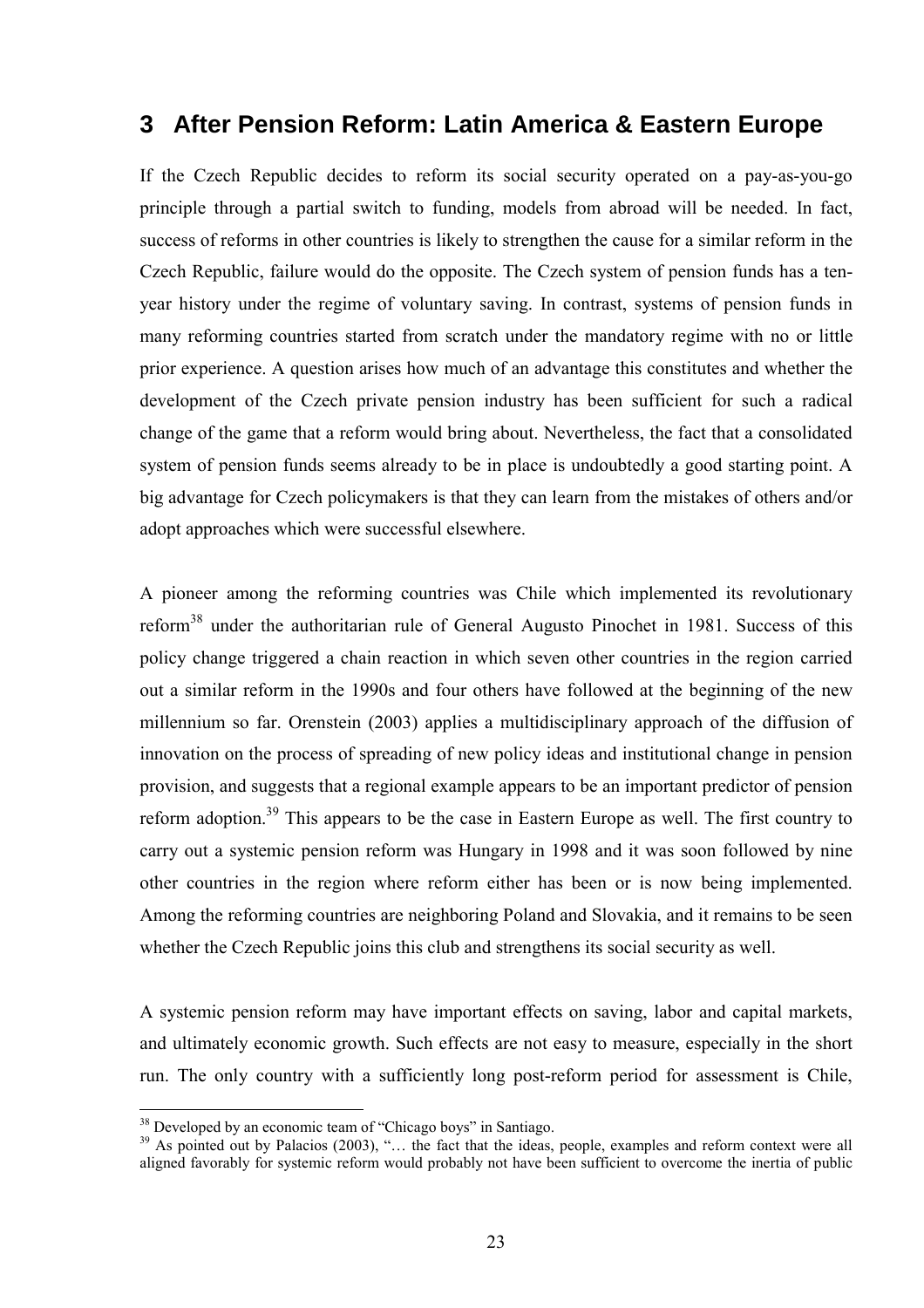having more than two decades of this experience. The switch from the pay-as-you-go mode to funding itself does not guarantee that those effects will be positive. The impact on saving depends crucially on how the transition is financed. If it is largely through a fiscal accommodation, i.e. higher taxes or lower government expenditures, saving is very likely to increase. If the transition is purely debt-financed, positive effects are unlikely. If for instance the government forces pension funds to invest mainly into government bonds through regulation, it reintroduces a pay-as-you-go scheme with the contributions only being channeled through pension funds to the government again which uses them to finance the transitional deficit.<sup>40</sup> The impact on labor markets is through the reduction of the perceived tax element of pension contributions and the resulting distortions.<sup>41</sup> As also touched upon in the previous chapter, the impact on capital markets arises from the presence of a new class of institutional investors interested in long-term instruments, thereby extending the yield curve, from increased liquidity, reduced spreads and improved price discovery processes in local markets. Increased saving<sup>42</sup> combined with more efficient labor and capital markets leads to enhanced economic growth. Corbo and Schmidt-Hebbel (2003) attempted to quantify these effects on the Chilean economy and after isolating them from other potential effects, they found that their combined impact on economic growth between 1981 and 2001 was  $0.2 - 0.9$  percentage points p.a.,<sup>43</sup> or alternatively that in 2001 1.9 % to 9.8 % of the Chilean GDP was due to the reform.

Reformed pension schemes in Latin America and Eastern Europe rely on a system of private personal pension funds<sup>44</sup> and some countries manage public pension funds as well. The design of the schemes differs across these countries and it is not the purpose of this chapter to provide their comprehensive description and assessment. The following text is merely to provide a

pension policy and resistance from certain interest groups. Reforms did proceed however, due in large part to the failings of the existing systems" (p. 16).<br> $40$  This deficit is caused by the fact that contributions are diverted to pension funds while benefits continue to be

paid under the old pay-as-you-go scheme for quite some time.<br><sup>41</sup> Balasies (2003) provides a review of literature on this

Palacios (2003) provides a review of literature on this topic in the context of Latin American reforms, concluding that although labor market efficiency may be improved, there is little evidence that the informal sector was reduced and coverage of the pension scheme increased.

 $42$  In a small open economy such as the Czech Republic, the link between domestic investment and domestic saving may be weaker, implying a less clear impact on economic growth. For more on this issue, see Schimmelpfennig (2000).

<sup>&</sup>lt;sup>43</sup> For the future, they estimate that the pension reform's contribution to growth rate will converge to zero, as the elimination of the pay-as-you-go system reaches completion and the economy moves towards its new dynamic steady-state equilibrium.

<sup>&</sup>lt;sup>44</sup> As opposed to occupational pension funds.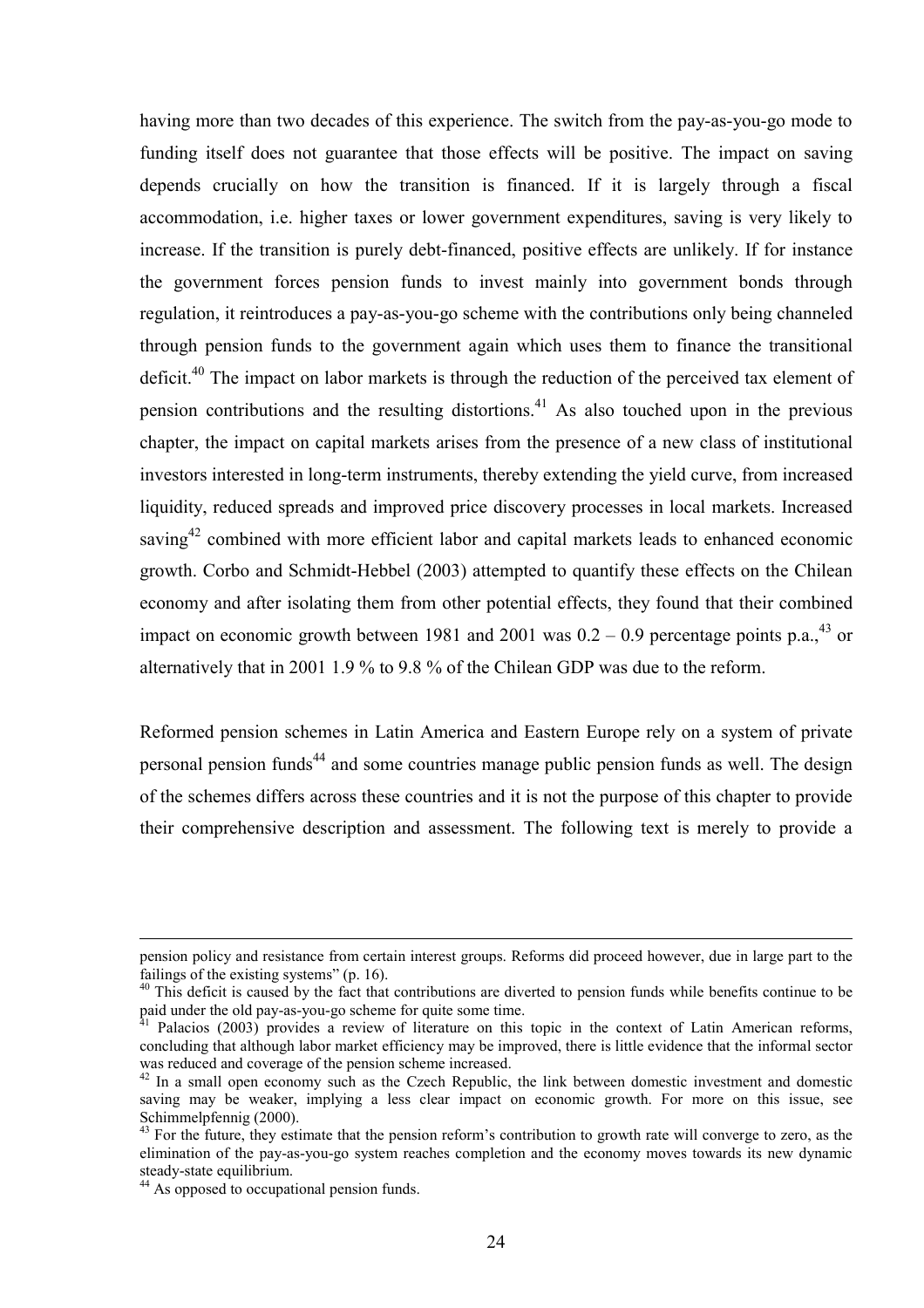brief picture of the main features of systems of pension funds in those two regions,  $45$  thus giving the reader a general idea about their coverage, the level of contributions and accumulated assets, the mechanism of contribution collection, industrial organization, supervision, and costs and charges before the Czech system of pension funds is described in the chapter that follows.<sup>46</sup>

### *3.1 Latin America*

 $\overline{a}$ 

The following countries have adopted a systemic reform of their pension scheme so far: Chile (1981), Peru (1993), Argentina (1994), Colombia (1994), Uruguay (1995), Bolivia (1997), Mexico (1997), El Salvador (1998), Costa Rica (2000), Dominican Republic (2003), Ecuador<sup>47</sup> and Nicaragua (in the process of implementation now).<sup>48</sup>

In each country, a residual pay-as-you-go scheme survives for a finite period, affecting mostly older workers, and a parallel pay-as-you-go scheme continues to be an option for workers in Argentina, Colombia and Peru.<sup>49</sup> A safety net, mostly in the form of a minimum pension guarantee is instituted in each country except Peru, although to a different extent and with different eligibility criteria.

Coverage in Latin American countries is low and it had been low prior to reforms due to the prevalence of informal sector activity. Among the reforming countries, coverage defined as the proportion of the working age population by *any* pension scheme varies from about 9 % in Bolivia to about 47 % in Uruguay, the second highest coverage being 34 % in Chile. Several

<sup>&</sup>lt;sup>45</sup> Apart from Latin America and Eastern Europe, a similar reform has only been conducted in Kazakhstan and Hong Kong. In line with the theory of diffusion of pension innovation by Orenstein (2003), both were until recently part of major European empires.

<sup>&</sup>lt;sup>46</sup> The following two subchapters are largely based on data from the International Federation of Pension Fund Administrators (FIAP; www.fiap.cl), the World Bank (www.worldbank.org), and a series of papers presented at the International Seminar "Results and Challenges of Pension Reforms" organized by FIAP in Mexico in May 2003 and published as a book in December of the same year (see references). This was the most updated information available to the author in early 2004.

<sup>&</sup>lt;sup>47</sup> Although Ecuador is included in this list, it is possible that challenges in the Supreme Court and a lack of support from the current government may result in a situation similar to what happened in Venezuela after a law introducing a funded scheme was passed in 1998, but never implemented.<br><sup>48</sup> The year given corresponds in each case to the beginning of the operation of the mandatory pension scheme.

<sup>&</sup>lt;sup>49</sup> I.e. these countries allow new labor market entrants to choose which scheme they prefer. It appears that only in the case of Colombia it is likely that the parallel pay-as-you-go scheme will play a significant role in the long run, since a very small proportion of new workers (fewer than 5 % of those covered) choose the public scheme in Argentina and Peru, this partly being because the funded scheme is a default option for workers not expressing a preference. In contrast, Colombia even allows workers to reverse their decision to join the funded scheme every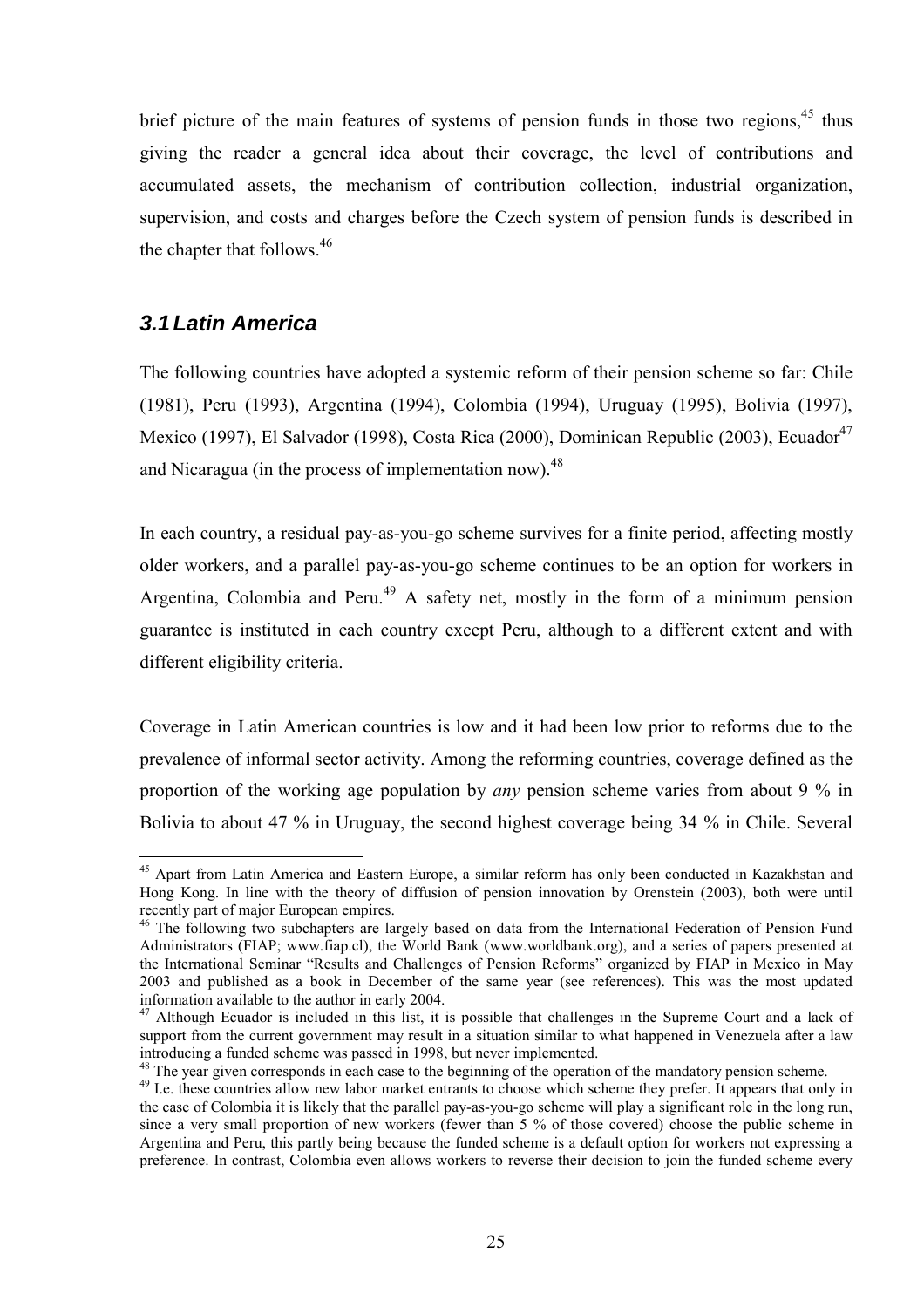countries exempted from reform certain workers such as civil servants or certain income-based groups. In most countries, transition arrangements were such that they allowed those already in the old scheme to remain, so coverage of the funded scheme gradually increases as the scheme matures. The switching patterns, however, indicate workers' dissatisfaction with the old system. Younger workers generally opted to switch into the new system once given the opportunity. In Argentina and Chile, more than 80 % of those under the age of 40 eligible to choose switched to the new scheme. Similarly, more than 50 % of the younger workers switched in Colombia and Peru. In El Salvador, 80 % of those eligible to switch did so and in Uruguay, the number joining the funded scheme exceeded expectations by 500  $\%$ <sup>50</sup>. As for the age structure, over 80 % of participants in private pension funds in Latin America are currently under the age of 45 and half of these are under the age of  $30<sup>51</sup>$ 

Contributions to pension funds in Latin American countries vary as a percentage of gross wages; in some countries only individuals contribute, in others employers are obliged to contribute as well. In addition to contributions for old-age pensions, contributions for disability insurance have to be added in some countries<sup>52</sup> as well, which is not included in the following table. Moreover, administrative charges are levied on top of these contributions as discussed later in the text.  $53$ 

|                | Individual | Employer |                       | Individual | Employer |
|----------------|------------|----------|-----------------------|------------|----------|
| Argentina      | 7.74       |          | Ecuador               | varies     |          |
| Bolivia        |            |          | El Salvador           | 3.25       | 6.75     |
| Colombia $54$  | 2.5        | 7.5      | Mexico <sup>55</sup>  | 1.125      | 5.2      |
| Chile          | 10         |          | Nicaragua             |            | 6.5      |
| Costa Rica     |            | 3.25     | Peru                  |            |          |
| Dominican Rep. | $8.0\,$    |          | Uruguay <sup>56</sup> | 12.27      |          |

Table 4: Contributions to pension funds as a percentage of gross wages Source: Müller (2003), Palacios (2003)

three years, a unique option among the reforming countries since it essentially gives workers a guarantee equivalent to what they would get if reform had never been implemented, which may turn out to be pernicious.  $50$  Palacios (2003).

<sup>5</sup>1 International Federation of Pension Fund Administrators.

<sup>&</sup>lt;sup>52</sup> Pension funds are mandated by law to provide insurance for disability and survivors with the exception of Mexico, Costa Rica and Ecuador, where disability insurance continues to be provided by the public pay-as-you-go scheme.

<sup>&</sup>lt;sup>53</sup> For instance in Chile, Colombia, El Salvador or Peru, contributions are fixed at the level specified in the table and pension funds require participants to pay additional charges. In contrast, charges in Argentina are deducted by pension funds from a fixed 10% contribution rate; in the table, the average recent charge was deducted to make the numbers comparable.<br><sup>54</sup> Total contribution rate rising to 12 % until 2008.

 $55$  Plus a 2.2% state subsidy. Contributions may vary.

<sup>&</sup>lt;sup>56</sup> Contributions may vary.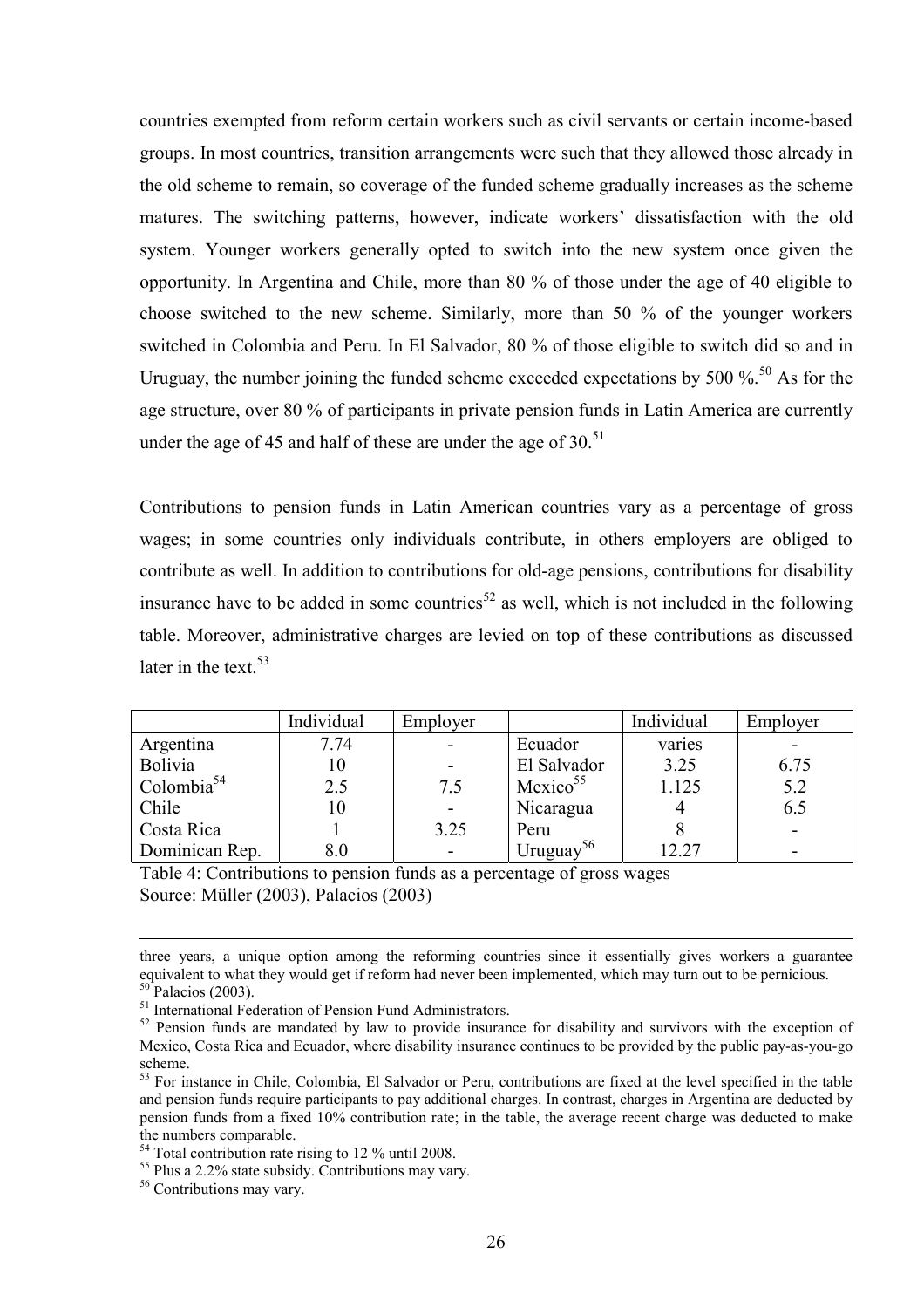In five countries, employers provide information and pay contributions on behalf of their employees directly to pension funds.<sup>57</sup> Seven other countries opted for a centralized collection. In some countries, the entity for collection and record keeping is public. Countries such as Costa Rica, Uruguay and Nicaragua continue to collect contributions through the old public pension scheme. In other countries, the entity is private. Mexico adopted a model in which pension funds are shareholders in a centralized agency set up as a non-profit organization for the collection of contributions. And for instance the Dominican Republic introduced a hybrid entity involving a public-private partnership.

There have been a number of mergers in the process of consolidation of the pension industry in most countries, but no pension fund has failed in any country.<sup>58</sup> Mergers have been primarily driven by the aim to reap the economies of scale that seem to exist in the industry.<sup>59</sup> In countries which reformed their pension schemes in the 1990s and the industry has had at least some time to develop, the number of pension funds had decreased from the inception to 2002 from 5 to 3 in El Salvador, from 8 to 4 in Peru, from 14 to 4 in Colombia, from 17 to 11 in Mexico and from 25 to 12 in Argentina.<sup>60</sup> In Chile, there were 13 pension funds in 1990, this number then increased to 19 in 1994 and then steadily declined till it reached 7 in 2002. Thus, this consolidation has resulted in substantial market concentration. Among all twelve reforming countries, five allowed public pension funds in the market. Pension funds owned by state banks in Argentina or Uruguay are major players in their respective markets, whereas the public pension fund in Mexico is of minor importance. In contrast, public pension funds are expressly prohibited by the law in Chile.

In all these countries, three largest pension funds control more than half of the market in terms of participants. The average number of participants in a pension fund is roughly between 300,000 and 500,000 with the exception of Mexico where it is more than a million. All countries restrict transfers between pension funds. The minimum time a participant has to stay with a pension fund before switching to another one ranges from two and a half months in Chile to one year in several countries. In most countries, the share of foreign ownership of the market exceeds 50 % and some big players such as Citibank participate in multiple markets in

 $57$  By this we mean that both the employer's contribution and individual contribution withheld from the employee's wage are paid by the employer to a pension fund.

<sup>58</sup> Palacios (2003).

<sup>59</sup> *Ibid*.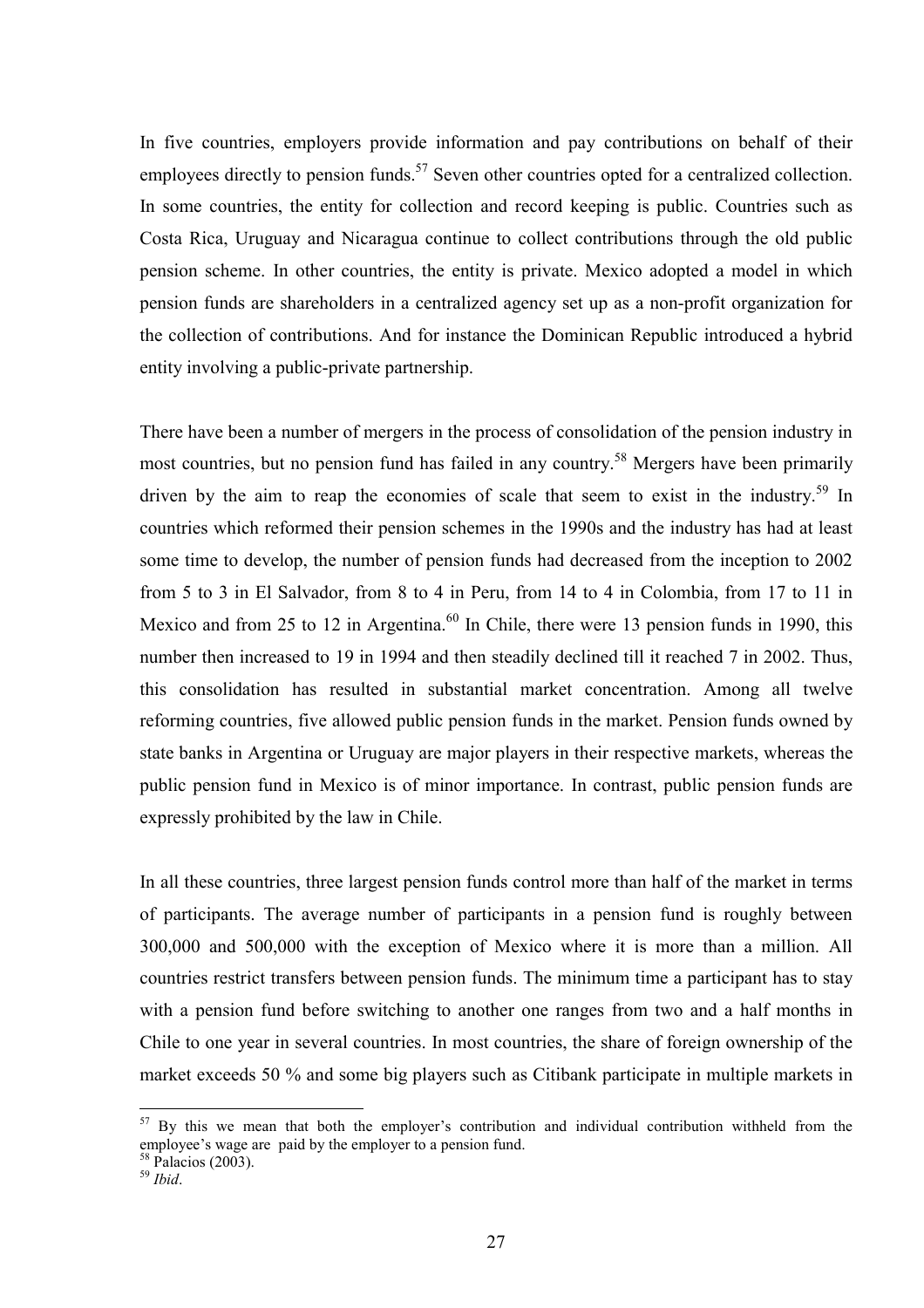the region. Pension funds are supervised either by specially set up supervisory bodies or by agencies integrated in central banks or institutions for insurance supervision. In some of the countries, supervisory institutions are financed either in part or completely from fees paid by pension funds.

Assets under the management of pension funds have accumulated rapidly and they are expected to grow strongly in the coming decade. The projected assets of Chilean pension funds are expected to reach about 90 % of GDP in 2015 as the scheme will be approaching maturity. In the next decades, the accumulation of assets in several countries in the region is expected to reach a similar magnitude, which is likely to have an important impact on their capital market and the economy as a whole.

|                       | Assets/GDP in 2002 $(\%$ ) | Projection: assets/GDP in 2015 $(\%)$ |
|-----------------------|----------------------------|---------------------------------------|
| Argentina (1994)      | 10.4                       | 30.9                                  |
| <b>Bolivia</b> (1997) | 33.5                       | 43.5                                  |
| Colombia (1994)       | 6.5                        | 24.7                                  |
| Chile (1981)          | 56.2                       | 89.7                                  |
| Mexico (1997)         | 5.2                        | 26.0                                  |
| Peru (1993)           | 7.2                        | 28.1                                  |
| Uruguay $(1995)$      | 77                         | 13.3                                  |

Table 5: Pension funds' assets in 2002 and their estimates for 2015 as a proportion of  $GDP<sup>61</sup>$ Source: International Federation of Pension Fund Administrators

In all countries, workers may convert their accumulation into a life annuity upon retirement. There is very little experience as yet with paying out benefits, with the notable exception of Chile where over 400,000 pensioners received benefits from the funded scheme in 2002. Palacios (2003) notes that this has already had an impact on the insurance sector in the country, stating that while annuities represented 7 % of the insurance market in 1988, it was no less than one third in 2002. He also adds that similar trends can be observed in Argentina and Peru. Withdrawals upon retirement are restricted because unlike annuities, they do not provide longevity insurance. Retiring workers may opt for a scheduled withdrawal in all countries except Uruguay, and in most of these countries richer workers may withdraw part of their accumulation exceeding a certain minimum level as a lump sum.

The structure of pension funds' charges varies across these countries. It is worth reiterating that charges are levied on top of the contributions as summarized in table  $4<sup>62</sup>$  All countries allow

 $60$  Ignoring Bolivia with its duopoly. Also, Uruguay has had 5 pension funds since the reform.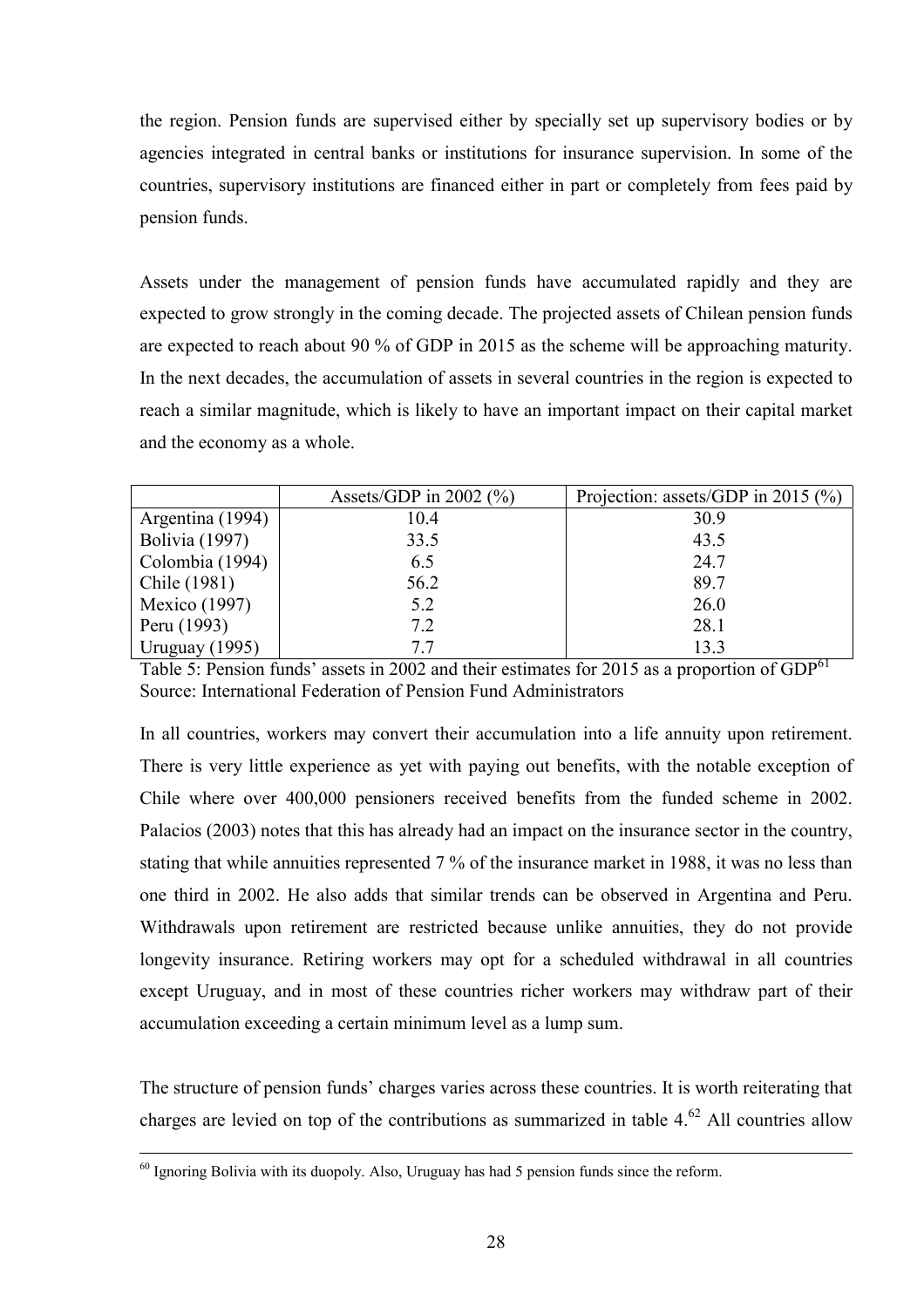contribution-based charges. In addition, asset-based charges are allowed in Mexico and Nicaragua, charges based on returns are allowed in Mexico, Costa Rica and the Dominican Republic, and flat charges are allowed in Mexico, Chile and Uruguay. This makes a countryto-country comparison very difficult. $63$  Due to this complexity of charge structures, Whitehouse  $(2000)$  concludes that "it is impossible to measure costs at any point in time: the only meaningful calculation is over the lifetime of pension membership"  $(p, 11)$ . He then goes on to calculate the reduction in individual lifetime savings (and hence benefits) in a pension fund due to charges,  $64$  finding that this ranges from 13.5 % in Colombia to 26 % in Mexico, which is equivalent to a reduction in the rate of return of 0.65 % to 1.39 % p.a.<sup>65</sup> For instance in Chile, he predicts that charges reduce savings by 17.7 % or, alternatively, the rate of return by 0.88 % p.a. Using mean values, he also notes that in some countries charges levied by different pension funds vary significantly.

Naturally, the potential impact on net returns and ultimately the pension level attained is a major concern regarding charges, and various attempts to put pressure on their reduction have been undertaken. This can generally be achieved by increasing competition in the industry. For instance in Mexico and Argentina, the default option for new labor force entrants who have not expressed a preference for a particular pension fund is one of those with the lowest charges. Half of the reforming countries directly place a ceiling on what pension funds can charge to participants. Also, the aforementioned restrictions on the frequency of transfers between funds are supposed to lower charges since they are likely to prevent pension funds from incurring substantial costs through a marketing arms race as well as interrupted investments.<sup>66</sup> Latin American pension funds still suffer from relatively high charges, although it is expected that

<sup>&</sup>lt;sup>61</sup> Years in parentheses indicate the beginning of the operation of the funded scheme.

 $62$  It can be argued that a country where the contribution rate is fixed and pension funds put administrative charges on top of it introduces more transparency and brings charges closer to participants' attention.

 $<sup>63</sup>$  For instance contribution-based charges (in absolute terms) grow over time at the rate equal to the wage growth</sup> rate, whereas asset-based charges grow at the rate equal to the growth of the individual's assets in a pension fund, the latter growth being much faster. As a result, the former charges are 'front-loaded', i.e. fees are heavier in the first years of participation and smaller in the last years as opposed to the latter case. Thus, pension funds recover their costs faster with contribution-based charges than with asset-based ones.

<sup>&</sup>lt;sup>64</sup> The measure known as a charge ratio is used, which is defined as the present value of charges paid over the lifetime divided by the present value of assets that would have been accumulated if no charges had had to be paid (and would have been saved as contributions).

 $65$  These calculations are based on the assumption that the level of charges does not vary over time as the scheme matures, which may not be very realistic. He shows that in Chile, the charge ratio fell due to charge reductions from 30.3 % to 22.5 % between 1987 and 1992. Thus, caution should be exercised when comparing countries.

<sup>&</sup>lt;sup>66</sup> For instance in Chile, the percentage of participants who changed a pension fund fell from 5 % in 1996 to 0.3 % in 2002.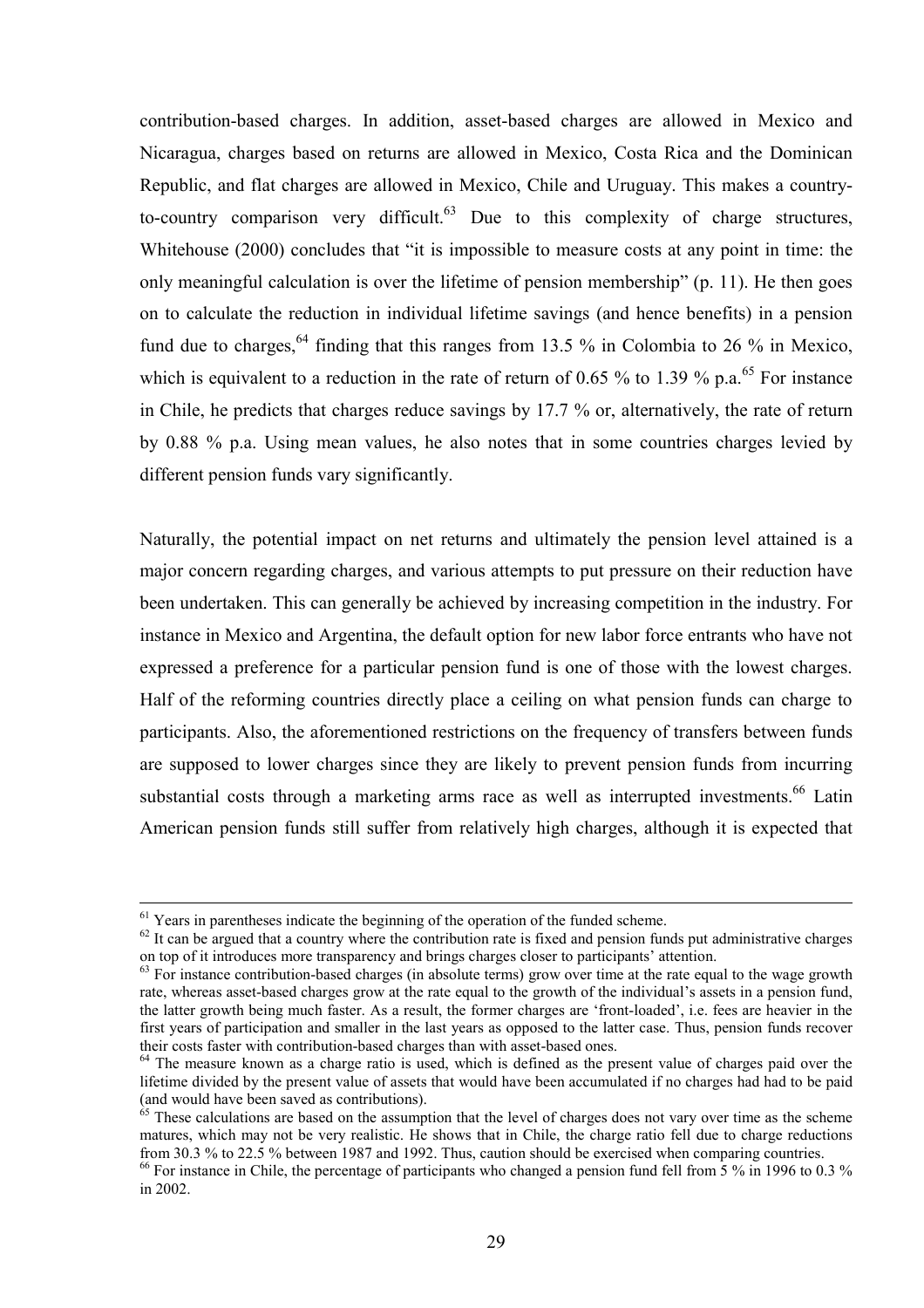these are reduced over time as the schemes accumulate more assets and economies of scale are realized<sup>67</sup>

### *3.2 Eastern Europe*

The following countries have adopted a systemic reform of their pension scheme so far: Hungary (1998), Poland (1999), Latvia (2001), Bulgaria (2002), Croatia (2002), Estonia (2002), Macedonia (2003), Lithuania, Ukraine and Slovakia (in the process of implementation now).<sup>68</sup> Since reforms in the above countries are relatively recent and little can be inferred from their short experience, we will include in the following overview the Asian country of Kazakhstan (1998).

In all Eastern European countries, the shift to funding was partial and a residual pay-as-you-go scheme was retained.<sup>69</sup> In all countries participation in the funded scheme is mandatory for new labor market entrants. There were various patterns chosen by each country as to how participants with accrued rights under the old scheme were treated. Switching was mandatory for workers under the age of 42 in Bulgaria, under the age of 40 in Croatia and under the age of 30 in Poland and Latvia.<sup>70</sup> In Poland, Latvia, Estonia and Croatia, workers within specified age brackets were given the option to choose whether to switch or not. In Hungary and Macedonia, all workers under the old scheme were allowed to switch on a voluntary basis.<sup>71</sup> In all cases, some time was given to workers to decide and the decision to switch was mostly irrevocable.<sup>72</sup>

Consequently, different modes of transition resulted in a different coverage of the new schemes. Naturally, the largest coverage is in Kazakhstan (100 %). Then follow Hungary (76.4 %), Croatia (67.5 %), Poland (49.6 %), Bulgaria (48.4 %), Estonia (35 %) and Latvia (32 %) as

 $67$  For instance Palacios (2003) presents some evidence on economies of scale being present in the Chilean pension industry.

<sup>68</sup> E.g. Romania considers introducing a funded scheme as well.

<sup>&</sup>lt;sup>69</sup> All countries made some modifications of the pay-as-you-go scheme through parameter changes. Chlon-Dominczak (2003) notes: "From the political economy perspective, the creation of funded accounts is well perceived by the public and thus helps to justify unpopular, but necessary, cuts in pay-as-you-go systems." In Poland and Latvia, the so-called notional defined contribution scheme was introduced, which establishes a perfect link between contributions and benefits.

 $70$  In Kazakhstan, a one-off transfer of all workers to a funded scheme took place.

 $71$  As noted by Rocha and Vittas (2001), Hungary originally considered a no-choice scenario whereby workers under 40 would be forced to switch, while older workers would remain in the old scheme. In the end, however, this turned out to be likely to spark some constitutional battles and become too costly to implement. According to Havlíčková et al. (2003), there has been an actual ruling of the Constitutional Court declaring such a scenario discriminatory against older cohorts.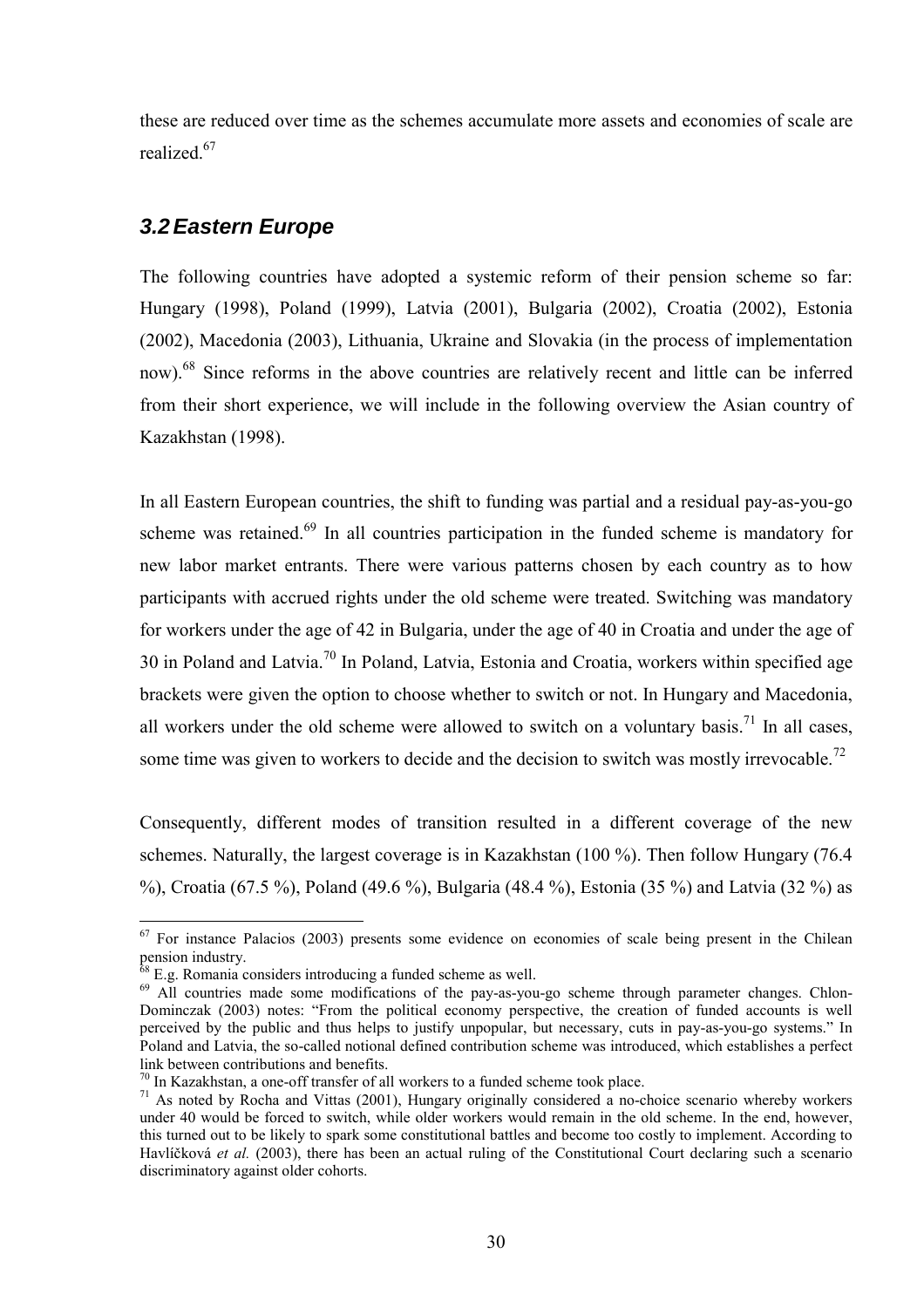of 2002.<sup>73</sup> Since new labor market entrants are obliged to join the funded scheme, the coverage in each country will be increasing over time until every worker saves for retirement on a personal account in a pension fund. The case of Hungary where only labor market entrants were mandated to join the new scheme shows how massively workers can switch on a voluntary basis. Rocha and Vittas (2001) present the switching outcome which shows that by 2000, 90 % of the labor force in their twenties, 80 % aged 30-34, over 60 % aged 35-39, 40 % aged 40-44 and 20 % aged 45-49 had switched to the new system.

In all countries except Estonia,  $^{74}$  the total level of pension contributions (pay-as-you-go and funded combined) is unchanged for those who switch. In all countries, contributions to pension funds are for old-age pensions only, disability and survivor pensions are covered by the old pay-as-you-go scheme.<sup>75</sup> Total contributions to social security are divided between the employer and the employee so that either the majority or all of them are paid by the employer. In reforming Eastern European countries, the funded scheme is viewed as a complementary component of social security, only a fraction of total pension contributions flows to pension funds, although as a proportion of gross wages this fraction is comparable to the contribution rates in many Latin American countries as shown in the following table.<sup>76</sup>

| <b>Bulgaria</b> | 2 rising to 5 until 2007 | Kazakhstan |              |
|-----------------|--------------------------|------------|--------------|
| Croatia         |                          | Latvia     | 2, planned 9 |
| Estonia         |                          | Macedonia  |              |
| Hungary         |                          | Poland     |              |

Table 6: Contributions to pension funds as a percentage of gross wages Sources: Chlon-Dominczak (2003), Müller (2003)

Hungary is the only reforming country that opted for a decentralized approach to collecting contributions. In all other countries, employers transfer contributions<sup>78</sup> to a central agency for their collection and record keeping which distribute them to pension funds. Under the centralized mode, the predominant approach was to assign this role to institutions already

 $^{72}$  In Hungary, switchers had the possibility to switch back to the pay-as-you-go scheme by the end of 2002.

<sup>73</sup> International Federation of Pension Fund Administrators.

 $74$  Where the total contribution rate increases by 2 percentage points for switchers.

<sup>&</sup>lt;sup>75</sup> In Kazakhstan, the pay-as-you-go scheme closed down. The difference between the old contribution rate (25.5) %) and the current contribution rate (10 %) to the funded scheme was transformed into a tax which is used for the financing of benefits accrued under the old scheme as well as disability and survivorsí benefits.

 $\frac{76}{10}$  In Slovakia, switching workers (and all new labor force entrants) are going to divert 9 % of their gross wages to pension funds starting in 2005.

Original scheduled increase: 6 % in 2002, 7 % in 2003 and 8 % in 2004. This was later changed by a new government in a rather confusing series of adjustments and readjustments. Thus, the final decision may not have been made as yet.

 $78$  Including those withheld from employees' wages.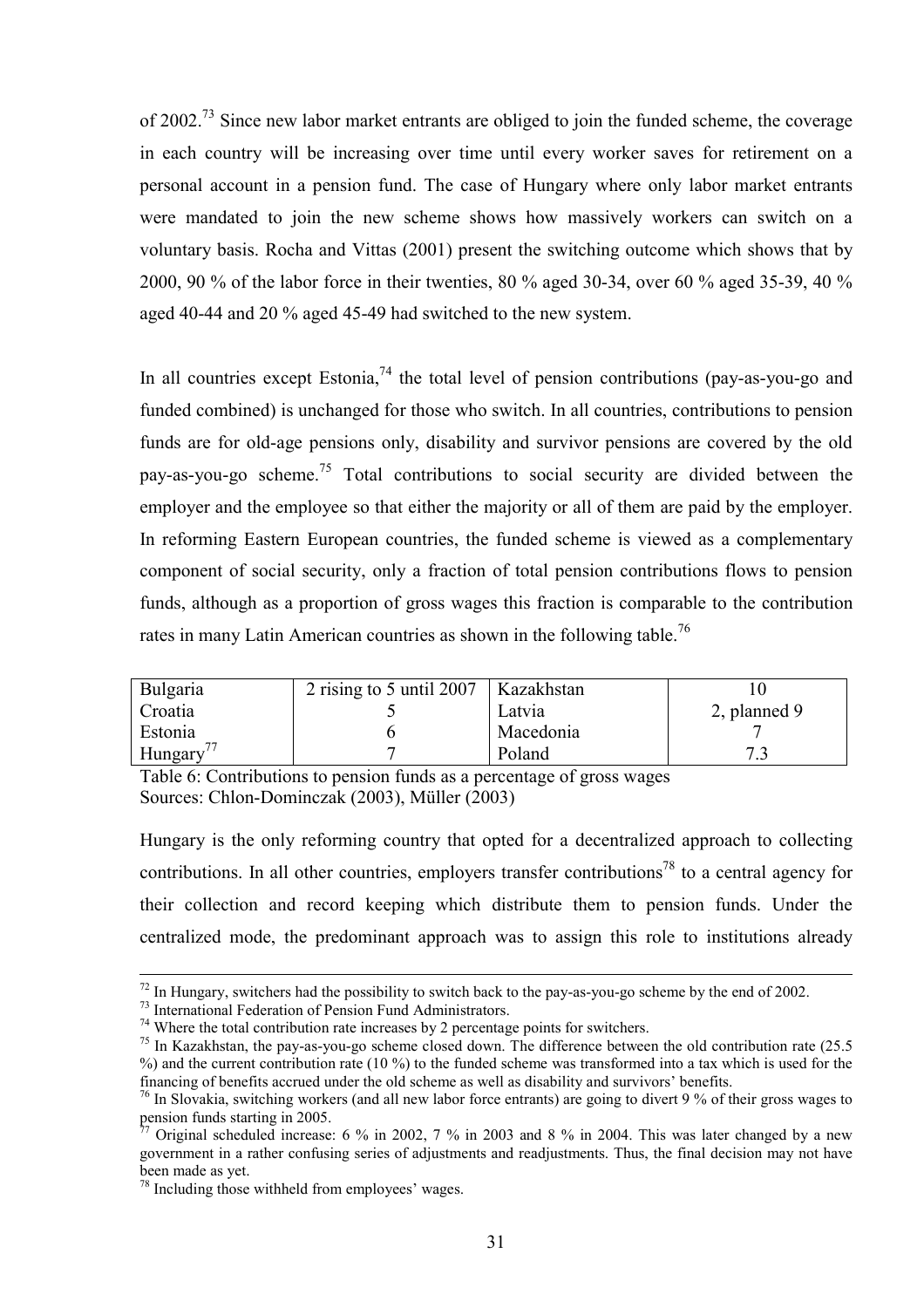experienced in this field, i.e. social security administrations or tax offices, since they had performed fairly well in the past. New institutions were established only in Kazakhstan and Croatia. In Poland, Bulgaria and Macedonia, pension funds are charged for these services. In the other countries, these services are free of charge, which reduces pension funds' costs and hence the possible level of charges to participants.

In Hungary, Bulgaria, Estonia and Latvia, voluntary pension systems were created prior to reform. However, only in Hungary and Bulgaria did these voluntary schemes succeed in attracting a significant number of participants. Both these countries introduced their voluntary scheme in 1994 and in 2000, the number of participants was over a million in Hungary (with managed assets equal to 1.4 % of GDP) and over 400 thousand in Bulgaria (with managed assets equal to 0.4 % of GDP). In both countries, the system has continued to exist after reform as a supplementary system.<sup>79</sup> In Estonia, a voluntary scheme was introduced in 1998 and it covered less than 1 % of the employed population in 2000. In Latvia, the size of the voluntary pension industry was even smaller as of 2001. 80 Other countries such as Croatia and Macedonia implemented their voluntary schemes simultaneously with the mandatory ones, thus having no experience whatsoever when starting their recent reforms. Similarly in Kazakhstan, workers can save in addition to their mandatory contributions within their pension funds, but very few of them have done so. In Poland, a voluntary system of occupational pension funds exists, but less than 1 % of employees joined it as of 2002. In sum, pension funds had operated only in a few countries before the reform and in most of the reforming countries voluntary plans were not very popular.

Due to the short history of mandatory funded schemes, their consolidation through mergers and acquisitions is only taking place in most of these countries. The largest number of pension funds in the initial year of reform was in Hungary, totaling 38. According to Chlon-Dominczak (2003), this can be explained by a different legal form of pension funds in that country. $81$ 

<sup>&</sup>lt;sup>79</sup> In Hungary, the carrot used is the deductibility of 30 % of contributions up to a certain level from the tax payable (i.e. not from the tax base). In Bulgaria, employer contributions up to a certain level are tax exempt. No explicit government guarantees are present.

<sup>80</sup> In Slovakia, a voluntary pension scheme was introduced in 1996. In mid-2003, the number of participants was more than five times lower than the labor force and the system managed assets worth just 0.6 % of GDP. Currently, contributions are tax exempt, but incentives for voluntary pension savings are going to be strengthened simultaneously with the start of the operation of the mandatory funded scheme in 2005.

<sup>&</sup>lt;sup>81</sup> Hungarian pension funds are independent legal entities owned by their participants that operate as mutual foundations and can be founded (separately or jointly) only by employers, chambers of commerce, professional associations, employees' interest organizations or local governments. No minimum capital is required to establish a pension fund. A pension fund must have at least 2,000 participants if it purchases annuities from an insurance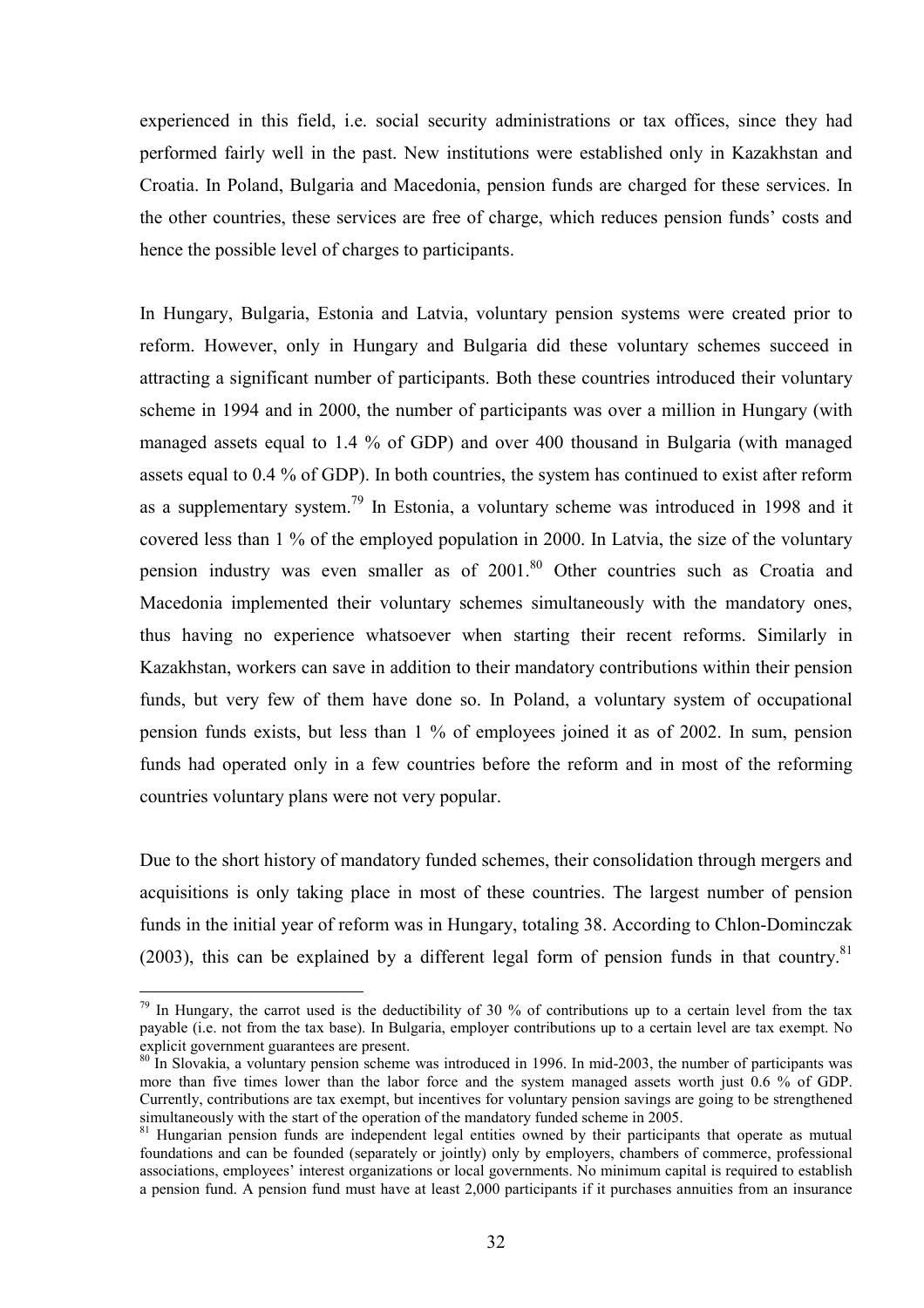However, this number had fallen to 18 by the end of 2002. Poland started with 21 pension funds and there were 17 funds in 2002. In contrast in Kazakhstan, the number of funds had increased from 11 to 14 by the end of 2002. In the initial year of the reform, there were 7 pension funds in Croatia, 8 in Bulgaria, and 6 in Estonia and Latvia. In Kazakhstan and Latvia, one of the pension funds is public.

The market concentration in these countries is high. In all countries except Poland, five largest funds control more than 80 % of the market in terms of participants. In Poland it is around 70 %. Public pension funds are the biggest players in the market in both Kazakhstan and Latvia, where they covered 46 % and 74 % of all participants in 2001, respectively. However, there has been a steady trend towards leaving the public fund for a private one in Kazakhstan since the inception of the scheme and a similar trend appears to exist in Latvia. Transfers between funds are allowed, but there are regulations in all countries to limit their frequency and hence the costs they could give rise to. Direct<sup>82</sup> regulations of transfers take basically two forms: administrative limits and special fees. The limits on the frequency of transfers usually allow participants to transfer to another pension fund once or twice a year. Regarding special fees for early<sup>83</sup> transfers, there are usually ceilings that pension funds cannot exceed when imposing them, and these ceilings differ across countries.<sup>84</sup> Kazakhstan, Latvia and Estonia have only limits on the frequency of transfers, Poland and Croatia impose only transfer fees, and Hungary, Bulgaria and Macedonia have both types of regulations. The average number of participants in a pension fund differs across these countries. While it is less than 50,000 in Estonia and Latvia or around 100,000 in Hungary, Bulgaria and Croatia, it is over 300,000 in Kazakhstan and over 600,000 in Poland.

The supervisory structure differs across the countries. In Croatia and Macedonia, pension funds' supervision is conducted by separated bodies, in Hungary, Bulgaria, Latvia and Estonia,

company or at least 25,000 participants if it provides annuities itself. Of course, as in all other countries, a license is needed for a pension fund to operate.

<sup>&</sup>lt;sup>82</sup> There are also indirect regulations aimed at reducing the costs due to frequent transfers. These include for instance the prohibition to offer extra benefits in order to entice and take over clients of other funds. Similar requirements also apply when pension funds compete for workers who are in the old public system and have not decided whether to switch or not.

<sup>&</sup>lt;sup>83</sup> For instance in Poland, a fee is payable only if a transfer takes place before two years of participation in a  $p$ ension fund are completed.

In Hungary and Croatia, the fee depends on the amount of accumulation at the time of transfer. However, the ceiling in Hungary is 0.1 % of the accumulation while it is 5 % in Croatia if the transfer takes place during the first year of participation. For instance in Bulgaria, the fee must only cover the actual cost of transfer incurred by the old fund.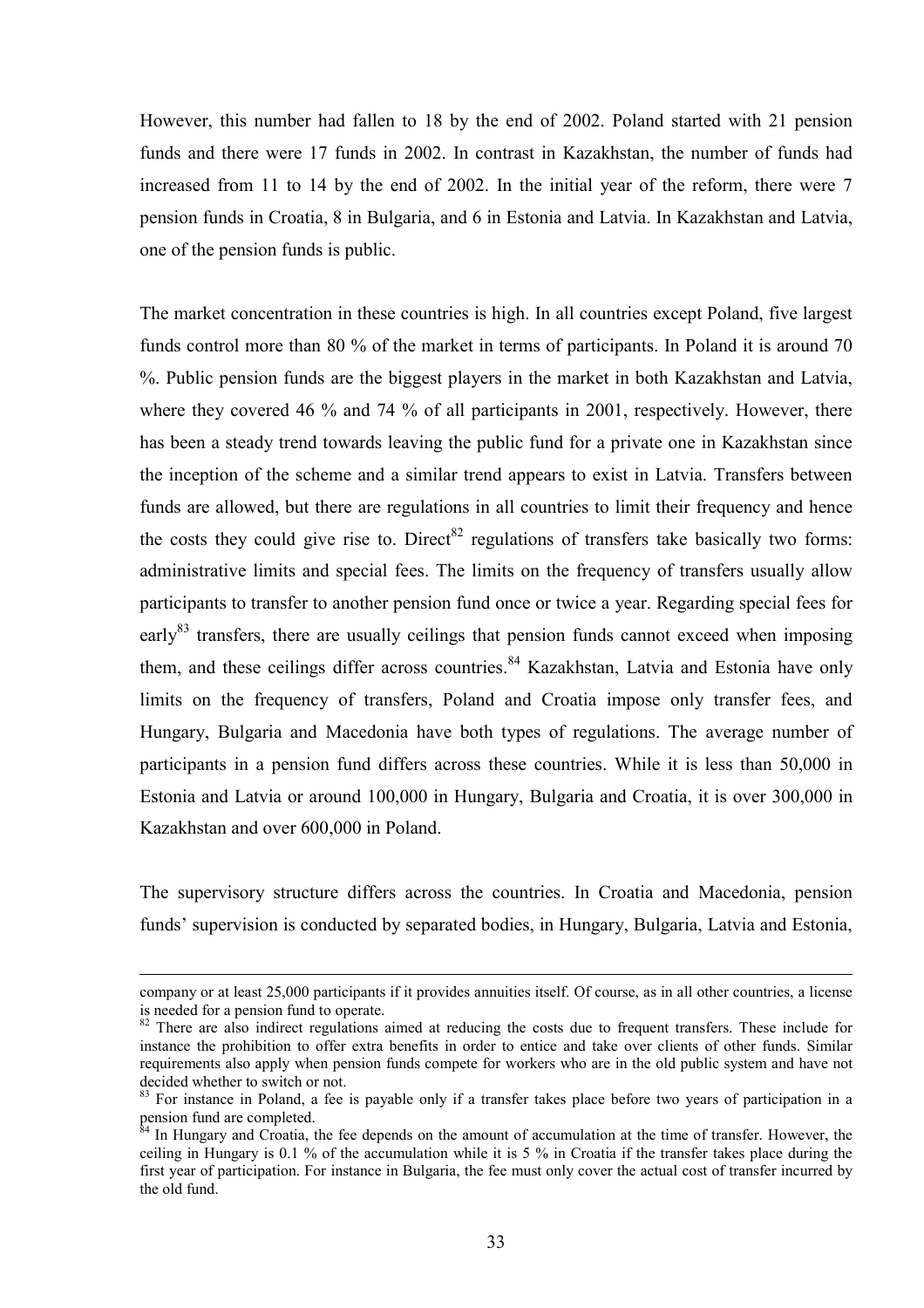the supervisory agency is integrated with other elements of the financial market supervision, while in Poland and Kazakhstan the supervision structure is only partially integrated. Overall, there seems to be a trend towards a consolidated supervision.

Most countries use the EET tax regime for their funded pension scheme. In addition, pension benefits from this scheme receive preferential tax treatment in some countries. Exceptions are Hungary and Estonia. In Estonia, contributions are taxed as well.<sup>85</sup> In Hungary, a quarter of individual contributions is deductible from the tax payable and pension benefits are tax exempt, i.e. the EEE tax regime is applied with an additional tax credit on contributions.

Assets of pension funds are growing fast in all countries. Since, however, mandatory funded schemes in most of these countries are in very early stages of development, it is not possible to assess the situation yet. In the three countries with the longest time since reform, pension funds<sup>7</sup> assets as of the end of 2002 were in absolute values nearly USD 8 billion in Poland and nearly USD 2 billion in Hungary and Kazakhstan. As a proportion of GDP, this was about 4 % in Poland, about 2.7 % in Hungary and about 7.5 % in Kazakhstan. $86$  According to Chlon-Dominczak (2003), assets under the management of pension funds in 2030 are predicted to be around 80 % of GDP in Poland and around 30 % of GDP in Hungary.<sup>87</sup>

Retirement ages in all reforming Eastern European countries are the same for the pay-as-yougo and the funded scheme, thus requiring participants to take their pension benefits from both schemes at the same time. Consequently, they not only cannot withdraw their pension fund savings earlier, but they also cannot defer the purchase of an annuity, thus temporarily receiving only pay-as-you-go benefits. Regarding the form of benefit payouts, retiring workers in most countries are required to purchase an annuity. Lump sum withdrawals are currently allowed only in the case of small values of savings in Kazakhstan and Estonia, and they are

<sup>&</sup>lt;sup>85</sup> Given the mandatory nature of funded pension schemes, tax incentives are not necessary in terms of long-run coverage. However, they may have some impact on switching decisions in the initial phase of reform if there are differences in tax treatment between switchers and those who stay in the old scheme, although the most important factor affecting the switching decision is the expected level of benefits in the alternative schemes.

<sup>86</sup> Using World Bank GDP data.

<sup>&</sup>lt;sup>87</sup> It seems (at least) that the forecast for Hungary was made at the time when it was still unclear whether the contribution rate would be increased from the initial level as originally planned, thus assuming 6 % throughout. The marked difference between Poland and Hungary is not explained by Chlon-Dominczak, nor does she give the parameters used when simulating the accumulation dynamics. Unfortunately, I have not found any other forecast in the literature. As I will show later, if Czech workers could divert to pension funds the same percentage of wages as Polish and Hungarian workers, the accumulation would be somewhere in between the forecast for the two countries.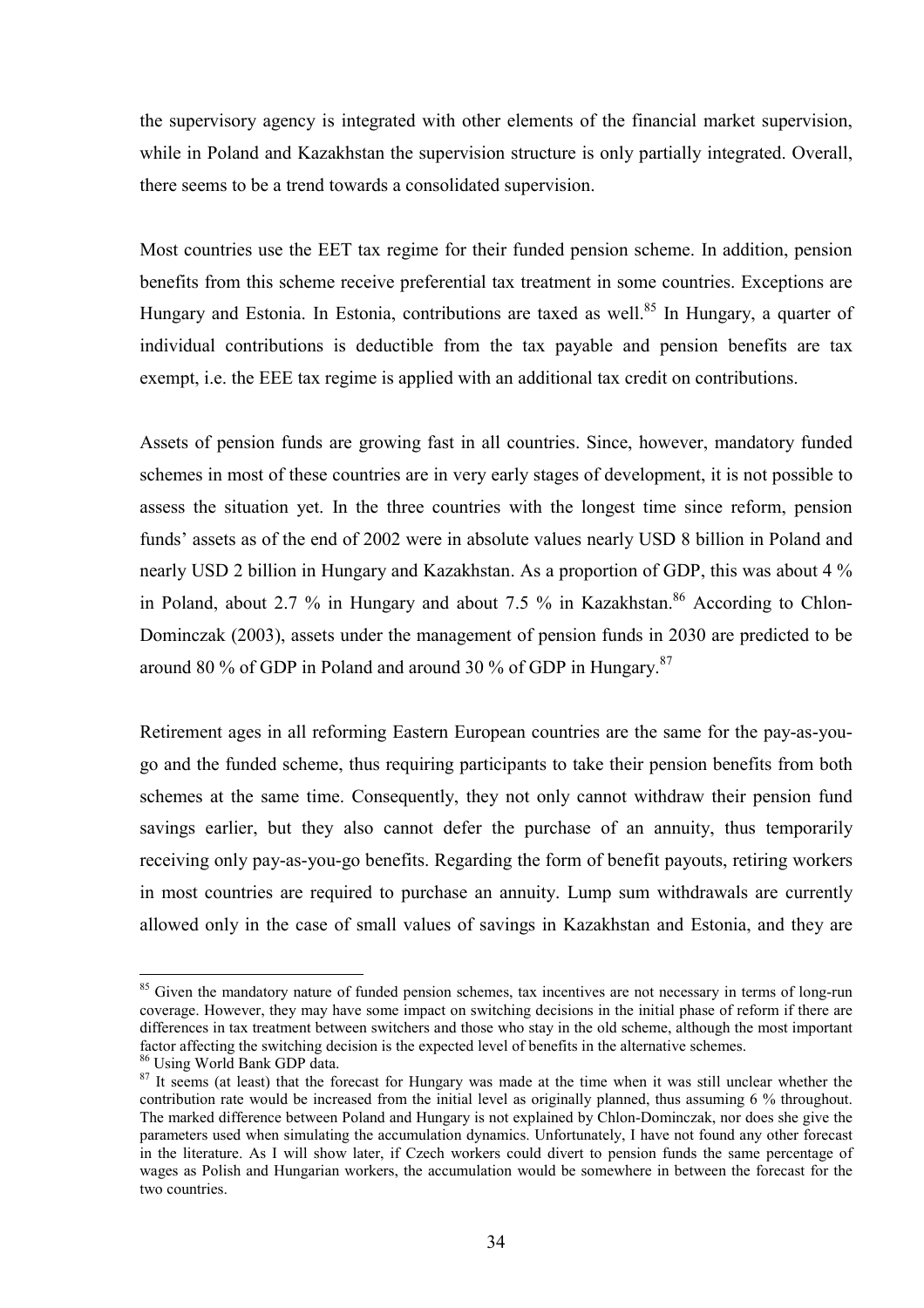going to be discontinued in the future. Scheduled withdrawals are allowed to a limited extent in Macedonia and Estonia. Some countries require the use of unisex mortality tables in the process of annuitization, thus not discerning between genders when the level of funded benefits is calculated.<sup>88</sup> In most countries, annuities are provided by insurance companies, pension funds themselves can provide annuities only in Hungary and Bulgaria. In Latvia, annuities are also provided by the Social Security Administration. Given the immaturity of the schemes and age limits on switching in most countries, there have been very few cases of benefit payouts as yet.

Unlike most Latin American countries, charges are not paid by participants on top of the contributions as presented in table 6, but are deducted from contributions, assets or investment returns. Only in Hungary an admission fee can be charged by pension funds. All countries except Hungary allow contribution-based charges, all countries except Kazakhstan allow assetbased charges, and Kazakhstan and Latvia allow charges on returns. In addition, Hungary and Poland allow fees to the depositary and operational fees to be deducted from assets. As noted above, there are also transfer fees in place in some countries. All countries place ceilings on charges. As noted in the previous section, it is difficult to compare the level of charges across countries given the complexity of charge structures, and this is even more so given the short history of most funded schemes in the region. Chlon-Dominczak (2003) presents some evidence of economies of scale with respect to the number of participants being present in Poland and Kazakhstan.<sup>89</sup> Over time, similar economies with respect to the accumulated assets can be expected to arise, thus leading to lower costs and hence lower charges.

This chapter has outlined the major features and early experience of systems of pension funds in countries in which they are part of mandatory social security. Since I will argue that the Czech Republic should also carry out a partial shift from the pay-as-you-go mode to funding, this will serve as a useful point of reference in the chapters that follow. Undoubtedly, the rates of return generated by pension funds are of the highest importance since they ultimately determine the level of pensions received by participants. In this chapter, however, returns have

<sup>88</sup> It is so in Hungary, Poland, Croatia and Estonia. This is likely to be related to the mandatory nature of the scheme and the fact that pay-as-you-go benefits are treated equally. In some other countries, regulations regarding annuitization are yet to be passed.

<sup>&</sup>lt;sup>89</sup> She excluded Hungary from the sample of three countries with some funding history, arguing that it is impossible to assess the level of costs and charges given the legal structure of pension funds. The problem is a non-transparent division between the assets of participants and the assets of pension funds. A similar problem exists in the Czech Republic as discussed in the next chapter.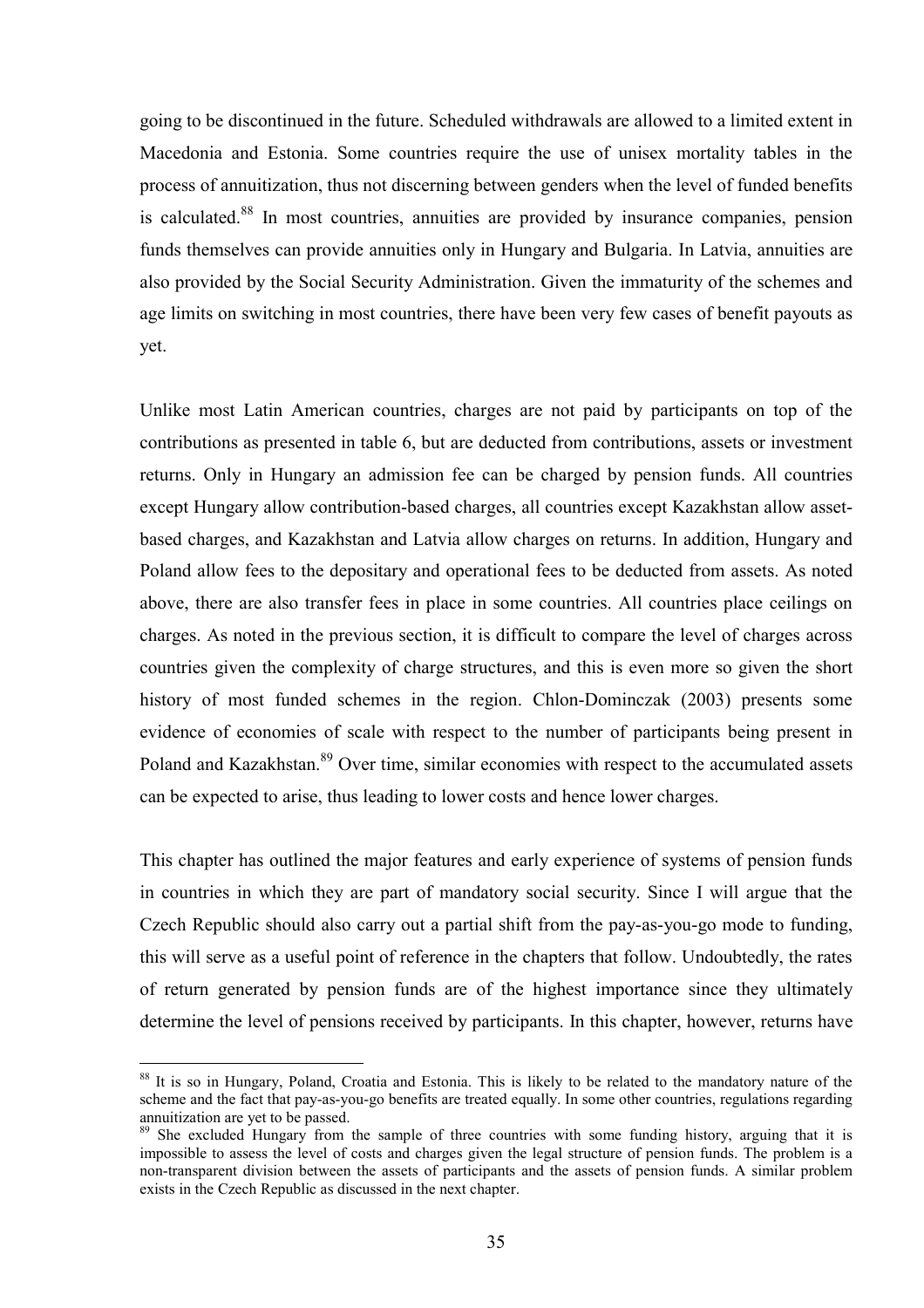not been discussed since I find it more appropriate to deal with this issue in the context of low performance of Czech pension funds, which is the subject of chapter 5. In that chapter, historical rates of return of pension funds in the above countries will be given and the extent to which they can be influenced by the regulatory framework, especially the investment rules, will be discussed. Overall, pension funds in Latin America and Eastern Europe have been successful in the initial phase of reform and no major problem has occurred. It seems that funding is likely to lead to more secure pensions through diversification of retirement income between returns to labor and capital, and probably also through higher economic growth spurred by the reform. With the above in mind, we can now proceed to the description of the Czech system of pension funds.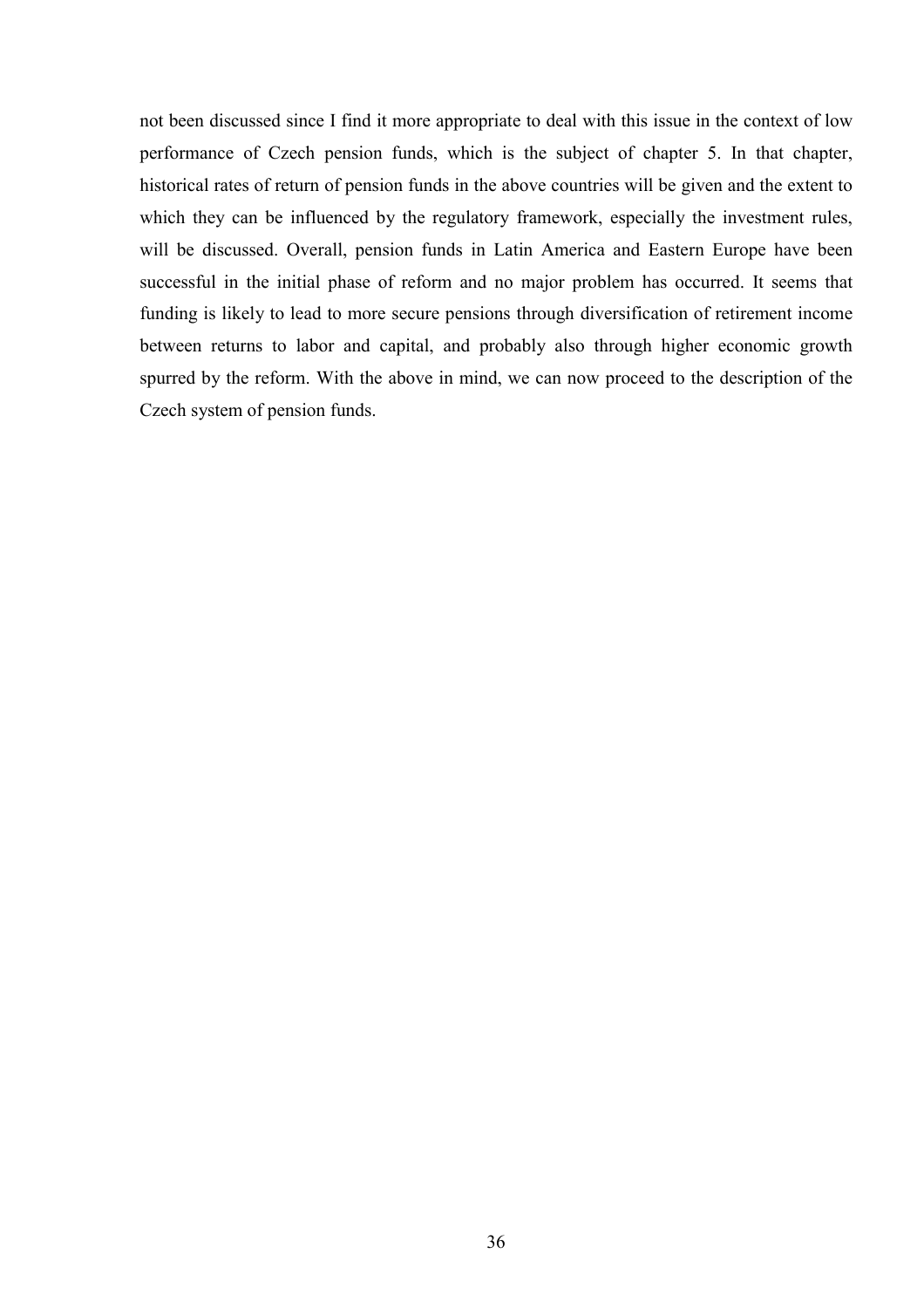# **4 Description of the Czech System of Pension Funds**

The objective of the following text is to describe the major features of the voluntary pension scheme in the Czech Republic and where possible, put them in an international context. Where appropriate, references will be made to countries which have instituted mandatory saving in pension funds, since if there is a will on the part of Czech policymakers to carry out a reform of social security via a partial shift to funding, the design of the mandatory scheme could largely be based on that of the voluntary scheme if successful. Also, current pension funds with experience from the voluntary scheme would very likely become major players in the mandatory funded scheme. I believe that this is especially relevant since a systemic reform could substantially strengthen the ailing system of pension provision in the country and references to mandatory schemes abroad will illustrate what changes this reform could entail.

### *4.1 Basic Information*

 $\overline{a}$ 

The voluntary pension scheme was created in 1994 by Act No. 42/1994 Coll. Since then, it has been amended several times  $-$  in 1996, 1998, 1999, 2001, 2002 and the latest amendment came into effect in 2004 (*inter alia* making the act consistent with EU directives). Thus, the Czech Republic was a Central and Eastern European pioneer in introducing a voluntary pension scheme together with Hungary and Bulgaria that did so in the same year.

There are only personal pension funds in the Czech Republic, i.e. the Latin American/Eastern European paradigm applies in contrast to the prevalence of occupational pension funds in the Anglo-Saxon part of the world or major developed countries such as the Netherlands, Switzerland or Japan. They are joint stock companies licensed by the Ministry of Finance (in agreement with the Ministry of Labor and Social Affairs and the Securities Commission), licenses are issued for an indefinite period and are not transferable. The minimum registered capital of a pension fund is CZK 50 million. There are restrictions imposed on the ownership structure as well as the internal organization of pension funds.<sup>90</sup> Every pension fund chooses one bank which acts as its depositary.<sup>91</sup> Pension funds are supervised by the Office of the State

<sup>&</sup>lt;sup>90</sup> For instance health insurance companies cannot acquire shares of pension funds and members of the board of directors or of the supervisory board must be approved by the Ministry of Finance. Also, any transfer of the shares of a pension fund exceeding 10 % of its registered capital must be approved by the Ministry of Finance after an agreement with the Securities Commission.

<sup>&</sup>lt;sup>91</sup> This is where the assets of the pension fund are kept. Neither the depositary nor any legal entity in which the depositary holds directly or indirectly more than 10 % of registered capital can own shares of the pension fund.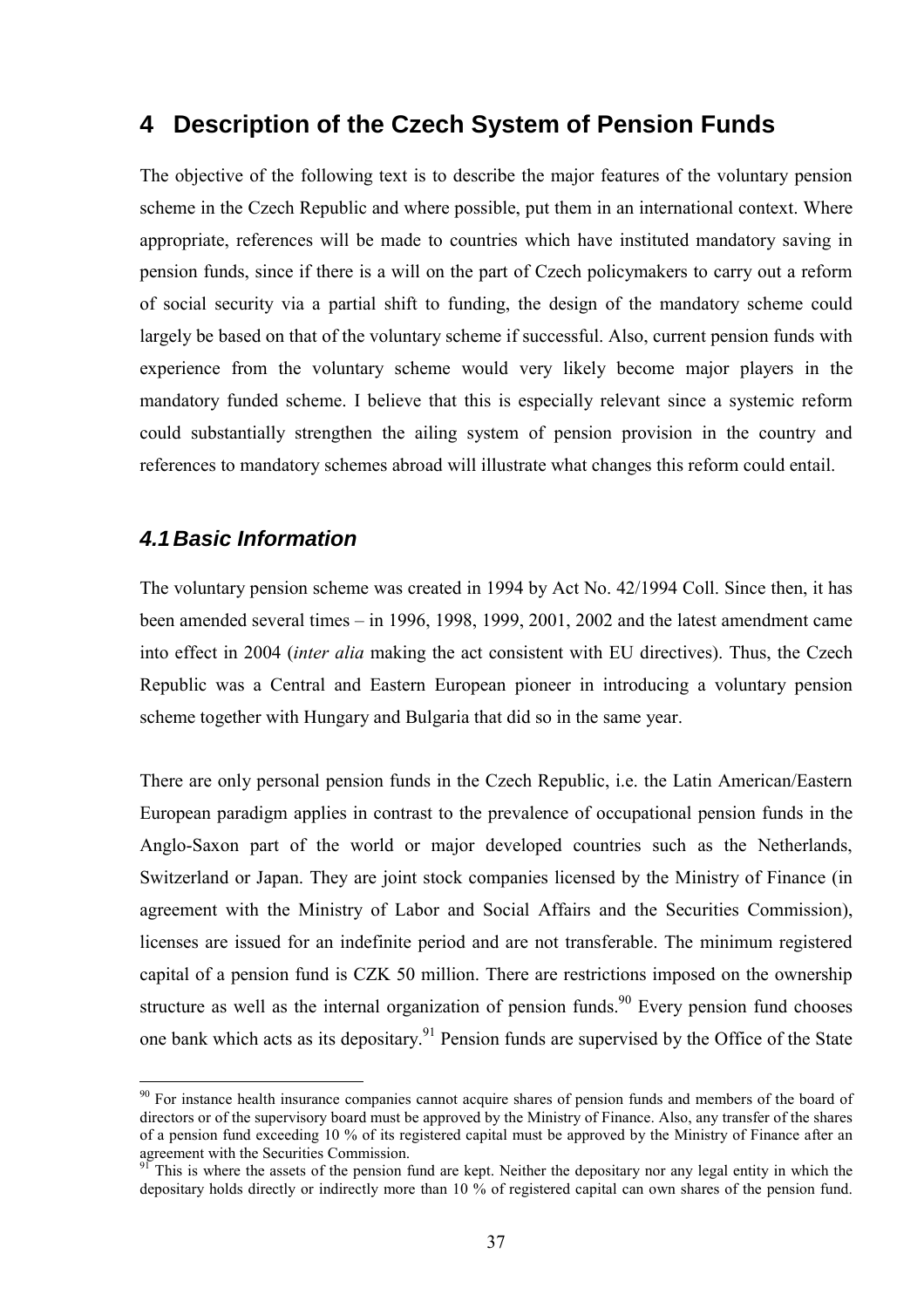Supervision of Insurance Companies and Pension Funds of the Ministry of Finance, and by the Securities Commission. Pension funds pay no fees to these institutions; both are financed from the state budget. An important feature of the scheme is that pension savings are not insured and no government guarantees apply.<sup>92</sup>

Individuals over 18 years of age can participate in the scheme on a voluntary basis if they have a permanent residence in the Czech Republic or if they reside in another EU member state and participate in the public pension scheme or healthcare system in the Czech Republic.<sup>93</sup> A pension fund must have a statute<sup>94</sup> and a pension plan.<sup>95</sup> It can offer only one pension plan at a time.<sup>96</sup> Individuals can be members of more pension plans simultaneously, but they can pay contributions to only one plan at a time. Individuals are free to move from one pension fund to another as discussed later in more detail.

To receive an old-age pension, participants must pay contributions for at least 5 years and must reach 60 years of age.<sup>97</sup> However, this stipulation regards only contracts signed after the 1999 amendment had come into effect. Participants who had concluded their contracts prior to this legal change are only required to reach 50 years of age (and they were required to pay contributions for 1 year). Participation is encouraged through a system of state subsidies and tax incentives as discussed in the next two sub-chapters.

Pension plans must be based on the DC principle, but if a pension fund offers a disability pension plan, the disability pensions can be based on the DB principle. Pension funds may

The depositary is part of the controlling mechanism and this is to prevent conflict of interest; it is not possible that a pension fund owned by a bank chooses the very same bank as its depositary. Interestingly enough, in early 2004 the depositary of Penzijní fond Komerční banky, a.s. was Česká spořitelna, a.s. and the depositary of Penzijní fond České spořitelny, a.s. was Komerční banka, a.s. <sup>92</sup> This is to be compensated by stringent regulation rules, which is the subject of chapter 5.

<sup>&</sup>lt;sup>93</sup> Participation of other EU nationals was allowed from the 1<sup>st</sup> May 2004 onwards by Act No. 36/2004 Coll. amending Act No. 42/1994 Coll. on State Contributory Supplementary Pension Insurance. This amendment also prohibits various forms of discrimination, but allows using mortality tables discriminating between genders.

 $94$  The law stipulates that this basic document include the activities of the pension fund (which can only be connected with the pension business), the objectives of its investment strategy, the principles along which the business is run, the way profits are used, the depositary and the way information about the pension fund's economic performance is made public.

<sup>&</sup>lt;sup>95</sup> The law stipulates that this basic document *inter alia* specify the types of pensions that are on offer, eligibility requirements for benefits and the method of their calculation, the conditions for the termination of the contract, the conditions of the transfer of assets from another pension fund and the principles along which the participants share the pension fund's returns.

<sup>&</sup>lt;sup>96</sup> However, if two pension funds merge, participants may retain their original plans. Also, if a pension fund changes its plan, old participants may keep the old one.

 $97$  Before the 2004 amendment came into effect, an individual could qualify for his/her old-age pension prior to reaching 60 years of age if he/she already received old-age pension benefits from the public scheme.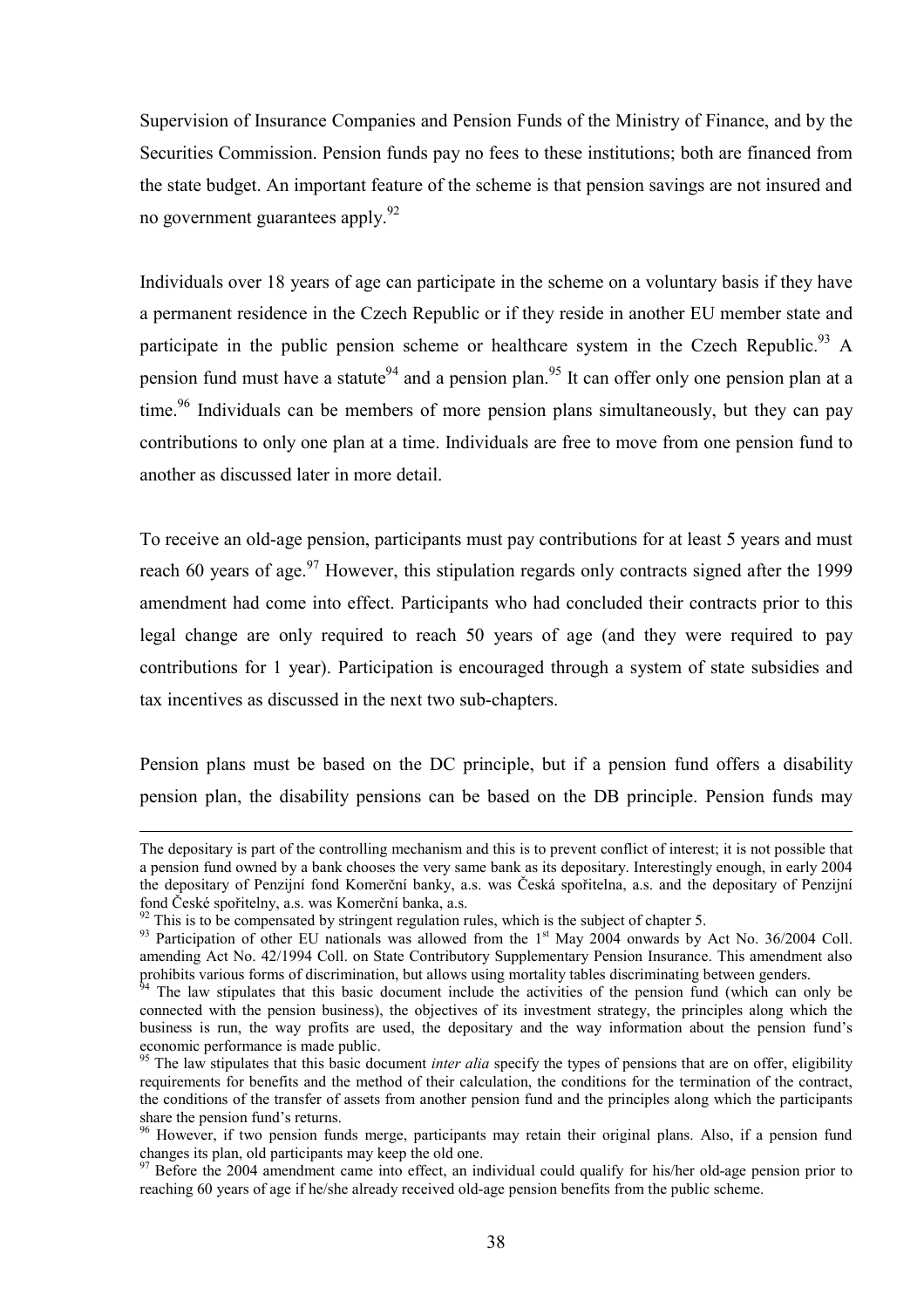offer four types of pensions, but their offer must include old-age pensions. Other options may be the aforementioned disability pensions, survivors' pensions or pensions due to the length of insurance. The benefits paid may take the form of pension payments (regular payments until the time of death or in the case of survivors pensions regular payments for a certain period), a lump sum payment (a one-off payment of all benefits) or a settlement payment (in the case of the termination of insurance<sup>98</sup>). If a participant is entitled to benefits, he/she can choose between pension payments and a lump sum payment under the conditions specified in the pension plan<sup>99</sup>

#### **4.1.1 State Contributions**

Since the scheme is voluntary, participation is encouraged. As discussed in chapter 2, an overwhelming majority of countries with voluntary schemes do so through tax exemptions and the example of New Zealand given in that chapter demonstrated that their elimination may lead to a collapse of the system. The Czech Republic uses a system of direct state subsidies that are sent to pension funds on behalf of their participants, which is a rather unique approach in international comparison with only Mexico having adopted a similar system as shown in the previous chapter. From a certain level of contributions up to a limit, the subsidy is replaced by tax exemptions as shown in the next sub-chapter. Of course, both subsidies and tax exemptions are in fact state-budget outlays, but human psychology being what it is, the former may create an illusion of greater attractiveness. Nevertheless, a big question arises whether the administrative  $costs<sup>100</sup>$  connected with direct state subsidies do not outweigh their potential marketing benefits.<sup>101</sup>

Contributions from the state budget match the contributions of participating individuals in the following manner:

 $98$  It may be questionable whether e.g. saving for old age in a pension fund should be called 'insurance', but the Czech law uses this term and it will be used throughout.

Partial lump sums are possible as well.

 $100$  Incurred by the Ministry of Finance and pension funds alike.

<sup>&</sup>lt;sup>101</sup> Unfortunately, no estimates of marketing benefits are available to the author, but the administrative costs of distributing some billions CZK in trifle amounts across pension funds are naturally non-negligible. In addition, the control of the Ministry of Finance has revealed up to tens of thousands of erroneous data every quarter, which means that pension funds have to find errors, correct them and reapply for subsidies (further complications are added by migration of participants across funds).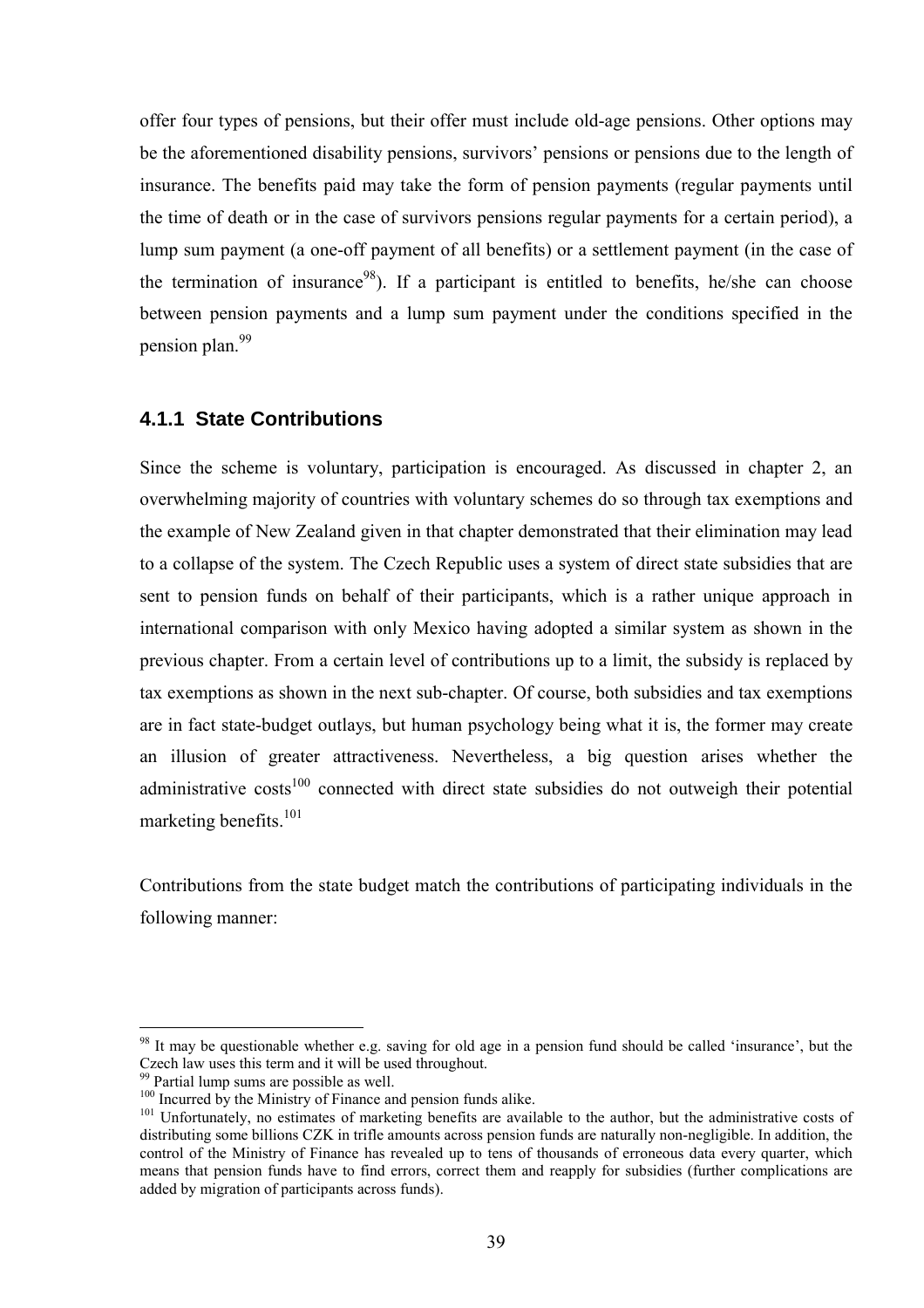| Participant's contribution (CZK): | State subsidy (CZK):                     |
|-----------------------------------|------------------------------------------|
| $100 - 199$                       | $50 + 40\%$ of the amount exceeding 100  |
| $200 - 299$                       | $90 + 30\%$ of the amount exceeding 200  |
| $300 - 399$                       | $120 + 20$ % of the amount exceeding 300 |
| $400 - 499$                       | $140 + 10\%$ of the amount exceeding 400 |
| $500 +$                           | 150                                      |

Table 7: State contributions Source: Act No. 42/1994 Coll.

 $\overline{a}$ 

The minimum amount of individual contributions is the amount which establishes entitlements to state contributions, i.e. CZK 100 per month. Thus, the matching subsidy as a percentage of the individual contribution decreases with the amount contributed as shown in the following graph:<sup>1</sup><sup>02</sup>



Graph 1: State subsidy as a percentage of individual contributions Source: Calculations based on table 7

Participants pay their contributions on a monthly basis or they may choose to pay less frequently for a longer period ahead. If they choose the latter mode, the state contribution is derived from the average monthly amount of the individual contribution in the given period. A pension fund submits a request for state contributions for all its participants to the Ministry of Finance on a quarterly basis.

Contributions may be paid by a third party on behalf of a participant. This also includes contributions from employers. These contributions, however, are not matched with a state subsidy. Also, if a participant terminates his/her contract before he/she is entitled to receive

 $102$  Note, however, that a certain contribution range is additionally tax exempt as shown in the next sub-chapter.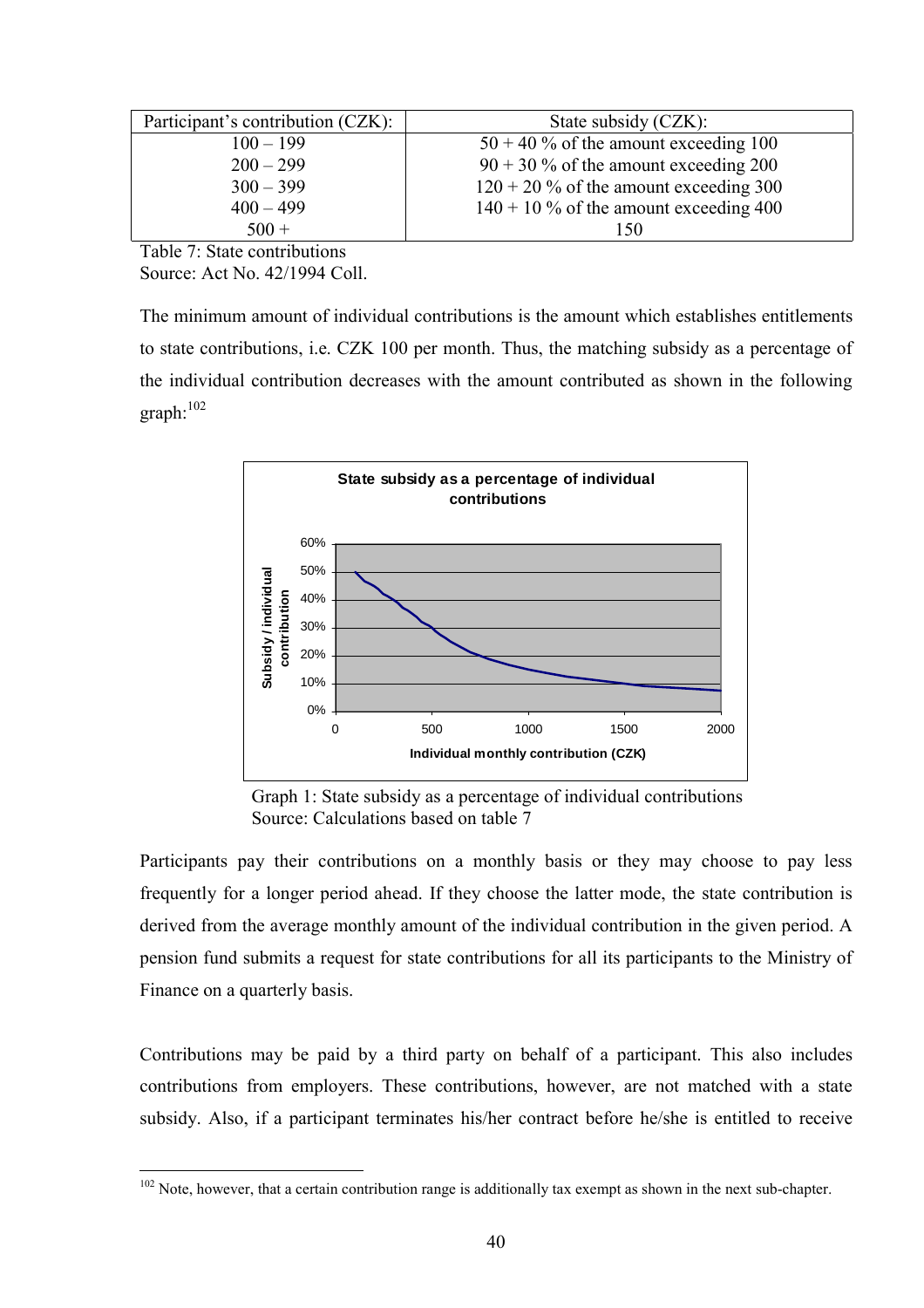benefits or if he/she dies before receiving benefits and no entitlements to survivors benefits are established, pension funds are obliged to return the state contributions that this participant has received to the Ministry of Finance.

#### **4.1.2 Tax Incentives**

 $\overline{a}$ 

Both contributions and pension benefits receive preferential tax treatment. If we consider state subsidies as merely a different form of tax incentives, the Czech Republic maintains the EET tax regime similarly to most other countries as shown in the previous chapters. However, since the tax treatment of benefits is very preferential, it is not that far away from  $EEE$ <sup>103</sup>

The amount of participants' yearly contributions exceeding CZK 6,000 can be deducted from the personal income tax base; the limit on this amount is CZK  $12,000$ .<sup>104</sup> In terms of monthly contributions, this means that individual contributions up to CZK 500 per month are matched with state subsidies and additional monthly contributions up to the total level of CZK 1500 are income-tax deductible, i.e. tax exempt.

Employers' contributions up to 5  $\%$  of the gross wage are not considered as part of the employee's income. Thus, the employee's base for social security contributions (i.e. the gross wage) is not affected, nor is the income-tax base. Most importantly, employers can increase their employees' compensation through contributing on their behalf to individual pension plans without having to pay additional social security contributions. In addition, employers can deduct from their tax base the contributions they have made to the pension plans of their employees up to 3 % of their annual wages.

If a participant chooses to receive his/her benefits as a lump sum payment, the difference between the lump sum payment and the sum of his/her contributions and state contributions (i.e. employer's contributions if applicable and investment returns) is taxed at the rate of 15  $\%$ . If he/she chooses to receive the benefits as pension payments, a withholding tax of 15 % is levied on the difference between the amount of pension payments and the sum of his/her contributions, the employer's contributions if applicable and state contributions (i.e. investment

<sup>&</sup>lt;sup>103</sup> Similarly, the Czech pay-as-you-go scheme operates under the EEE regime as neither social security contributions, nor public pension benefits are taxed. This is rather unique in international comparison.  $104$  I.e. the first CZK 6000 per year is not tax exempt, nor is anything above CZK 18000.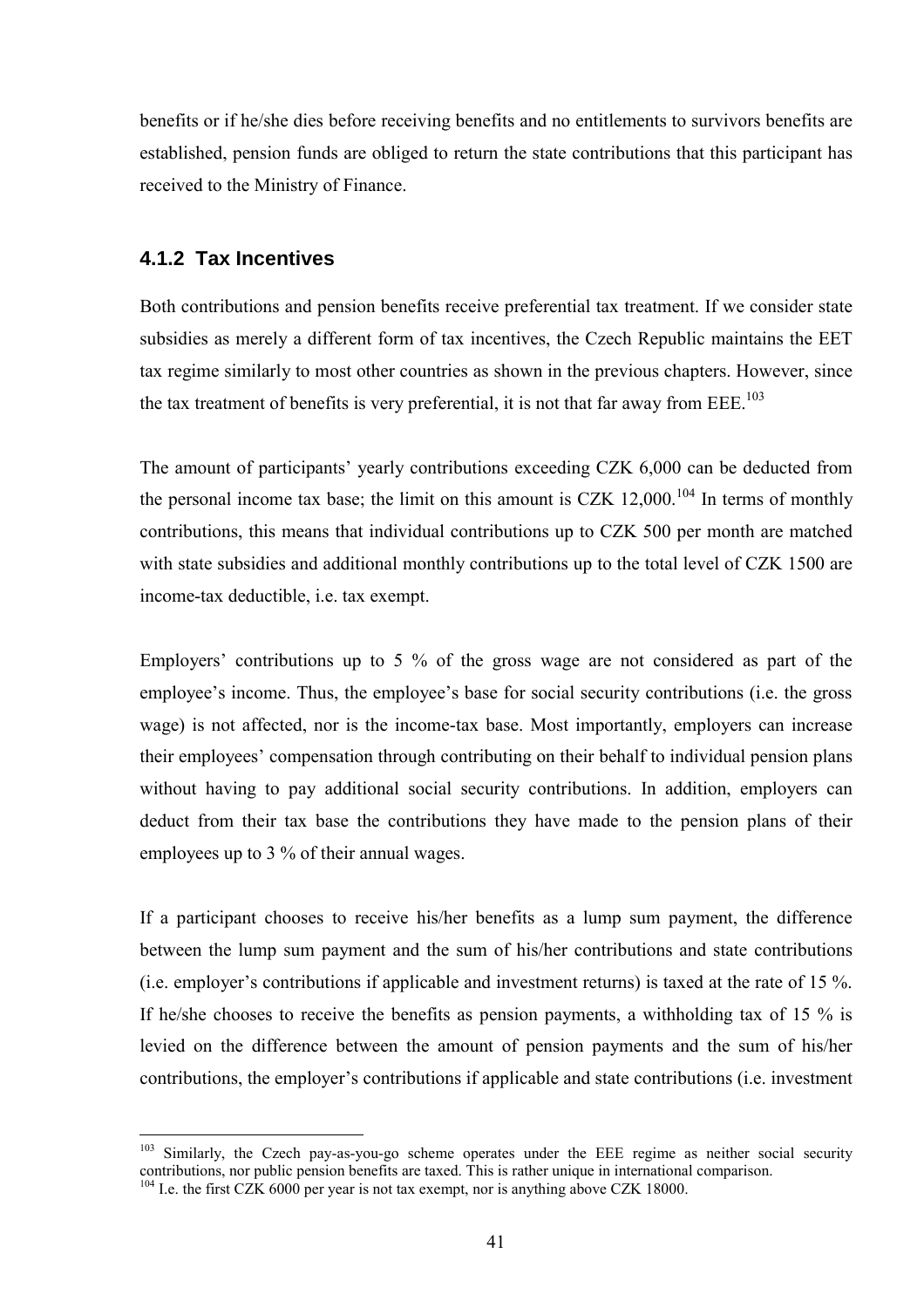returns are taxed).<sup>105</sup> Thus, participants with contributing employers are encouraged not to take lump sum payments.

A participant can terminate his/her contract at any time whereas a pension fund can terminate the contract with the participant only if he/she hasn't paid contributions for at least 6 months or hasn't fulfilled some conditions specified in the contract or has provided some false information in the contract. If an individual has been with a pension fund for 12 months, has paid all contributions and is not entitled to benefits, he/she is entitled to a termination settlement payment.<sup>106</sup> In that case, a  $25\%$  tax is levied on the difference between this surrender payment and the sum of individual and state contributions (i.e. the employer's contributions and investment returns are taxed). Moreover, pension funds are obliged to return the state contributions to the Ministry of Finance. Thus, there are incentives for participants not to terminate their pension plans.<sup>107</sup>

### *4.2 Participation*

 $\overline{a}$ 

The number of participants rose from  $183,000$  in 1994 to approximately 2.6 million in 2002.<sup>108</sup> which can be viewed as a success of the scheme in attracting clients relative to the working population. No Eastern European country that reformed its social security as discussed in the previous chapter had such a sizable voluntary pension scheme at the time of the switch to funding, and the Czech voluntary scheme can be viewed as the most successful in Central and Eastern Europe in terms of participation.

 $105$  The tax base for a given year is calculated as the difference between pension payments in that year and the sum of individual, state and the employer's contributions divided by the number of years in which pension should be paid out. If payments are scheduled till the end of life, mortality tables are employed.

<sup>&</sup>lt;sup>106</sup> If he/she has been with the fund for a shorter period than stated, no entitlements to any amount are established, but the participant can transfer all his/her contributions (or contributions on his/her behalf) plus state contributions plus investment returns to another pension fund.<br><sup>107</sup> Unless they want to switch to another pension fund.

 $108$  At the time of writing (early 2004), data for 2003 were still unavailable. Therefore, only the period until 2002 is considered throughout. Of course, this should have no impact whatsoever on the general analysis of the system.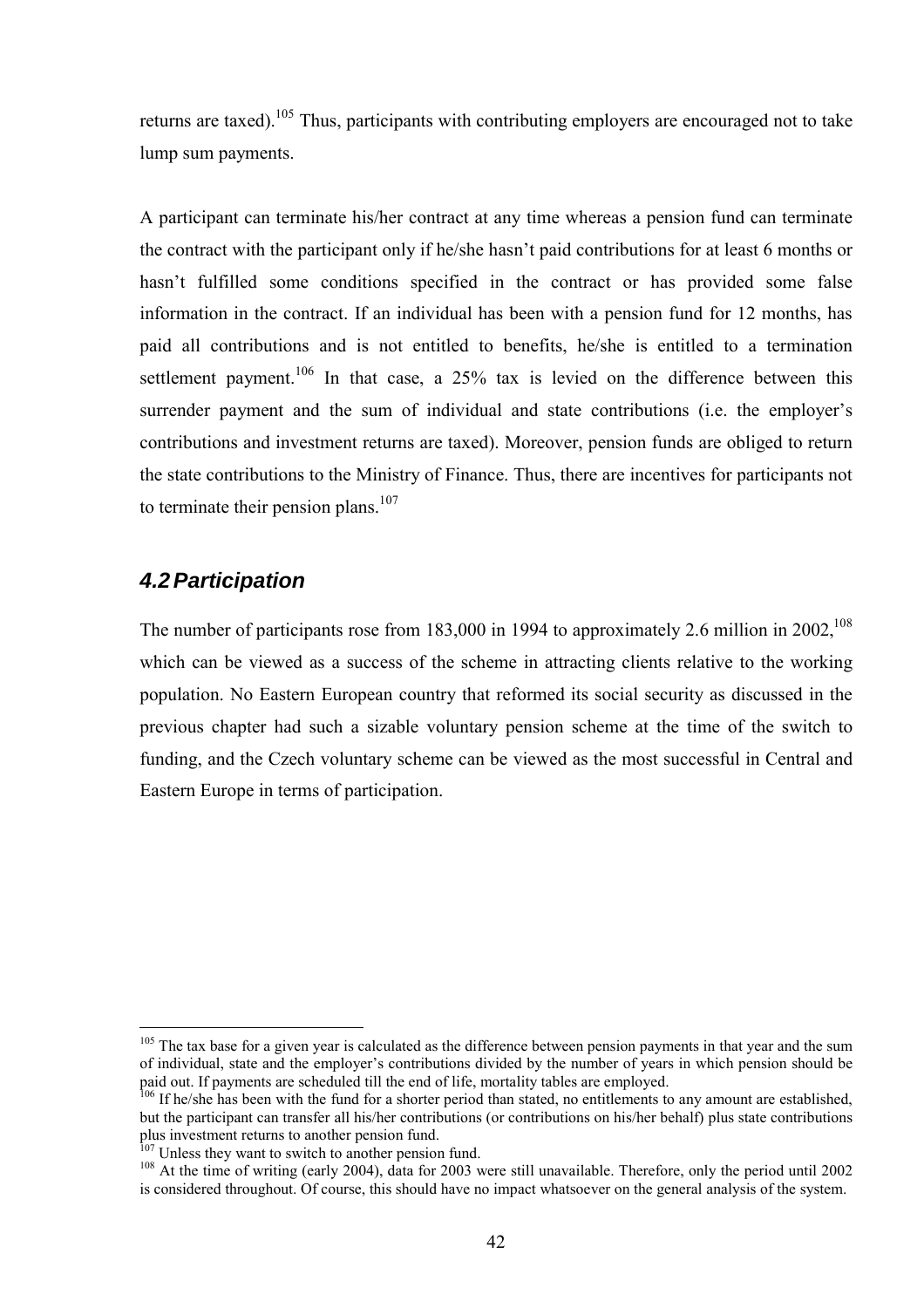| Year | Participants | Growth rate | Contributors to the public | Labor force | Employment | Participants/   |
|------|--------------|-------------|----------------------------|-------------|------------|-----------------|
|      |              | (in %)      | pension scheme (CPPS)      |             |            | CPPS (in $\%$ ) |
| 1994 | 183,000      |             | 5,223,000                  | 5,217,000   | 5,051,000  | 3.5             |
| 1995 | 1,290,000    | 604.9       | 5,221,000                  | 5,220,000   | 5,067,000  | 24.7            |
| 1996 | 1,564,000    | 21.2        | 5,200,000                  | 5,297,000   | 5,110,000  | 30.1            |
| 1997 | 1,638,000    | 4.7         | 5,161,000                  | 5,214,000   | 4,945,000  | 31.7            |
| 1998 | 1,740,000    | 6.2         | 4,893,000                  | 5,276,000   | 4,889,000  | 35.6            |
| 1999 | 2,006,000    | 15.3        | 4,727,000                  | 5,223,000   | 4,736,000  | 42.4            |
| 2000 | 2,298,000    | 14.6        | 4,635,000                  | 5,193,000   | 4,736,000  | 49.6            |
| 2001 | 2,475,000    | 7.7         | 4,694,000                  | 5,209,000   | 4,747,000  | 52.7            |
| 2002 | 2,556,000    | 3.3         | 4,709,000                  | 5,246,000   | 4,781,000  | 54.3            |

Table 8: Participation in the supplementary pension scheme Source: Ministry of Labor and Social Affairs and Iglesias (2003)

Table 8 shows that the scheme attracted almost 1.3 million participants in the first two years of its existence and the number of participants has doubled since. There has been an increase in participation in every single year, but the dynamics seems to be decreasing and the scheme as currently structured might be reaching saturation as indicated in graph 2 below. The growth rate of the number of participants declined from the scheme's inception until 1997, then increased till 1999, and has been declining since. The jump in 1999 might be associated with that year's introduction of tax incentives for employers to contribute on behalf of their employees.



Graph 2: Dynamics of participation Source: Data in table 8

The voluntary scheme has only about one half of participants compared with the public pension scheme, and the development of participation as shown in graph 2 indicates that there may be no significant increase in the coming years. Most importantly, the age structure as revealed in table 9 indicates more profound weaknesses of the coverage of the scheme. There are too few young participants and too many old ones. The population of participants grew older from 1994 to 1999 and has grown younger since. The average age of participants in the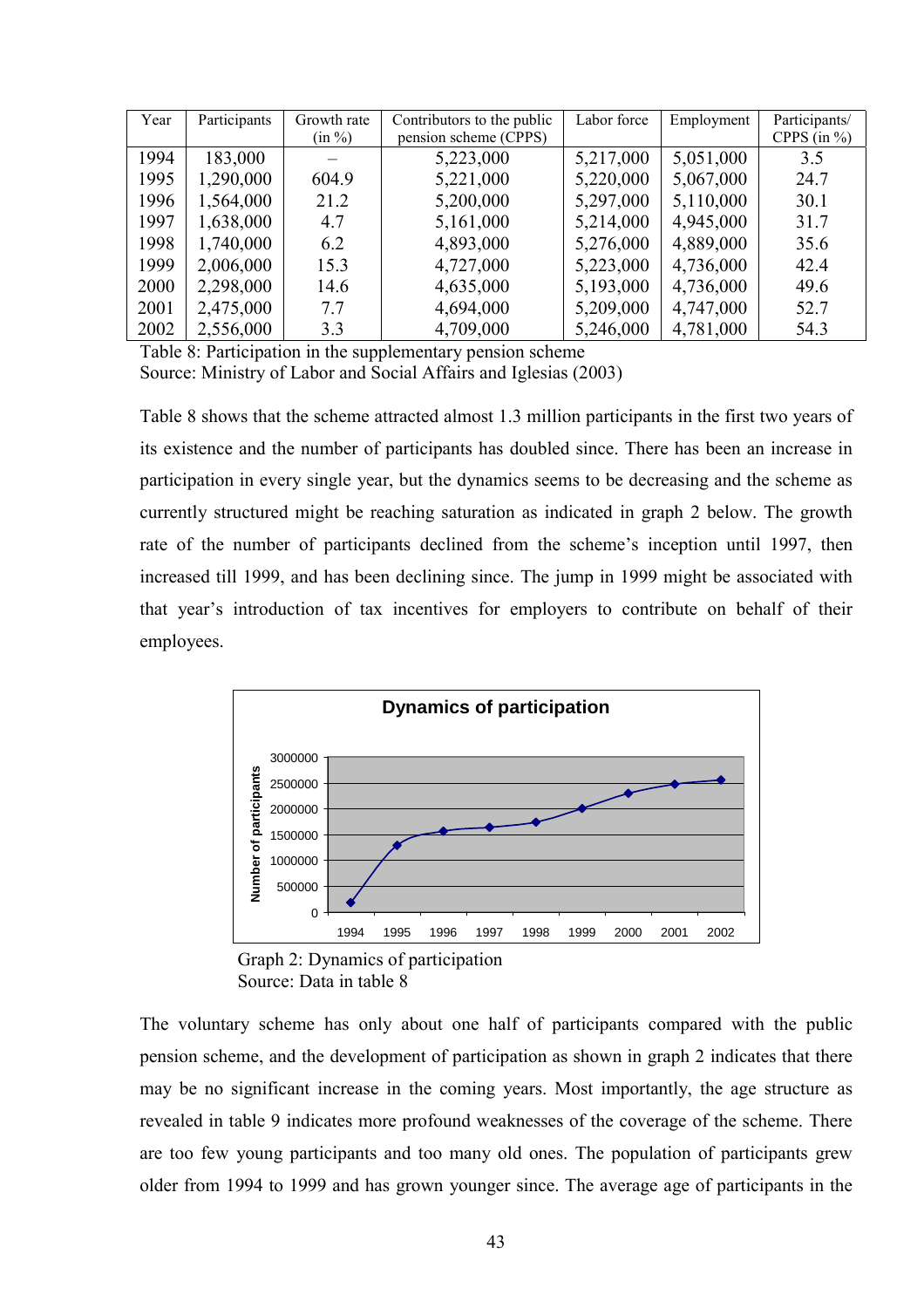scheme started at 45 years, peaked at 51 years in 1999 and then went down to 48 years in 2002. The slow decline in recent years may be the result of the fact that in 1999 the period necessary to qualify for old-age benefits increased from one to five years and also tax incentives for employers were introduced, which may have brought more younger workers to the system.

However, these trends are only mild and one of the major problems of the scheme remains. For comparison, the average age among employed persons (including employed old-age pensioners) was less than 42 years<sup>109</sup> in 2002 and they were distributed more evenly as can be seen in graph 3. In 2002, only 28.3 % of participants in the voluntary scheme were younger than 40, while 31.4 % were 55 or older. As indicated by the average age, nearly one half of participants in the scheme were 50 years old or older. About 450 thousand participants were aged 60 or more, which means that 23.3 % of Czechs over 60 participated in the scheme in 2002.<sup>11</sup><sup>0</sup>

Thus, it is possible that nearly half a million old-age pensioners<sup>111</sup> in the country take every month part of their pension benefits from the public pension scheme and deposit it in the private pension scheme in order to cash in the state subsidy. Given the high rate of return on these savings due to state subsidies,  $12$  we might even witness a kind of intertemporal substitution of pension income of these pensioners who may save for later stages of their retirement, expecting (quite rightly<sup>113</sup>) that their benefits from the public scheme will not be able to keep up with the growth of wages in the coming years. However, if state subsidies are to serve their purpose, they should stimulate participation among the working population, especially the young who can benefit from the effects of long-term saving. If we exclude participants over 60, participation falls to 2.1 million as of 2002, which was about 44.8 % of contributors to the public pension scheme and  $40.2$  % of the labor force.<sup>114</sup> This coverage still

 $109$  Czech Statistical Office structural survey.<br> $110$  Using population data of the Czech Statistical Office.

 $\frac{111}{111}$  Author's estimate, given statutory retirement ages and the extent of early retirements; better data not available to the author.

<sup>&</sup>lt;sup>112</sup> The return-enhancing effect of state subsidies is demonstrated in chapter 5.<br><sup>113</sup> For a meansanalyzis of the survey that as you go solvene and its programs.

<sup>&</sup>lt;sup>113</sup> For a macroanalysis of the current pay-as-you-go scheme and its prospects, see e.g. Bezděk (2000). The author shows that the scheme can be kept going, but measures that can realistically be undertaken would not suffice to maintain the current level of benefits relative to wages.

<sup>&</sup>lt;sup>114</sup> This cut-off is rather arbitrary and the resulting numbers may be somewhat misleading since as shown in graph 3, there were about 150,000 employed persons aged over 60 in 2002. Unfortunately, lack of data about the status of participants (which are not disclosed by pension funds and may not even be relevant for them) prevents us from obtaining more accurate results. Consequently, the presented estimates of coverage after excluding participants over 60 (whom we implicitly consider to be non-employed old-age pensioners) are the lowest estimates and are likely to be actually higher. Similarly, participants in the voluntary scheme may be unemployed or outside of the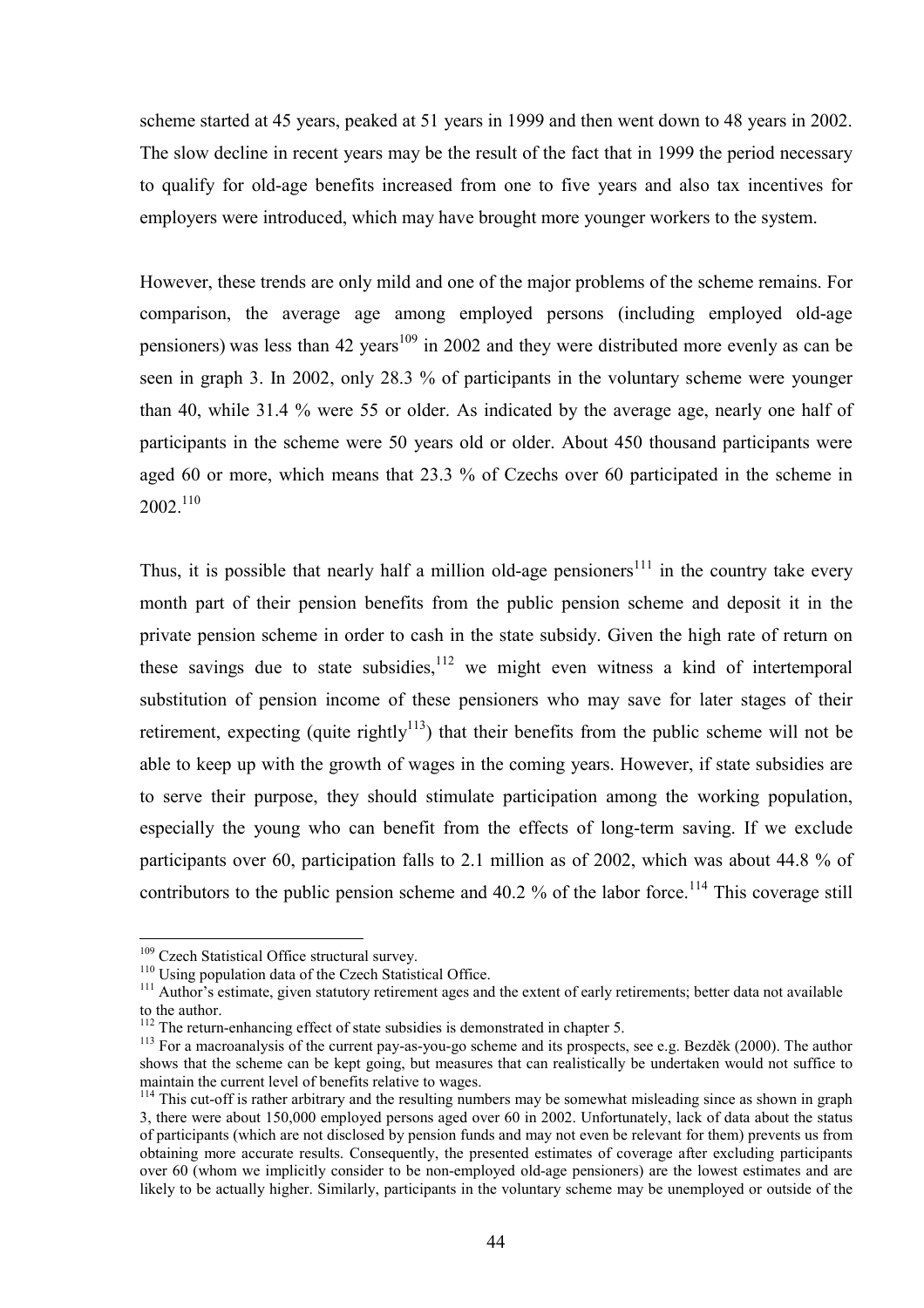keeps the Czech Republic at the top among voluntary schemes in Central and Eastern Europe, but the age structure indicates that the scheme may not be doing its best in terms of strengthening pension provision in the country, since the young who could benefit the most participate the least as shown in graph 3.

The root cause of this adverse age structure may be some liquidity constraints faced by the young. Above all, due to state subsidies and the rules of the game in the scheme, pension funds may primarily be viewed as medium-term advantageous savings vehicles as discussed later. Hence, since participants are entitled to withdraw their savings only upon reaching 60 years of age, the young may rationally choose other savings schemes such as building societies where state subsidies exist as well, but in which they can make their investments liquid much earlier. As mentioned in chapter 2, the prime saving age is approximately between 40 and 65 years, which may in this case explain lower participation of the young by their lower saving rate and fewer resources available for private pension saving, which is undoubtedly exacerbated by high social security contributions in the country. Certainly, there are countries (for instance the US) where voluntary pension funds are very popular and cover a large part of the population without any age bias, but as noted in chapter 2, the burden of social security contributions in those countries tends to be low, whereas it is quite heavy in the Czech Republic.

Whatever the reason, if young workers have not been attracted by very enticing state subsidies so far, it is unlikely that the situation improves substantially in the coming years. As I will argue later, a systemic reform which would enable workers to divert part of their mandatory social security contributions to pension funds would eliminate this problem and would finally lead to improved pension provision in the future, which the current voluntary scheme does not seem to fulfill. As shown in the previous chapter, the largest proportion of switching workers in Latin American and Eastern European reforming countries is by design among the young, and I will estimate in chapter 6 how the age structure in a mandatory funded scheme would evolve in the first years of reform. In general, an inverse age structure to what we can see in table 9 would arise, since few old workers would switch to the funded scheme at the beginning and the majority would start saving young, which would ultimately lead to the desired effects of long-term saving on the final level of pension benefits.

labor force, which renders all our calculations less accurate. Actually, it may not be unreasonable to expect that a non-negligible number of persons outside of the labor force save in pension funds since they are mostly not covered by the public pension scheme. Unfortunately, this hypothesis cannot again be verified due to lack of data.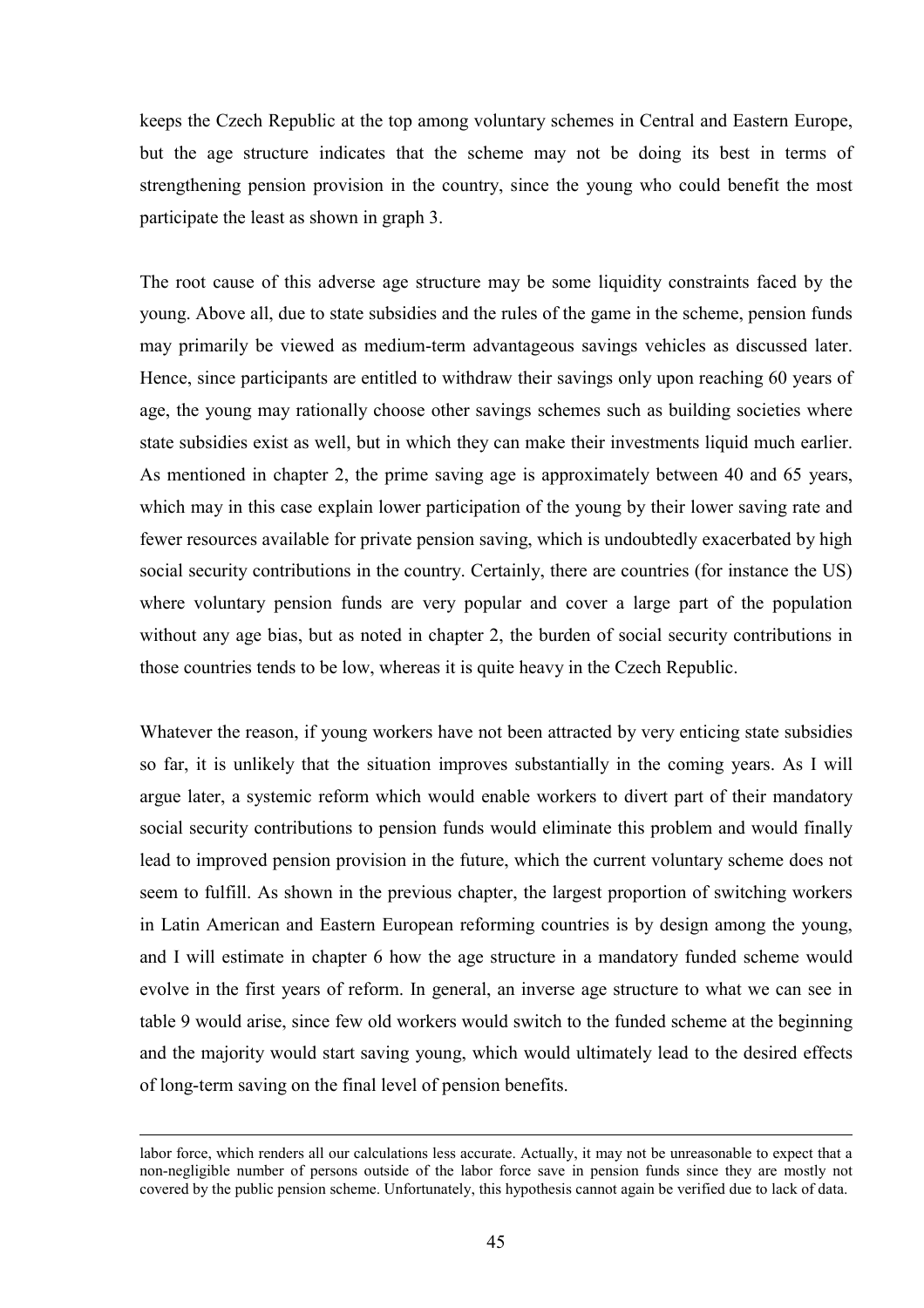| Age                | 1994 | 1995 | 1996 | 1997 | 1998 | 1999 | 2000 | 2001 | 2002 |
|--------------------|------|------|------|------|------|------|------|------|------|
| 18-19              | 1.6  | 0.8  | 0.4  | 0.1  | 0.1  | 0.1  | 0.1  | 0.2  | 0.2  |
| $20 - 24$          | 5.0  | 4.4  | 4.4  | 3.4  | 2.8  | 2.4  | 3.1  | 3.9  | 3.5  |
| $25 - 29$          | 5.3  | 4.6  | 4.7  | 4.9  | 5.2  | 5.3  | 6.7  | 7.5  | 7.7  |
| 30-34              | 7.5  | 7.0  | 6.8  | 6.0  | 5.6  | 5.4  | 6.7  | 7.3  | 7.7  |
| 35-39              | 10.8 | 9.3  | 8.6  | 7.6  | 7.4  | 7.2  | 8.6  | 9.0  | 9.1  |
| 40-44              | 15.3 | 14.4 | 13.5 | 11.4 | 10.1 | 9.1  | 10.1 | 10.4 | 10.0 |
| 45-49              | 18.9 | 19.2 | 18.1 | 15.7 | 14.4 | 13.2 | 14.8 | 15.0 | 14.4 |
| 50-54              | 18.0 | 17.5 | 17.6 | 18.2 | 17.5 | 17.1 | 16.9 | 16.4 | 15.9 |
| 55-59              | 9.2  | 10.2 | 11.0 | 13.3 | 14.2 | 14.4 | 13.4 | 12.9 | 13.9 |
| 60-64              | 4.4  | 5.7  | 6.3  | 7.5  | 8.4  | 9.4  | 7.6  | 6.9  | 7.3  |
| 65-69              | 2.4  | 3.9  | 4.6  | 5.7  | 6.5  | 7.0  | 5.3  | 4.8  | 4.6  |
| 70-74              | 1.1  | 2.0  | 2.6  | 3.6  | 4.4  | 5.0  | 3.7  | 3.2  | 3.2  |
| 75-79              | 0.3  | 0.6  | 0.9  | 1.9  | 2.5  | 3.0  | 2.0  | 1.7  | 1.6  |
| 80-84              | 0.2  | 0.3  | 0.4  | 0.4  | 0.6  | 0.9  | 0.7  | 0.5  | 0.6  |
| $85+$              | 0.1  | 0.1  | 0.2  | 0.3  | 0.5  | 0.6  | 0.3  | 0.2  | 0.2  |
| Over <sub>40</sub> | 69.9 | 73.9 | 75.2 | 78.0 | 79.1 | 79.7 | 74.8 | 72.0 | 71.7 |
| Over 45            | 54.6 | 59.5 | 61.7 | 66.6 | 69.0 | 70.6 | 64.7 | 61.6 | 61.7 |
| Over 50            | 35.7 | 40.3 | 43.6 | 50.9 | 54.6 | 57.4 | 49.9 | 46.6 | 47.3 |
| $\varnothing$ age  | 45   | 46   | 47   | 49   | 50   | 51   | 49   | 48   | 48   |

Table 9: Age structure of participants  $(in %)$ <sup>115</sup>

Source: Ministry of Labor and Social Affairs and Iglesias (2003)



Graph 3: Age structure of participants vs. age structure of employed persons in 2002 Source: Data in table 8 and table 9, Czech Statistical Office

<sup>&</sup>lt;sup>115</sup> According to the Association of Pension Funds (2003), the age structure of male and female participants in the voluntary scheme is approximately the same. The percentages in table 9 may not add to 100 % due to rounding error.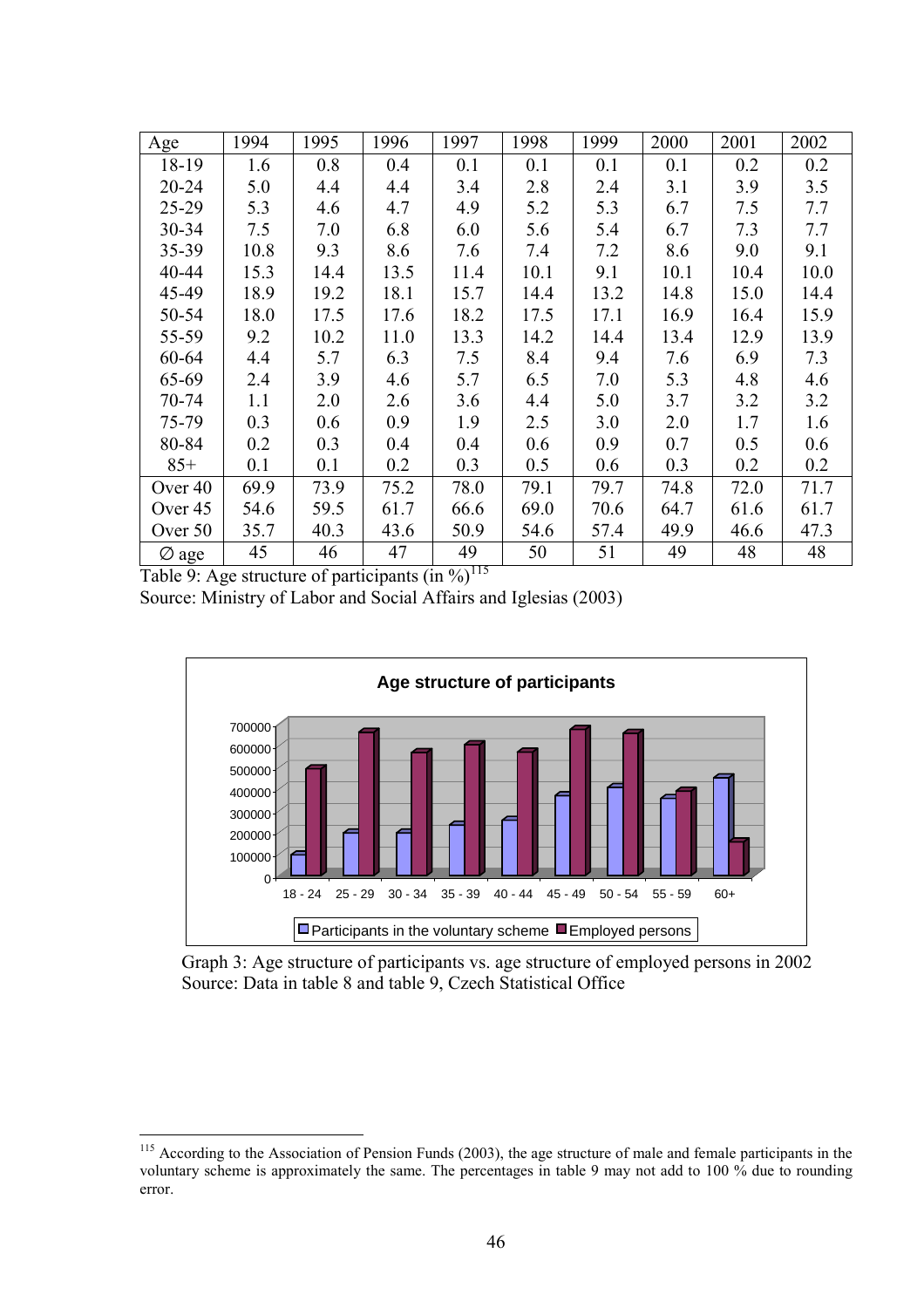## *4.3 Contributions*

Between 1995 and 2002, the yearly inflow of individual and state contributions to the scheme rose from CZK 4.3 billion to CZK 13.7 billion. This was mainly due to the increase in the number of participants. In nominal terms, the amount of contributions has grown steadily. As a proportion of GDP, there was a growth from the inception of the scheme until 1997. Between 1997 and 1999, the yearly inflow of contributions was about 0.5 % of GDP and after a jump in 2000, the proportion was about 0.6 % of GDP until 2002. This development is summarized in table 10. The burden of subsidies for the state budget was near CZK 3 billion in 2002, which was 20  $\%$  of the total contributions flowing into the scheme.<sup>116</sup>

| Year | Individual    | <b>State</b>  | Total         | Total contrib. | Total/GDP |
|------|---------------|---------------|---------------|----------------|-----------|
|      | contributions | contributions | contributions | in 2002 prices | $(in \%)$ |
| 1994 | 65            | 24            | 89            | 143            | 0.01      |
| 1995 | 3,178         | 1,122         | 4,300         | 6,353          | 0.31      |
| 1996 | 5,332         | 1,820         | 7,152         | 9,713          | 0.46      |
| 1997 | 6,175         | 1,871         | 8,046         | 10,071         | 0.48      |
| 1998 | 6,841         | 1,955         | 8,796         | 9,945          | 0.48      |
| 1999 | 7,244         | 2,050         | 9,294         | 10,292         | 0.49      |
| 2000 | 9,084         | 2,470         | 11,554        | 12,315         | 0.58      |
| 2001 | 10,040        | 2,658         | 12,698        | 12,927         | 0.58      |
| 2002 | 10,957        | 2,770         | 13,727        | 13,727         | 0.60      |

Table 10: Yearly contributions to the voluntary pension scheme (millions CZK) Source: Ministry of Finance, Czech Statistical Office, own calculations

The average amount of individual contributions in nominal terms has been slowly increasing since 1994. In real terms, however, it had increased from the inception until a peak was reached in 1997, and since then it has declined. Between 1995 and 2002, the average contribution increased by 35 % in nominal terms, but decreased by 8.5 % in real terms. It will be shown in chapter 5 that the rate of return on participants' savings falls with the amount of their contributions due to the system of state subsidies (and tax exemptions). It may, therefore, be so that participants try to keep contributions low in order to reap very high rates of return compared to alternative opportunities, thus trying to take advantage of a very attractive medium-term savings opportunity rather than building a sufficient accumulation for financing their retirement consumption. Whatever the reason for this unfavorable trend, it seems that the scheme as currently structured is unlikely to strengthen pension provision in the country in any significant manner. To lessen the problem of low contributions, it might be worthwhile

<sup>&</sup>lt;sup>116</sup> Excluding employers' contributions; this will be discussed later. The estimated reductions in revenues for the state budget due to tax exemptions are also presented later.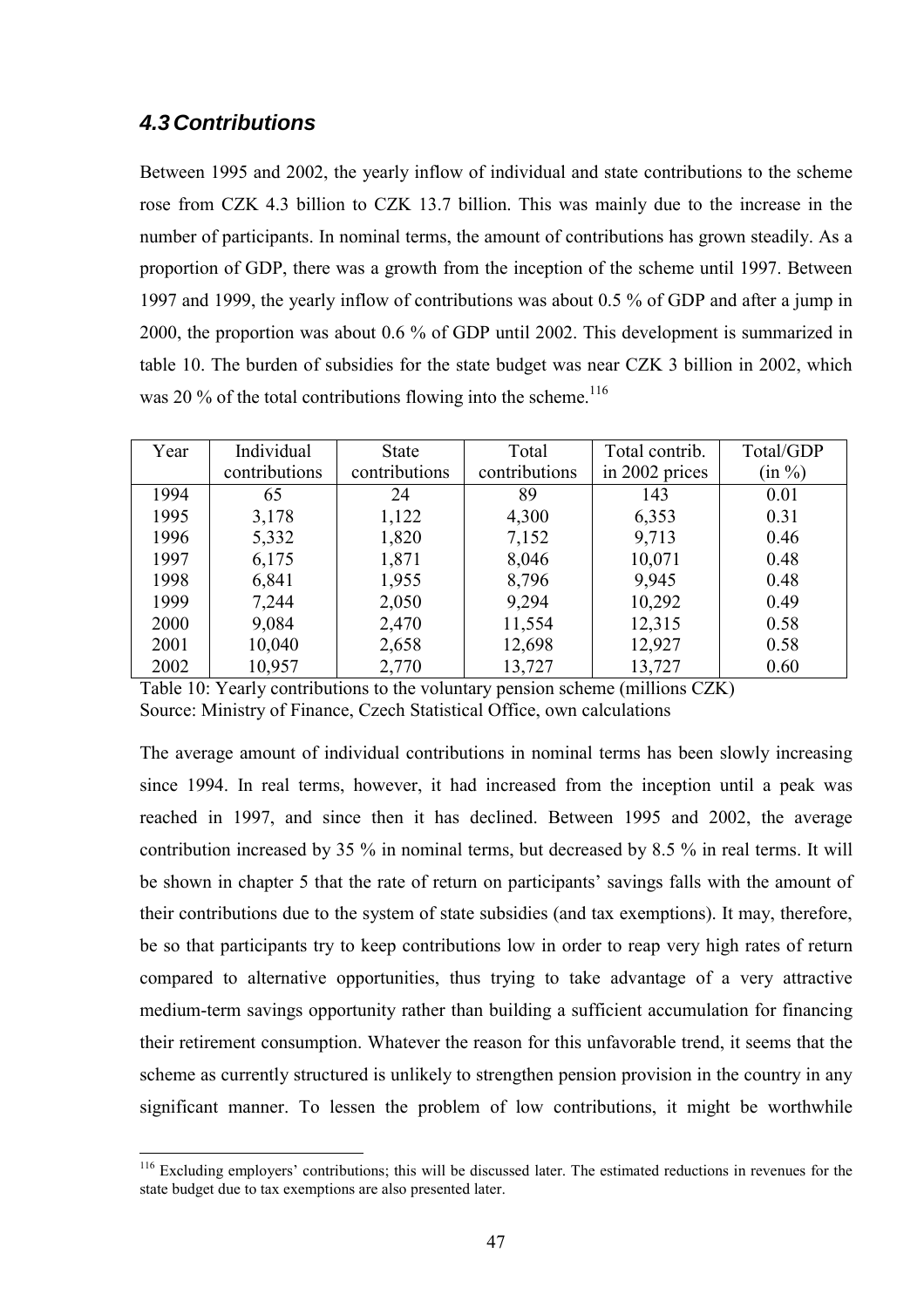restructuring the system of state subsidies so that the fiscal burden remains the same,  $117$  but participants are motivated to contribute more. This might be for instance achieved by (much) less regressive subsidies. $118$ 

Average contributions as a proportion of the average wage have declined steadily since 1995. While in 1995 the average contribution represented 3.2 % of the average gross wage, it was only 2.2 % in 2002. This represents a worrying trend. Compared with countries that have mandatory funded schemes, contributions to pension funds in the Czech Republic are very small. We saw in chapter 3 that the contribution rate in Latin American countries is about 10 % of gross wages and that it is about  $5 - 8$  % in reforming Eastern European countries.

The government would like to achieve a situation in which pensioners receive supplementary pension benefits amounting to  $5 - 10$  % of their last wage.<sup>119</sup> This target is, however, unlikely to be reached. We have seen that the average participant in the scheme is an almost 50-year-old individual contributing about 2 % of his/her gross wage.<sup>120</sup> Apart from contributions being low, it seems that the average period of contributing may not be much longer than the subsequent period of drawing pension benefits.<sup>121</sup> This is still too short a period for the power of compound interest to show up compared to the desired situation in which a worker saves all his/her working life. In sum, it is unlikely that a worker contributing 2 % of his/her gross wage for say twenty years can receive benefits amounting to  $5 - 10$  % of his/her last wage for the same period in retirement, state subsidies notwithstanding.<sup>122</sup>

 $117$  Having seen the relatively large proportion of state subsidies in total contributions, it seems that "bribing" the population even more to participate would not be a sound approach; nor does it seem feasible given the current state of public finance in the country.<br><sup>118</sup> It could be argued that this might discourage some low-income individuals from participation. Unfortunately,

this sacrifice seems rather necessary. Participants with very low contributions are in relative terms the most costly for pension funds due to the fixed cost of administering one pension account. Since depositing very low amounts even for a longer time does not yield any significant pensions, these participants should either contribute more or leave the scheme if not attracted by lowered subsidies matching low contributions. If pension funds performed in the future as they did in the last decade (this will be discussed in the following chapter), a person depositing under the current rules CZK 100 per month in the next 15 years would accumulate about CZK 35,000. This would be less than three times the subsistence wage (its growth over time taken into account), let alone the fact that a third of the accumulation would be state subsidies.

 $119$  See Iglesias (2003) citing the Ministry of Labor and Social Affairs (p. 30).

 $\frac{120}{120}$  This may not be precise; the reference should be made to the average wage in the economy. Information about the average wage among the participants (excluding pensioners) is not available. Information about the average amounts of contributions in individual age groups is not available either.<br><sup>121</sup> If we exclude pensioners and near-pensioners who join the scheme for a very short period to cash in state

subsidies (the shortest possible period is 5 years), we still see in the age structure of participants presented above that a large number of workers start joining the scheme only in their mid-forties.

<sup>&</sup>lt;sup>122</sup> This is unlikely for any realistic rates of return. Returns will be dealt with in chapter 5.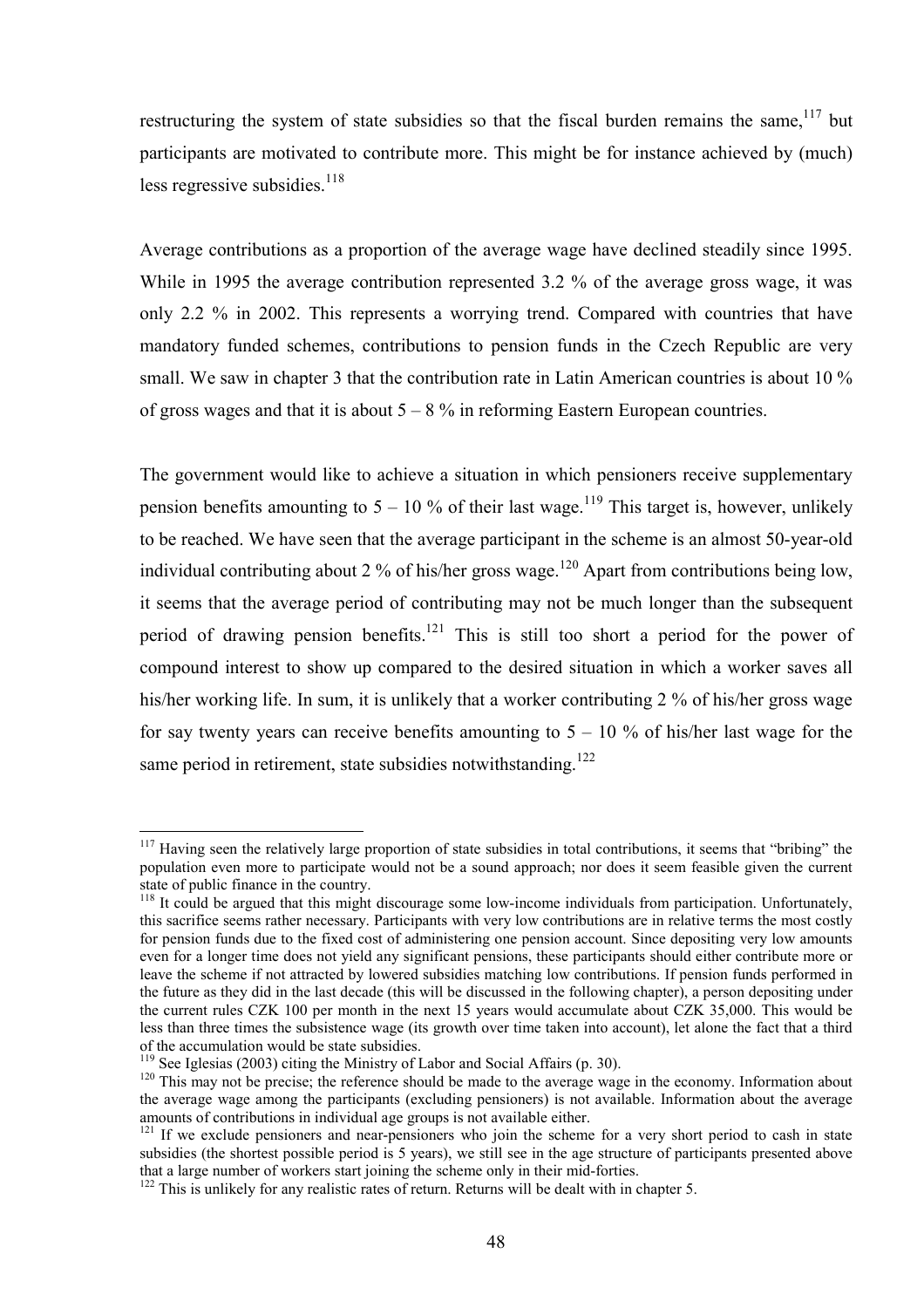For comparison, the contribution rate to the pay-as-you-go scheme was 26 % of the gross wage for most of the period.<sup>123</sup> As noted by Davis (1995), pension funds tend to play a minor role where there are large public pension schemes and indeed it seems that these high contributions to the public scheme might crowd out pension fund savings strongly. For instance, Jelinek and Schneider (1999) show that the introduction of the voluntary scheme led to no increase in the saving rate of households and in fact a decrease in the national saving rate occurred due to the relatively high amount of money spent by the government on promoting the scheme. Thus, as also found by Iglesias (2003), households merely convert some of the savings they would make anyway into pension fund savings since the latter snowball attractive state subsidies, i.e. only a kind of substitution between alternative forms of savings takes place. Obviously, we can hardly speak of strengthening pension provision in the country.

|      | Contribution |       | $\varnothing$ gross | Indiv. contrib./ | Individual contrib. |                |
|------|--------------|-------|---------------------|------------------|---------------------|----------------|
| Year | Individual   | State | Total               | $wage^{124}$     | Ø<br>gross wage     | in 2002 prices |
| 1994 | 118          | 43    | 161                 | 7,004            | $1.7\%$             | 190            |
| 1995 | 262          | 93    | 355                 | 8,307            | $3.2\%$             | 387            |
| 1996 | 305          | 103   | 408                 | 9,825            | $3.1\%$             | 414            |
| 1997 | 333          | 97    | 430                 | 10,802           | $3.1\%$             | 417            |
| 1998 | 333          | 95    | 428                 | 11,801           | $2.8\%$             | 377            |
| 1999 | 324          | 92    | 416                 | 12,797           | $2.5\%$             | 359            |
| 2000 | 337          | 93    | 430                 | 13,614           | $2.5\%$             | 359            |
| 2001 | 348          | 92    | 440                 | 14,793           | $2.4\%$             | 354            |
| 2002 | 354          | 90    | 444                 | 15,857           | $2.2\%$             | 354            |

Table 11: Average contributions (CZK)

 $\overline{a}$ 

Source: Association of Pension Funds, Czech Statistical Office, own calculations

In 1999, 279 thousand participants (13.9 % of all participants) received contributions from their employers.<sup>125</sup> In 2000 it was 416 thousand (18.1 %), in 2001 it was 568 thousand (22.9

<sup>&</sup>lt;sup>123</sup> It was 27.2 % in 1994 and 1995, and 26 % thereafter. It has been 28 % since 2004, although the latest change was only a cosmetic fiscal reshuffling, since total social security contributions remained the same (47.5 % of the gross wage).

 $^{124}$  The Czech Statistical Office publishes average wages obtained via two distinct methods. One is obtained by collecting data from firms in the whole economy and dividing their total wage bills by the number of their employees, including those on sickness leave or with unpaid absences. The other is obtained through a structural survey by collecting data on wages of individual workers and also some other personal data such as age, gender and education. The objective of the former method is to provide reliable information on the average wage in various sectors of the national economy, while the objective of the latter method is to provide detailed estimates of average wages in various occupations and the distribution of wages with respect to age and gender. The latter method does not include part-time jobs, workers who spent part of the year on sickness leave or were absent for some other reason, and it is also subject to statistical error. We use the former in the table since it is more appropriate for our purposes. Data obtained through the latter method are available only from 1996 onwards when the structural surveys were started. If we used those data, average individual contributions as a proportion of the average wage would be 2.8 % in 1996 (the average wage CZK 11,069), 2.6 % in 1997 (CZK 12,572), 2.5 % in 1998 (CZK 13,361), 2.3 % in 1999 (CZK 14,097), 2.2 % in 2000 (CZK 15,187), 2.1 % in 2001 (CZK 16,353) and 2.0 % in 2002 (CZK 18,133).<br><sup>125</sup> Data for 1999 are from Iglesias (2003), data for 2000 – 2002 are from the Ministry of Finance (2003).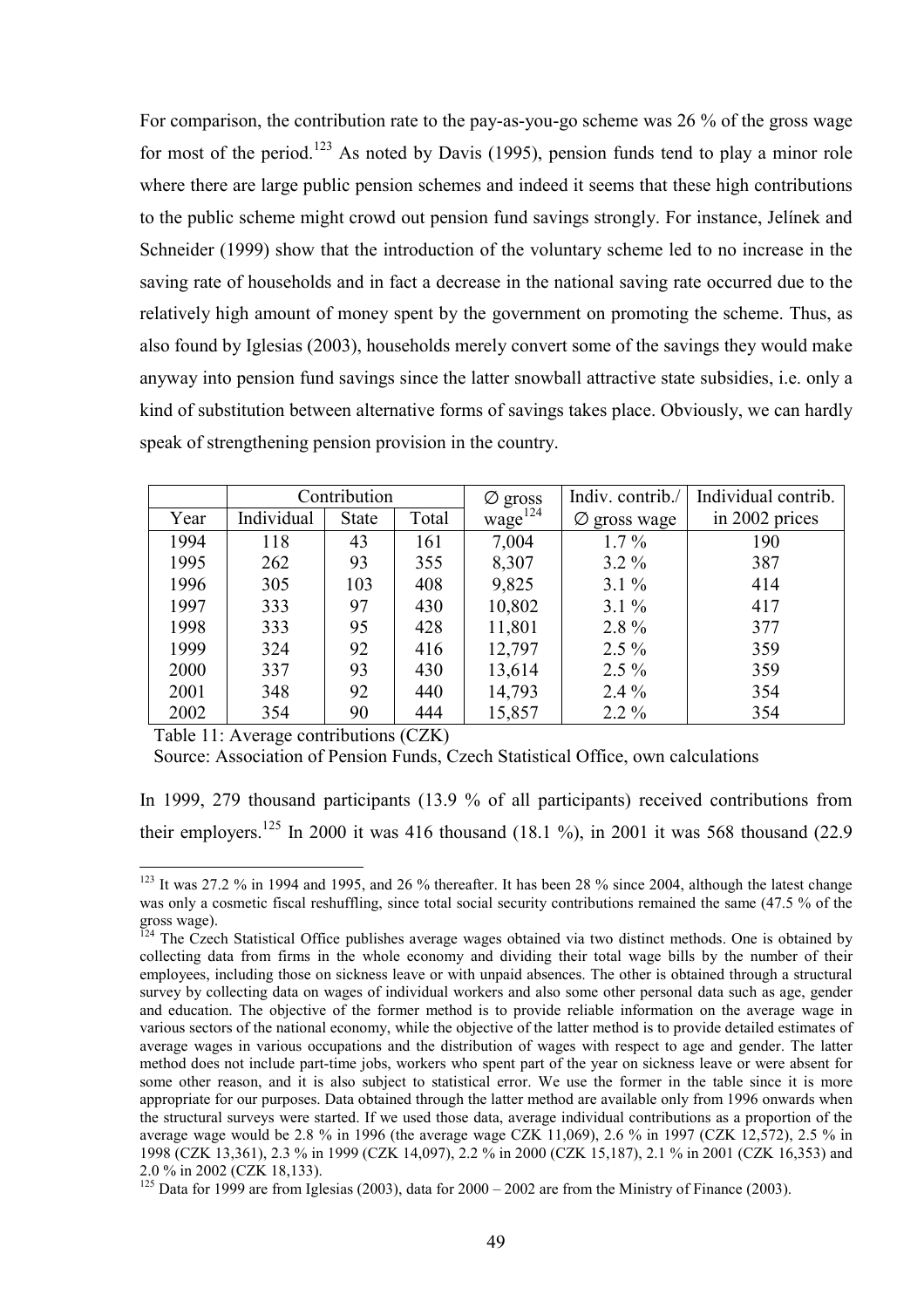%) and in 2002 it was 650 thousand (25.4 %). Thus, there has been a clearly growing trend in the number of participants receiving contributions from their employers and one in four participants received such contributions in 2002. In that year, 14 thousand participants (2.15 % of those receiving employers' contributions) received contributions from their employers only. Total employers' contributions grew by  $66\%$  between 2000 and 2001 and by 26 % between 2001 and 2002 as shown in graph 4. Since the number of participants receiving contributions from their employers grew at a lower rate, the average contribution of employers increased in this period as well. In 2000, it was CZK 233 per month, in 2001 CZK 283 per month and in 2002 CZK 312 per month.



Graph 4: Total employers' contributions Source: Ministry of Finance

### *4.4 Payouts*

The Czech voluntary pension scheme practically does not pay out regular pension benefits. From the inception of the scheme in 1994 until the end of 2002, CZK 20.9 billion was paid out as a lump sum. This is 85 % of the total amount paid out in that period. Similarly, settlement payments over that period were CZK 3 billion, which is 12.3 % of the total amount paid out.<sup>126</sup> This again suggests that the scheme may not actually be used by participants for pension purposes. The reasons for this may be manifold, one of them being the fact that due to low contributions and short saving periods, the participants' accumulation when they become eligible for benefit payments is so low that regular incremental  $127$  pension benefits would be negligible. Even when the scheme becomes more mature and participants who have contributed for a longer period of time start retiring, their accumulation may still be small given low contributions.

<sup>&</sup>lt;sup>126</sup> Ministry of Finance (2003).<br><sup>127</sup> In addition to public pensions.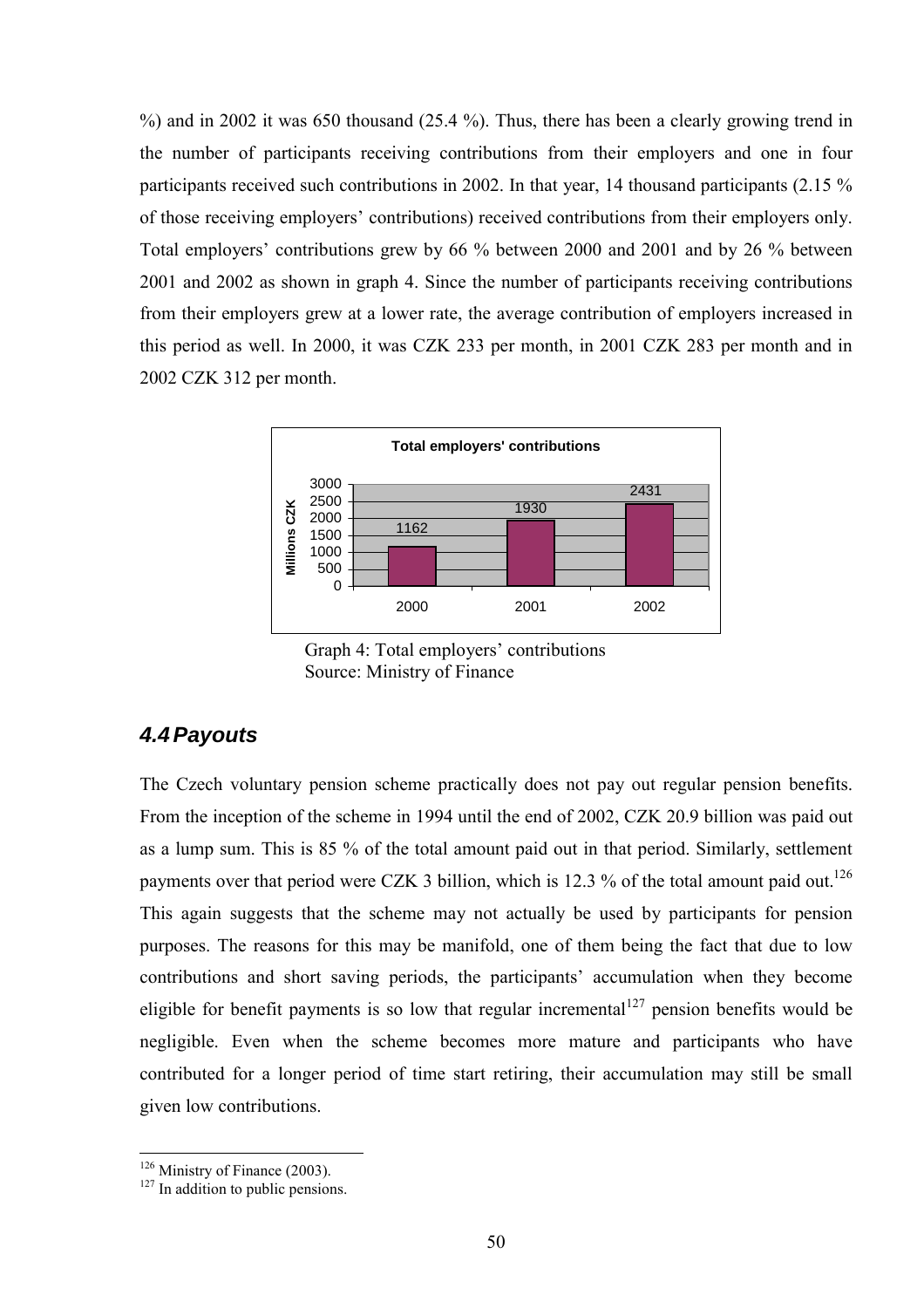We saw in chapter 3 that in all Latin American countries with mandatory funded schemes, lump sum withdrawals are restricted. In those countries that allow them, only amounts over and above a certain limit can be withdrawn in this way. In some reforming Eastern European countries, lump sums are temporarily allowed only in the case of individuals who switched at an old age and their accumulation is thus small. The logic behind the latter seems to support the idea that annuitizing meager amounts would make little sense and participants in the Czech scheme are well aware of this. In the current situation, requiring annuitization would very probably only discourage some individuals from participation. If a mandatory funded scheme were established in the country, however, a complete freedom to withdraw all accumulation as a lump sum should definitely not be in place and a purchase of an annuity should normally be required.

Total yearly contributions (individual, state and employers' contributions<sup>128</sup>) plus profits generated by pension funds have grown steadily since 1994. The total yearly amount of benefits paid out steadily increased from CZK 123 million in 1996 to CZK 5.8 billion in 2000. Then there was a drop in total benefit payments and they seem to have stagnated since. As a proportion of total contributions collected plus profits, the amount of benefits paid out increased from 2 % in 1996 to 40 % in 1999 and 42 % in 2000. Then it fell to 28 % in 2001 and slightly increased to 29 % in 2002. Because almost all benefits are paid out as lump sums, this is likely to be the result of the change in regulation in 1999. For participants who signed their contract for old age pensions before 1999, a minimum of one year of contributing and reaching 50 years of age was required in order to receive benefits (either as regular payments or a lump sum payment). After the regulatory change, however, a minimum of 5 years of contributing and reaching 60 years of age<sup>129</sup> has been required. Thus, participants are likely to be temporarily constrained by this regulation and the growth of the amount of benefits paid out can be expected to resume with a certain lag.

Since all contributions and distributed profits are eventually to be paid out as benefits, $130$  the large difference between pension funds' incoming contributions plus profits and benefits paid

 $128$  It can be seen in graph 5 that the growing amount of employers' contributions increased the yearly cash inflow into pension funds substantially.

 $129$  Until 2004, old-age pensioners from the public scheme could qualify for old-age pensions from the voluntary scheme regardless of age.

 $130$  This will be explained in more detail in the next chapter. Suffice it to state now that this is required by the law.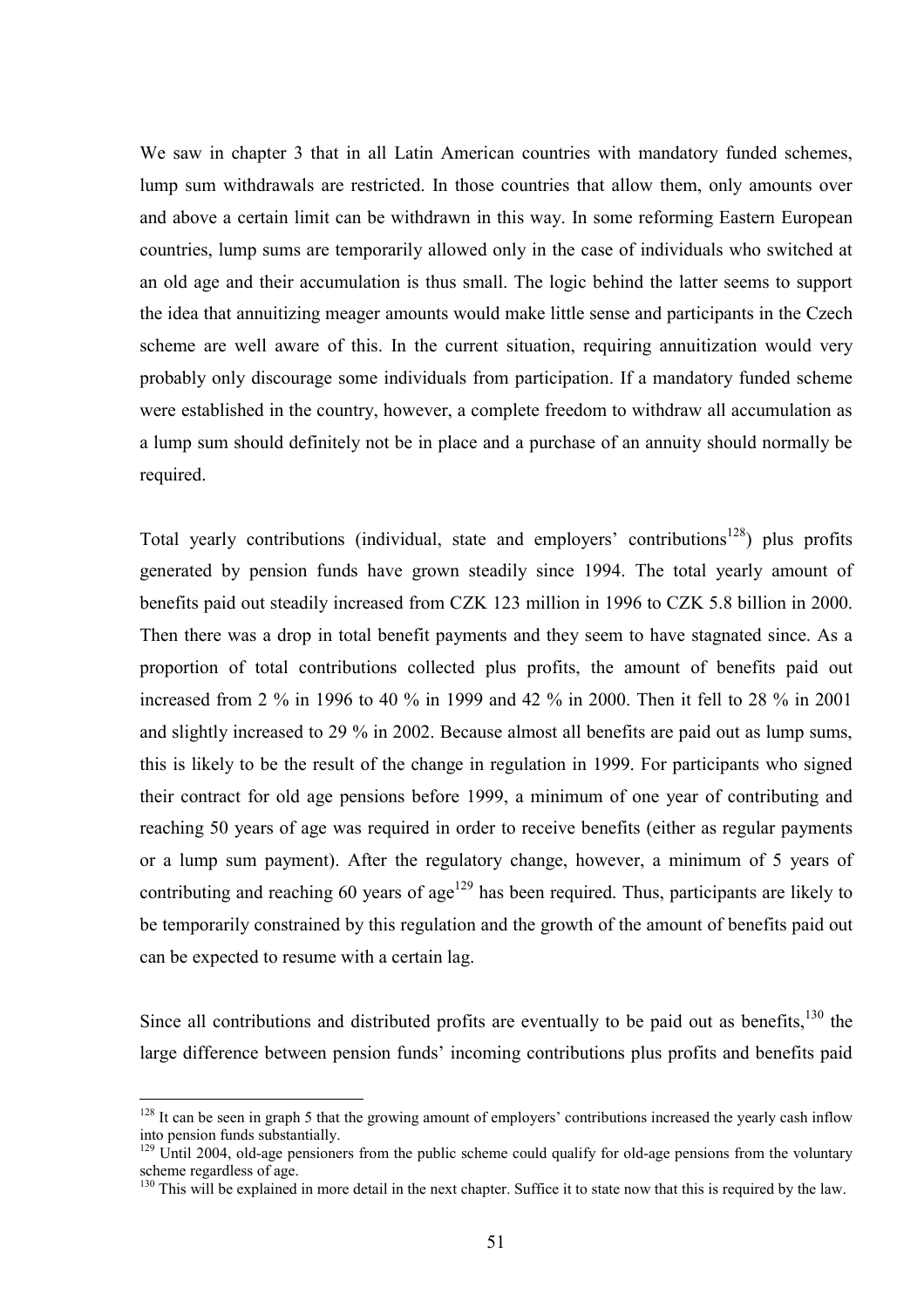out shows that the scheme still develops and it is in the phase of accumulation of assets. When the number of participants in the scheme ceases to grow,  $^{131}$  the gap will be closing over time as the ratio between those receiving benefits and those contributing increases and eventually becomes stable. The system then becomes mature and the amount of benefit payments will be close to the amount of contributions and distributed profits. At that point, the growth of the amount of accumulated assets slows down to around the growth of wages $132$  and assets as a proportion of GDP then become more or less stable. Normally, a pension system becomes mature after several decades.<sup>133</sup> Since, however, the average age of participants in the voluntary scheme is rather high and the average period after which they become eligible for benefits (which they mostly take as a lump sum as shown above) is rather short, the system may find itself near saturation with respect to the accumulated assets relative to GDP rather sooner than later. The hitherto development of assets accumulation will be presented later in this chapter.





\* Excluding state contributions returned to the Ministry of Finance

<sup>&</sup>lt;u>131</u>

<sup>&</sup>lt;sup>132</sup> This is, of course, on the *ceteris paribus* condition about contribution rates, etc.<br><sup>133</sup> This will be demonstrated in chapter 6 by a simulation of assets accumulation in pension funds if a systemic reform is adopted in the Czech Republic.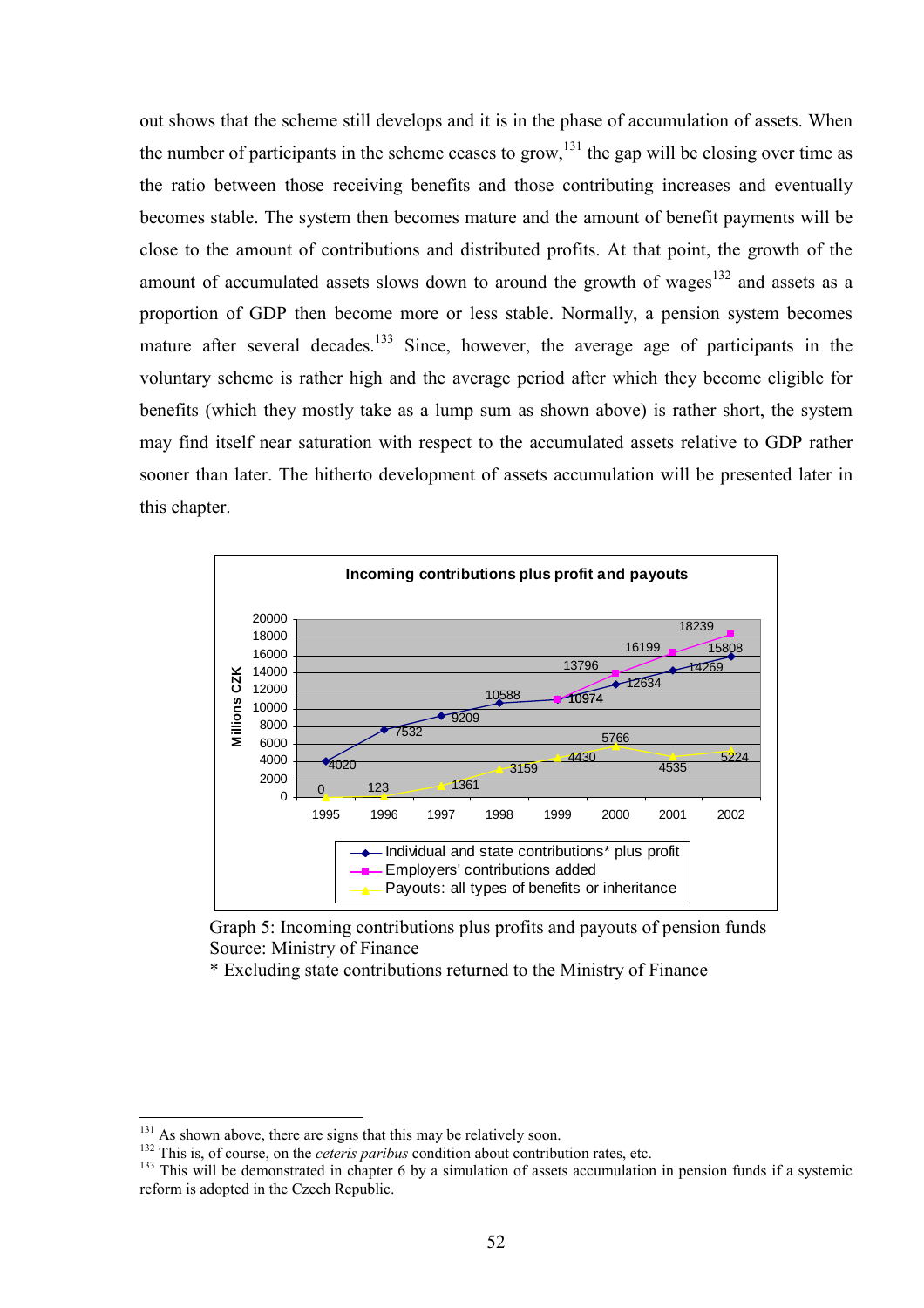

Graph 6: Payouts as a proportion of all incoming contributions plus profit Source: Data in graph 5

## *4.5 Tax Savings*

 $\overline{a}$ 

According to the estimates of the Ministry of Finance (2003), tax relief for employers contributing on behalf of their employees resulted in a loss of government revenues of CZK 651 million in 2002. The fact that employers' contributions are not considered as employees' income saved the individuals participating in the scheme about CZK 470 million. Also, participants increasingly took advantage of the tax deductibility of contributions exceeding CZK 6,000 per year up to the amount of CZK 12,000 as shown in the table.

| Year | Number of participants |
|------|------------------------|
| 2000 | 150,447                |
| 2001 | 193,105                |
| 2002 | 213,028                |

Table 12: Number of participants deducting contributions from the tax base Source: Ministry of Finance

In 2002, 83,509 participants deducted the maximum amount of CZK 12,000 from their tax base.<sup>1</sup>34 The growing trend of participants taking advantage of the tax relief offered is mainly due to the information campaign carried out by pension funds. In the same year, the total savings of participants due to these tax exemptions is estimated by the Ministry of Finance at CZK 282 million. In sum, the total "loss" of the state budget due to tax exemptions for employers and employees is estimated at CZK 1.4 billion in 2002. Adding state subsidies, this means that the government gave up CZK 4.2 billion of revenues in order to make individuals contribute CZK 11 billion and to make firms contribute on behalf of their employees CZK 2.4

 $134$  As shown above, this implies that they contributed at least CZK 1,500 per month.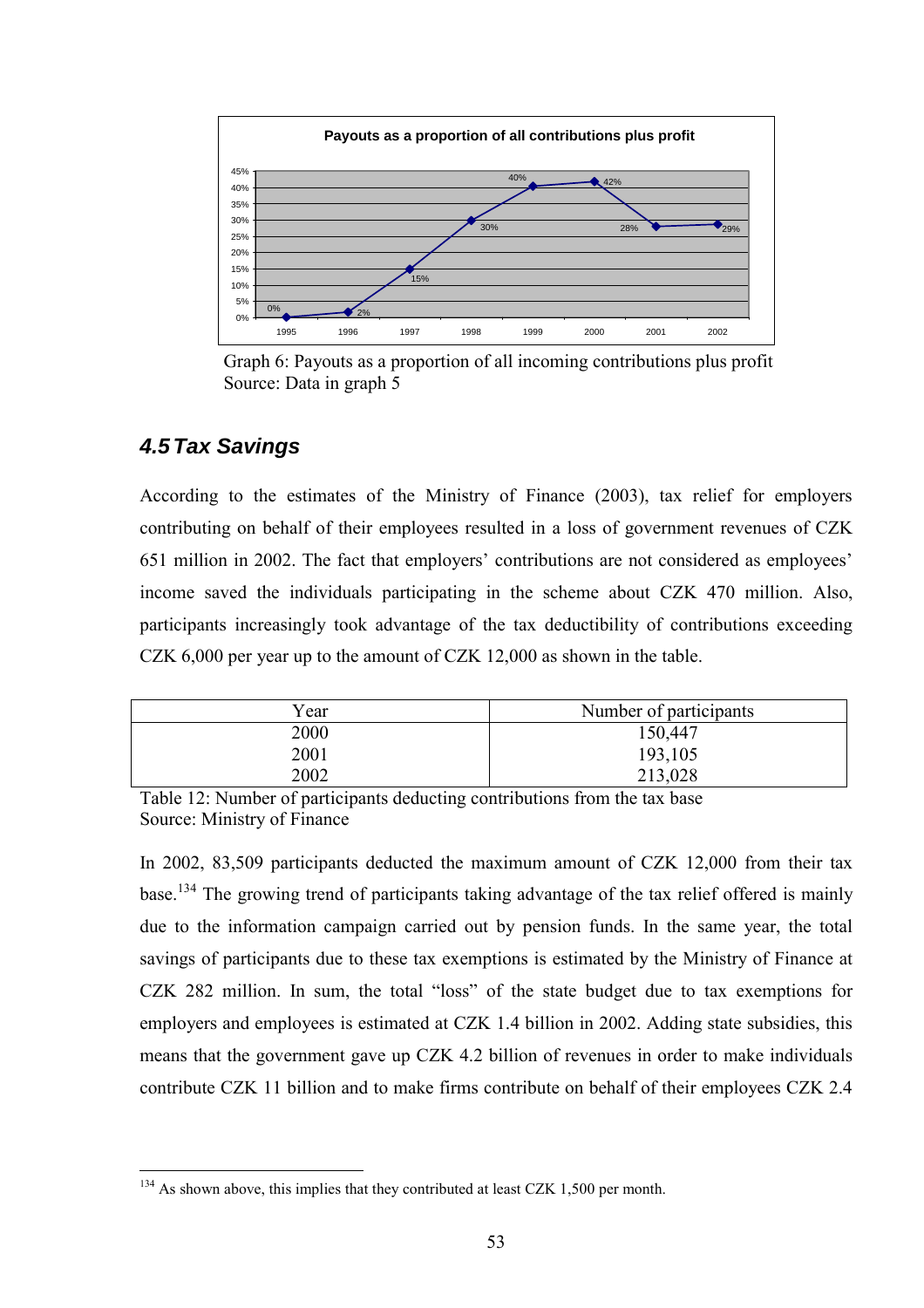billion in that year. In other words, it cost the government 31 hellers<sup>135</sup> to stimulate a contribution of 1 Czech crown. Given this high cost, it should be noted that although the transition costs associated with a systemic reform would be high, there would be no additional costs needed to stimulate individuals to contribute unlike the voluntary scheme.<sup>136</sup>

### *4.6 Organization of the Supplementary Pension Industry*

In 1994, 24 pension funds started to operate in the market. That number grew until it reached 44 in 1995 and 1996. Then there were 38 pension funds in 1997, 30 in 1998, 24 in 1999, 19 in 2000 and 14 in 2001. Thus after some mergers, acquisitions, liquidations and bankruptcies<sup>137</sup> had taken place, there were 13 pension funds operating in the market at the end of 2002.<sup>138</sup> Four had a direct foreign majority owner (three from the EU and one from Switzerland) and among the domestic majority owners of the remaining nine pension funds, four were banks and three were insurance companies.<sup>139</sup> When it comes to direct and indirect foreign control, however, most of the pension funds in 2002 were foreign-controlled. In addition to pension funds, there were 3 life insurance companies and 16 composite insurance companies at the end of 2002 offering competing life-insurance products with tax deductibility elements.

Thus, there has been a clear trend towards market concentration both in terms of participants and assets per pension fund. As shown in chapter 3, such a consolidation process has been taking place in mandatory funded schemes in Latin America and Eastern Europe due to economies of scale that exist in the industry. This seems to be especially so in the Czech voluntary scheme given the extremely low level of contributions. The average number of participants per pension fund was about 200,000 in 2002. As we have seen, this number is still substantially higher in many reforming countries where the industry has had at least some time to consolidate, and it may thus be an indication of possible further concentration in the Czech voluntary market.

 $135$  The costs of administering the system of state subsidies not included.

<sup>&</sup>lt;sup>136</sup> There would, however, have to be government guarantees that are not present in the current voluntary scheme.<br><sup>137</sup> Some clients of small pension funds that went bankrupt lost (at least some of) their savings.<br><sup>138</sup>

merger was announced. Since, however, the other relevant data about the system were available to the author for the period 1994 to 2002 only, the thesis focuses on that period. The market develops and the process of consolidation has not finished yet, but this should not affect the general analysis of the system.

<sup>&</sup>lt;sup>139</sup> Ministry of Finance (2003).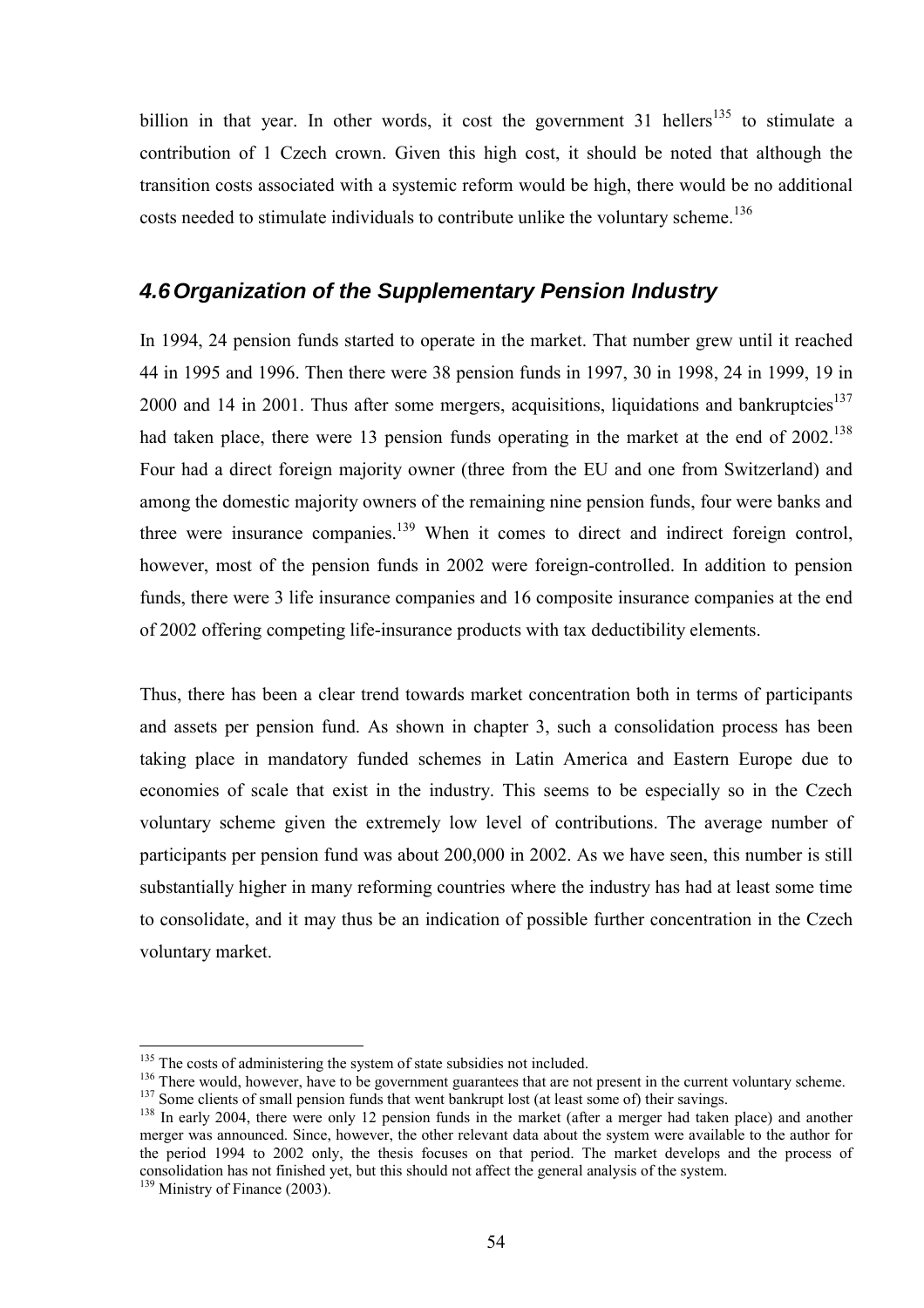In 2002, three pension funds (Credit Suisse Life  $\&$  Pensions penzijní fond, a.s., Penzijní fond České spořitelny, a.s. and Penzijní fond České pojišťovny, a.s.) concentrated 50.8 % of participants, five pension funds (Českomoravský penzijní fond, a.s. and Penzijní fond Komerční banky, a.s. in addition to the previous three) concentrated 71.8 % of participants and seven pension funds (ING penzijní fond, a.s. and ABN AMRO penzijní fond, a.s. in addition to the previous five) concentrated 89.9 % of participants. In terms of assets, three pension funds (Credit Suisse Life & Pensions penzijní fond, a.s., Penzijní fond Komerční banky, a.s. and Penzijní fond České pojišťovny, a.s.) managed 51.6 % and six pension funds (Penzijní fond České spořitelny, a.s., Českomoravský penzijní fond, a.s. and ING penzijní fond, a.s. in addition to the previous three) managed 82.8 % of all assets in the sector in 2002. Credit Suisse Life  $&$  Pensions penzijní fond, a.s. was the largest pension fund, controlling about one quarter of the market.

| Name of a pension fund/Share of:                  | Assets | Participants | Profit |
|---------------------------------------------------|--------|--------------|--------|
| Credit Suisse Life & Pensions penzijní fond, a.s. | 26.54  | 23.19        | 26.98  |
| Penzijní fond Komerční banky, a.s.                | 14.06  | 9.98         | 18.56  |
| Penzijní fond České pojišťovny, a.s.              | 11.02  | 12.88        | 8.87   |
| Penzijní fond České spořitelny, a.s.              | 10.78  | 14.76        | 10.50  |
| Českomoravský penzijní fond, a.s.                 | 10.24  | 11.01        | 9.08   |
| ING penzijní fond, a.s.                           | 10.13  | 9.91         | 10.71  |
| ABN AMRO penzijní fond, a.s.                      | 6.70   | 8.13         | 5.35   |
| Allianz penzijní fond, a.s.                       | 4.74   | 4.26         | 5.00   |
| Commercial Union penzijní fond, a.s.              | 2.79   | 3.33         | 2.10   |
| Hornický penzijní fond Ostrava, a.s.              | 1.14   | 0.73         | 1.01   |
| Generali penzijní fond, a.s.                      | 0.89   | 0.88         | 0.98   |
| Zemský penzijní fond, a.s.                        | 0.59   | 0.52         | 0.51   |
| ČSOB penzijní fond, a.s.                          | 0.38   | 0.42         | 0.35   |

Table 13: Individual pension funds' share of assets, participants and profit in 2002 (in  $\%$ ) Source: Ministry of Finance

At the end of 2002, all 13 pension funds were members of the Association of Pension Funds of the Czech Republic. This is a voluntary joint-interest association of legal persons, in particular pension funds. It was established in mid-1996 as a legal entity, but existed before without this status. The objectives of this association are to coordinate and further the interests of its members. It promotes the idea of supplementary pension insurance and comments on or initiates changes of legislation concerning this area. It also makes sure that its members observe its code of ethical conduct. Membership is voluntary and takes two forms, ordinary and associate. Ordinary membership is open to pension funds, associate membership is open to legal persons operating in areas related to or closely connected with supplementary pension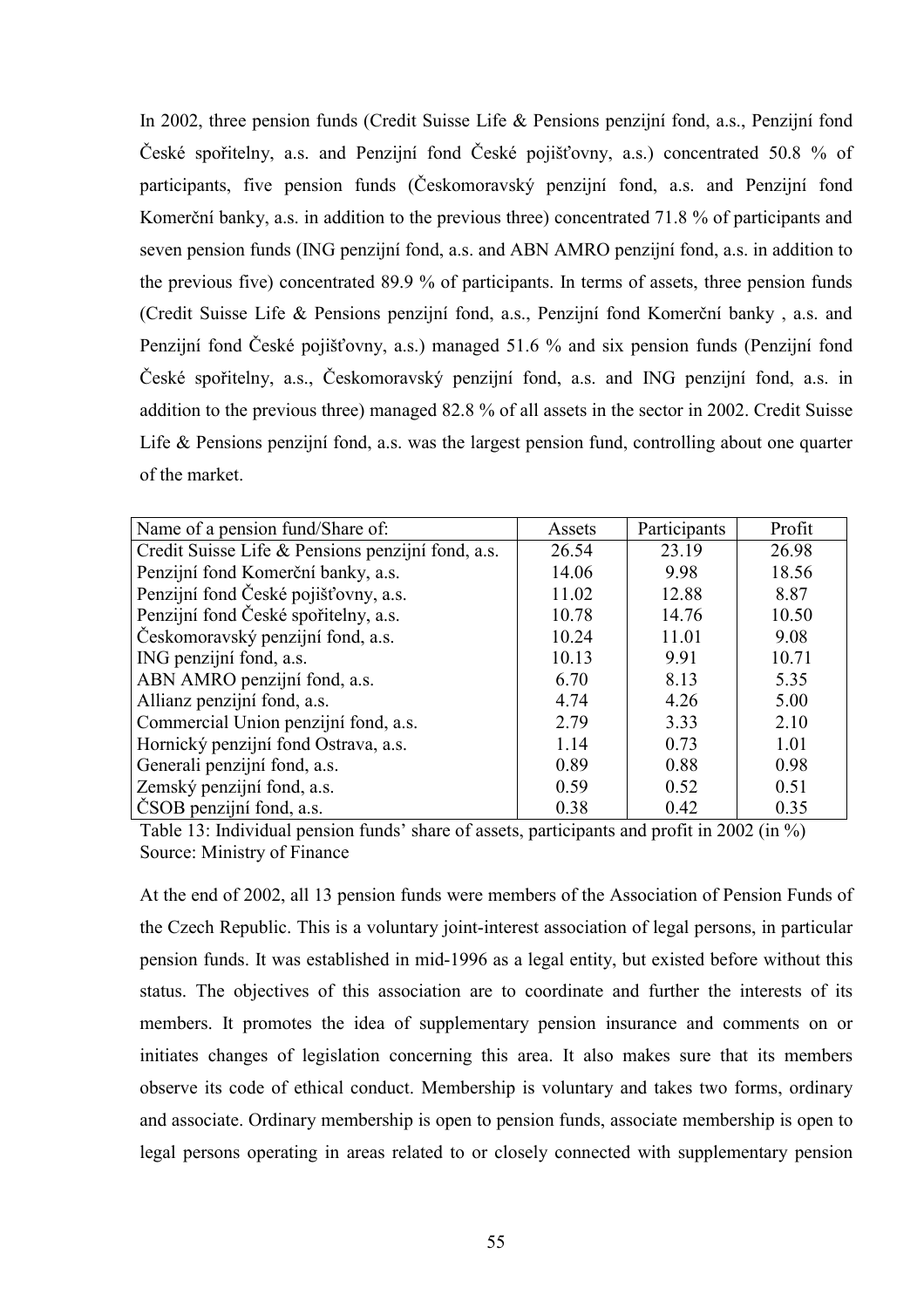insurance. There was one associate member at the end of  $2002$ <sup> $140$ </sup> Of course, this association keeps lobbying for a systemic pension reform in the country, since the reform would bring an enormous amount of assets under pension funds' management $141$  and would thus lead to a radical change of the pension business in the Czech Republic. It can be expected that after a systemic reform, some new players would emerge as it happened in reforming Eastern European countries with prior voluntary schemes, and a gradual process of consolidation would start anew in the mandatory scheme. However, existing pension funds already established in the market would have enormous competitive advantages.

### *4.7 Transfers between Pension Funds*

Participants are free to sign a contract with another pension fund and transfer all their accumulated contributions (including state contributions and contributions from their employers if applicable) plus their share of distributed profits from their current pension fund to the new one without any penalty. According to the Ministry of Finance (2003), there were 347 925 such transfers between 1994 and 2002. There seems to be a trend towards lower migration between pension funds, however. The number of participants in the scheme increased by 7.7 % in 2001 and 3.3 % in 2002 while the number of transfers fell by 29 % in both years, which may be a sign of further stabilization. We saw in the previous chapters that in all Latin American and Eastern European countries with mandatory funded schemes, transfers between pension funds are restricted either by placing direct limits on the frequency of transfers or through transfer fees or through both. I believe that similar regulations should be adopted in the Czech voluntary (and later also mandatory) scheme as well. Although transfers seem to take place less and less often, they still represent an omnipresent source of uncertainty and we will discuss in the next chapter that this may have an adverse impact on pension funds<sup>7</sup> investment strategy. At the same time, a lot of transferring participants may base their decision on the momentary short-term performance of their current funds, which is exactly what they should be protected against in this long-term savings business.

<sup>&</sup>lt;sup>140</sup> It was KPMG Czech Republic, Ltd.  $\frac{141}{2}$  Again, this will be demonstrated in a

<sup>&</sup>lt;sup>141</sup> Again, this will be demonstrated in chapter 6.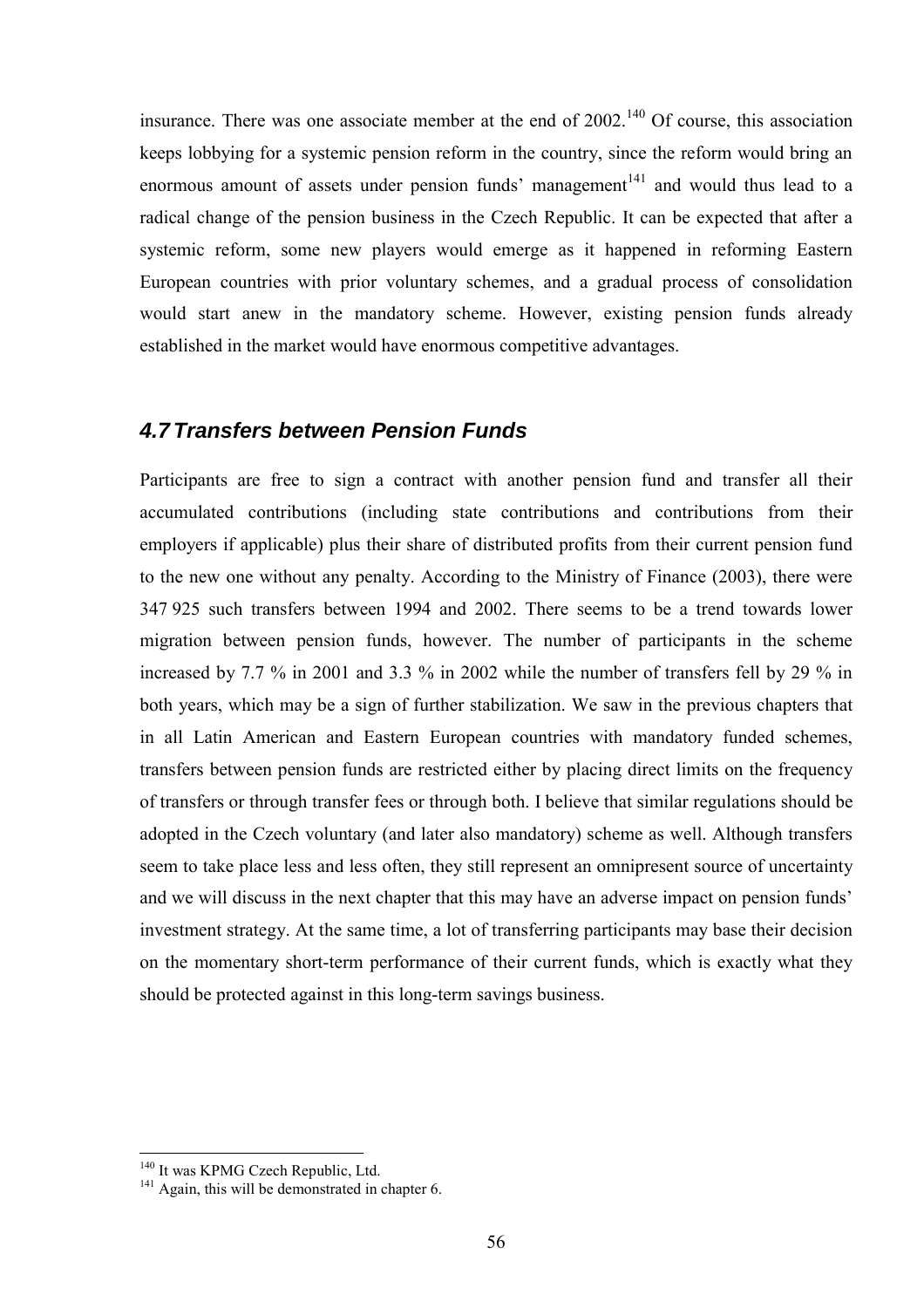

Graph 7: Number of transfers between pension funds Source: Ministry of Finance

### *4.8 Assets*

As we have seen before, pension funds' inflowing contributions plus profits have exceeded the amount of benefits paid out since the inception of the scheme. As a result, the assets under the management of pension funds grew from CZK 1.2 billion in 1994 to CZK 69 billion in 2002.<sup>142</sup> The average rate of growth of the nominal value of assets was 66 % between 1994 and 2002, 38 % between 1995 and 2002, and 24 % between 1997 and 2002. Since the assets grew at a higher rate than the number of participants, the average amount of assets per participant increased as well. The average real amount of assets per participant sharply increased in 1996, remained rather stable until 2000 and started to increase again thereafter. Almost a decade after the inception of the scheme, this value was only CZK 27,000 in 2002, which is a natural result of low contributions as discussed before.<sup>143</sup>

Compared to voluntary pension schemes in reforming Eastern European countries, the Czech scheme is, similarly to participation, at the top with respect to the assets under management relative to the GDP. The assets as a proportion of the GDP grew from 0.1 % in 1994 to 3.0 % in 2002. Iglesias (2003) shows that pension funds' assets also increased relative to the assets in the insurance sector and relative to the assets in the banking sector. As it can be seen in graph 8, after eight years of the existence of the scheme there seemed to be no weakening of the

<sup>&</sup>lt;sup>142</sup> The composition of the assets will be analyzed in the following chapter.

<sup>&</sup>lt;sup>143</sup> Since we are using total assets of pension funds, the average savings per participant are lower than this value.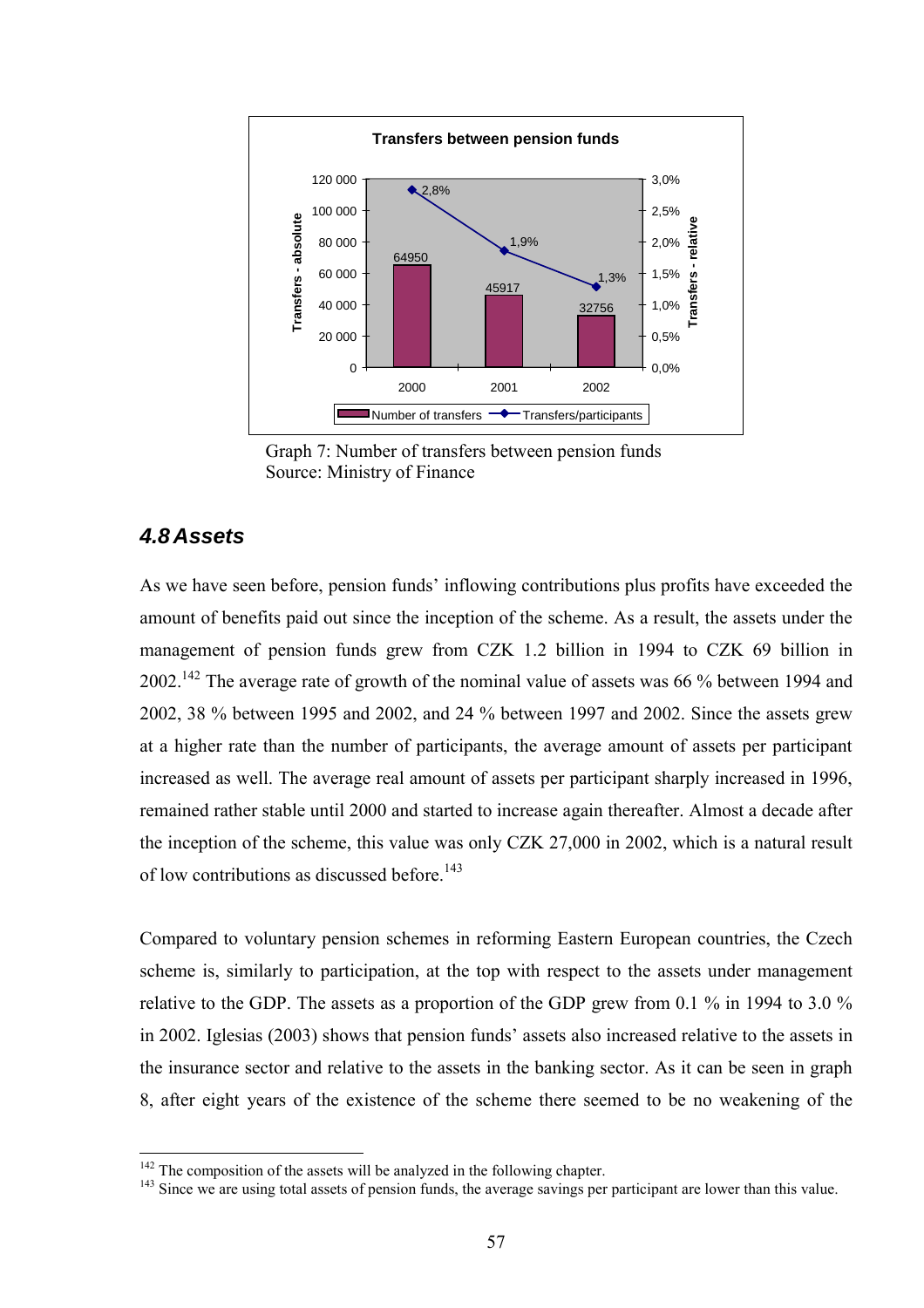trend; and it would be a reason to worry if there had been such signs so early. As discussed before, it normally takes decades before the scheme becomes mature. However, due to the adverse age structure in the scheme plus signs that participation may not increase significantly plus also decreasing contributions relative to wages as shown before, the growth of assets relative to GDP may weaken sooner in the case of the Czech voluntary scheme. It will be demonstrated in chapter 6 that if individuals were allowed to contract out of the public pension scheme and divert part of their mandatory contributions to pension funds on a voluntary basis, the accumulated assets relative to the GDP might be several times higher after the same period with a stronger further dynamics.



Graph 8: Accumulated assets as a proportion of the GDP Source: Table 14

| Year | Assets    | Growth $(\% )$ | Assets/participants | Assets/participants | Assets/GDP                 |
|------|-----------|----------------|---------------------|---------------------|----------------------------|
|      | (billion) |                |                     | in 2002 prices      | $\left(\frac{0}{0}\right)$ |
| 1994 | 1.2       |                | 6,600               | 10,600              | 0.1                        |
| 1995 | 7.1       | 491.7          | 5,500               | 8,100               | 0.5                        |
| 1996 | 24.0      | 238.0          | 15,300              | 20,800              | 1.5                        |
| 1997 | 23.2      | $-3.3$         | 14,200              | 17,700              | 1.4                        |
| 1998 | 31.1      | 34.1           | 17,900              | 20,200              | 1.7                        |
| 1999 | 37.4      | 20.3           | 18,600              | 20,600              | 2.0                        |
| 2000 | 44.4      | 18.7           | 19,300              | 20,600              | 2.3                        |
| 2001 | 55.0      | 23.9           | 22,200              | 22,600              | 2.6                        |
| 2002 | 69.0      | 25.5           | 27,000              | 27,000              | 3.0                        |

Table 14: Assets under the management of pension funds (CZK) Source: Iglesias (2003)

A highly non-standard feature of Czech pension funds in international comparison is the nonsegregation of participants' assets from the assets of pension funds' shareholders. Thus, the profits to be distributed among participants depend not only on the investment returns, but also on non-financial operations of the pension fund. In short, in addition to investment strategies participants' profits are affected by the way pension funds operate as companies. For instance,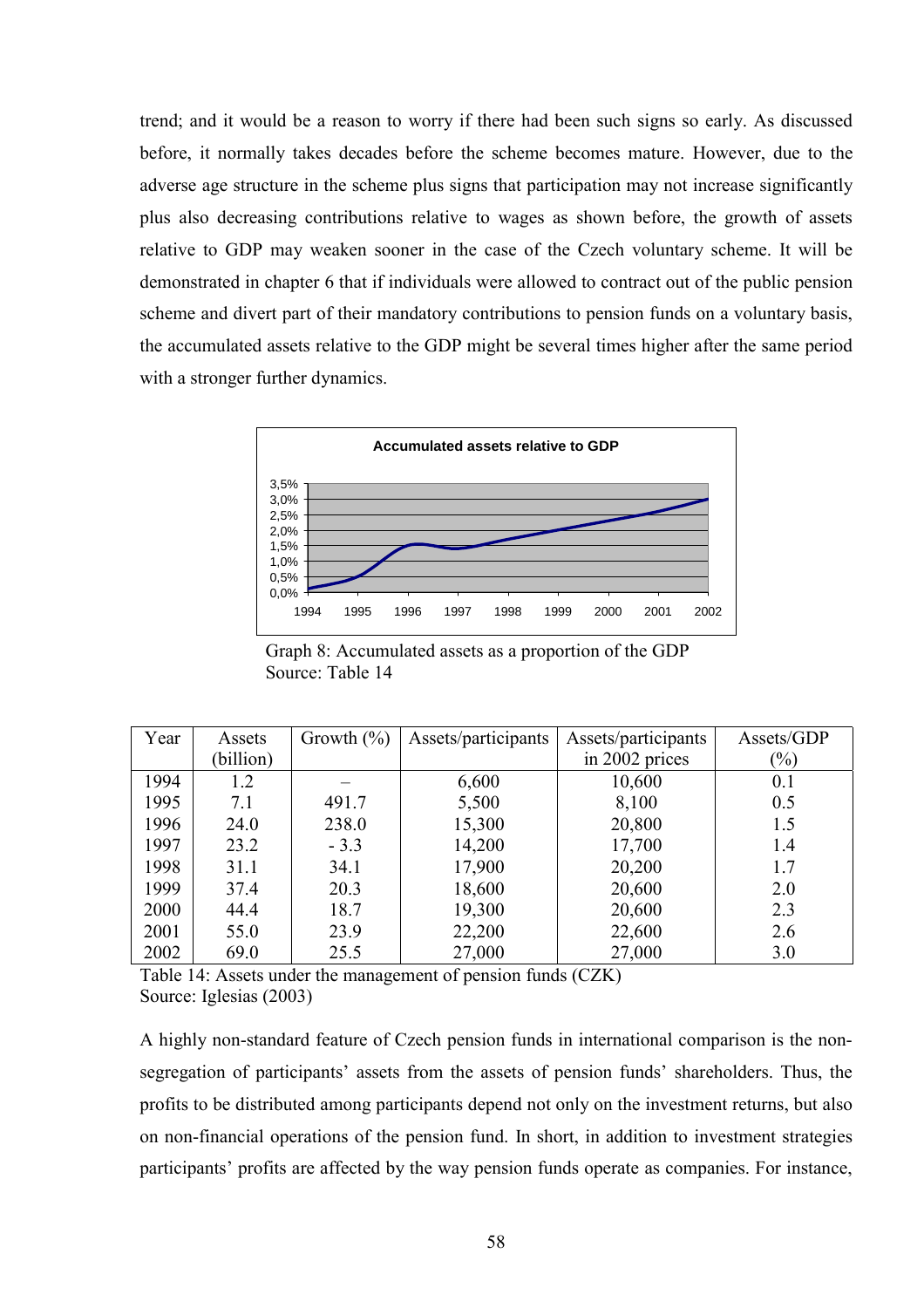it should thus not be difficult for pension funds to run their business so that total profits are lowered and the amount by which they are reduced is transferred to third parties and used in the shareholders' interest somehow.<sup>144</sup> For this reason, segregation of assets should make clearer the possibly blurred picture of pension funds' management of participants' assets.

It does not seem to be a big problem at present, since a strong counterbalancing factor is the competition among pension funds for clients. There have been rather opposite tendencies of shareholders in the past to top up pension funds in order to distribute more profits and attract clients, hoping for better times and above all a systemic pension reform soon. Nevertheless, flows of assets may occur where "Chinese walls" should be in place. In contrast, the law requires that there be a strict segregation of assets of investment companies and the mutual funds they set up. I believe that a similar requirement to segregate assets should be enacted for pension funds as well, especially if there seems to be a tendency towards a single unified supervisor of all these institutions in the future. This would be especially important for pension funds in the mandatory scheme if a systemic reform adds a new dimension to the private pension provision and dramatically changes the nature and scale of the pension business in the country.<sup>1</sup><sup>45</sup>

Current Czech pension funds are what should rather be labeled as 'pension companies', whereas the term 'pension fund' is normally used to denote only the pool of participants' assets that are managed by a pension company on their behalf.<sup>146</sup> To see participants' accumulated contributions plus distributed profits, it is necessary to examine the liabilities side of the consolidated balance sheet, to which we turn now.

### *4.9 Capital Structure*

There was an enormous growth of equity of pension funds between 1994 and 2001 due to the accounting rules pension funds had to follow. Until 2001, all contributions and distributed

<sup>&</sup>lt;sup>144</sup> There is a floor on this possibility since a non-negative profit is required every single year. This will be discussed in the next chapter.

<sup>&</sup>lt;sup>145</sup> Another problem currently lowering transparency are asset valuation rules; assets are not valued on a ëcontinuousí basis and profits/losses are entered in the profit and loss account only when the respective asset is sold, i.e. book/market value differences are registered only after sale. This should be corrected – assets should be valued frequently, if possible on a daily basis, and investment profits/losses should be entered in the profit and loss account at the time they actually occur.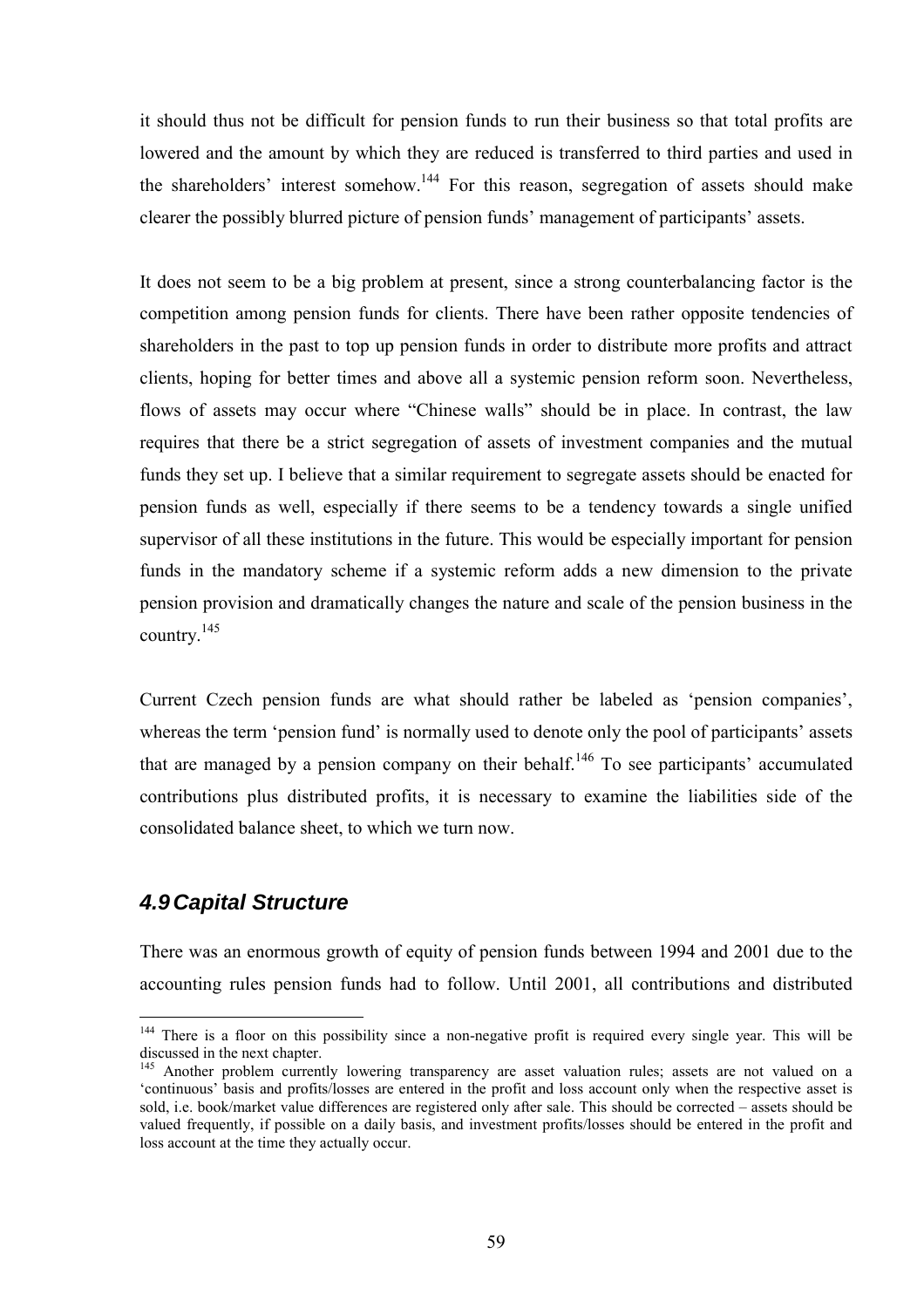profit<sup> $147$ </sup> were entered into the balance sheet as equity. From 2002 onwards, they must be accounted as liabilities. Total accumulated contributions grew rapidly throughout the period and so did distributed profit. The registered capital of pension funds grew from 1994 to 1997, then fell until 2001 and remained at about the same level in 2002. Reserve funds increased as well, but on the whole there was a sharp drop in the ratio of registered capital plus reserve funds to total contributions plus distributed profit. In 1994, this ratio was 485 %, in 1995 it went down to 40 %, in 1996 further down to 19 %, to 11 % in 1997, to 8 % in 1998, to 5 % in 1999, to 4 % in 2000, to 3 % in 2001 and down to less than 3 % in 2002. Of course, this is the result of gradual accumulation of participants' contributions and profits distributed among them, but these numbers show a kind of deterioration in the "implicit insurance" of participants' savings and illustrate the increased exposure of participants to the risks of insolvency that might be encountered by pension funds.<sup>148</sup>

|                        | 1994  | 1995   | 1996   | 997    | 1998   | 1999   | 2000   | 2001   |
|------------------------|-------|--------|--------|--------|--------|--------|--------|--------|
| Equity                 | 994   | 6,094  | 13,699 | 22,236 | 30,039 | 36,048 | 43,224 | 53,609 |
| Total contributions    | 178   | 4,523  | 11,395 | 18,909 | 25,056 | 30,063 | 36,943 | 46,308 |
| Distributed profit     |       |        | 155    | 647    | 1,673  | 2,947  | 3,643  | 4,451  |
| Reserve funds          | 57    | 92     | 96     | 85     | 141    | 196    | 264    | 332    |
| Registered capital     | 807   | 1,738  | 2,097  | 2,110  | 1,965  | 1,573  | 1,488  | 1,206  |
| Other                  | $-48$ | $-262$ | $-44$  | 484    | 1,203  | 1,269  | 887    | 1,314  |
| Liabilities            | 232   | 975    | 10,274 | 1,003  | 1,058  | 1,385  | 1,136  | 1,347  |
| Equity and liabilities | 1,227 | 7,069  | 23,974 | 23,239 | 31,096 | 37,433 | 44,360 | 54,956 |

Table 15: Equity and Liabilities in  $1994 - 2001$  (millions CZK)<sup>149</sup> Source: Ministry of Finance and Iglesias (2003)

| Equity                 | 4,781                              |
|------------------------|------------------------------------|
| Registered capital     | 1,230                              |
| Reserve funds          | 436                                |
| Other                  | 3,115                              |
| Liabilities            | 64,147                             |
| Total contributions    | 57,788                             |
| Distributed profit     | 5,281                              |
| Other                  | 1,078                              |
| Equity and liabilities | 68,927<br>$\overline{\phantom{a}}$ |

Table 16: Equity and Liabilities in 2002 (millions  $CZK$ )<sup>150</sup> Source: Ministry of Finance

<sup>&</sup>lt;sup>146</sup> To draw a parallel to investment companies and their mutual funds. In previous chapters, however, we used the term 'pension fund' where the term 'pension company' or 'pension fund manager' might be more appropriate in order to maintain consistent terminology throughout the text.<br><sup>147</sup> As noted before, this is the minimum amount that pension funds are obliged to pay out as benefits.

<sup>&</sup>lt;sup>148</sup> As noted before, neither an explicit insurance of deposits nor government guarantees are present.<br><sup>149</sup> Some figures may not add exactly due to rounding error.<br><sup>150</sup> Again, some figures may not add exactly due to rou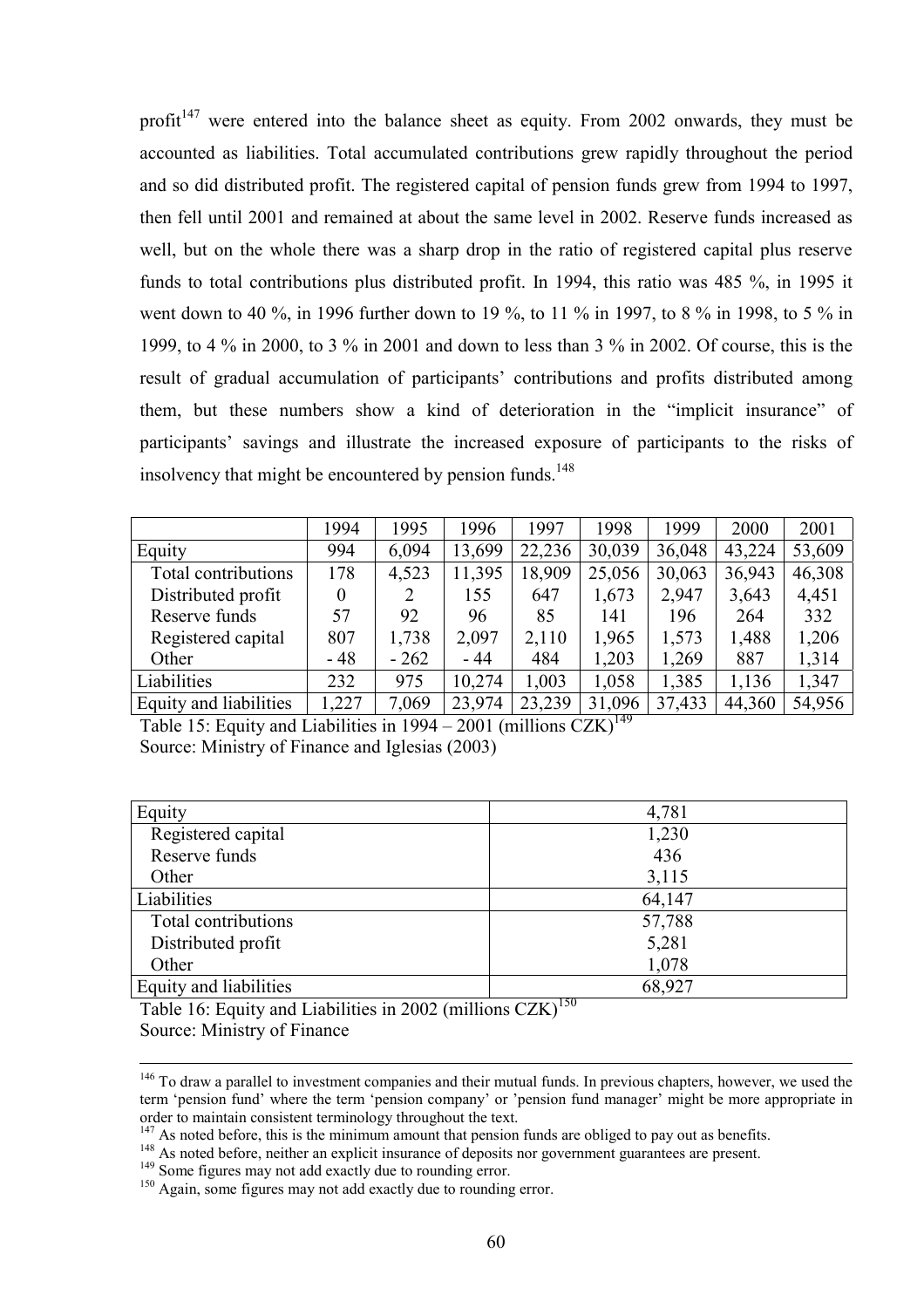## *4.10 Operational Costs*

Operational costs as a proportion of assets are still rather high in the private pension industry, but there seems to be an unambiguous trend towards higher efficiency as assets under the management of pension funds grow, the market consolidates and economies of scale are realized. Also, a "learning-curve" effect may have played a role. Operational costs as a proportion of assets fell from 13.4 % in 1994 to 3.6 % in 2000, 2.7 % in 2001 and 1.9 % in 2002. Also, average yearly operational costs per participant fell from about CZK 700 in 2000 to about CZK 600 in 2001 to about CZK 500 in 2002.<sup>151</sup> Iglesias (2003) plots the average operational costs per participant of individual pension funds in 2001 as a function of the number of their respective participants, receiving a downward-sloping curve. He concludes that ìthe trend towards industry concentration could be interpreted as the natural result of an industry whose competitors are trying to create competitive advantages" (p. 28).



Graph 9: Operational costs as a proportion of assets Source: Calculations based on data from the Ministry of Finance<sup>152</sup>

There is no regulation on fees and charges, and unlike some Latin American countries there are no such payments on top of contributions. Participants pay solely their contributions and pension funds distribute profits only after all expenses are taken into account. It has been already mentioned that participants are guaranteed non-negative profits and it will also be

<sup>&</sup>lt;sup>151</sup> Ministry of Finance (2003).

<sup>&</sup>lt;sup>152</sup> There seem to be some inconsistencies between figures published by the Ministry of Finance and the Association of Pension Funds. Operational costs as a proportion of assets presented by the Association of Pension Funds (2003) are lower in all years but for 2002. However, I use the data published by the Office of the State Supervision of Insurance Companies and Pension Funds of the Ministry of Finance, which are consistent with the other data used in this chapter. Actually, there are some more data published by the Association which differ from those published by the Ministry. This may be attributed to different methods of calculation (e.g. using average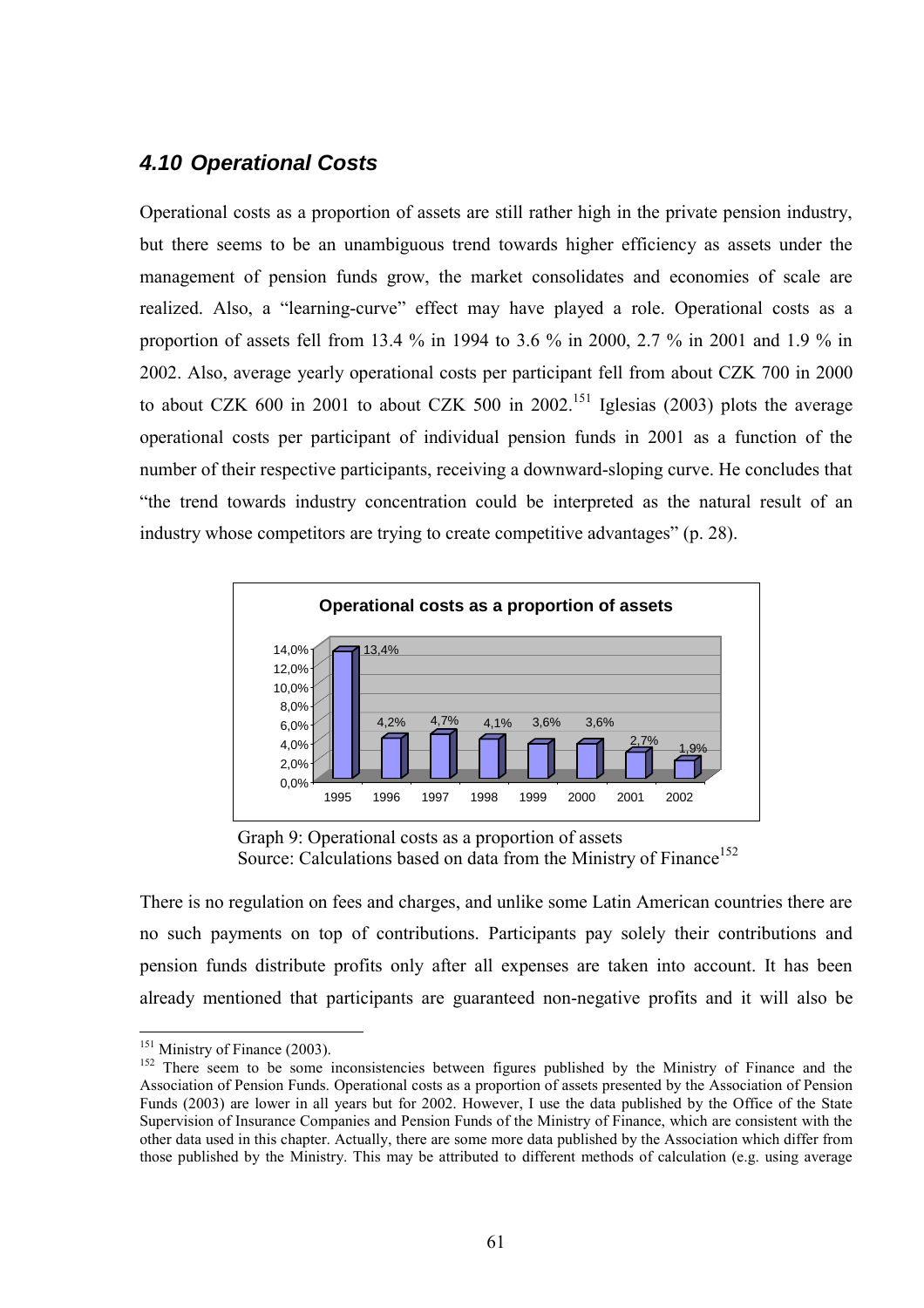explained in chapter 5 that pension funds' shareholders can retain at most 10 % of profits. Thus, 90 % of any additional revenues generated by fees or charges over and above total expenses would have to be either distributed back to participants or put aside to the reserve fund. If participants' assets were segregated from those of shareholders, the only source of income for pension funds would be fees and charges for their asset management and other services; in this case they would have to be regulated as it is for instance in all countries discussed in the previous chapter. Since, however, there is no such segregation and given the existing rules about profit distribution, the concept of fees and charges is not particularly relevant.

The great difficulty with international comparisons of costs and charges in funded schemes was discussed in the previous chapter, and different stages of development of these schemes across countries would make this especially complicated. We will, therefore, not attempt to do so. Nevertheless, although direct comparison is again not possible, it is useful to have an idea about the operational costs of the public pay-as-you-go scheme. The Czech Social Security Administration administers the whole social security program including pension, sickness and unemployment insurance; its operational costs as a proportion of all benefit payouts were 1.76 % in 2002 and 1.65 % in 2003.<sup>153</sup> In international comparison, this is not high.<sup>154</sup> Public payas-you-go schemes tend to have lower costs than private funded ones, but as explained in chapter 2, the latter provide services that tend to more than compensate for this.

### *4.11 Summary*

 $\overline{a}$ 

After the assessment of the early experience of the Czech voluntary pension scheme, we can conclude that it overcame the mistrust of the population towards the word 'fund' after extensive scandals with investment privatization funds in the 1990s, and managed to attract a large number of participants as well as to accumulate a large amount of assets compared to voluntary schemes in other transitional countries. Unfortunately, there is little more that can be attributed to the scheme as success in strengthening pension provision in the country.

values in a year vs. values at the end of the year, etc.). Details about the methods used are not provided, but I have presented the data by the Ministry since it has fewer incentives to cook numbers.

<sup>&</sup>lt;sup>153</sup> For some strange reason, the Czech Social Security Administration presents on its website (www.cssz.cz) its operational costs as a proportion of the sum of its total collected contributions and benefit payouts (0.86 % in 2002 and 0.81 % in 2003). Unfortunately, I have not discovered what sense this double-counting makes. I think that the sole purpose of the agency is to pay some benefits and its efficiency should be measured as costs relative to the benefits paid out. Hence I have presented numbers obtained through the latter method.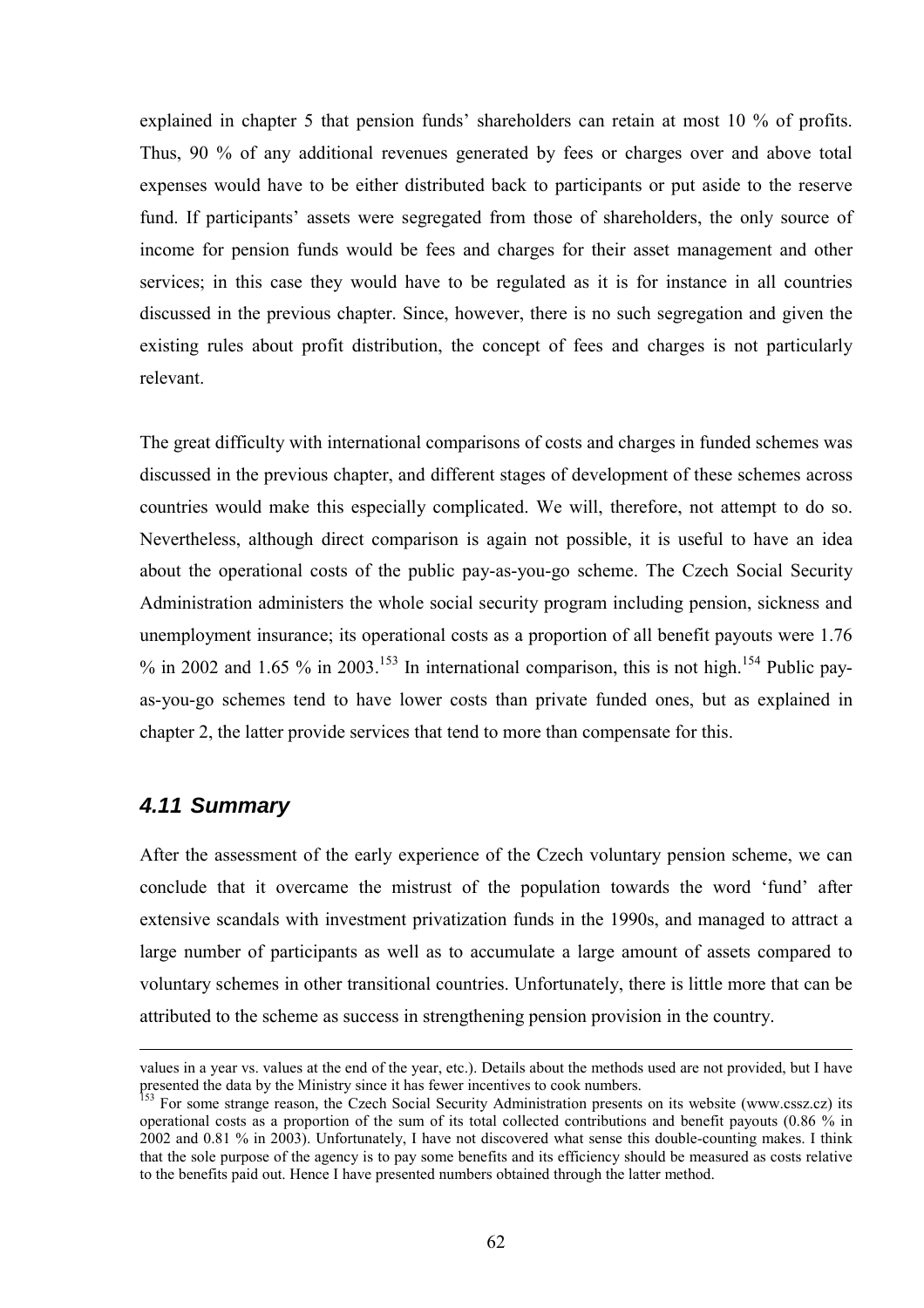A significant number of participants join the voluntary scheme at an age when the benefits of long-term saving can no longer be realized and it seems that these participants perceive pension funds as advantageous medium-term savings vehicles with attractive state subsidies rather than a means to increase retirement income through regular savings over the working life. A very large number of old-age pensioners are among these participants. I believe that some regulations should be adopted that would make eligible for state subsidies only those who join the scheme before reaching a certain age, which would prevent near-pensioners and pensioners from drawing state subsidies that could be used elsewhere to really strengthen pension provision in the country. Another drawback of the scheme is the fact that contributions are low and most participants do not accumulate a sufficient amount to increase their pension income in any significant manner. This may be one of the reasons why most retiring participants withdraw their savings in the form of lump-sum payments and the scheme practically does not pay out pensions.

There are some regulatory weaknesses, the most important being the non-segregation of assets of participants from the assets of pension funds' shareholders. This should be a cause of concern and measures should be undertaken by policymakers to correct for this as soon as possible. Only the future can show whether the process of market concentration reaches a point at which the positive effects of a competitive environment are threatened. The situation so far is similar to most other countries with personal pension funds and the consolidation process is primarily driven by economies of scale.

From time to time, some policymakers come up with a suggestion that a system of occupational pension funds should be introduced as well in the Czech Republic, similarly to many developed countries. We saw in chapter 2 that these pension funds are very successful and well established in a large number countries. However, they have evolved gradually under different institutional settings there. I believe that there would be too many risks associated with the introduction of these pension funds in the Czech Republic and their disadvantages<sup>155</sup> would outweigh their advantages. Above all, the system of personal pension funds has consolidated and given the economies of scale, it is unlikely that occupational pension funds

<sup>&</sup>lt;sup>154</sup> For more, see Mitchell (1996).<br><sup>155</sup> For instance labor mobility could be hampered as discussed before. Most importantly, however, the risks of mismanagement of assets could be substantial in the Czech Republic.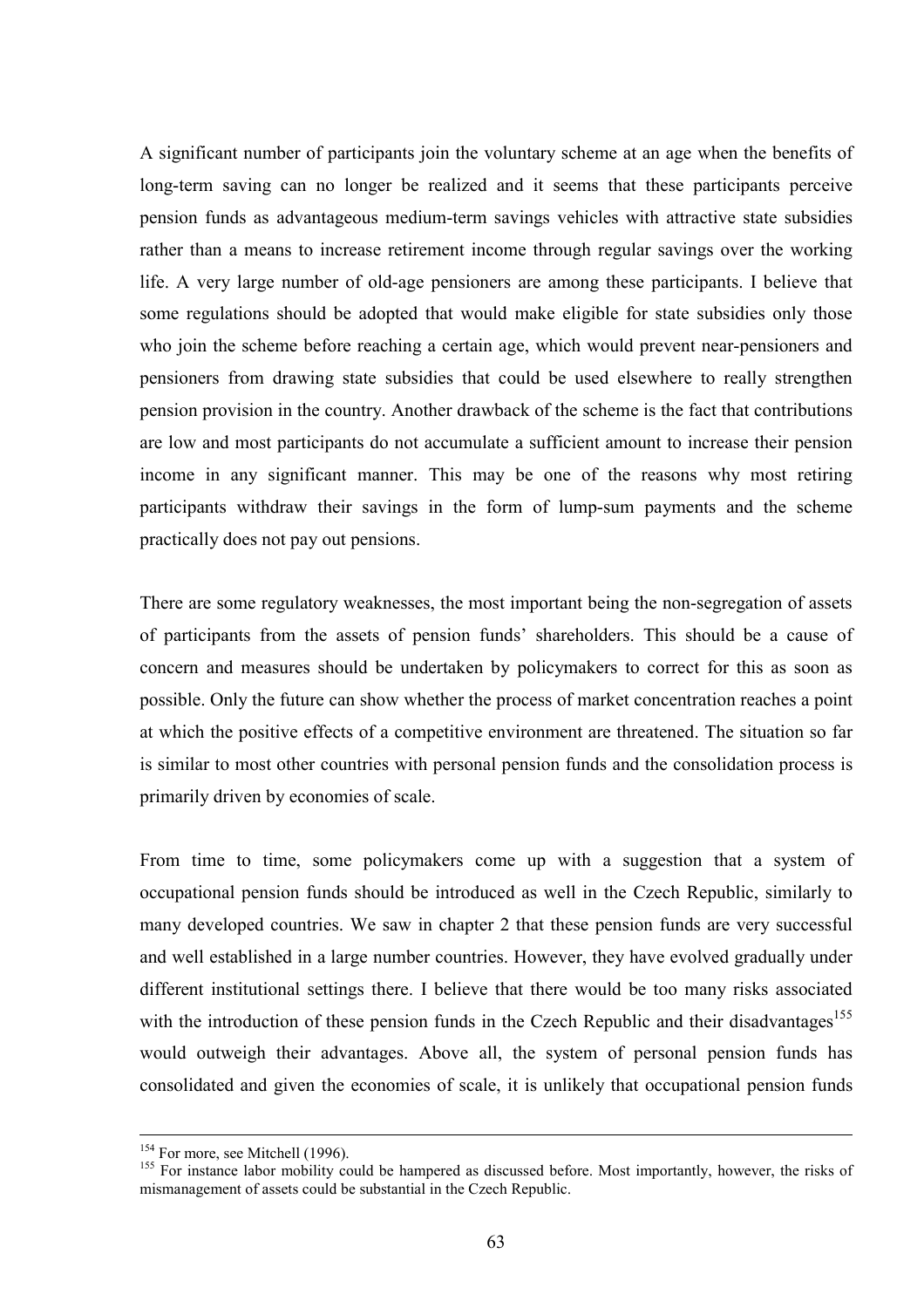mostly concentrating rather a smaller number of employees could bring any significant cost reductions.<sup>1</sup>56 In sum, I believe that such proposals are far from being a good idea in the Czech Republic and in this respect, the Latin American/Eastern European paradigm of personal pension funds should be maintained.

It was argued that large social security contributions in the country might crowd out contributions to the voluntary scheme strongly. I believe that the major problems of the funded scheme will not be solved unless a systemic reform is carried out and individuals are allowed to contract out of the public scheme and divert part of their mandatory contributions to pension funds. Another worrying aspect of the scheme is a poor investment performance, which has not been analyzed in this chapter and which is the subject of a separate chapter that follows now.

<sup>&</sup>lt;sup>156</sup> Some asset managers of occupational pension funds would most likely be current players in the market anyway. In the current situation, personal pension funds actively seek out employers and offer them various benefits (in addition to tax exemptions) for contributing on behalf of their employees, bringing whole groups of clients in house at a time.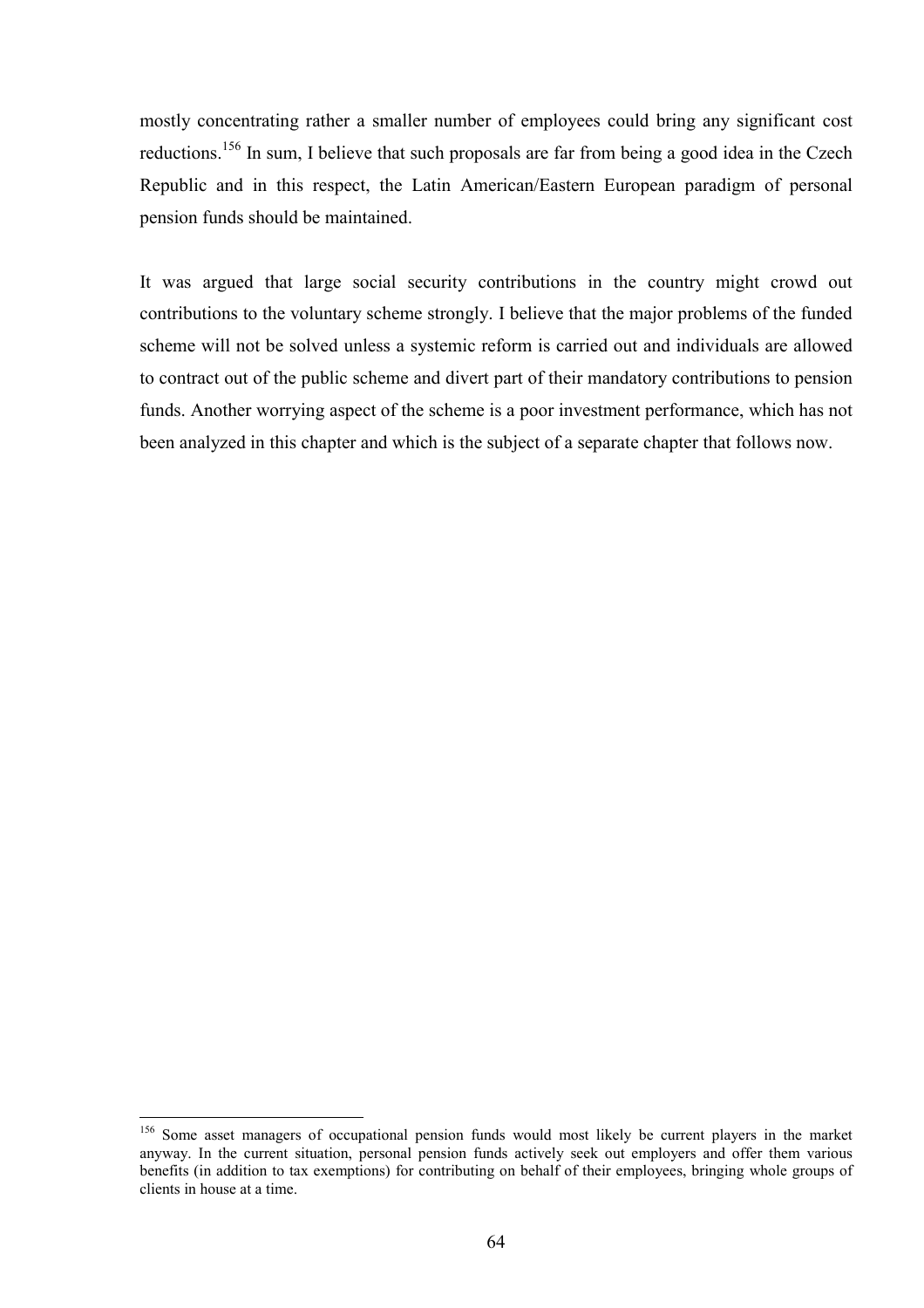# **5 Why the Lackluster Performance in the Past Decade?**

Returns on participants' savings in pension funds are an extremely important determinant of their overall attractiveness, since over a long period of time the power of compound interest may translate even a small change in the rate of return into a substantial change in the final level of pension benefits. The long-term nature of their investments should enable pension funds to attain higher returns than most alternative short-term or medium-term savings mechanisms while maintaining safety of participants' lifetime savings. On average, the performance of Czech pension funds has been quite poor so far. Compared to pension funds in many other countries as discussed in previous chapters, Czech pension funds have not been doing well and should their meager investment returns continue in the future, they would not provide a viable alternative to the pay-as-you-go scheme in spite of a labor force implosion and a boom of pensioners that are under way and encumber the latter scheme.

## *5.1 Past Investment Returns vs. Alternative Opportunities*

As noted earlier, the implicit rate of return in a pay-as-you-go scheme as a whole is in the long run equal to the rate of growth of wages.<sup>157</sup> Although comparisons made over a short period of time in the early years of post-socialist transition may not show very much,<sup>158</sup> it is still interesting to note that the growth of wages exceeded the rate of return generated by pension funds significantly in every single year as illustrated in graph 10. The geometric average of the growth rates of real wages was 4.32 % p.a. in the period  $1995 - 2002$ , while it was only 0.41 % p.a. in the case of returns on pension funds' assets.

<sup>&</sup>lt;sup>157</sup> This holds once the ratio of contributors to pensioners is stabilized in the pay-as-you-go scheme. If this ratio falls due to population ageing (which, however, will not continue forever), the implicit rate of return is lower than the wage growth rate.

<sup>1</sup>58 Also, wages grow *ceteris paribus* faster in a converging economy than in a steady-state economy. The closer is the economy to the steady state, the smaller is the growth rate differential.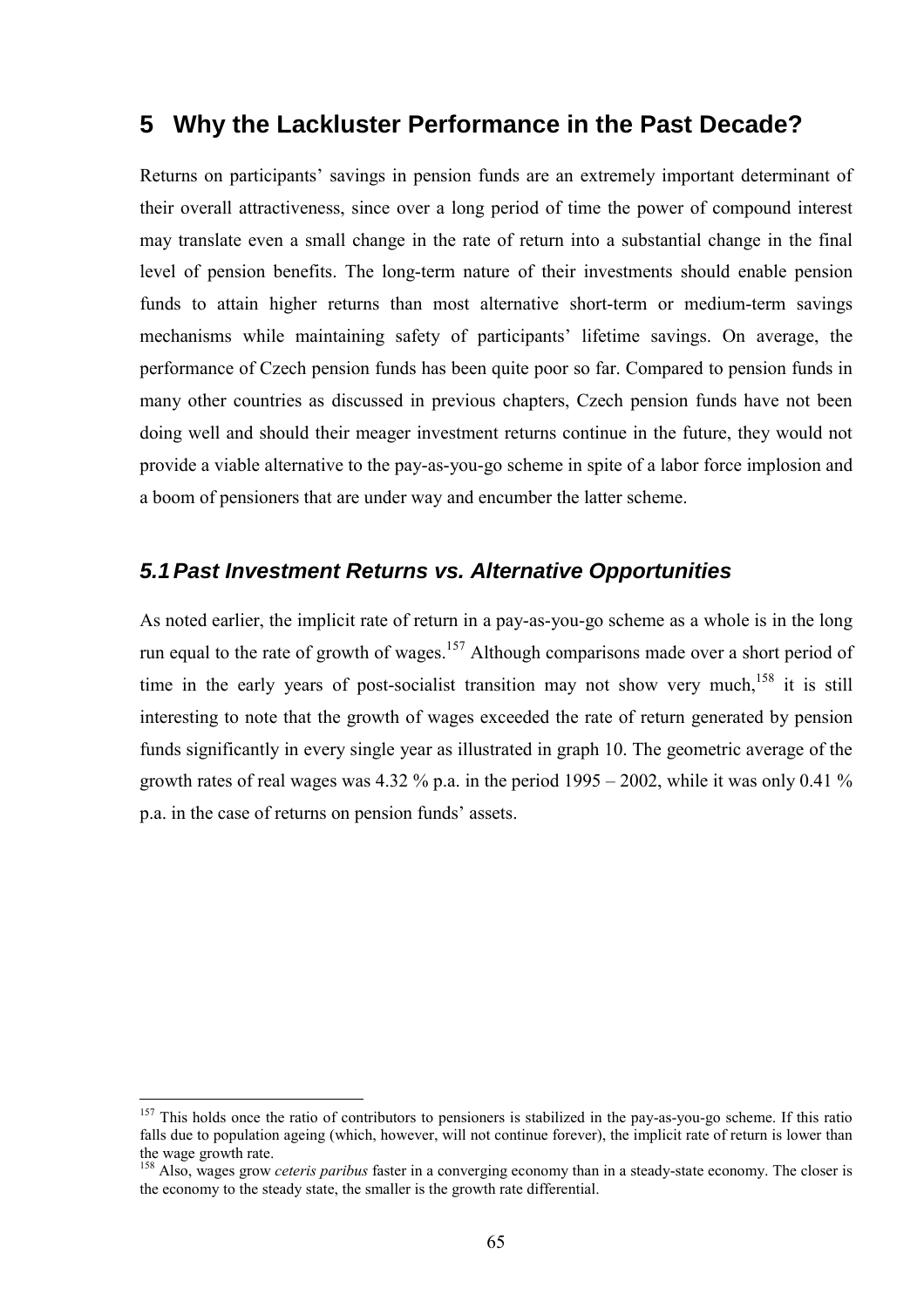

Graph 10: Real rates of return vs. real wage growth rates Source: Ministry of Finance, Czech Statistical Office

The major merit of a partial switch to funding in the mandatory pension scheme is expected to be the fact that pension funds are capable of generating higher returns than a scheme operated on a pay-as-you-go principle, thereby enabling to pay out higher pensions at the end of the day. Thus the higher is the differential between pension funds' investment return rate and the wage growth rate, the more advantageous the switch. We saw in chapter 2 that in many developed countries this differential was about 2-3 percentage points in the last decades of the  $20<sup>th</sup>$ century. In the Czech Republic, the differential has been negative since the inception of the scheme. Should this continue forever, a transformation of the current public pension scheme into a notional defined contribution pay-as-you-go scheme would do the same or a better job than a switch to funding, and in addition huge amounts of money would be saved since no transition costs would arise. In short, pension funds' performance must be improved if a systemic reform is to live up to expectations.

As noted before, the implicit rate of return of a pay-as-you-go scheme as a whole approximately equals the wage growth rate if there are no demographic turbulences. However, due to strong redistribution in the current pay-as-you-go scheme, the implicit rate of return differs for different income groups. In contrast, there is no redistribution in a funded scheme.<sup>159</sup> This is all depicted in graph 11 that illustrates which workers would be better off in a funded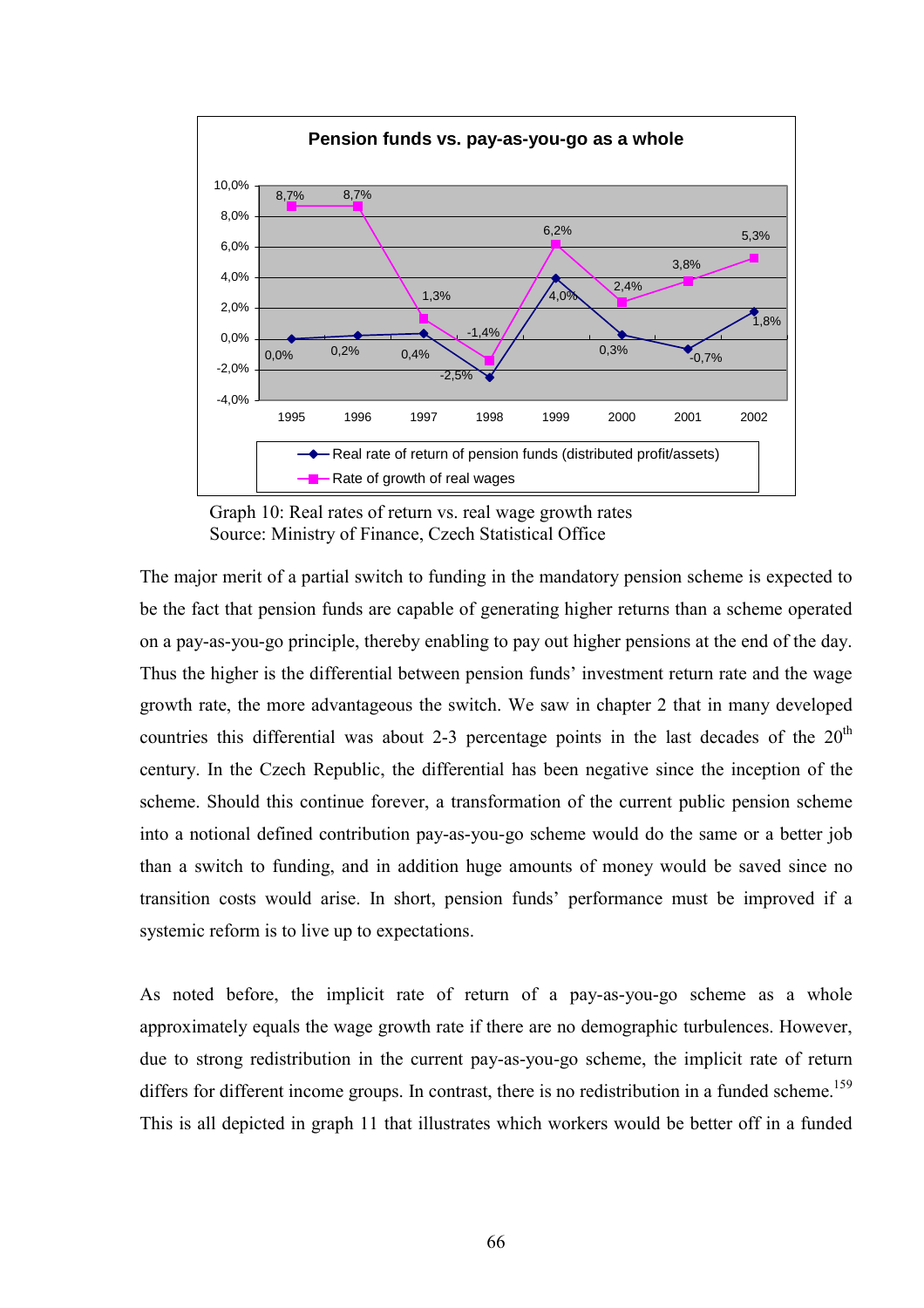scheme and which in the pay-as-you-go one should future returns of pension funds be the same as in the past. $160$ 

Since the performance of pension funds is thus assumed to be really low, only very high income workers would be better off in a funded scheme. If, however, Czech pension funds attained the same returns as for instance Canadian, Danish, German, Japanese, Dutch, UK or US pension funds between 1970 and 1995 as shown in chapter 2, an overwhelming majority, if not all, income groups would be better off in a funded scheme. Even traditionally 'lowperforming' Swiss pension funds attained a real rate of return of 1.7 % p.a. in that period, which would still make Czech pension funds much more attractive than they were in the past decade.



Graph 11: Historical returns of pension funds vs. implicit pay-as-you-go returns Source: Own calculations, Davis and Steil (2001)

Pension funds as long-term investors should be able to attain higher returns than their shorterterm alternatives. It is, therefore, not daring to expect that they offer substantially more in the long run than banks do on their short-term deposits.<sup>161</sup> Graph 12, speaking for itself, shows that they did not even manage that, although the latest trend may be promising. The geometric

<sup>&</sup>lt;sup>159</sup> There may, however, generally be some redistribution due to the structure of charges or in the process of annuitization.

<sup>&</sup>lt;sup>160</sup> Detailed estimates of implicit rates of return for various income levels in the pay-as-you-go scheme as well as the assumptions made in the calculations are presented in the Annex.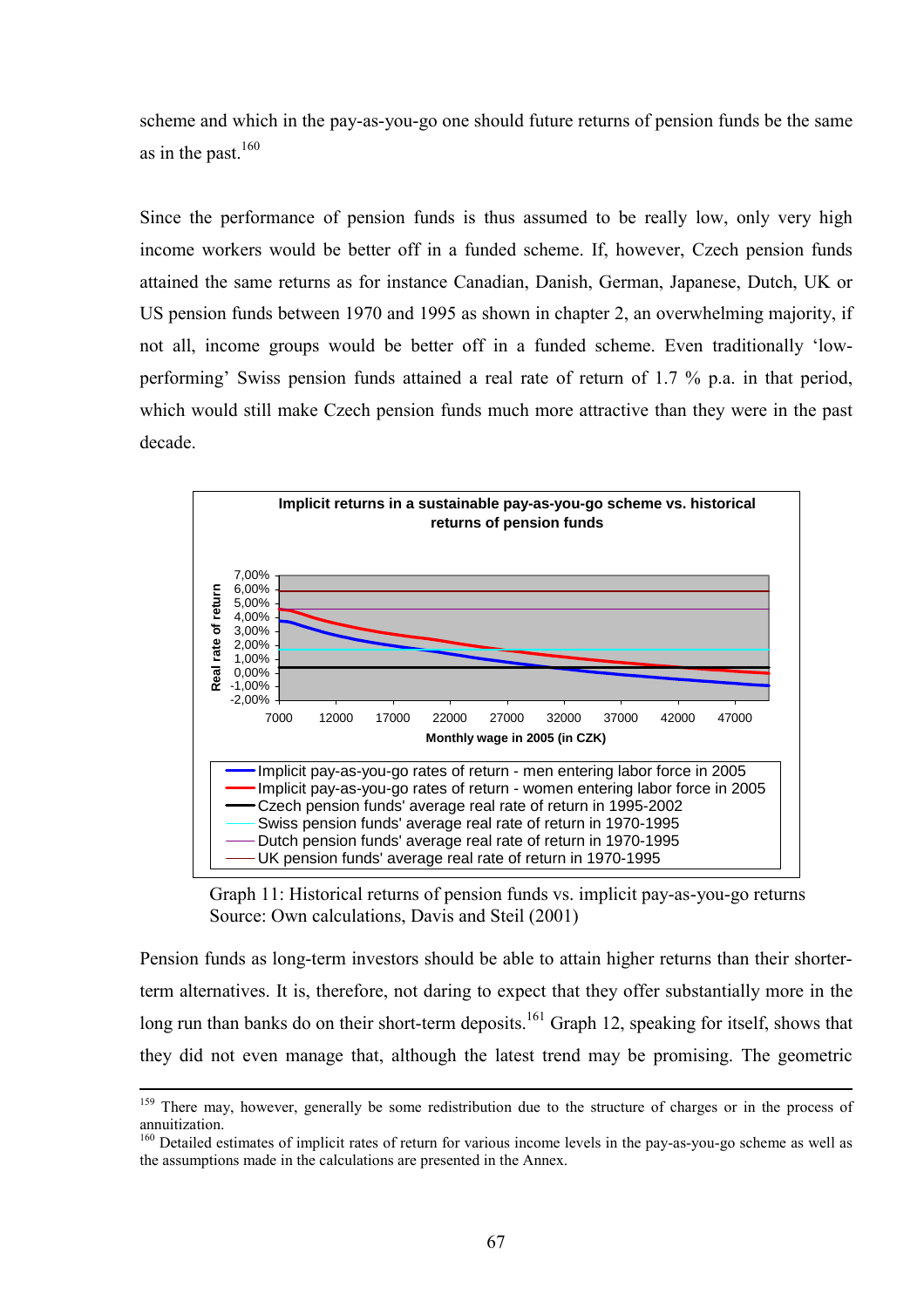average of pension funds' real rates of return in the period  $1995 - 2002$  was 0.41 % p.a., whereas it was 1.05 % p.a. in the case of real interest on short-term bank deposits.



Graph 12: Real rates of return vs. real interest rates on short-term bank deposits Source: Ministry of Finance, Czech National Bank

A question that immediately comes to mind is why individuals joined the scheme on such a massive scale if it seems that they could have saved more for retirement elsewhere. The answer can be found in the following table that illustrates how state subsidies raise perceived rates of return for individual participants depending on the amount contributed and the participation period. The first and second columns show individual monthly contributions in CZK and as a proportion of the average gross wage in 2002 (which was CZK 15,857). The third and fourth columns show matching state subsidies and savings due to tax exemptions for a person facing a 20% marginal income tax rate (this is so for those earning the average wage). The remaining columns show the real annual rate of return on savings in a pension fund to an individual participating for periods of alternative length (5, 10 and 15 years).

These internal rates of return were calculated under the following assumptions. An individual starts contributing to a pension fund in 2002 and contributes the same nominal amount throughout the saving period. The future rate of return on investment of the pension fund is expected to be the same as the scheme's historical average (i.e.  $0.41\%$  p.a. in real terms) and

<sup>&</sup>lt;sup>161</sup> Unlike savings in pension funds, 90 % of bank deposits up to the amount of CZK equivalent of 25,000 euro are currently insured (in line with EU standards).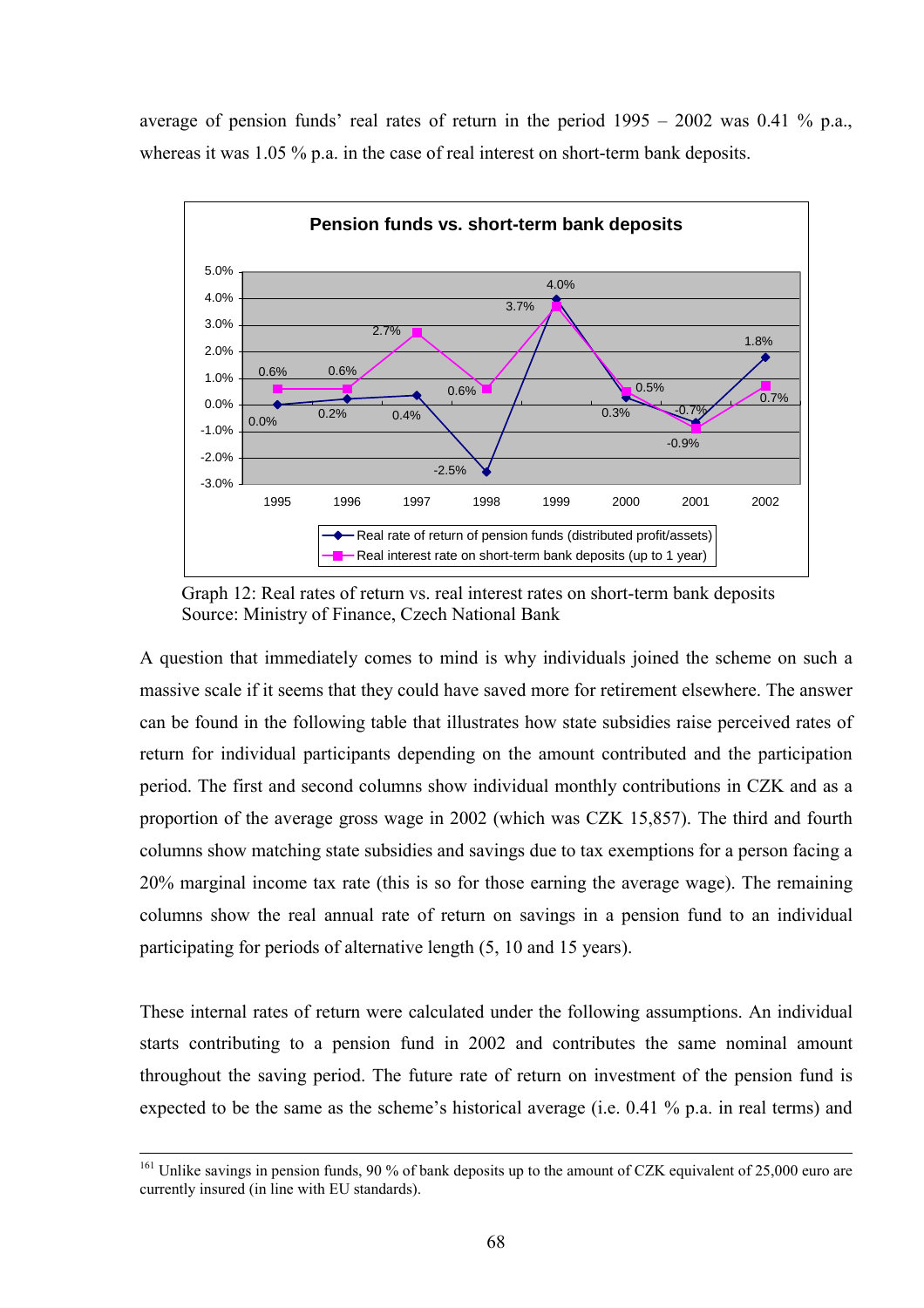the inflation rate is expected to be 2 % p.a. throughout the period. In addition, no changes in the current system of state subsidies and tax exemptions are expected. It is assumed in the calculations that tax savings due to tax exemptions are reinvested at the rate of return on the pension fund's investment, but not in the pension fund itself since it would snowball further savings due to additional tax exemptions. The resulting returns are in gross terms, since as noted in chapter 4, the difference between the total lump sum payment and the sum of contributions and state subsidies (i.e. investment returns) is taxed at the rate of 15 % upon retirement. Given low investment returns, however, the difference between the gross and net total rate of return is rather negligible anyway.

The rate of return falls with the length of the savings period because incremental state subsidies and tax savings represent a decreasing proportion of the total individual accumulation over time. We can see that a participant contributing CZK 350 per month (the average contribution in 2002) for 10 to 15 years can expect a real rate of return between 4.2 % and 6 % p.a. despite the fact that pension funds' investments yield  $0.41\%$  p.a. only. It may now be difficult to find a similar opportunity in the same risk class elsewhere.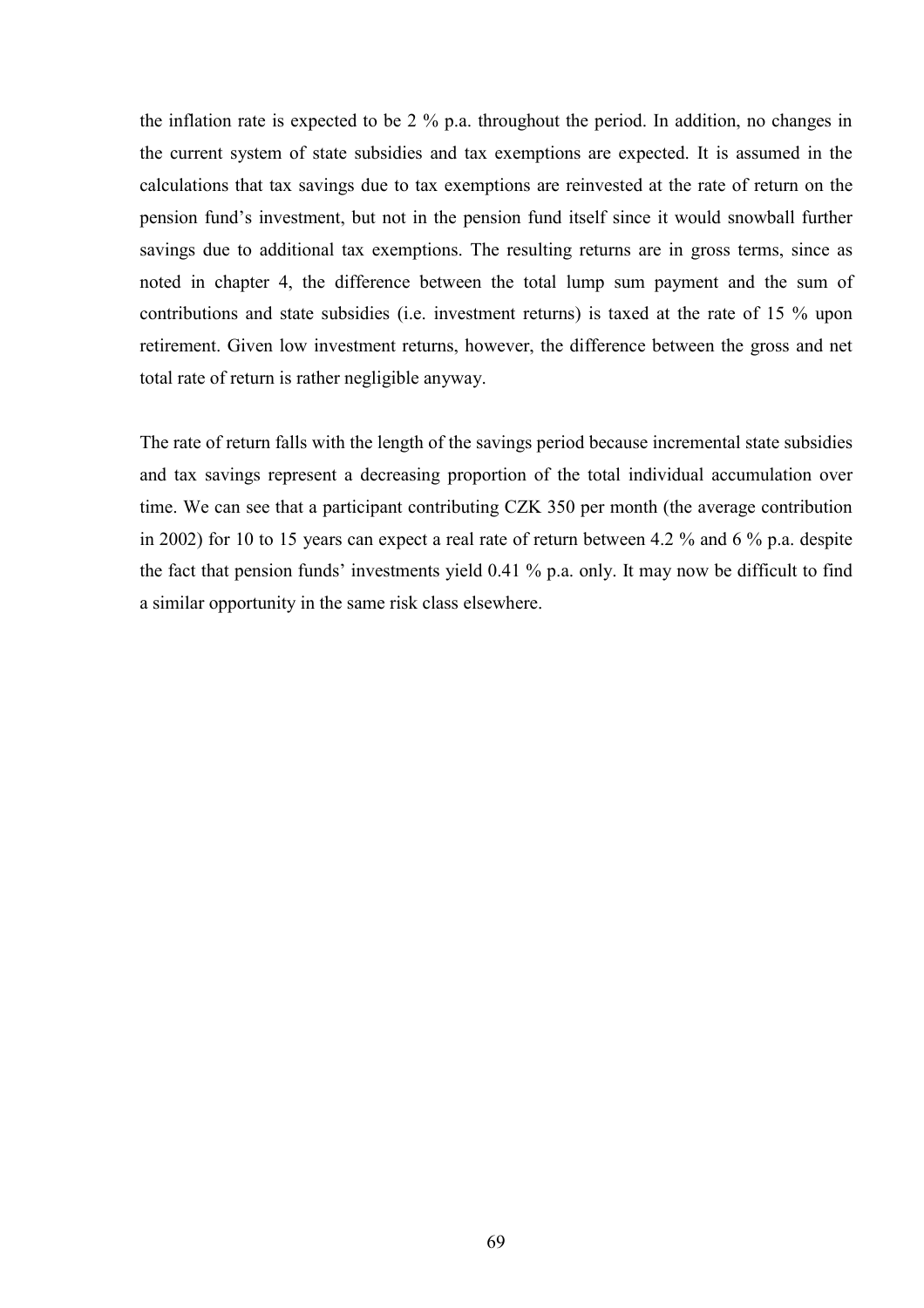| Individual   | % of average    | State   | Tax              | Real return:           | Real return: | Real return:                 |
|--------------|-----------------|---------|------------------|------------------------|--------------|------------------------------|
| contribution | wage in 2002    | subsidy | savings          | 5-yr saving            | 10-yr saving | 15-yr saving                 |
| 100          | $0.6\%$         | 50      | $\boldsymbol{0}$ | 14.4 %                 | $7.6\%$      | 5.2 %                        |
| 150          | $0.9\%$         | 70      | $\boldsymbol{0}$ | 13.6 %                 | 7.2 %        | 4.9%                         |
| 200          | $1.3\%$         | 90      | $\boldsymbol{0}$ | 13.2%                  | 7.0%         | 4.8%                         |
| 250          | $1.6\%$         | 105     | $\boldsymbol{0}$ | 12.4 %                 | $6.6\%$      | $4.6\,\sqrt[6]{\frac{6}{2}}$ |
| 300          | $1.9\%$         | 120     | $\boldsymbol{0}$ | 11.9%                  | $6.4\%$      | 4.4 %                        |
| 350          | $2.2\%$         | 130     | $\overline{0}$   | 11.2%                  | $6.0\%$      | 4.2 %                        |
| 400          | 2.5 %           | 140     | $\boldsymbol{0}$ | 10.7%                  | 5.7%         | 4.0%                         |
| 450          | 2.8%            | 145     | $\boldsymbol{0}$ | 9.9%                   | 5.4 %        | 3.7%                         |
| 500          | $3.2\%$         | 150     | $\overline{0}$   | $9.4\%$                | 5.1 %        | 3.5 %                        |
| 600          | 3.8%            | 150     | 20               | 8.9%                   | 4.9%         | $3.4\%$                      |
| 700          | 4.4 %           | 150     | 40               | $8.6\%$                | 4.7%         | 3.3 %                        |
| 800          | 5.0%            | 150     | 60               | 8.3 %                  | 4.6 %        | 3.2%                         |
| 900          | 5.7%            | 150     | 80               | 8.2 %                  | 4.5 %        | $3.1\%$                      |
| 1000         | $6.3\%$         | 150     | 100              | 8.0%                   | 4.4 %        | $3.1\%$                      |
| 1100         | $6.9\%$         | 150     | 120              | 7.9%                   | 4.3 %        | $3.0\%$                      |
| 1200         | $7.6\%$         | 150     | 140              | 7.8 %                  | 4.3 $%$      | $3.0\%$                      |
| 1300         | 8.2%            | 150     | 160              | $7.7\%$                | 4.2 %        | $3.0\%$                      |
| 1400         | 8.8%            | 150     | 180              | $7.6\%$                | 4.2 %        | 2.9%                         |
| 1500         | $9.5\%$         | 150     | 200              | $7.5\%$                | 4.2 %        | $2.9\%$                      |
| 2000         | 12.6 %          | 150     | 200              | 5.9%                   | $3.3\%$      | 2.3 %                        |
| 3000         | 18.9%           | 150     | 200              | 4.1 %                  | 2.4 %        | $1.7\%$                      |
| 4000         | 25.2 %          | 150     | 200              | 3.2 %                  | 1.9%         | $1.4\%$                      |
| 5000         | 31.5%           | 150     | 200              | $2.7\%$                | $1.6\%$      | $1.2\%$                      |
| 6000         | 37.8%           | 150     | 200              | $2.3\%$                | $1.4\%$      | $1.1\%$                      |
| 7000         | 44.1 %          | 150     | 200              | $2.1 \%$               | 1.3 %        | $1.0\%$                      |
| 8000         | 50.5 %          | 150     | 200              | $1.9\%$                | $1.2 \%$     | $0.9\%$                      |
| 9000         | 56.8%           | 150     | 200              | $1.7\%$                | $1.1\%$      | $0.9\%$                      |
| 10000        | 63.1 $\sqrt{6}$ | 150     | 200              | $1.6\,\sqrt[6]{\cdot}$ | $1.0\%$      | $0.8\ \%$                    |

Table 17: Real rate of return on individual contributions after the effect of state subsidies and tax exemptions is taken into account Source: Own calculations

A 55-year-old average wage earner who starts saving in a pension fund CZK 100 per month (0.6 % of his/her wage) and withdraws the savings as a lump sum at 60 attains a rate of return of 14.4 % p.a. in real terms. In contrast, a 45-year-old average wage earner who decides to contribute CZK 2,000 per month (12.6 % of his/her wage) and withdraws the savings as a lump sum at 60 attains a rate of return of 2.3 % p.a. in real terms. While the former would hardly find a better alternative investment in a given risk class, it may not be so for the latter,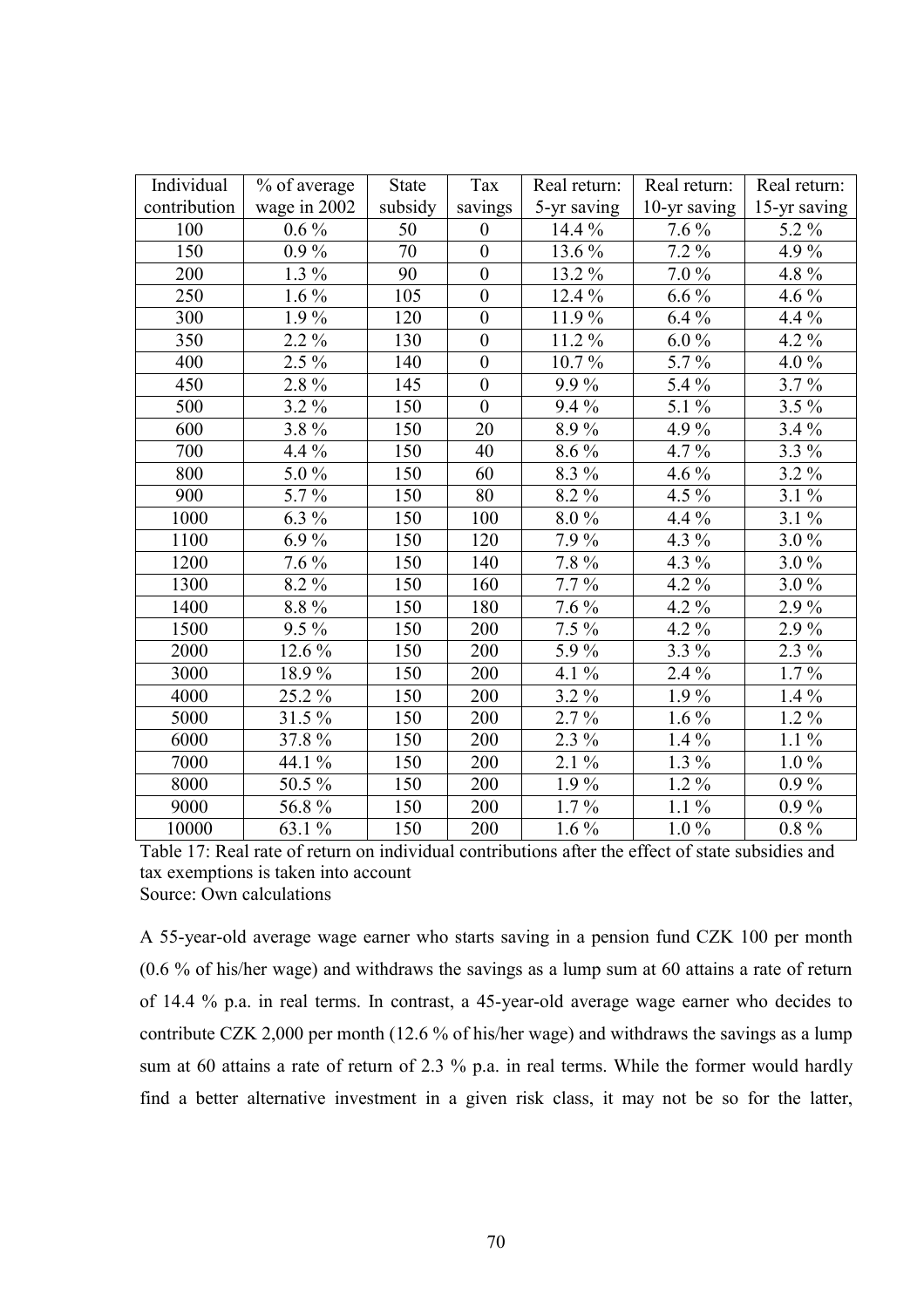especially if he/she can't obtain liquidity during a 15-year period without being severely punished.<sup>162</sup> Needless to add, the latter situation would be even less attractive for a 25-year-old.

Thus, state subsidies significantly enhance the rate of return to individuals contributing low amounts for a short period of time while their return-enhancing effect is substantially diminished in the case of individuals contributing larger amounts for a longer period of time. For the latter individuals (a highly desirable situation for pension provision in the country is that every participant belongs to this category), state subsidies are not sufficient to compensate for poor investment performance and investment returns matter a lot in terms of overall attractiveness of the scheme. In other words, unless pension funds increase their investment returns,<sup>163</sup> they can hardly stimulate higher participation among the young and generally higher contributions, since they cannot even compete with some alternative short-term or mediumterm savings vehicles. Saving in pension funds is entirely voluntary in the country, so individuals can be expected to rationally choose other schemes to save (whether for retirement or not) if those schemes offer the same or even higher returns and at the same time do not constrain their liquidity until the age of  $60^{164}$ 

Differences among individual pension funds were not large either. If we consider 13 pension funds that operated in the market at the end of 2002, the difference between the rate of return of the best-performing one and the worst-performing one was 1.63 percentage points. This was 2.43 percentage points in 2001 and 3.58 percentage points in 2000.<sup>165</sup> If we consider the second-best performer and second-worst performer, the differences shrink to 2.11, 2.12 and 1.06 percentage points in 2000, 2001 and 2002, respectively. Thus, the poor investment performance of the industry seems to apply to every single pension fund.<sup>166</sup>

<sup>&</sup>lt;sup>162</sup> As noted in the previous chapter, in the case of an earlier withdrawal an increased 25% tax is applied on investment returns and most importantly, state subsidies are forfeited.

<sup>&</sup>lt;sup>163</sup> This would increase total annual rates of return regardless of the amount contributed and the length of saving. Again, this is because investment returns accrue on the total accumulation of individual assets that are invested whereas state subsidies depend only on the level of contributions (that fall as a proportion of the total accumulation over time).

<sup>&</sup>lt;sup>164</sup> It should not be unreasonable to assume that alternative opportunities in the same risk class exist that offer more while not locking in the individual's savings possibly for several decades.

<sup>&</sup>lt;sup>165</sup> Using data from the Association of Pension Funds (www.apfcr.cz). Since data for all pension funds in 2000 and 2001 are not published by the Association (there were 14 funds in 2001 and 19 funds in 2000), some survivor bias may be present.

<sup>&</sup>lt;sup>166</sup> At the time of writing, a proposal is being discussed to reduce the corporate income tax for pension funds. According to the Ministry of Finance, it should fall from 15 % to 5 % (bringing it in line with the existing legislation concerning the income tax for mutual funds). This should result in a slight increase in pension funds<sup>7</sup> profits to be distributed. Of course, this is little more than a cosmetic change and the problem with investment returns stems from pension funds' investment strategy as discussed later.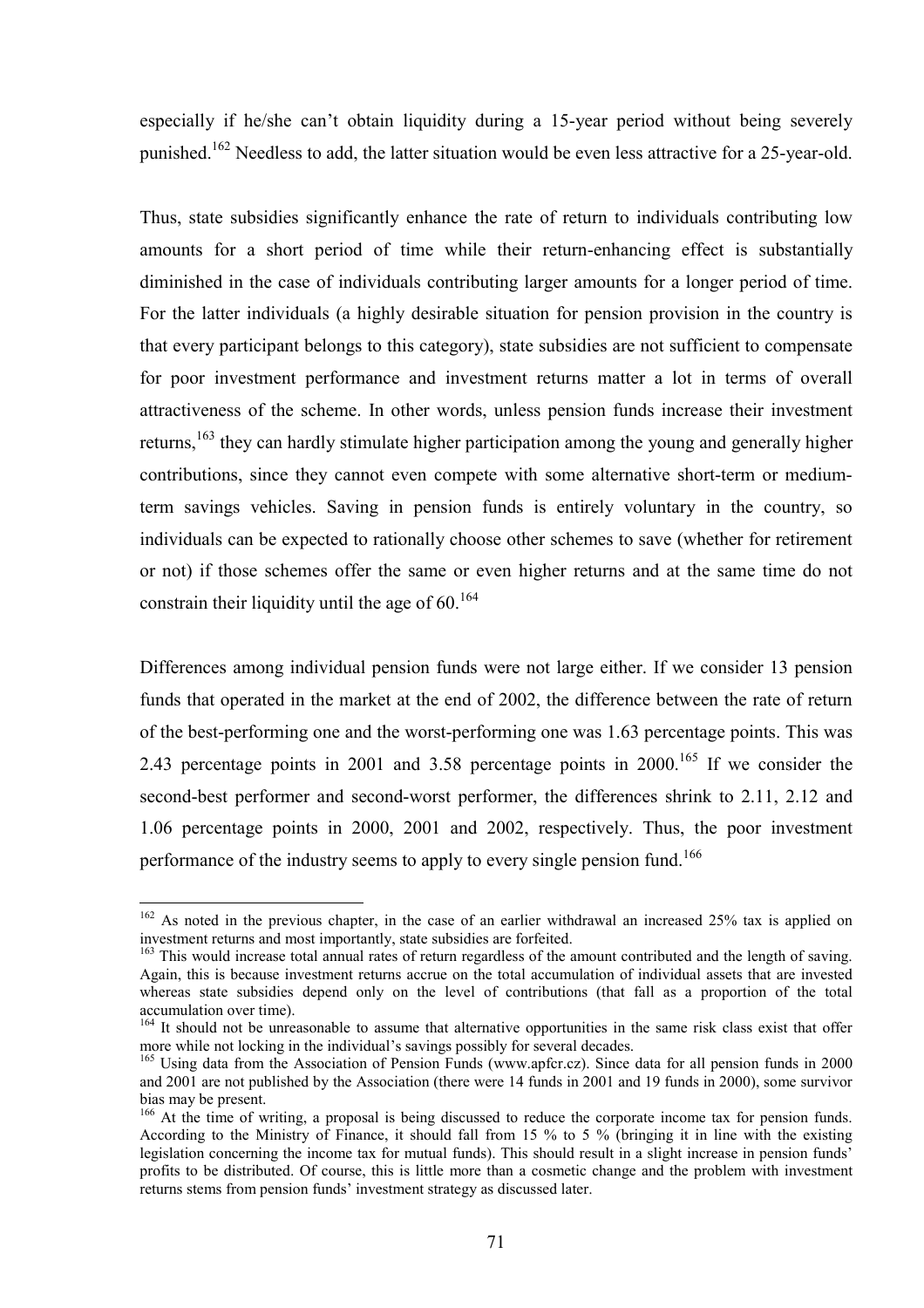#### *5.2 Investment Strategy 'Play It Safe'*

Let us examine the investment portfolio of pension funds in search for the sources of their low performance. Pension funds' assets consist mainly of fixed-income instruments and there has been a trend towards an even higher proportion of this type of securities. This means that Czech pension funds fear riskier investments and prefer instruments with minimum volatility that promise safer, albeit on average lower, returns.<sup>167</sup> We discussed earlier that pension funds as long-term investors often make riskier investments that bring higher returns in the long run although their portfolio value may be less stable in the short run. This is not the case of Czech pension funds that seem to be extremely risk averse.

Between 2000 and 2001, the proportion of bonds in the consolidated portfolio of the pension industry increased by 4.25 percentage points while the proportion of T-bills remained constant. Between 2001 and 2002, the proportion of bonds further increased by 13.43 percentage points, but at the same time the proportion of T-bills decreased by 12.65 percentage points. Consequently, the proportion of fixed-income instruments increased from 78.42 % to 83.5 % between 2000 and 2002. Thus, bonds represented almost three quarters of the assets and T-bills almost one tenth in 2002. In the same period, the already low proportion of shares dropped from almost 10 % to about 6 %. Also, the proportion of real estate decreased from 1.79 % to 0.94  $\%$ , <sup>168</sup> i.e. a negligible amount of the assets is invested into real estate. In sum, there has been a trend from a high proportion of fixed-income instruments towards an even higher proportion of these securities to the detriment of alternative investments.

|                              | 2000  | 2001  | 2002  |
|------------------------------|-------|-------|-------|
| Shares and unit certificates | 9.43  | 7.23  | 6.24  |
| <b>Bonds</b>                 | 56.12 | 60.37 | 73.80 |
| T-bills                      | 22.30 | 22.35 | 9.70  |
| Term and deposit accounts    | 5.70  | 3.90  | 5.07  |
| Real estate                  | 1.79  | 1.15  | 0.94  |
| Other assets                 | 4.42  | 4.02  | 2.15  |
| Other investments            | 0.24  | 0.98  | 2.10  |
| Total:                       | 100   | 100   | 100   |

Table 18: Structure of the portfolio of pension funds in  $2000 - 2002$  (in %) Source: Ministry of Finance

<sup>&</sup>lt;sup>167</sup> Naturally, fixed-income instruments do so only in a stable low-inflationary environment.

<sup>&</sup>lt;sup>168</sup> In 2002, operational real estate was 0.35 % of the portfolio and real estate as financial investments was the remaining 0.59 % (Ministry of Finance 2003).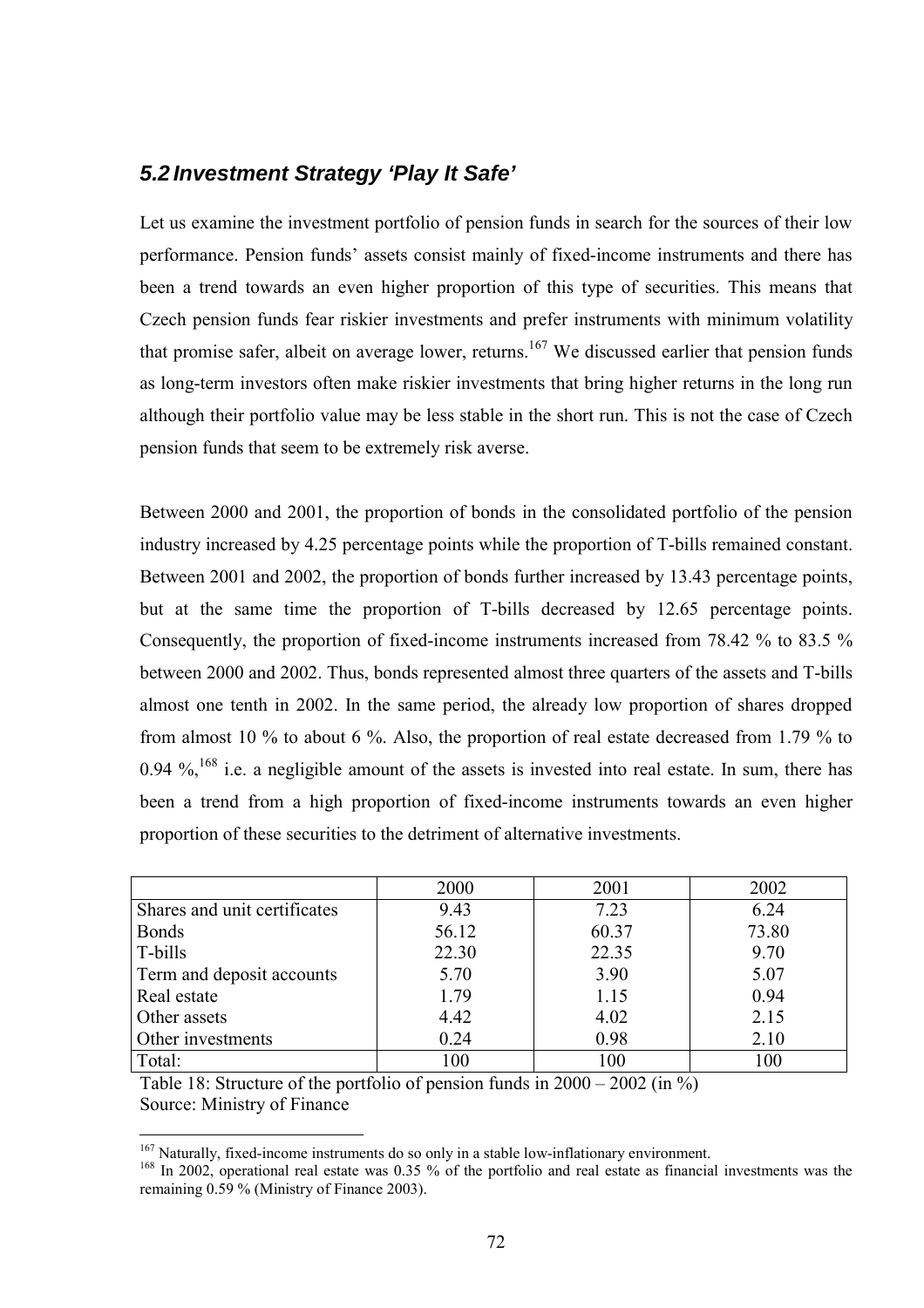As discussed later, the law limits the holdings of foreign assets only to debt issued by governments or central banks of OECD member countries. As shown in the graph below, there was a relatively large increase in foreign bonds holdings as a proportion of total assets in 2001. A further increase that took place in 2002 was only small. As a proportion of total bonds, foreign bonds jumped from 1.52 % to 7.26 % in 2001 and slightly decreased to 6.34 % in 2002. Given the importance of bonds in the portfolio of pension funds, this represents at least some international diversification.



Graph 13: Domestic and foreign bonds in the portfolio Source: Ministry of Finance

The Association of Pension Funds (2003) shows that every single pension fund in the market holds a portfolio consisting mainly of T-bonds, T-bills, bank bonds and corporate bonds. At the end of 2002, individual pension funds held only between 0.42 % and 9.16 % of shares and unit certificates in their portfolio. Thus, the phenomenon is systemic and a natural question arises why pension funds choose such an investment strategy. The next sub-chapter shows that a crucial factor shaping pension funds' investment behavior is the regulatory framework under which they operate.

#### *5.3 Regulatory Framework – How It Works and Why It Matters*

 $\overline{a}$ 

Until the 2004 amendment of Act No. 42/1994 Coll., pension funds' investment opportunities were restricted substantially.<sup>169</sup> Foreign investments were restricted only to debt instruments issued by governments or central banks of OECD member countries. The very unfavorable

<sup>&</sup>lt;sup>169</sup> The restrictions were even more stringent before some previous amendments came into effect. Interestingly enough, Kohout (2001) notes that until the 1999 amendment the law did not even list demand deposits and term deposits as permitted investments, so all pension funds had been breaking the law up until 1999.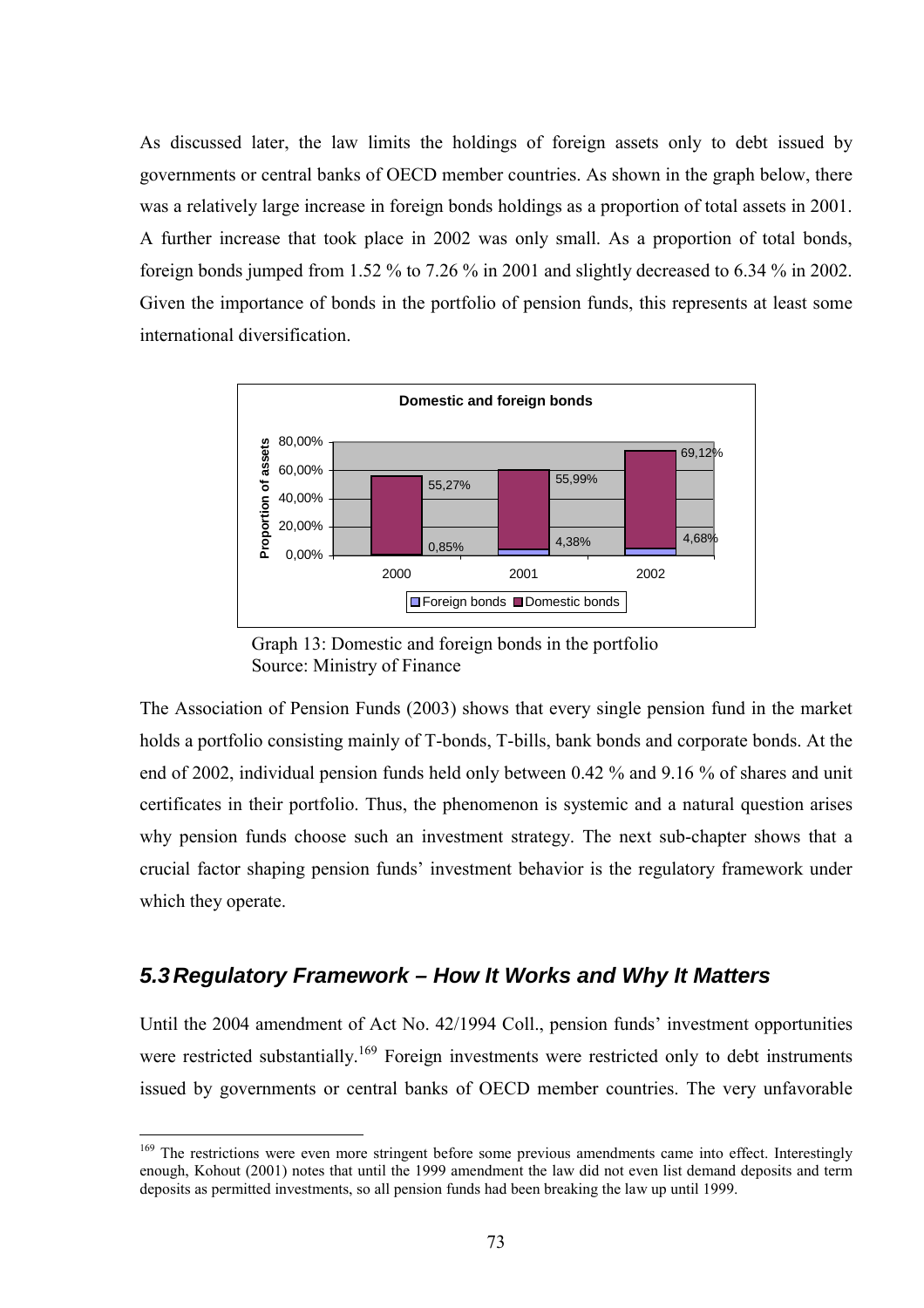conditions in the Czech stock market<sup>170</sup> seem to have contributed to the fact that pension funds held a very modest proportion of shares and unit certificates in their portfolio.<sup>171</sup> The law permitted up to 25 % of the portfolio to be invested into shares and unit certificates, but the highest proportion of these instruments held by a pension fund was merely 9.16 % in 2002.

While foreign investments introduce foreign exchange risk,<sup>172</sup> they may also allow substantial risk diversification compared to narrow local markets. The 2004 amendment, in line with EU standards, substantially increases the range of instruments pension funds may invest into. They may now additionally invest into any securities (e.g. shares, unit certificates, corporate bonds) admitted to trading on regulated OECD markets. Up to 30 % of assets may now be invested into instruments denominated in currencies other than pension funds' liabilities and up to 70 % of assets may be invested into shares.<sup>173</sup>

Investments into foreign shares are going to allow pension funds to overcome the difficulties resulting from the underdeveloped Czech stock market and significantly diversify the stock part of its portfolio. Since, however, pension funds have invested into shares significantly below the regulatory limits so far, the newly opened opportunity to invest into foreign shares may still not lead to a desired rebalancing of pension funds' portfolios in favor of higher yielding securities. This is because pension funds are likely to continue to shy away from instruments with higher volatility, despite their higher mean return, due to the following regulatory element.

 $170$  In the Czech capital market, the bond market fares very well and can be viewed as a success (it would be even more successful without a great competition of syndicated loans for the corporate sector in the past). This cannot be said of the stock market, however. The latter suffers from low liquidity and does not function as a place for raising external capital, i.e. practically no initial public offerings (IPO) take place. There has been a single IPO since the beginning of trading (and that was by the company Software 602 in the RM-System over-the-counter market in 1998). Another IPO is expected in June 2004 (pharmaceutical company Zentiva). A more detailed analysis of this problem can be found e.g. in Securities Commission  $(2001)$  or Havel  $(1998)$ .

<sup>&</sup>lt;sup>171</sup> As a senior representative of the largest pension fund put it at the Leadership Forum Conference on Pension Funds held in November 2003 in Prague: "Just try to purchase available interesting shares worth CZK 100 million with CZK 10 billion in your pocket!"<br><sup>172</sup> For long-term investments denominated in euros, we should perhaps label it conversion rate risk, referring to

the 'final rate of exchange' set irrevocably upon entry into the Economic and Monetary Union.

 $173$  Some additional restrictions apply; this will be discussed later. If pension funds invested all 70 % of their portfolio into shares, they would not be allowed to invest into corporate bonds, movables or real estate.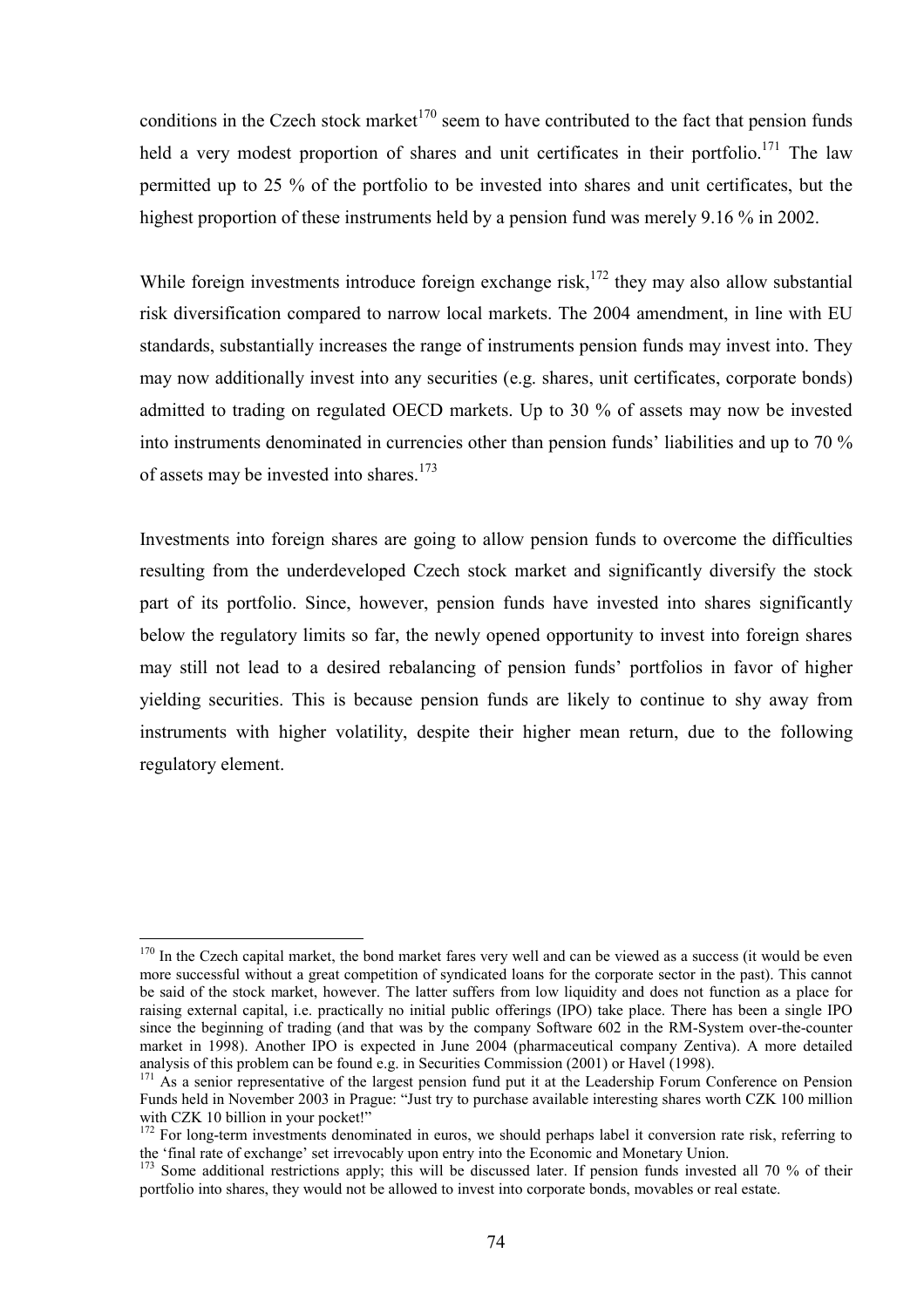#### **5.3.1 Pension Funds and Implicit Options**

The law stipulates that the profit of a pension fund be distributed as follows. At least 5 % must be put aside to the reserve fund and at most 10 % may be distributed among the pension fund's shareholders. Thus, a maximum of 95 % of profits can be distributed among participants. If there is a negative profit in any particular year, the loss has to be covered from the reserve fund and other funds created from past profits. If this is not sufficient, the remaining loss has to be covered through a reduction in the registered capital.<sup>174</sup> Thus, a zero nominal rate of return is guaranteed to participants, i.e. pension funds have to guarantee that participants will be paid at least the sum of what they have contributed and state contributions and potential employers' contributions. If profits are distributed to participants in any year, they become irrevocably part of the guaranteed accumulation and cannot compensate for any future losses. Thus, once profits are distributed in any single year, participants are guaranteed a positive nominal rate of return for the whole participation period.

According to the law, Czech pension funds are based on the DC principle.<sup>175</sup> Since participants are guaranteed at least zero nominal returns, a floor on future benefits is effectively set. Following definitions from chapter 2, this should perhaps be labeled as a hybrid between DB and DC since minimum benefits are implicitly 'defined'. In fact, we may find a number of countries that impose some requirements on minimum returns in DC plans. For instance Swiss pension funds are required to generate 4% nominal returns on participants' assets, backed by a central guarantee fund. In Latin American countries, only Argentina and Uruguay impose absolute return guarantees and this is so only for public pension funds. Otherwise a majority of countries in Latin America impose guarantees of relative returns, which typically means that a floor on returns is set as a function of the industry average.<sup>176</sup> In reforming Eastern European countries, a minimum rate of return is required only in Hungary, Poland and Croatia.<sup>177</sup> There have been several modifications recently in this area in the first two countries, however.<sup>178</sup> The

<sup>&</sup>lt;sup>174</sup> The registered capital must not fall below CZK 50 million.<br><sup>175</sup> As mentioned in the previous chapter, if a pension fund offers a disability pension plan, the disability pensions can be DB. The Association of Pension Funds (2003) does not provide information on this, but Iglesias (2003) states: "According to information received from industry sources, none of the pension plans which are actually offered in the market includes the option of disability pensions  $\dots$  as a 'defined benefit'." (p. 26)

<sup>&</sup>lt;sup>176</sup> As mentioned in chapter 2, this regulation often results in herding; the closer the minimum required rate of return to the industry average, the more intensely pension funds copy investment strategies from one another.<br><sup>177</sup> It is so in the Asian country of Kazakhstan as well.

 $178$  For instance, Hungary cancelled a minimum pension guarantee in the funded scheme in 2002 and introduced a minimum rate of return guarantee instead. In Poland, the reference period was two years and this was evaluated on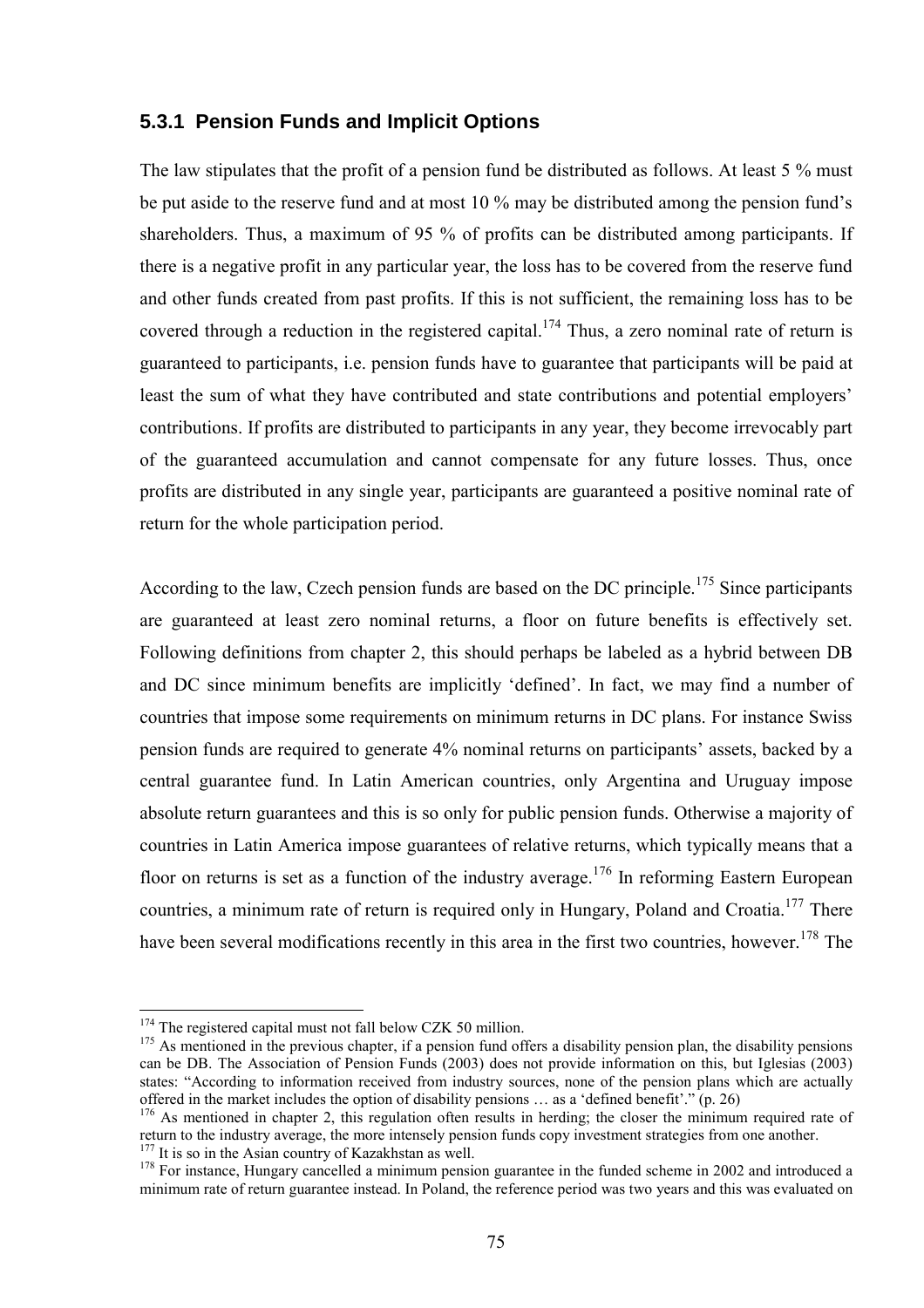minimum return rate in Hungary is set by the authorities, in Poland and Croatia<sup>179</sup> it is established relative to the industry average.

Pension funds are then obliged to create reserves which are used to make up for any difference below a minimum required return. Reserves are often established not only at the pension funds' level, but also centrally at the industry level.<sup>180</sup> All these guarantees naturally result in some distortions of investment strategies and in general absolute guarantees do so even more than the relative ones.<sup>181</sup> Most importantly, the shorter the reference period, the more distortions they bring about. $182$ 

As discussed in the previous chapter, the non-segregation of participants' assets from the assets of pension fundsí shareholders opens ample opportunities for the shareholders to use part of investment profits in their own interest and in fact determine reported profits irrespective of actual returns on investment. For this reason, an annual guarantee of non-negative profits distributed among participants may be substantiated to a certain degree, although as mentioned before, a strong counterbalancing factor in this area is competition among pension funds for clients in which distributed profits are an important marketing tool. Nevertheless, whatever the reason for the existence of this requirement, the distortions it introduces to the investment strategy of pension funds are likely to be enormous.

So in the Czech case, the reference period is one year and an underperforming pension fund is not given a 'second chance' by the regulators to make up for its poor performance in a particular year e.g. in the year that follows. Neither is there a central reserve fund. If reserves of this particular pension fund are insufficient, its shareholders have to make up for the difference. Annual absolute-return guarantees are rather rare in international comparison for this type of pension funds and as we will see later on, they give rise to substantial costs.

a quarterly basis. From 2004 onwards, however, the reference period should be three years and this would be evaluated every six months.<br><sup>179</sup> Also in Kazakhstan; in this country, an absolute guarantee of zero real rate of return is established as well.

<sup>&</sup>lt;sup>180</sup> In the latter case, redistribution across pension funds may take place. The example of Switzerland has already been given; central reserve funds also exist in Hungary, Poland and Estonia.

<sup>&</sup>lt;sup>181</sup> For instance, we saw in chapter 2 that Swiss pension funds tend to invest into low-volatility (and correspondingly lower-return) instruments and their historical returns are indeed significantly lower than those of their counterparts in most other developed countries. The following text will shed some light on how this is likely to be connected with the regulatory framework.

<sup>&</sup>lt;sup>182</sup> For instance, Poland opted for the aforementioned modifications because the existing system appeared unnecessary, but costly (Chlon-Dominczak 2003).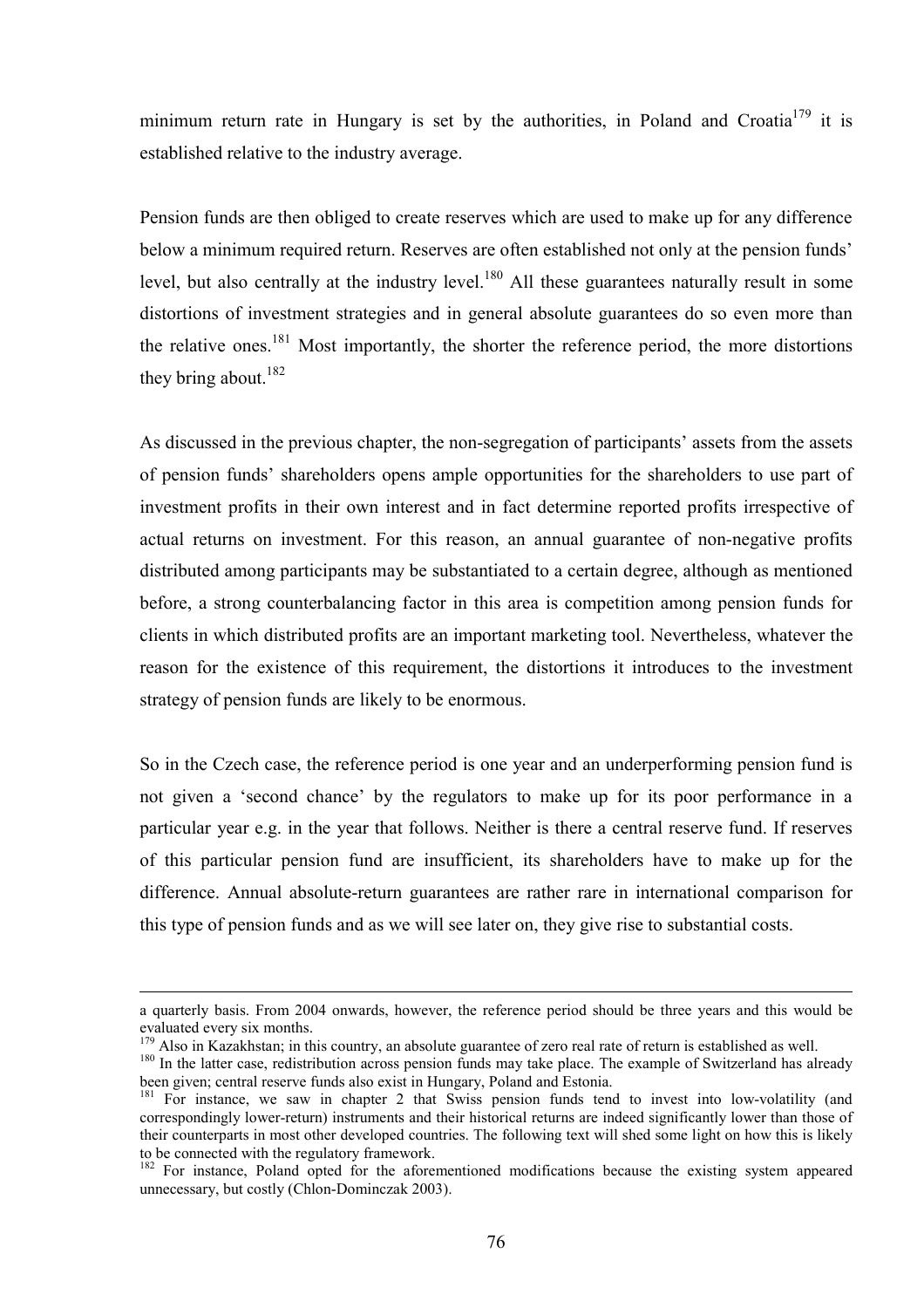To estimate these costs incurred by pension funds, the contingent claim (option) pricing theory can be applied. This technique is often used for the valuation of guarantees of life insurance companies that are obliged to generate a certain rate of return on their technical reserves. Since, however, Czech pension funds possess similar features, implicit options are present as well and the same technique can be employed. In the Czech context, this analysis was carried out by Kohout (2001).<sup>183</sup> He also attempted to quantify the value of these guarantees using the Black-Scholes formula. Generally, different option pricing models could be employed that would probably yield different quantitative results. As the author himself admits, his quantitative results should only be taken as illustrative examples<sup>184</sup> and the focus should be on the underlying principles. We will, therefore, not replicate illustrative calculations and will focus on a qualitative analysis only, which is sufficient for the description of the problem.

The implicit options in Czech pension funds can be identified in the following. At the beginning of every year, each pension fund is obliged to distribute non-negative profits to its participants for the past year. Hence, the situation is equivalent to a pension fund issuing a European put option at the beginning of every year. The obvious parameters of the option are an expiration of one year and the strike price equal to the value of the portfolio at the time of issuance. In simple terms, if a pension fund achieves positive returns, it has to distribute (or put in reserves) an overwhelming majority of them. If returns are negative (and reserves are insufficient to compensate for them), the shareholders of the pension fund have to make up for the difference. Since, however, pension funds are not paid the option premium by anyone (they are forced by the regulatory framework to hold a short position in this implicit put option), they bear the cost themselves. Since they want to minimize these costs, they invest into instruments with low volatility (in line with the option pricing theory). Most importantly, the investment horizon is thus effectively shortened to a single year, which in many respects runs against the very purpose of pension funds.

If we properly discounted and summed all future option values, we would obtain the present value of the total guarantees. If we subtracted that result from the present value of all future profits distributed to shareholders, we would find out what the value of the pension fund for

<sup>&</sup>lt;sup>183</sup> E.g. for the Colombian system of pension funds, a theoretical implicit option pricing framework is developed and guarantees are valued by Fischer  $(1998)$ .

 $184$  For instance, he estimates that in the period May 2000 – May 2001 the volatility of the consolidated portfolio of pension funds was 2.64 % and the corresponding value of the guarantee (implicit put option premium  $-$  see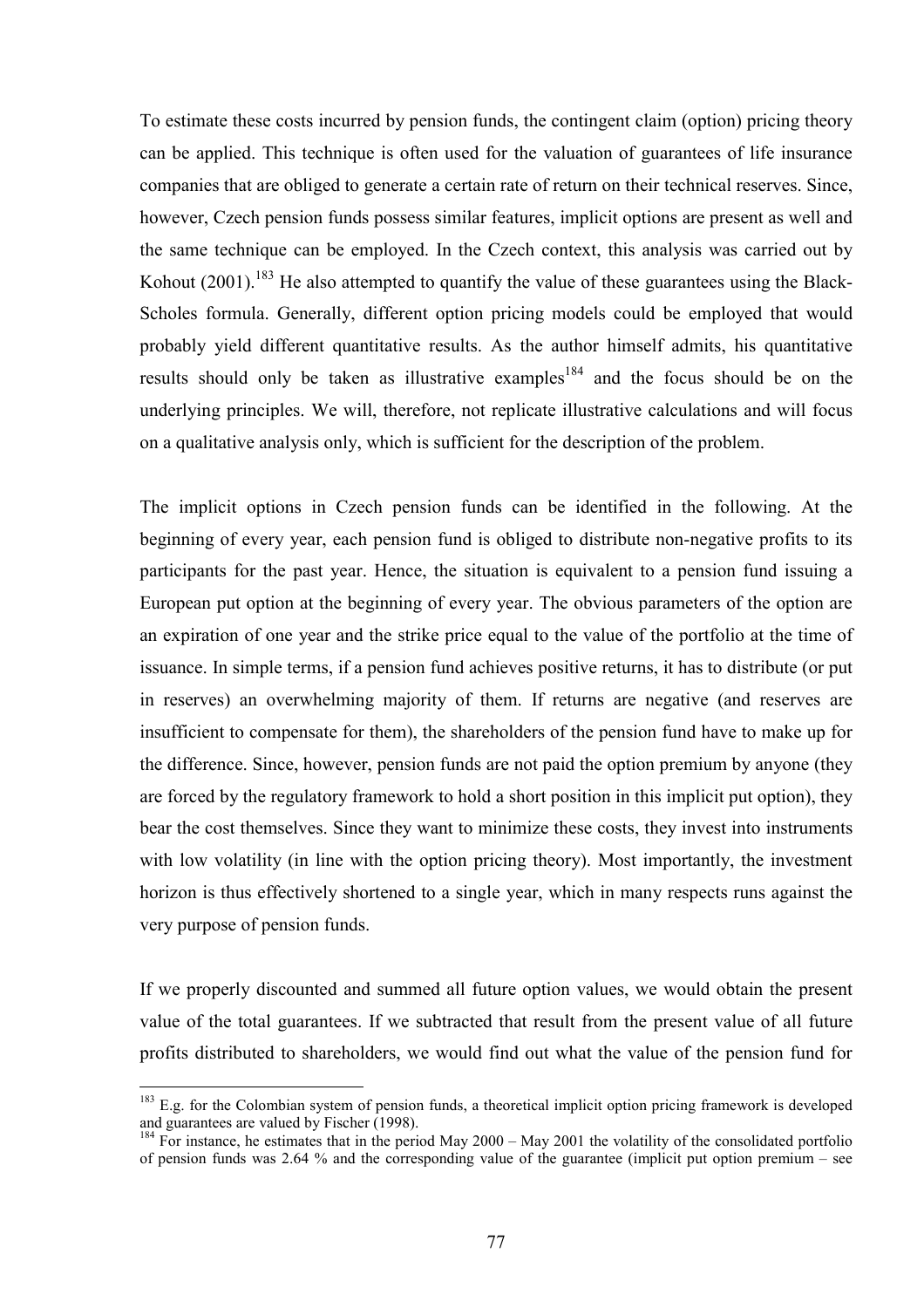shareholders is. A highly volatile portfolio would drive the value of guarantees up, which could in turn bring the value of the pension fund for shareholders even to negative numbers. Consequently, the current regulatory framework pushes pension funds into overly safe investments that do not yield very high returns in the long run.<sup>185</sup>

Pension funds could theoretically mitigate this problem through a reserve fund. In fact, they could always put some 'excessive' profit aside for a rainy day. When profits in a bad year fall below the required minimum, these reserve funds would be used to fill the gap. So if a pension fund decides that any profit over and above a certain level is 'excessive' and it will not be distributed to participants, it would in fact hold a long position in an implicit call option with a one-year expiration and the strike price equal to the level above which profits are 'excessive'. Of course, the value of this implicit option goes up with the volatility of the portfolio as the option theory suggests. In sum, the pension fund holds a short position in an implicit put option and a long position in an implicit call option. Kohout (2001) shows an example in which the combined value of these two positions increases with the volatility of the portfolio, but tends to stagnate after a certain level of volatility is reached and may eventually even slightly fall for high volatility. Thus, the problem could theoretically be somewhat diminished.

However, some crucial assumptions for the 'excessive profits approach' to do this job are not satisfied in practice. For instance, the level over and above which profits are 'excessive' should be low since the lower it is, the more flexibility there is in transferring profits from one year to another (alternatively, the lower is the strike price of the implicit call option, which increases its value). Similarly, pension funds should not face the risk of a massive outflow of clients. Given the fierce competition for clients, Czech pension funds tend to distribute their profits and take advantage of this in a marketing campaign.<sup>186</sup> Thus, 'excessive' returns seem rather hard to achieve. Since clients can transfer to other pension funds without any limitations.<sup>187</sup> asset management is hampered and pension funds resort to holding a large part of their portfolio in more liquid instruments with a lower volatility.

later) was 0.07 % of the portfolio. However, if the volatility of the portfolio increased to say 6 %, the value of the guarantee would jump up to about 1 % of the portfolio with a further sharp increase for higher volatility.<br><sup>185</sup> Taking, for instance, a very long-term view on alternative asset returns in the UK in the period 1871-1999, t

average real rate of return on bonds was 2.2 % p.a. while it was 7.6 % p.a. for equity (Davis 2003b).

<sup>&</sup>lt;sup>186</sup> It can be seen in the financials that pension funds tend to put in the reserve fund little above the minimum required 5 % of profits.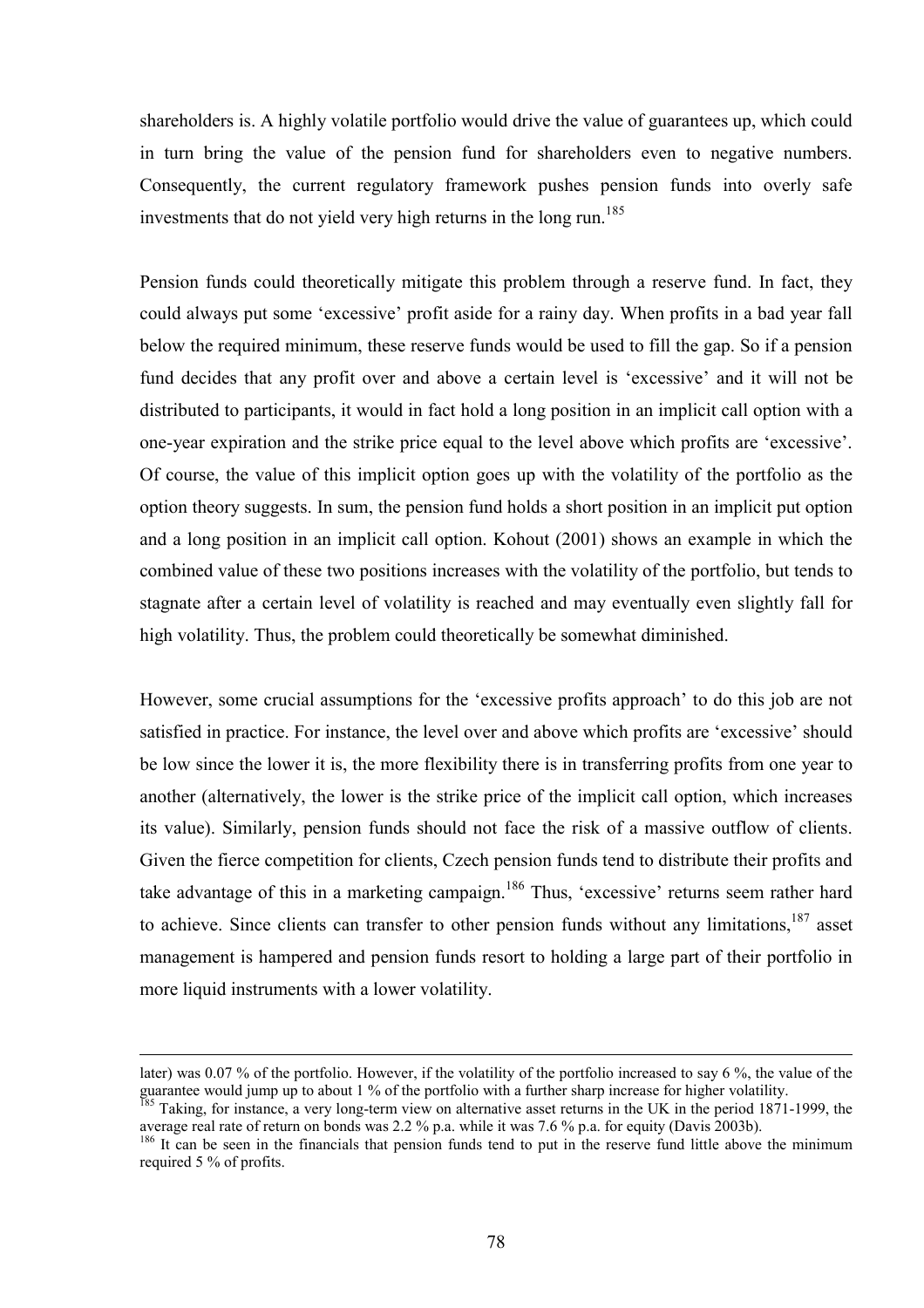Another assumption that would have to be satisfied is that pension funds could borrow with a zero interest if reserve funds are not sufficient and repay the loan from future 'excessive' profits. Of course, the fact that none of the above assumptions is satisfied in practice significantly reduces the potential benefits from the long position in the implicit call option, and the costs of the short position in the implicit put option prevail. As a result, pension funds minimize the costs resulting from their guarantees by investing conservatively into safe lowvolatility instruments, mainly T-bonds and T-bills, to the detriment of the long-run performance.

In fact, there is one more option feature to be identified in the current voluntary pension scheme. Since strong financial groups that are pension funds' shareholders are likely to have had little profit from their undertaking so far,<sup>188</sup> it seems that they rely on a real option<sup>189</sup> on an improvement of the regulatory framework and a systemic pension reform. Only these are likely to turn pension funds into viable profit-making enterprises that do not excessively burden their shareholders with costs resulting from contingent claims, are not heavily dependent on the system of state subsidies (that attract mostly older and low-contributing clients anyway), and also become more efficient as the assets under management increase significantly.

#### **5.3.2 Prudent Person Rule versus Quantitative Restrictions**

There are two distinct approaches towards the regulation of institutional investors, namely the prudent person rule and quantitative restrictions. Both approaches seek to ensure adequate portfolio diversification and liquidity, but in a fundamentally different fashion.<sup>190</sup> The prudent person rule is a behaviorally oriented standard which stipulates that investors should behave as careful and responsible professionals in making their investment decisions (as they would do in the conduct of their own affairs). Quantitative restrictions<sup>191</sup> are explicit quantitative limits on holdings of a given asset class; restrictions are typically imposed upon instruments with high volatility and/or low liquidity. Pure forms of these approaches are implemented rather rarely.

<sup>&</sup>lt;sup>187</sup> For instance, Swiss pension funds that are required to attain a minimum 4% nominal return on assets are occupational, which gives significantly less room for participants' transfers.

<sup>&</sup>lt;sup>188</sup> As noted by Musílek (2003), pension funds made sure that participants receive positive returns in the first years of the existence of the scheme via the distribution of the share premium, although they incurred losses due to setup and marketing costs.

<sup>&</sup>lt;sup>189</sup> I.e. an option whose underlying asset is real (as opposed to financial). These include land, buildings, machinery, plants, etc. For instance, a company that has undertaken a project has an option to abandon it if things go wrong, etc. For more, see e.g. Hull (2003).

 $190$  A detailed analysis can be found in Davis (2002a) or OECD (2002).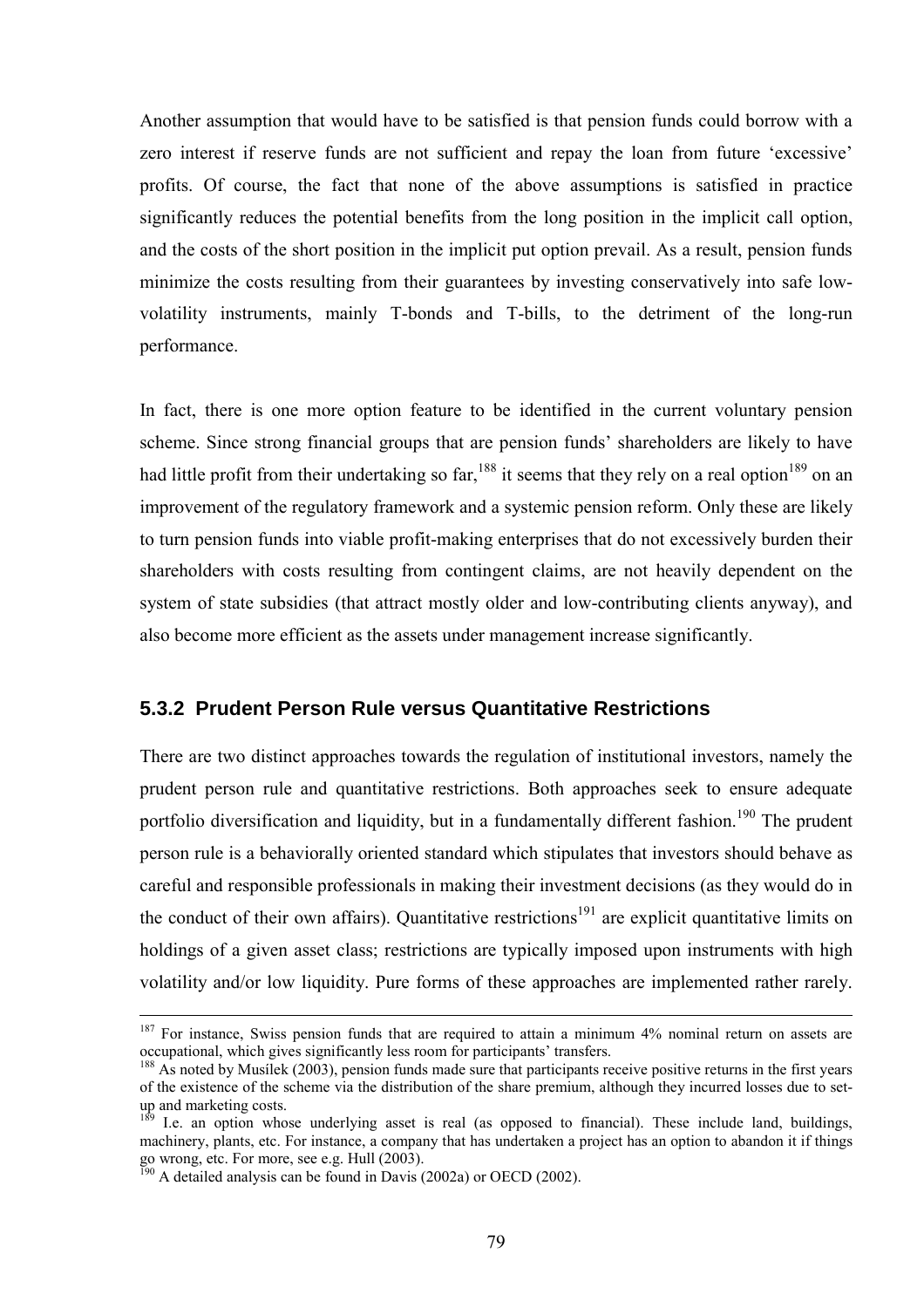Notably, prudent person rules are typically accompanied by at least some quantitative restrictions.

Rather than focusing on external rules, the prudent person principle also relies on internal controls and governance structures in which the authorities have confidence. A high degree of transparency is needed and monitoring is also delegated to self-regulatory bodies that have incentives to maintain compliance with the principles of prudence in order to protect the reputation of the industry. Compliance with quantitative restrictions seems easier to verify and monitor by supervisors than it is with the prudent person principle.<sup>192</sup> Implementing the prudent person rule thus requires a higher degree of sophistication on the part of the supervisory structure.

Where it has been achieved, however, the prudent person rule has introduced more efficiency into the investment process without exposure to excessive risk. Pension funds operating under the prudent person regime tend to have higher equity and foreign asset holdings. Bloomenstein (2001) notes that these funds have on average three times as high equity holdings and almost twice as high foreign asset holdings as their counterparts under quantitative restrictions. This is because quantitative restrictions usually enforce holdings of a high proportion of bonds and domestic assets. In addition, experience shows that these restrictions are rarely binding, i.e. pension funds hold proportions of 'restricted' assets that fall well short of the limits. This may be because they want to avoid breaching the limits when these instruments do well in the market and their relative value in the portfolio rises (Davis 2002a, Bloomenstein  $2001$ ).<sup>193</sup> Regarding security of participants' assets, OECD (2002) states that "prudent person rule has a constraining effect on pension asset management and has created a culture of cautious behavior among pension fund trustees, fiduciaries and other relevant parties" (p. 28).

In general, quantitative restrictions may prevent pension funds from proper risk-return optimization. Srinivas and Yermo (1999) demonstrate on Latin American countries that quantitative restrictions create distortions in asset management, limit opportunities for diversification and consequently hamper the performance of pension funds. They conclude that

 $191$  A.k.a. 'draconian regulation' following Vittas (1996).

<sup>&</sup>lt;sup>192</sup> Davis (2002a) adds with respect to quantitative restrictions that "there is a strong link to the civil law tradition typical of Continental Europe, where rules are codified, rather than in the common law tradition of the Anglo Saxon countries"  $(p. 10)$ .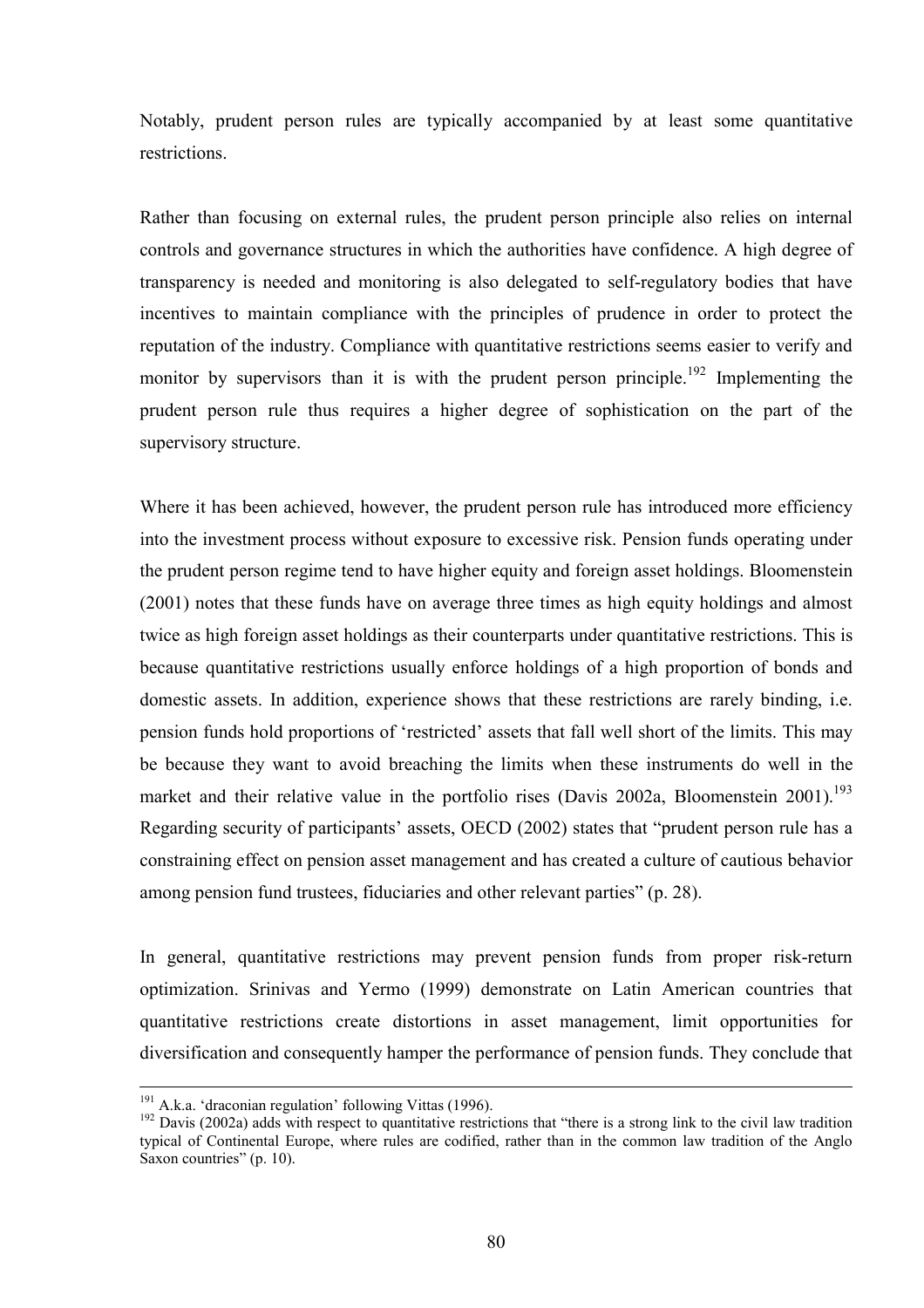the net welfare gain from pension reform is lower under quantitative restrictions than under a more liberal pension fund investment regime. They note that Chilean pension funds initially underperformed with respect to a balanced market benchmark, but "[a]fter investment limits were relaxed in the late-1980s, pension fund performance improved significantly.  $\ldots$  The liberalization of asset restrictions  $\ldots$  led to a shift in the investment regime, taking it closer to the balanced market portfolio with a  $60/40$  equity/bond distribution." (p. 29). They go on to emphasize that "[t]he tight regulatory framework regime in place in the early years of the Chilean system will have drastic implications for workers' retirement income. Expected replacement rates will be significantly lower than what they would have been under a liberal investment regime" (p. 29). Davis (2002a) shows on a sample of OECD countries<sup>194</sup> that the prudent person rule seems superior to quantitative restrictions, and ultimately enables pension funds to optimize their investments and generate higher returns for their participants. He concludes that "quantitative restrictions are particularly inappropriate for pension funds" (p. 24). Similar findings were made by Bloomenstein (2001).

Davis (2002a) adds, however, that a rationale for quantitative restrictions may exist if pension fund managers as well as regulators are inexperienced and the financial system lacks transparency (as it is the case of many a transitional economy). According to him, restrictions in such economies may justifiably be eased as expertise develops. This seems to apply to the case of the Czech Republic at the time the voluntary pension scheme was started and I believe that the stringent quantitative restrictions that were imposed at that time may have done more good than harm. During the turbulent 1990s that witnessed extensive cases of mismanagement of investment privatization funds, stringent rules were needed to protect the reputation of the industry and the whole project of voluntary private pensions in the country. Nevertheless, these rules lasted almost a decade with only minor loosening<sup>195</sup> and combined with the aforementioned annual minimum return requirements, this rather long period of a stifling regulatory framework may have prevented pension funds from performing better and perhaps attracting younger and/or higher-contributing clients.

<sup>&</sup>lt;sup>193</sup> Of course, some restrictions may be so loose that they are no restrictions in the true sense of the word and do not affect the investment strategy.

<sup>&</sup>lt;sup>194</sup> Prudent person rule is applied on pension funds e.g. in the US, UK, Canada, the Netherlands, Japan, Italy or Finland whereas no such rule exists e.g. in Germany or Sweden.

<sup>&</sup>lt;sup>195</sup> For the sake of brevity, we will not track all legislative changes that have taken place since the inception of the scheme and in the following text we will focus on the latest amendment only since it seems to represent a major shift.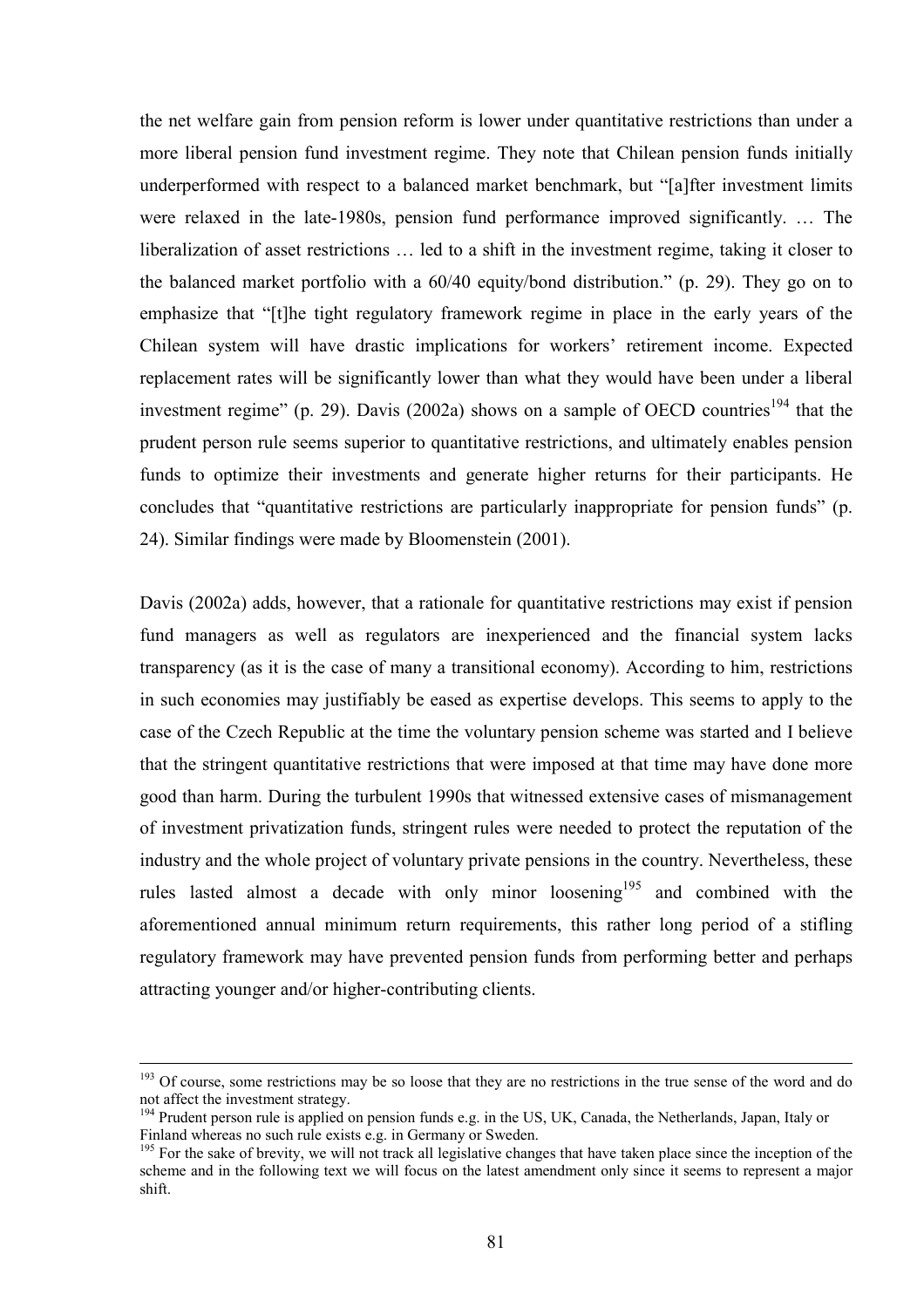As mentioned before, quantitative restrictions prevented Czech pension funds from investing into some asset classes at all. Until 2004, these were for instance all foreign securities except for debt issued by OECD governments or central banks and no derivative instruments were allowed either. In addition, a 25% limit on shares and unit certificates had been imposed.<sup>196</sup> There was an ownership concentration limit through which pension funds were not allowed to hold more than 20 % of securities issued by a single entity and traded on the exchange. Moreover, diversification rules applied whereby pension funds were not allowed to hold single-issuer securities traded on the exchange representing more than 10 % of their assets with only government debt being exempted, and deposits held in accounts with a single bank were not allowed to exceed 10 % of the assets either. Also, the value of one piece of real estate or a movable was not allowed to exceed  $5\%$  of the pension fund's assets.

The 2004 amendment introduced different rules of the game, opening new investment opportunities to pension funds. As mentioned before, they may now invest into any securities admitted to trading in OECD markets, i.e. most importantly foreign shares and foreign corporate bonds are allowed in the portfolio. While exposing pension funds to foreign exchange risk, $197$  this is going to enable them to diversify their portfolio and also invest into instruments that may not be to be had in the domestic market. Derivatives for hedging purposes are newly allowed as well, thus for instance enabling pension funds to hedge against the aforementioned exchange rate risk.<sup>198</sup> In addition to OECD government/central bank debt, pension funds may invest into debt instruments guaranteed by an OECD government or issued by the European Investment Bank, European Bank for Reconstruction and Development, World Bank or other international financial organizations of which the Czech Republic is a member. Pension funds may now also invest into units of open-end mutual funds.

At least 70 % of the assets must be denominated in the currency in which the liabilities of the pension fund to participants are denominated. The proportion of assets invested into securities admitted to trading in regulated OECD markets, $199$  units of open-end mutual funds, movables

 $196$  Only those admitted to trading in the main or the secondary market of the stock exchange were allowed (units of open-end mutual funds were thus not allowed).

 $197$  As noted in chapter 2, foreign exchange risk is also present in domestic shares if the company competes in world markets.

<sup>&</sup>lt;sup>198</sup> The law requires that derivative contracts be valued on a daily basis and can be sold at the market price at any time; the settlement of these transactions may only be done by the pension fund's depositary. The law stresses that these contracts may only be for hedging purposes, i.e. speculative or arbitrage trades are not allowed.

<sup>&</sup>lt;sup>199</sup> This limit does not concern debt issued by OECD governments, central banks or international financial institutions, or guaranteed by an OECD government.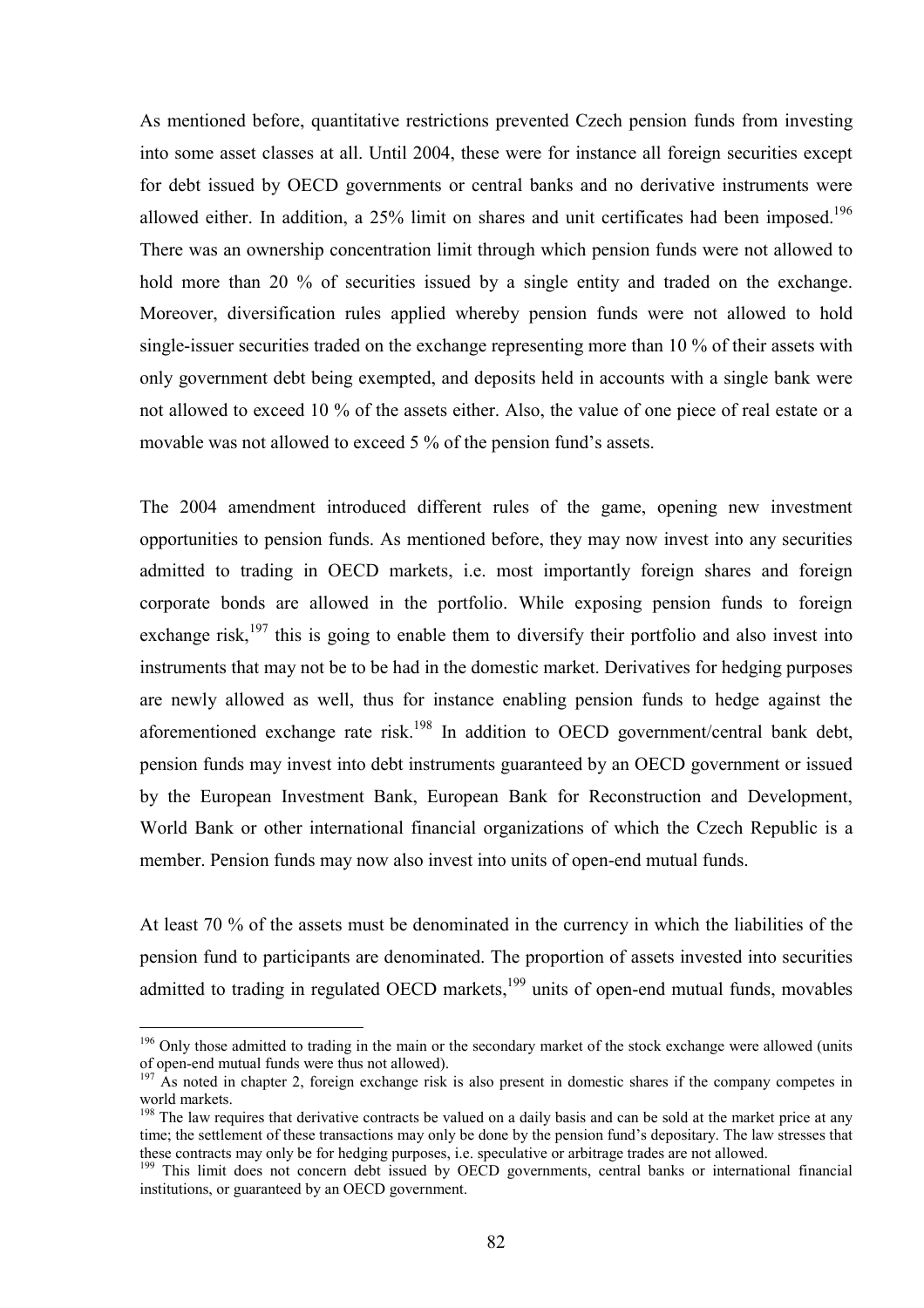and real estate must not exceed 70 %. There is an ownership concentration limit through which pension funds are not allowed to hold more than 20 % of securities of a single issuer. Diversification rules further stipulate that pension funds must not hold single-issuer securities representing more than 10 % of their assets, with the debt of OECD governments,  $200$  central banks or international financial organizations being exempted. A 10% limit on the proportion of assets represented by deposits held on accounts with a single bank remains intact, but an absolute limit of CZK 20,000,000 has been added; deposits may newly be made to banks located in OECD member countries.<sup>201</sup> Unlike the previous arrangement, a limit on the value of a single movable or a piece of real estate is no longer in place, but a 10% limit on the proportion of assets represented by the total value of movables<sup>202</sup> and real estate has been added instead.<sup>203</sup>

Additionally, instruments such as shares, unit certificates or corporate bonds could previously be purchased only in the main or secondary market of the exchange; this limitation has been eliminated.<sup>204</sup> Moreover, other restrictions have been lifted such as municipal bonds having to be guaranteed by a bank or issued by a bank. While there was previously a strict list of assets pension funds could invest into, they are allowed by the latest amendment to invest up to 5 % of their portfolio otherwise than explicitly listed in the law. In sum, domestic investment opportunities have been substantially broadened as well.

The EU Directive 2003/41/EC as discussed in chapter 2 calls for a prudent person rule.<sup>205</sup> It covers occupational pension funds and does not address personal pension funds, however. Nevertheless, it can be expected that this approach will also be extended to the latter funds sooner or later as they play a very important role in some new EU member countries and their investment principles are not different from those of their occupational counterparts.<sup>206</sup> Indeed, some restrictions have been relaxed by the latest amendment so that they are in accordance

 $^{200}$  Or debt guaranteed by an OECD government.

<sup>&</sup>lt;sup>201</sup> In that case a foreign currency equivalent is considered for the purpose of the absolute limit.<br><sup>202</sup> Except for securities.<br><sup>202</sup> Except for securities.<br><sup>203</sup> Apparently limiting investments into assets with potent pension funds access to riskier capital.<br><sup>205</sup> Although it allows countries to impose some quantitative restrictions, which could constitute a loophole.

<sup>&</sup>lt;sup>206</sup> For instance Poland negotiated with the EU an exemption from the 'free pension capital movement' rule based on the argument that personal pension funds are part of its social security (thus only occupational pension funds that exist in the Polish negligible voluntary pension scheme are covered by the directive).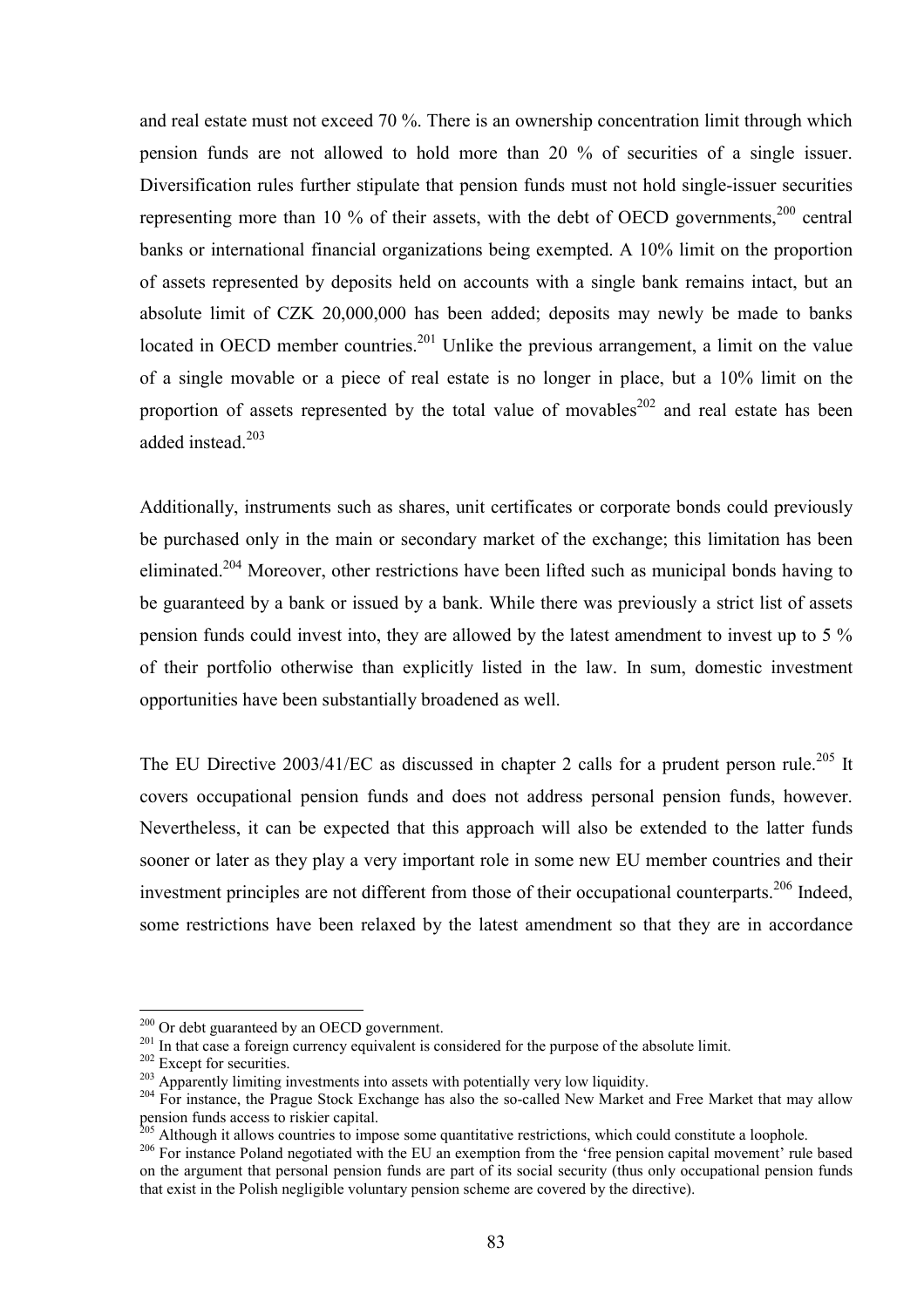with EU standards; $^{207}$  some signs of prudent-person-rule features that can be found in the directive can be found in the latest amendment as well,<sup>208</sup> since the more quantitative restrictions are relaxed, the more regulators have to rely on prudence in the investment behavior of pension funds. Nevertheless, quantitative restrictions remain in place. As mentioned before, I believe that their imposition in the early years of the scheme was right given the existing institutional framework and lack of experience, but I think they should gradually be abandoned en route to the more efficient prudent person rule.

#### **5.3.3 Performance of Pension Funds in Reforming Countries**

As previously noted, the poor performance of Czech pension funds so far raises questions when they are likely to improve and become a viable alternative to the current pay-as-you-go scheme. Although returns attained by pension funds differ across countries due to different institutional arrangements and economic conditions, experience shows that Czech pension funds should be capable of achieving substantially better results. These are likely to be realized when a friendlier institutional framework is implemented with respect to stifling annual guarantees and pension funds rebalance their portfolios towards instruments with higher mean yields. Also, a systemic pension reform would trigger a major shift in the age structure of participants which would enable pension funds to take advantage of their very long-term nature and move towards the desired long-term investments with higher mean returns.<sup>209</sup>

As discussed before, data support the idea that a regulatory framework resting on the prudent person principle fosters higher returns, although it may sometimes be difficult to separate the impact of the regulatory framework from other potential influences.<sup>210</sup> Nevertheless, table 3 in

<sup>&</sup>lt;sup>207</sup> Such as 30 % of the portfolio allowed in non-matching currencies or 70 % of the portfolio allowed to be invested into equity.

 $208$  Such as the general formulation that "the assets shall be invested with professional care in such a manner as to ensure the security, quality, liquidity and profitability of the portfolio as a whole" (par.  $33$ , article (1) of the Act No. 36/2004 Coll.).

<sup>&</sup>lt;sup>209</sup> Due to stringent annual-return requirements and shorter participation periods, pension funds are likely to head towards rather uniform investment patterns and little product diversification can be expected. However, Československá obchodní banka, a.s. (ČSOB) currently runs two pension funds with different life-cycle investment objectives. ČSOB penzijní fond Stabilita, a.s. is designed for older risk-averse individuals with a short investment horizon, investing mainly into domestic fixed-income instruments. In contrast, ČSOB penzijní fond Progres, a.s. is tailored for younger participants with a long investment horizon and less aversion to risk, holding a higher proportion of shares and foreign assets in its portfolio. In 2003, the latter pension fund achieved the highest rate of return in the whole industry with 4.3 % p.a. while the former finished in last place with 2.3 % p.a. (with practically zero inflation in that year, the given numbers represent nominal as well as real returns).<br><sup>210</sup> Also, some quantitative restrictions are more stringent than others, thus making it more difficult to isolate the

effect.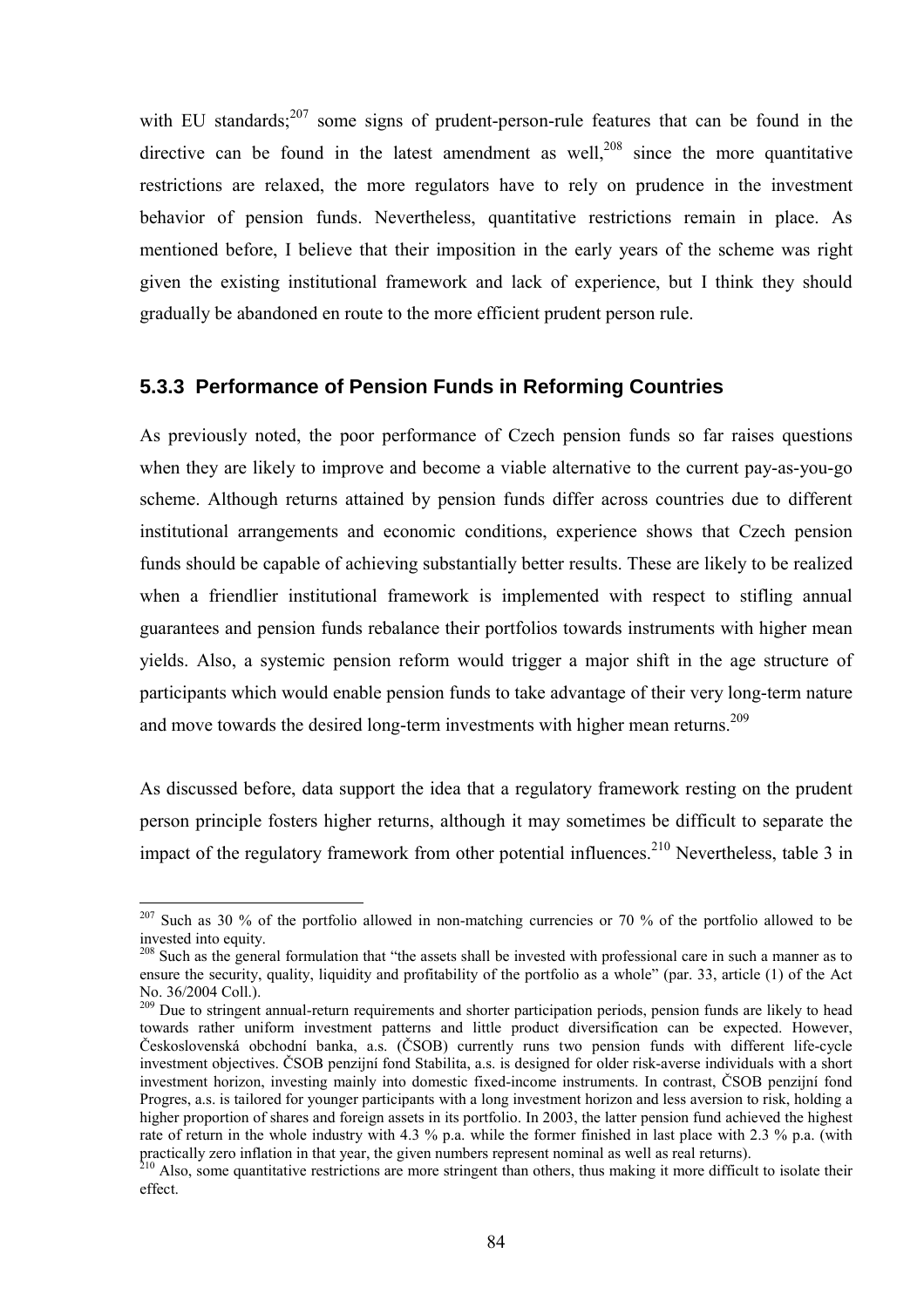chapter 2 shows that returns of pension funds in a number of developed countries significantly exceeded those of Czech pension funds in the past, and with the latest reduction in quantitative restrictions and possible relaxation of the annual guarantees in the future, there is no reason to expect that Czech pension funds will continue to lag behind. On the contrary, in all likelihood they are going to strengthen their performance and become ready to assume the role of mandatory pension provision. As noted in chapter 2, pension funds possess the capacity to generate rates of return exceeding the wage growth rate, thus ultimately delivering higher pensions than a system operated on a pay-as-you-go principle.

Due to a short history of pension funds under mandatory social security in reforming Eastern European countries, few or no data on their performance are available thus far. Chlon-Dominczak (2003) states that "Hungarian pension funds did not provide information on a comparable basis, but the net returns in 2001 were estimated by financial supervision at 6.1 per cent.  $\ldots$  In the period 2000-2002 the compounded average real rate of return for Polish pension funds was higher than the average real wage growth or real deposit rate" (pp.  $207-208$ ). She adds that the average annual real rate of return in Kazakhstan was around 6 % in 2000-2002.

Let us now look at the rates of return generated by pension funds in reforming Latin American countries as shown in table 19. Due to rather special conditions in these emerging economies, rates of return exceeded wage growth rates significantly beyond any expectations. These very high returns are unlikely to last forever,  $2^{11}$  but they illustrate what a strong performance pension funds in these countries have been achieving, thus significantly improving the standard of living of pensioners compared to a no reform scenario.

<sup>&</sup>lt;sup>211</sup> Palacios (2003) states that "[a] return-wage growth differential based on the rate of return on capital is more likely to resemble the 3-4 percentage point spread observed in Peru and Chile over the last decade or similar differentials observed for private pension funds with diversified portfolios in OECD countries. This depends crucially however, on how the regulation of investments evolves" (p. 88).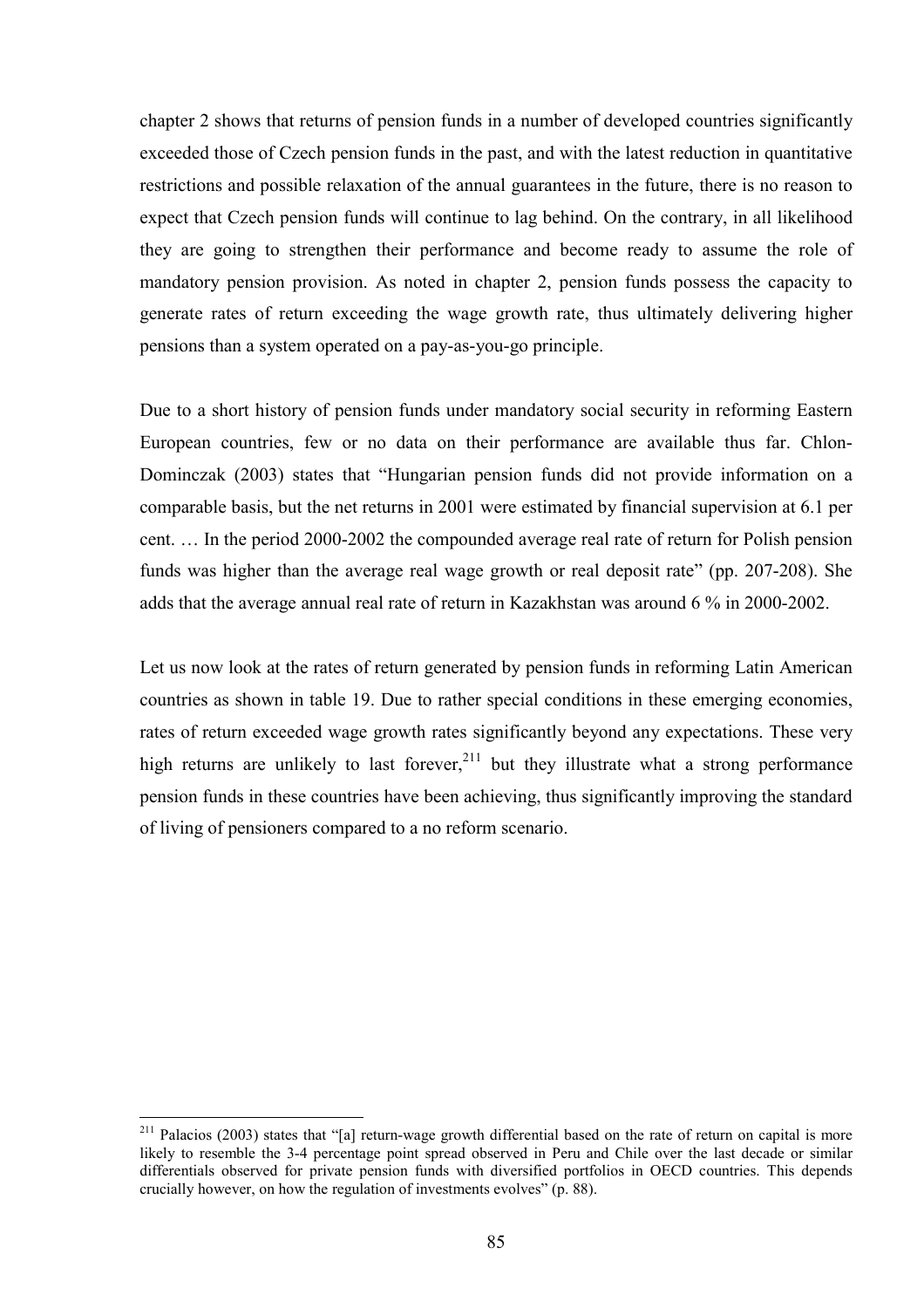| Country     | Real rate of return from     | Standard deviation | Real wage growth |
|-------------|------------------------------|--------------------|------------------|
|             | inception to 2002 (in $\%$ ) | $(in \%)$          | (in %)           |
| Argentina   | 11.7                         | 13.4               | $-0.8$           |
| Bolivia     | 16.2                         |                    | 8.8              |
| Colombia    | 11.8                         | 2.6                | 1.4              |
| Chile       | 10.5                         | 9.3                | 1.8              |
| El Salvador | 11.3                         | 3.6                | $-0.2$           |
| Mexico      | 10.6                         |                    | $\theta$         |
| Peru        | 5.7                          | 7.5                | 1.8              |
| Uruguay     | 9.5                          |                    | 3.6              |

Table 19: Rates of return in reforming Latin American countries Source: Palacios (2003); "-" denotes "no data available"

### *5.4 Summary and Policy Recommendations*

Czech pension funds competing for new clients as well as existing clients who can transfer freely to other funds without any limitations are required to generate annual non-negative returns for their participants. The most important policy recommendation resulting from this chapter is that this tight restriction should be relaxed since it hampers the voluntary pension scheme enormously and ultimately prevents it from attaining higher returns in the long run. The frequency of transfers should be limited. Quite a unique feature of the Czech system of pension funds in international comparison is the non-segregation of participants' assets from the assets of shareholders; with respect to guarantees, assets should be strictly segregated so that there are fewer reasons to impose a floor on annual distributed profits.

The recent relaxation of investment restrictions is a step in the right direction, taking away some constraints preventing pension funds from optimal investment strategies. However, the desired positive effects of these regulatory changes on the investment performance of pension funds are unlikely to be fully realized unless the annual return guarantees are revised. Shortly after a systemic reform takes place and if the initial stage proves to be smooth, quantitative restrictions should be further relaxed on the way towards the prudent person paradigm. Improving the stifling regulatory framework should be high on policy makers' agenda, since a better performance of pension funds is a *conditio sine qua non* for a successful systemic pension reform in the country.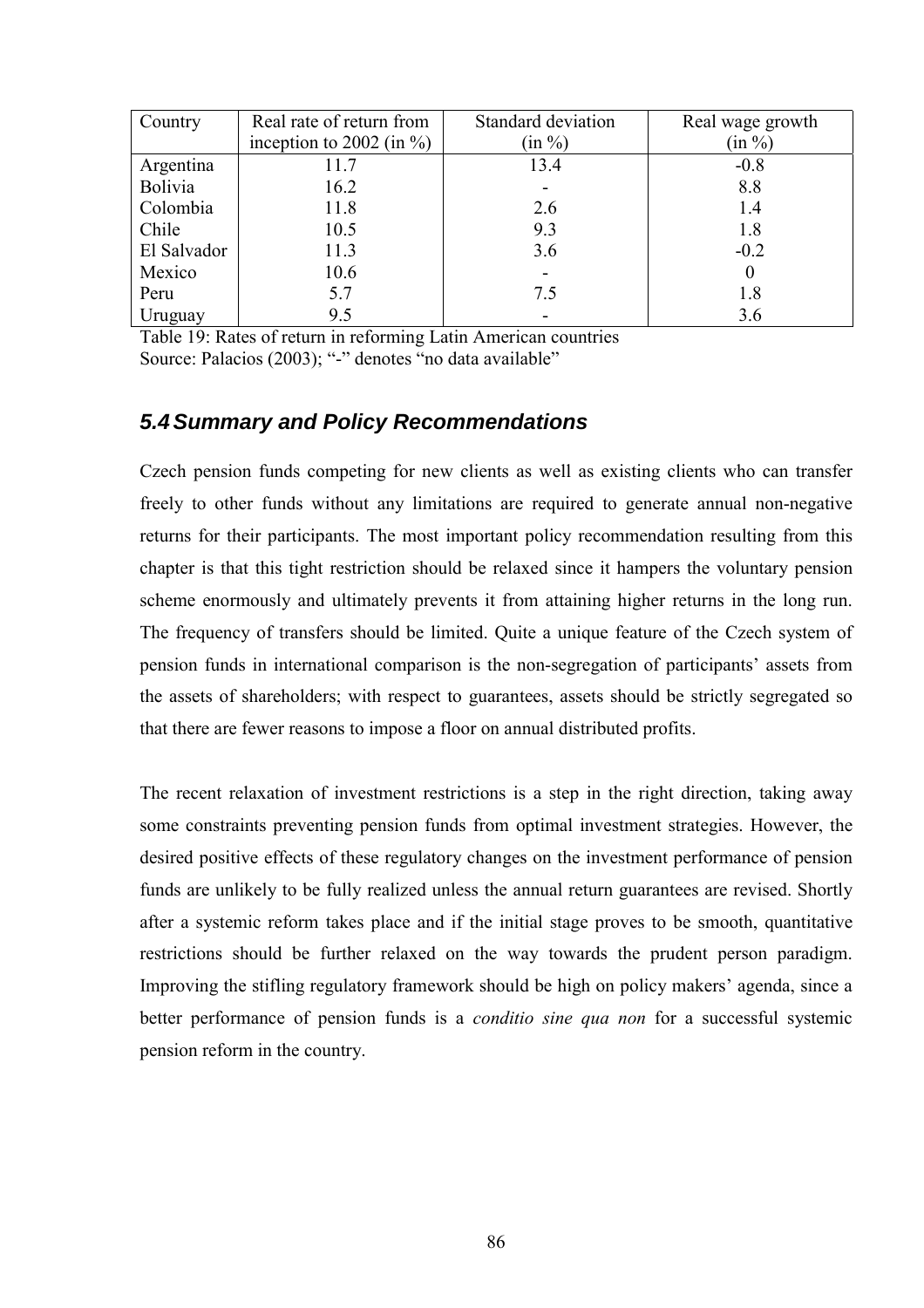# **6 After Pension Reform in Czechia**

After the change of pension paradigm in the Czech Republic, pension funds would accumulate huge amounts of assets compared to what they manage now and would soon become dominating players in the financial sector. It is, therefore, interesting to simulate the dynamics of the process based on decisions of individuals to contract out of the pay-as-you-go scheme conditional upon the expected performance of the funded alternative.

I believe that any contracting out should only be partial, thus leading to a diversification of risks associated with these alternative schemes, and a realistic extent of transition towards funding could be allowing workers to divert 5-10 % of their gross wages to pension funds.<sup>212</sup> I also believe that no current worker should be forced out of the pay-as-you-go scheme so that very-low-income workers are given the protection of the public scheme. It is a question whether new labor force entrants should automatically be transferred to the funded scheme as it was the case in all reforming Eastern European countries or whether they should be given a choice as well. The former has the advantage of administrative simplicity whereas the latter might provide a social net for very-low-income workers. I believe that the latter has at least some merits and in the following calculations I will assume that even new entrants are given a choice, thus making the scheme in this respect resemble that in the UK rather than those in reforming Eastern European countries.

If contracting out is exclusively voluntary, workers' decisions to do so and join a funded scheme are dependent on their expectations about the investment performance of pension funds, i.e. the rate of return they will generate for their participants.<sup>213</sup> As discussed earlier, it is difficult to prophesy the rates of return that can realistically be attained by pension funds in the next 60 years, but I believe that a conservative forecast of 3-5 % p.a. in real terms should be no

 $2^{12}$  A more extensive reform is probably unthinkable given the resulting costs of transition. As shown in chapter 3, a similar percentage of gross wages is diverted to pension funds in reforming Eastern European countries.

<sup>&</sup>lt;sup>213</sup> More precisely, they depend on the expectations about the performance of pension funds relative to the performance of the pay-as-you-go scheme. It was shown in the previous chapter that the pay-as-you-go scheme offers different implicit returns to different income categories due to substantial redistribution. As also noted before, in the long-run when the current demographic shift is over the implicit rate of return of the pay-as-you-go scheme as a whole is approximately equal to the rate of growth of wages. In our simulations, we assume the growth of wages to be 2.5 % p.a. in real terms between 2005 and 2065. Our results concerning the extent of contracting out would be different if we assumed a higher wage growth and held the rates of return attained by pension funds unchanged (i.e. *ceteris paribus* fewer persons would contract out). Thus, the higher the "returns – wage growth<sup>"</sup> differential, the more attractive pension funds are, and *vice versa*.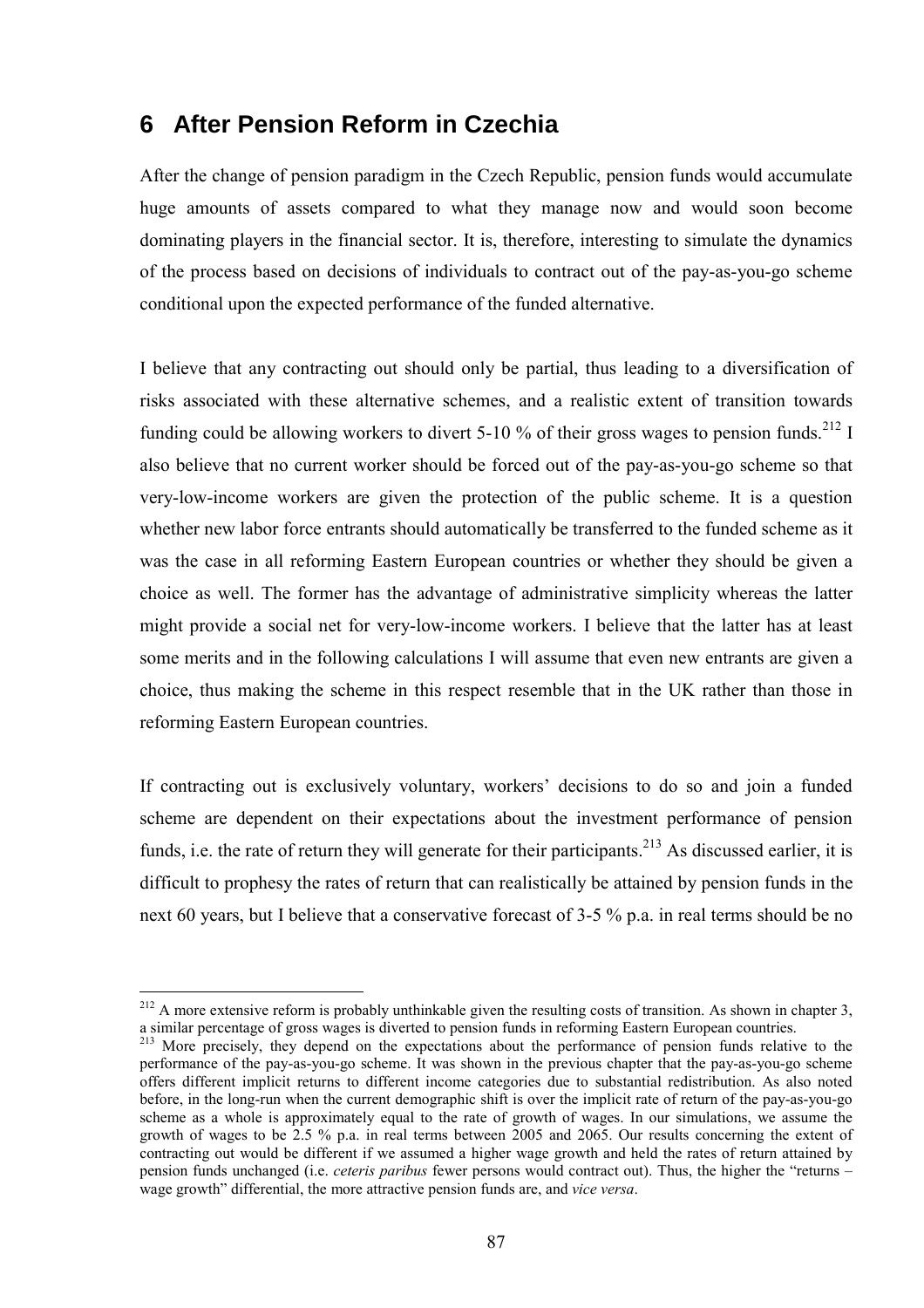overestimation, considering historical returns attained by pension funds in developed countries<sup>214</sup>

We expect in the simulations that a systemic reform is carried out in 2005. Thus, workers are given the opportunity to contract out in that year and all values in CZK used from this point onwards are in expected 2005 prices. Like in many reforming Eastern European countries, workers over 50 years of age are not allowed to contract out. The estimates of the minimum wages with which it pays to contract out at a given age are shown in graph 14 and graph  $15.^{215}$ 



Graph 14: Contracting out in  $2005$  – men Source: Own calculations

<sup>&</sup>lt;sup>214</sup> Even after taking into account the downward pressure on rates of return due to population ageing as discussed in chapter 2.

<sup>&</sup>lt;sup>215</sup> We expect that workers can contract out in exchange for a reduction in pay-as-you-go pension benefits. This reduction (as a proportion of pension benefits) is the same for all age categories, hence the older a worker is, the higher wage he/she needs in order to save sufficiently for retirement. Since women have a higher life expectancy than men and we assume that different mortality tables are employed for each gender when an annuity is purchased upon retirement, women need to earn more in order to attain the same level of benefits as men since they spend a longer period of time in retirement. Since the pay-as-you-go scheme does not discern between genders, it is *ceteris paribus* more attractive for women than for men. The assumptions and parameter values used in the calculations are presented in the Annex.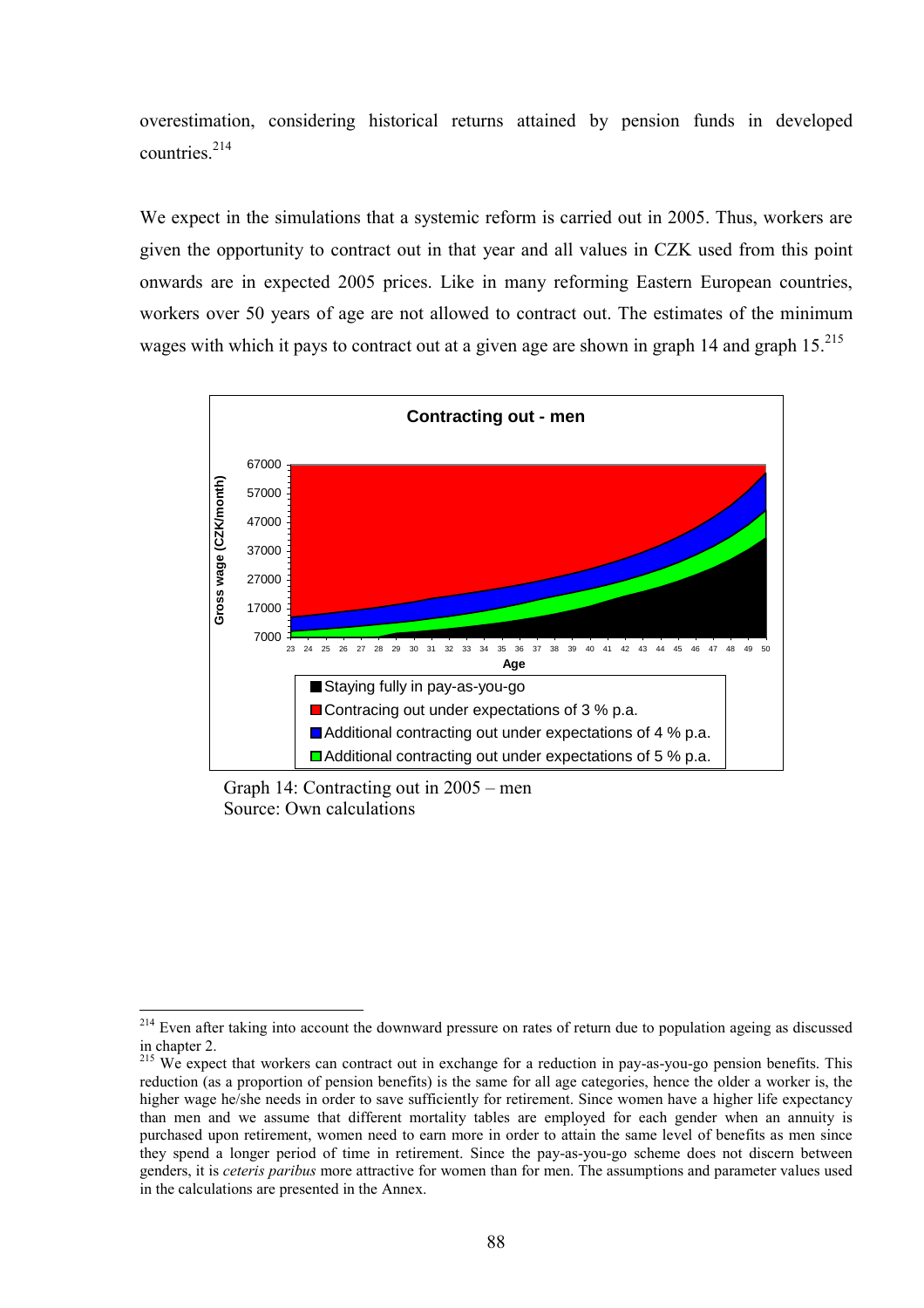

Graph 15: Contracting out in  $2005 -$  women Source: Own calculations

We can see that with an increasing age, the minimum wage with which it pays to contract out grows exponentially since workers have less time to save for retirement and the effect of compound interest is weaker as well. Due to redistribution, some are better off than others in the current pay-as-you-go scheme and, therefore, a higher rate of return is needed to induce them to contract out. The graphs show that an increase in the expected rate of return by 1 percentage point significantly lowers the minimum wage a worker needs to earn in order to benefit from contracting out. Based on these microsimulations, we estimate the proportions of workers contracting out in given age groups; the results are summarized in table 20 and table  $21^{216}$ 

| Expected returns/age | $20 - 24$ | $25-29$   | $30 - 34$ | 35-39  | 40-44  | 45-49  |
|----------------------|-----------|-----------|-----------|--------|--------|--------|
| $3\%$ p.a.           | $> 50 \%$ | $> 50 \%$ | $> 50 \%$ | $30\%$ | 15 %   | $5\%$  |
| $4\%$ p.a.           | $> 80 \%$ | $> 80\%$  | $> 80 \%$ | $60\%$ | $30\%$ | $10\%$ |
| $5\%$ p.a.           | $100\%$   | $95\%$    | $95\%$    | $90\%$ | 55 %   | 15 %   |

Table 20: Worker coverage in age groups - men Source: Own calculations

<sup>&</sup>lt;sup>216</sup> Given the unavailability of data on wage distribution in individual age categories, I had to estimate it based on the average wage in these categories and the wage distribution in the whole labor force as published by the Czech Statistical Office (in both cases separate survey-based data for men and women available). Nevertheless, I believe that my estimates differ little from actual values (and it is worth reiterating that they are the best I could get anyway). Even with some better survey-based data obtained for a particular year in the past, any result would have to be taken *cum grano salis*, since the structure of the labor force changes over time. Therefore, I do not present in these tables the exact outcomes I obtained, but rather an approximate level at which contracting out could be expected. The symbol ">" denotes that a higher level can possibly be expected; " $\lt$  5 %" (" $\lt$  5 %") denotes "fewer (many fewer) than  $5\%$ ".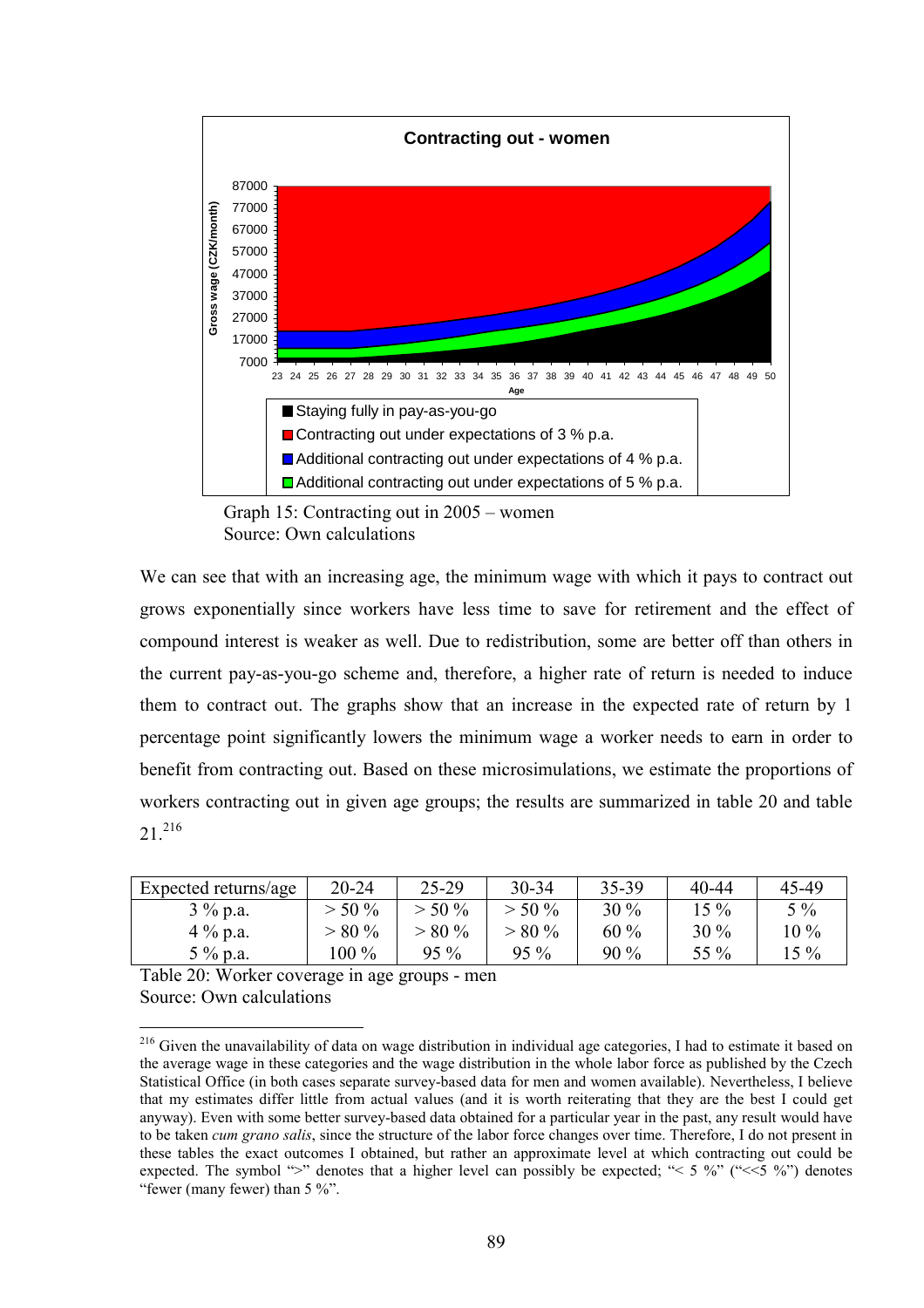| Expected returns/age | $20 - 24$ | $25-29$ | 30-34  | 35-39  | 40-44    | 45-49    |
|----------------------|-----------|---------|--------|--------|----------|----------|
| $3\%$ p.a.           | $20\%$    | $20\%$  | $15\%$ | $5\%$  | $<< 5\%$ | $<< 5\%$ |
| $4\%$ p.a.           | $60\%$    | $60\%$  | 50 $%$ | $20\%$ | $5\%$    | $<< 5\%$ |
| $5\%$ p.a.           | 90 %      | $90\%$  | $85\%$ | 55 %   | $15\%$   | $< 5\%$  |

Table 21: Worker coverage in age groups - women Source: Own calculations

Let us first examine the youngest age category. One can see that the extent of contracting out depends crucially on returns. Expecting 3 % p.a., over one half of male workers and only about one fifth of female workers contract out, while all male and an overwhelming majority of female workers do so under expectations of 5 % p.a. This has important implications for the coverage of the scheme in the long run, since the coverage of the whole working population in about four decades will approximately equal the coverage in the youngest age category at the time of reform.<sup>217</sup>

Similar conclusions about the importance of returns hold for the other age categories. Notably, men aged 25-39 and women aged 25-34 may contract out on a massive scale under expectations of high returns or rather modestly if returns are expected to be low. In the oldest age category considered, only a minority of the highest earning individuals would choose to contract out. Compared to the age structure in the current voluntary scheme, one can see that the age structure in the mandatory funded scheme would be inverted with the highest proportion of workers being young and having a long investment horizon. As discussed before, this would have a positive effect on the investment strategy of pension funds.

Let us now compare the worker coverage of the funded scheme after reform with its wage bill coverage, i.e. the proportion of the wage bill in individual age categories obtained by those contracting out. These estimates are summarized in table 22 and table 23.

| Expected returns/age | $20 - 24$ | $25-29$  | $30 - 34$ | 35-39  | 40-44   | 45-49  |
|----------------------|-----------|----------|-----------|--------|---------|--------|
| $3\%$ p.a.           | $> 70\%$  | $> 70\%$ | $> 70\%$  | $50\%$ | $25\%$  | $15\%$ |
| $4\%$ p.a.           | $>90\%$   | $>90\%$  | $>90\%$   | 75 %   | 45 $\%$ | $20\%$ |
| $5\%$ p.a.           | $100\%$   | $>95\%$  | $> 95\%$  | $95\%$ | $70\%$  | $30\%$ |

Table 22: Wage bill coverage in age groups - men Source: Own calculations

<sup>&</sup>lt;sup>217</sup> Of course, this idea holds in our simplified model; reality may turn out to be somewhat more complicated. It is also worth reiterating that free choice for new labor force entrants is assumed. If they are compelled to enter the funded scheme, the whole labor force will be covered in about four decades regardless of the patterns of contracting out in the youngest age category.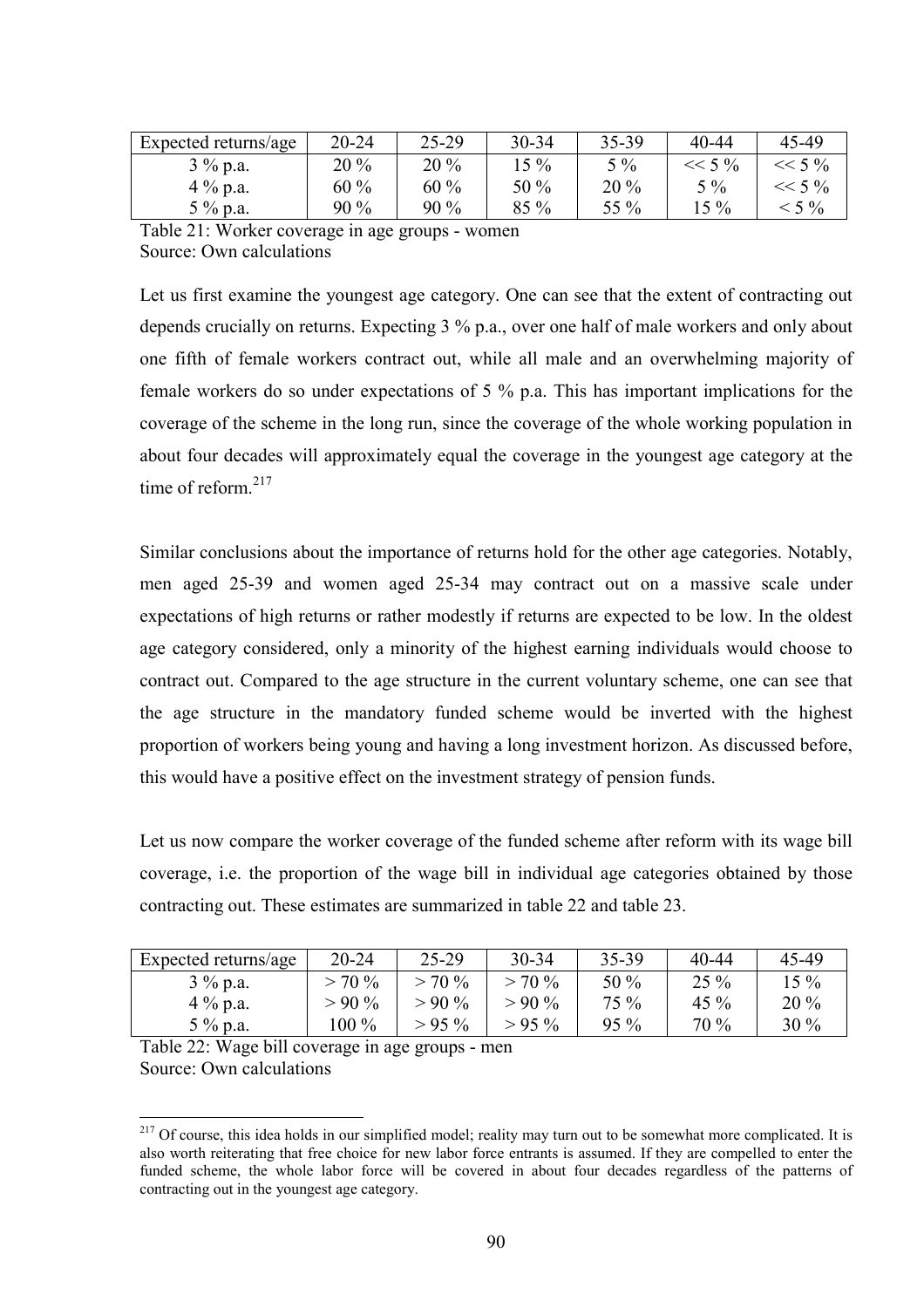| Expected returns/age | $20 - 24$ | $25 - 29$ | $30 - 34$ | 35-39  | 40-44   | 45-49  |
|----------------------|-----------|-----------|-----------|--------|---------|--------|
| $3\%$ p.a.           | $35\%$    | $35\%$    | $25\%$    | $15\%$ | $> 5\%$ | $5\%$  |
| $4\%$ p.a.           | 75 %      | 75 %      | $65\%$    | $35\%$ | $15\%$  | $5\%$  |
| $5\%$ p.a.           | $95\%$    | $95\%$    | $>90\%$   | $70\%$ | $30\%$  | $10\%$ |

Table 23: Wage bill coverage in age groups - women Source: Own calculations

The results only confirm what was to be expected. The wage bill coverage is greater than the worker coverage, i.e. generally the richer tend to leave whereas the poorer tend to stay put in the old scheme. Since all workers contribute the same percentage of wages to social security, the outflow of social security contributions from the pay-as-you-go scheme would be more than proportionate to the outflow of contributors. This is especially so for older workers. Since, however, these older workers will soon retire and they relinquish part of their rights accrued under the old scheme when contracting out, thus reducing its implicit debt, it is not so much of a problem in the long run.

In contrast, this adverse<sup>218</sup> selection among the young might threaten the stability of the residual pay-as-you-go scheme. If new labor force entrants are given the choice of a scheme and not all of them contract out, this problem might persist even in the long run. Due to redistribution in the pay-as-you-go scheme,  $2^{19}$  those who leave would receive a lower proportion of total pension benefits compared to the proportion of total contributions that they would pay if they stayed. Thus, although we used parameters in our simulations under which the pay-as-you-go scheme would be sustainable,<sup>220</sup> this phenomenon might *ceteris paribus* weaken the sustainability.

It can be seen in the above tables that the extent of adverse selection (the ratio of wage bill coverage and worker coverage) falls with the proportion of workers contracting out. Obviously, the more young workers contract out, the thinner the residual pay-as-you-go scheme would be in the long run and the less of a problem this would pose. Moreover, some assumptions made in the simulations might somewhat counterbalance this. It was assumed that the old-age pension part of the pay-as-you-go scheme would be sustainable with a 21.5% contribution rate and those contracting out could divert  $5 - 10$  percentage points to a pension fund, i.e. 23.3 % to 46.5 % of their old-age contributions. However, the corresponding

 $^{218}$  From the point of view of the current public scheme.

 $\frac{1}{219}$  It is assumed in the simulations that the current level of redistribution in the pay-as-you-go scheme remains the same after reform.

 $220$  Based on the macrosimulations by Bezděk (2000).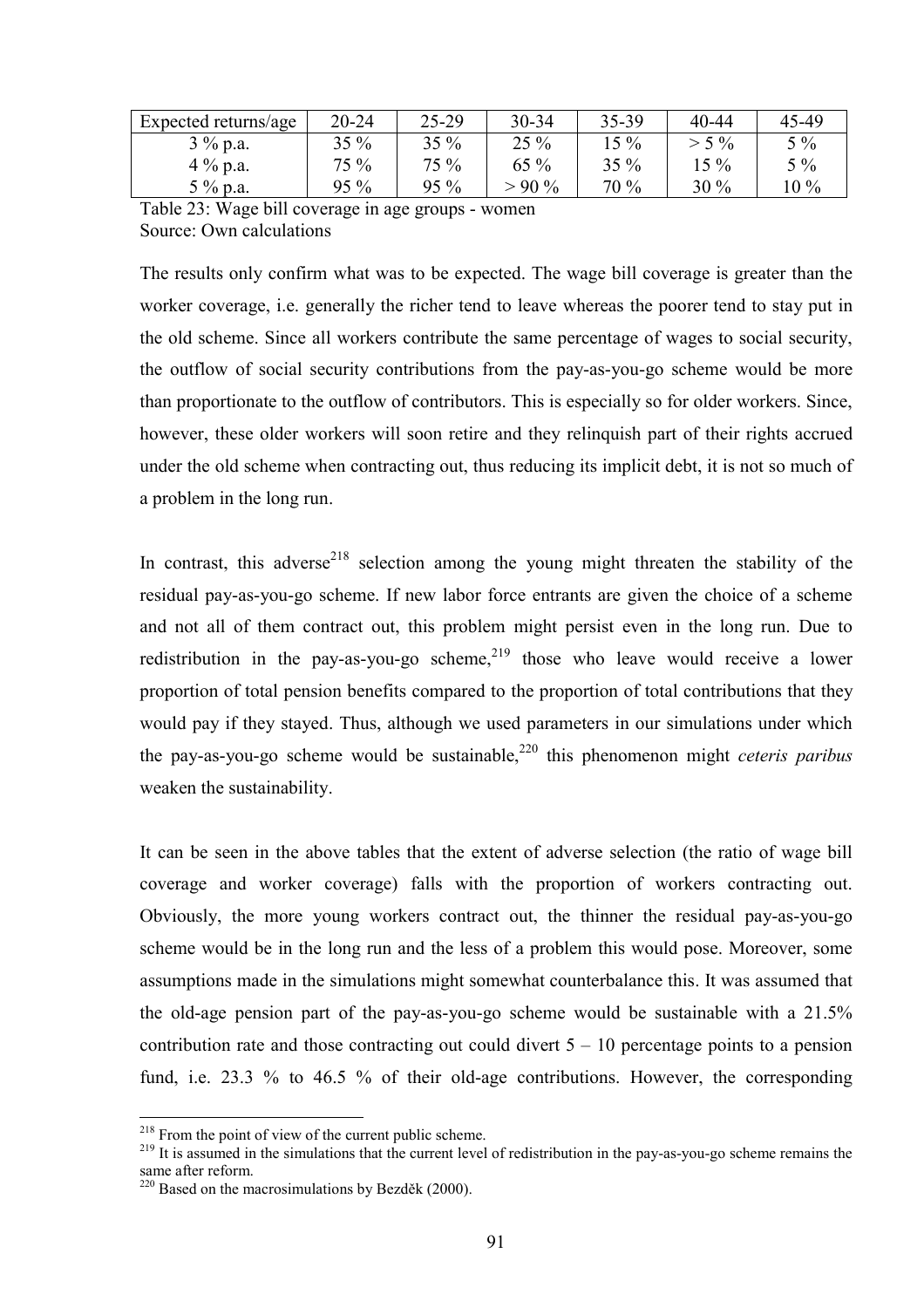reduction in pay-as-you-go pensions for these persons would be 25 % to 50 %. This actually means that we set the rules of the game of contracting out so that these workers would pay 0.375 % to 0.75 % of their gross wages every month without getting any pay-as-you-go benefits for this. Given the fact that those contracting out outnumber those staying in the old scheme (this holds especially for men as shown above) and that they earn more than those who stay, some offsetting would obviously take place.

As noted above, the extent of the problem depends on the extent of contracting out in young age cohorts. Should problems arise after reform, the residual<sup>221</sup> pay-as-you-go scheme might gradually slightly reduce pension benefits promised to these cohorts (and all cohorts that follow in the future) in order to maintain financial sustainability in the long run.<sup>222</sup> In sum, it should be possible to make the funded scheme voluntary even for new labor market entrants.

Having estimated the extent of contracting out in individual age categories, let us present the aggregate results for the whole working population.<sup>223</sup> If all workers expect the real rate of return on pension fund savings to be 3 % p.a., over 700 thousand male workers and over 150 thousand female workers would contract out in the first year of reform. That would be almost 20 % of the working population. If all workers expect the real rate of return to be 4 % p.a., over 1.1 million male workers and over 450 thousand female workers would contract out in the first year of reform. That would be about 35 % of the working population. Finally, if all workers expect the real rate of return to be 5 % p.a., over 1.4 million of male workers and over 800 thousand female workers would contract out in the first year of reform. That would be almost half of the working population.

 $^{221}$  The term 'residual' is used to denote only that part of the pay-as-you-go scheme to which low-income workers contribute what those contracting out divert to pension funds, not the whole pay-as-you-go scheme after reform.

<sup>&</sup>lt;sup>222</sup> Obviously, a dynamic-inconsistency problem arises. *Ex ante*, the government announces certain rules for the residual pay-as-you-go scheme and workers contract out accordingly given their expectations about returns. *Ex post*, the government changes the rules since workers did not contract out as much as it expected. Under the new rules, more workers would probably have contracted out at the time of reform. Nevertheless, this problem would probably not be large. Most importantly, workers older at the time of reform would receive benefits as promised if they stayed fully in the old scheme (any discrepancies would be taken as part of the costs of transition), these slight reductions concern only workers who are young at the time of reform (and all subsequent cohorts). Since the real value of pension benefits of these workers will be substantially higher than the value of pensions today, some slight gradual reductions should be under the threshold of perception of the cohorts concerned. Subsequent cohorts entering the labor market would incorporate these changes in their choice of schemes.

<sup>&</sup>lt;sup>223</sup> For simplicity, we assume that all workers contract out at the beginning of the first year of reform, although in practice there would be a longer period over which individuals would have time to make their choice.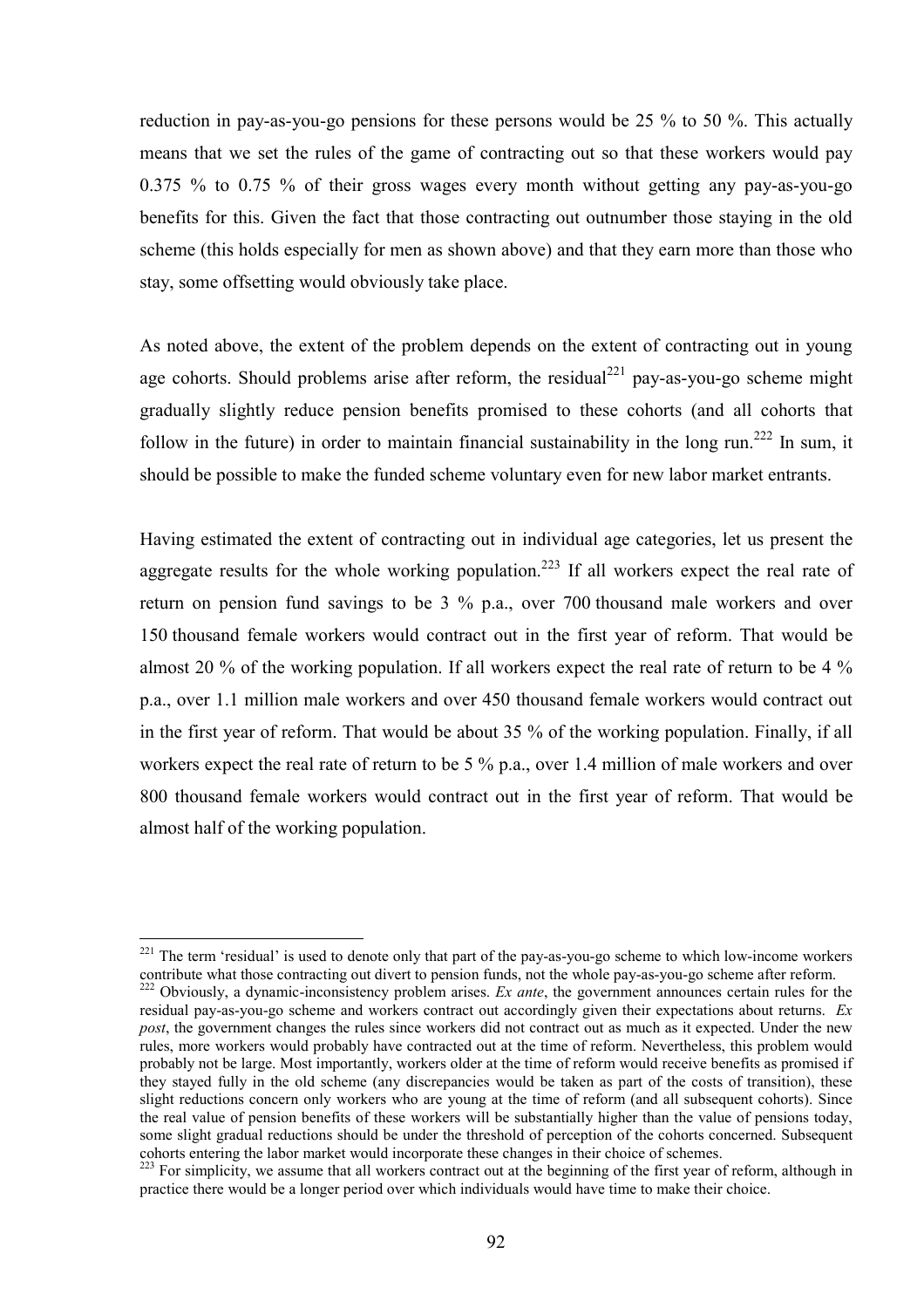The corresponding cash flow to pension funds depends on the part of contributions that individuals are allowed to divert there. As noted before, I think that the range 5-10 percentage points of the total contribution rate is a reasonable estimate of what might be acceptable given the costs of transition that would arise. For illustration, we will use three scenarios in which 5 %, 7 % and 10 % of gross wages will be diverted to pension funds by those contracting out. Then, the first-year cash flow under the expectations of the rate of return of 3 % p.a. would be about CZK 13 billion (0.5 % GDP) with 5% contributions, about CZK 18 billion (0.7 % GDP) with 7% contributions and about CZK 26 billion (1.0 % GDP) with 10% contributions. Under the expectations of the rate of return of 4 % p.a., it would be over CZK 19 billion (0.7 % GDP) with 5% contributions, over CZK 27 billion (1.0 % GDP) with 7% contributions and over CZK 39 billion (1.5 % GDP) with 10% contributions. Finally, under the expectations of the rate of return of 5 % p.a. it would be over CZK 24 billion (0.9 % GDP) with 5% contributions, over CZK 34 billion (1.3 % GDP) with 7% contributions and over CZK 49 billion (1.9 % GDP) with 10% contributions.

Clearly, the above cash would be missing in the pay-as-you-go scheme. Moreover, the yearly cash flows would grow in the coming years as new workers would enter the labor market, join the funded scheme and increase the proportion of the working population sending part of their contributions to pension funds instead of the pay-as-you-go scheme. Since the first workers who contract out would retire around  $2020$ ,<sup>224</sup> the pay-as-you-go scheme would have to honor the same benefit payments as without a reform until then, thus running deficits $^{225}$  equal to the amount of contributions diverted to pension funds. After first workers start receiving pensions from the funded scheme, the burden on the pay-as-you-go scheme would gradually be alleviated, but it would still take some time before the transitional deficits disappear. This is basically the major obstacle to pension reform since the government will have to finance the deficits somehow.<sup>226</sup>

As shown in chapter 4, there were almost 2.6 million participants in the voluntary scheme in 2002. However, their average contribution was only 2.2 % of the average wage. Moreover, the adverse age structure in the scheme resulted in a relatively early start of the payout stage.

 $224$  The retirement age of 65 is assumed; parameters used in the simulations are presented in the Annex.

<sup>&</sup>lt;sup>225</sup> To be more precise, additional deficits if there are to be some even without a reform.<br><sup>226</sup> A brief overview of alternative ways of financing the deficits and their macroeconomic/welfare impacts can be found in Ježek (2003).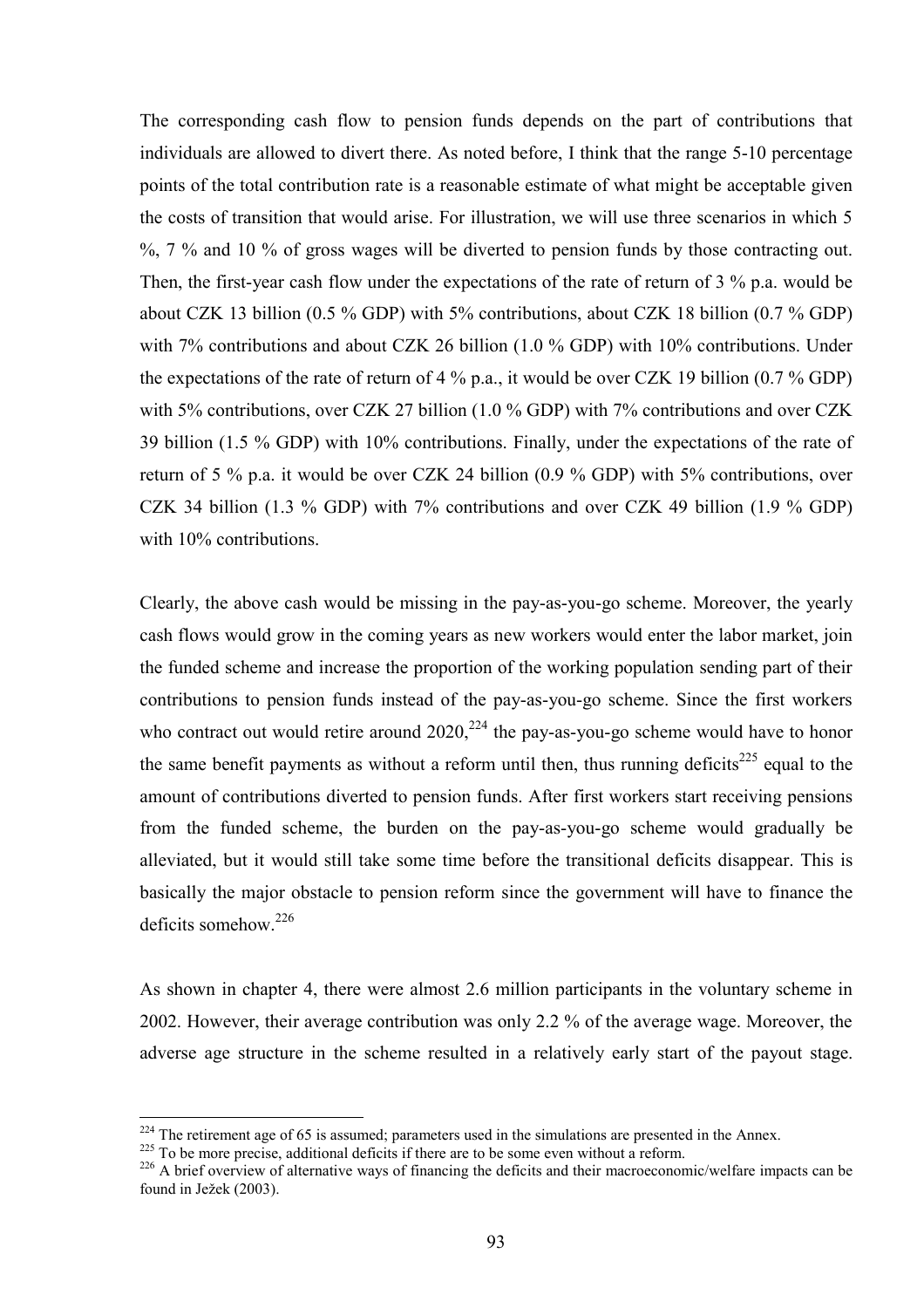Consequently, the contribution inflow<sup>227</sup> in 2002 was about CZK 16 billion and benefits paid out totaled about CZK 5 billion, giving a net inflow of about CZK 11 billion.<sup>228</sup> In contrast, the inflow to the mandatory funded scheme in the first year of its existence would potentially significantly exceed the inflow to the voluntary scheme after a decade of its operation, and the difference would increase rapidly over time. In sum, the scale of the pension business in the country would change dramatically.

Let us now proceed further and simulate the dynamics of assets accumulation in pension funds under various scenarios.<sup>229</sup> Our simulations are based on microeconomic grounds in that workers expect a given rate of return, contract out accordingly and the rate of return is in turn really attained by pension funds. The development of the total assets under their management over time is estimated based on the forecast of population development in the country.<sup>230</sup>

#### *6.1 Rate of Return 3 % p.a.*

With a 5% contribution rate under this scenario, pension funds would manage assets worth over 3 % of the GDP after 6 years of their operation under mandatory social security. This is equal to the total accumulation in the voluntary scheme in 2002, i.e. after eight years of its existence. With a 7% contribution rate, pension funds would manage assets of this value after the first four years and it would take them only three years with a 10% contribution rate. In 2010, the accumulation of assets in pension funds would total over 3 %, almost 5 % and almost 7 % of the GDP with a 5%, 7% and 10% contribution rate, respectively.

In 2015, it would be about 7 %, 10 % and 14 % of the GDP, respectively. Growing further, the accumulation would reach about 11 %, 15 % and 22 % of the GDP, respectively, in 2020. At that point, first benefit payouts would start, but these outflows would be outdone by strong contribution inflows as well as accruing investment returns, thus resulting in further assets accumulation. In 2030, pension funds would manage assets worth approximately 19 %, 27 % and 38 % of the GDP, respectively. Only in 2040, first signs of saturation would appear. The

<sup>&</sup>lt;sup>227</sup> Including employers' contributions and state subsidies; the latter were almost CZK 3 billion.

 $228$  Unlike all other CZK values in this chapter, these are in 2002 prices. Of course, the difference is negligible and the values presented are rounded off anyway since they are only to give the reader an idea about the difference in contribution flows to the current voluntary scheme and to a potential mandatory scheme.

<sup>&</sup>lt;sup>229</sup> We focus exclusively on the mandatory scheme and disregard assets already accumulated in the voluntary scheme.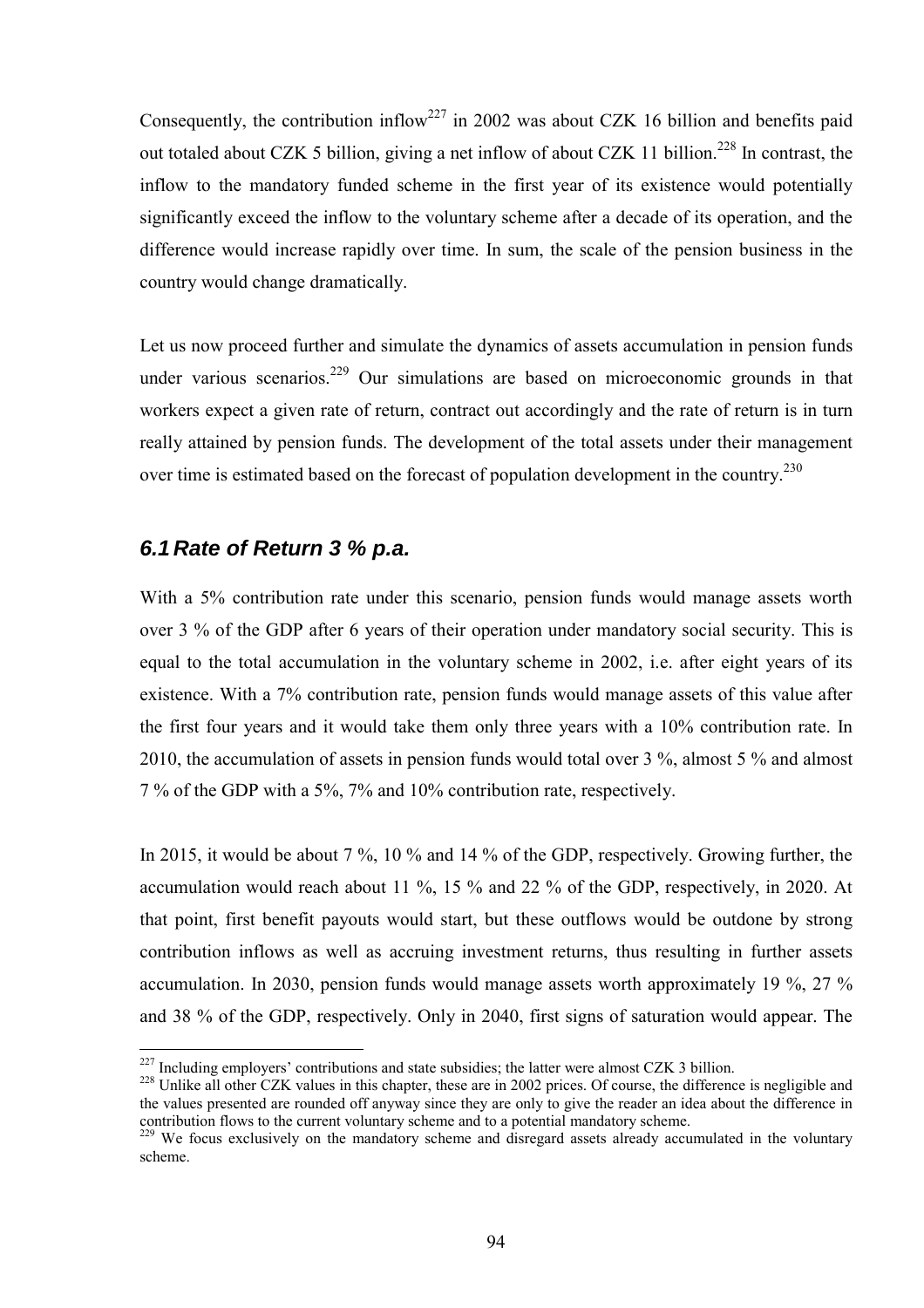scheme would be reaching maturity, managing assets worth about 23 %, 33 % and 47 % of the GDP, respectively. The assets accumulated in pension funds should then remain stable around these values, although some minor fluctuations would occur mainly due to demographic developments. In sum, pension funds would manage substantial assets even with expectations of rather modest returns.



Graph 16: Dynamics of assets accumulation – rate of return 3 % p.a.<sup>231</sup> Source: Own calculations

#### *6.2 Rate of Return 4 % p.a.*

Under this scenario, pension funds would accumulate even faster what the voluntary scheme accumulated in the first eight years. They would hold assets worth 3 % of the GDP after four, three and two years with a 5%, 7% and 10% contribution rate, respectively. In 2010, pension funds would manage assets whose value would exceed 5 %, 7 % and 10 % of the GDP, respectively.

In 2015, it would already be about 11 %, 15 % and 22 % of the GDP, respectively. The growth of assets would continue further, reaching approximately 17 %, 24 % and 35 % of the GDP, respectively, in 2020. Again, first benefits would start to be paid out at that time, but this would not stop the strong accumulation dynamics that would bring the assets under the management

<sup>&</sup>lt;sup>230</sup> I based my calculations on the population forecasts of the Charles University Faculty of Natural Sciences (Burcin and Kučera 2003).

 $^{231}$  Detailed estimates for this as well as the following scenarios are presented in the Annex.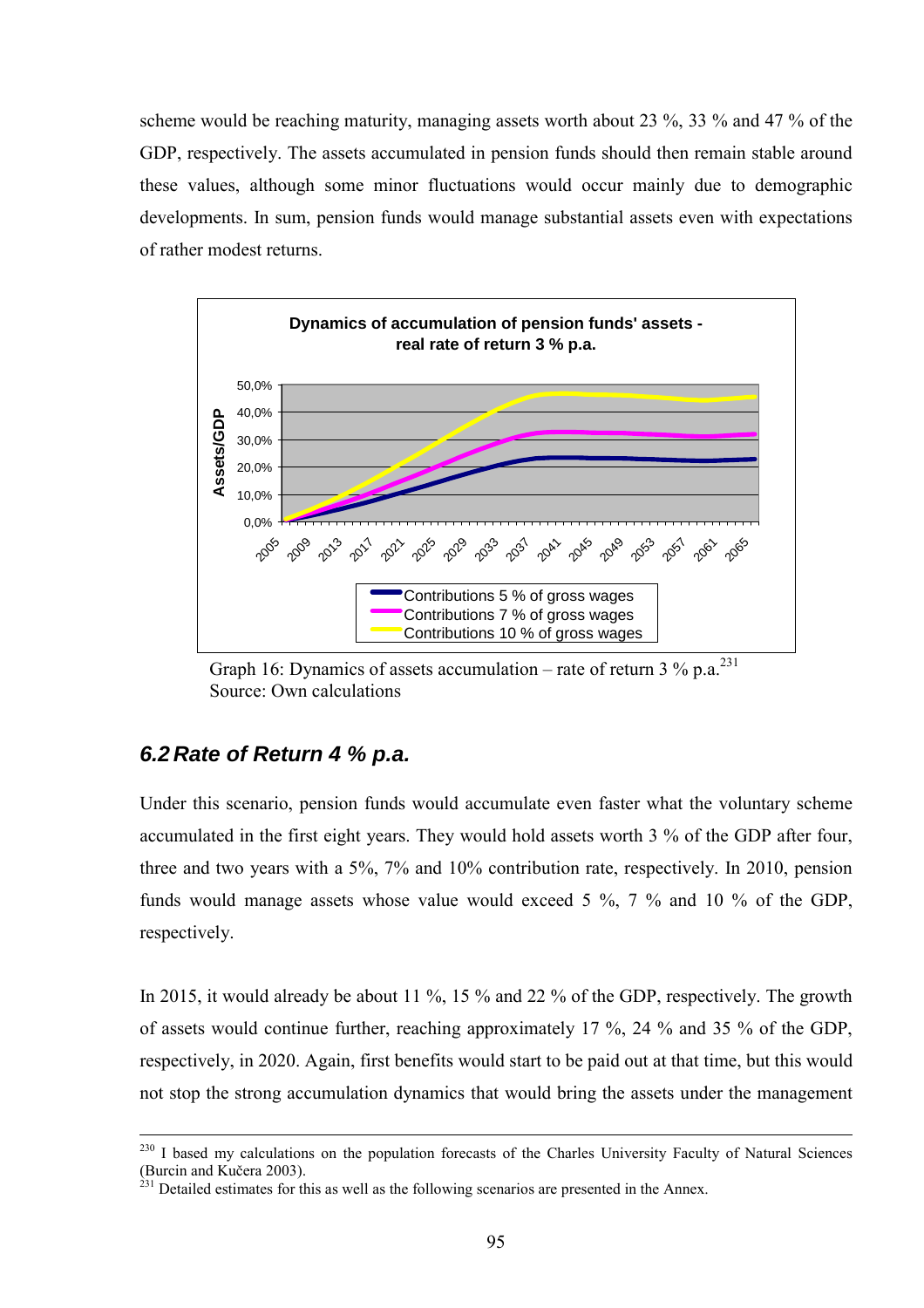of pension funds to about 32 %, 45 % and 64 % of the GDP, respectively, in 2030. As in the previous scenario, the dynamics would cease only around 2040. In that year, pension funds would administer assets worth approximately 40 %, 56 % and 81 % of the GDP, respectively. From then on, assets as a proportion of the GDP would remain rather stable. We can see that in this scenario, pension funds could ultimately manage assets whose value would be well over one half of the GDP.



Graph 17: Dynamics of assets accumulation – rate of return  $4\%$  p.a. Source: Own calculations

#### *6.3 Rate of Return 5 % p.a.*

Expecting returns of 5 % p.a., workers would switch so massively that three years after reform pension funds would manage assets worth 3 %, over 4 % or 6 % of the GDP if the contribution rate were 5 %, 7 % or 10 % of the gross wage, respectively. In 2010, they would manage assets whose value would be almost 7 %, over 9 % and over 13 % of the GDP, respectively. Thus, after a relatively short period of time the accumulation would be substantial.

In 2015, pension funds would administer assets worth 14 %, 20 % and 28 % of the GDP, respectively. In 2020, it would already be 23 %, 32 % and 46 %, respectively, and despite payouts that would gradually start in that year the accumulation would almost double over the next ten years, reaching 43 %, 60 % and 86 % of the GDP, respectively. Approaching maturity, the scheme would manage assets worth 55 %, 77 % and 110 % of the GDP, respectively, in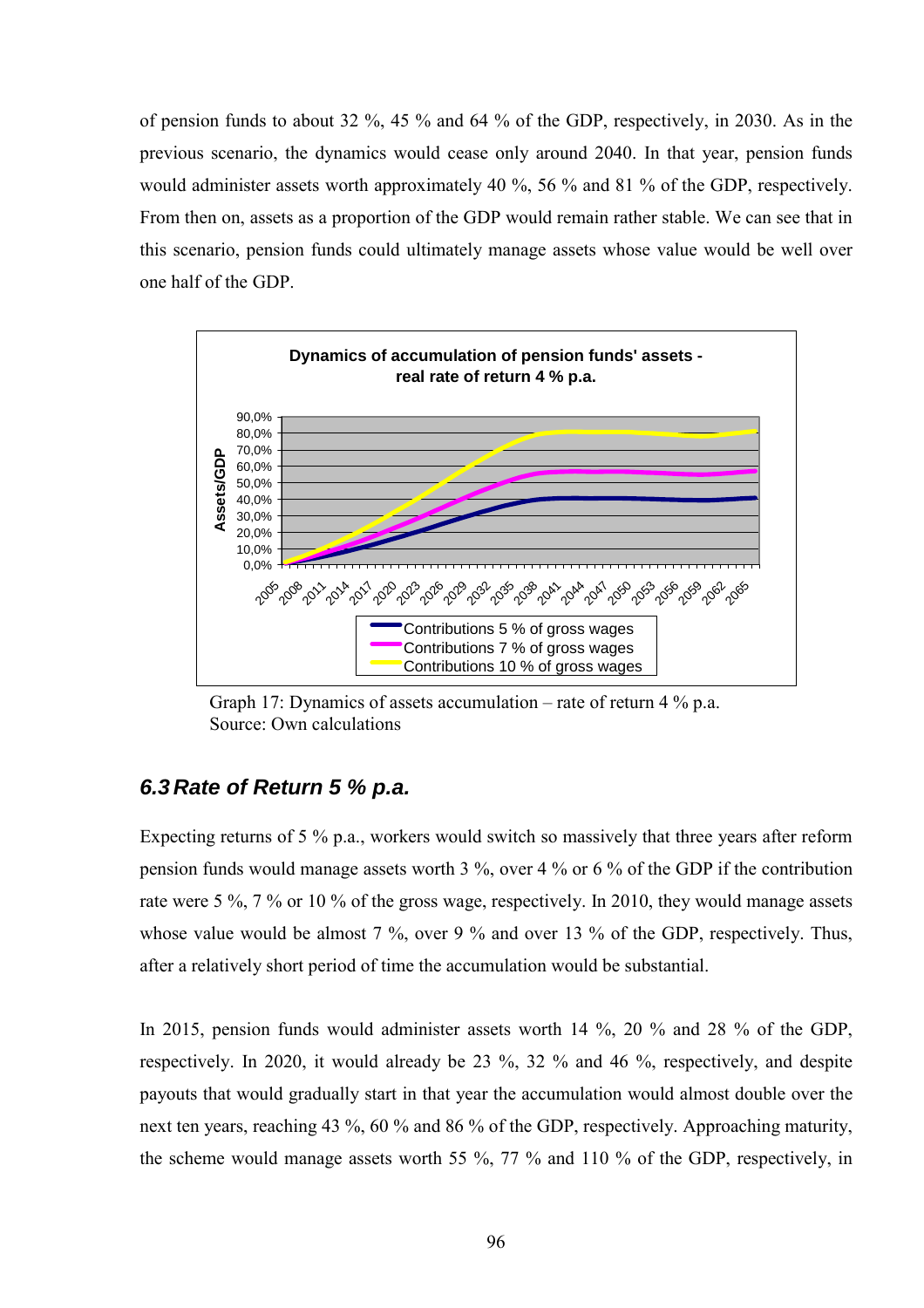2040. Thus, the total accumulation in pension funds could potentially be enormous, possibly exceeding the GDP in three decades.



Graph 18: Dynamics of assets accumulation – rate of return  $5\%$  p.a. Source: Own calculations

## *6.4 7% Contribution Rate under Various Rates of Return*

The extent to which policy makers allow workers to divert part of their mandatory social security contributions to pension funds is difficult to prophesy. Since, however, the resulting accumulation is commensurate with the contribution rate, we will now set it similarly to that in Poland or Hungary in order to present some hopefully realistic estimates of the dynamics of assets accumulation for a reasonable range of returns. Namely, workers in this scenario may divert 7 percentage points of their mandatory social security contributions to pension funds, they expect the rate of return to be 3-5 % p.a. and contract out accordingly. Then the actual rate of return attained by pension funds in the period 2005-2065 really turns out to fall in the range 3-5 % p.a.

The outcomes of the simulations show that the resulting range of assets accumulated in pension funds at given points in time is very wide and the final accumulation is highly sensitive to rates of return (as well as their expectations<sup>232</sup>) as depicted in graph 19. In 2010, pension funds

 $^{232}$  Naturally, this is so for transitional deficits in the pay-as-you-go scheme as well since expectations about returns determine the extent of contracting out. If all workers expect 3 % p.a., the deficit would grow from 0.7 % of the GDP in the first year of the reform to 1.1 % of the GDP in 2020. After that, yearly cash flows to pension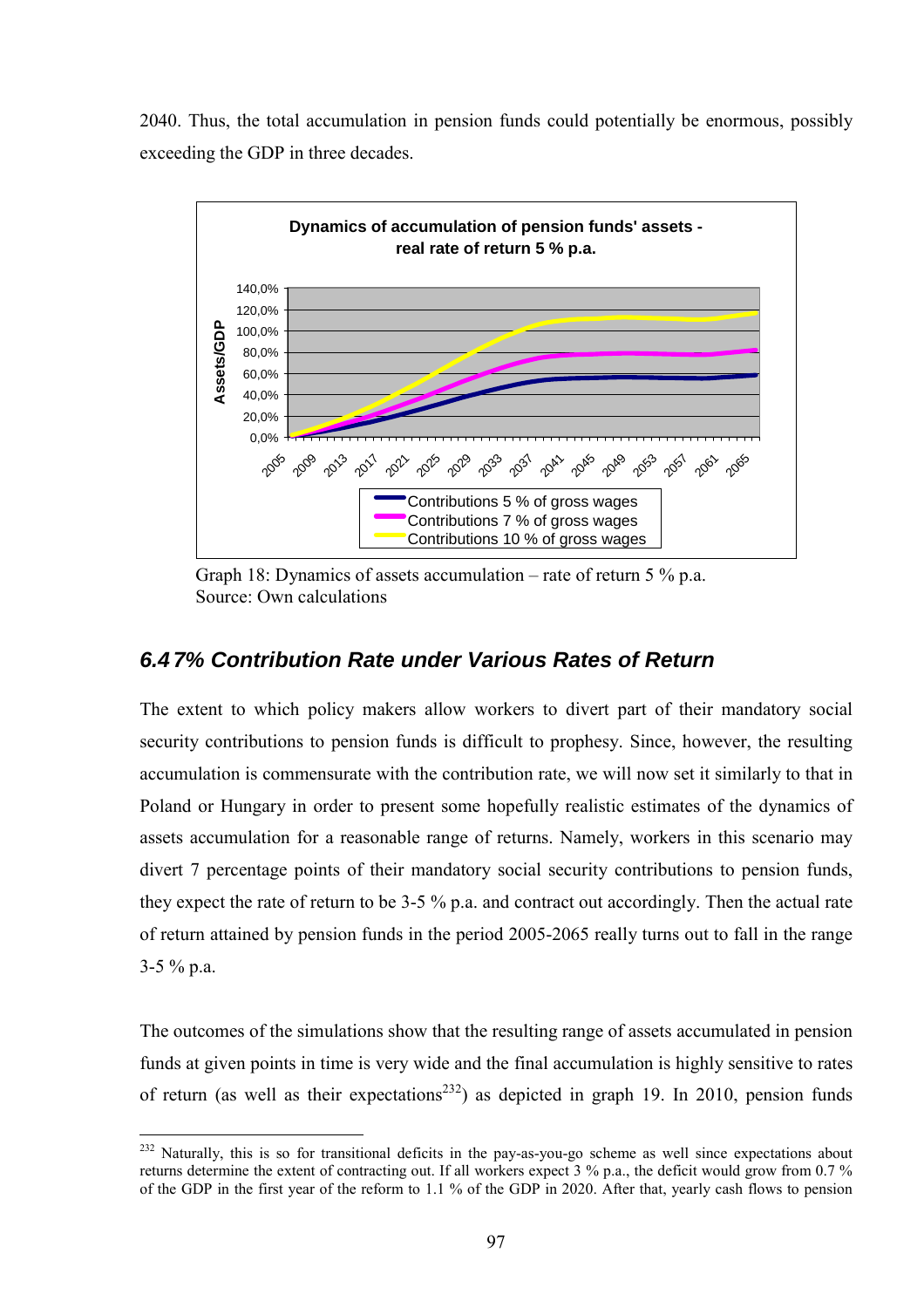would manage assets worth 5-9 % of the GDP. Continuing in their fast growth, assets under pension fundsí administration would reach 10-20 % of the GDP in 2015 and 15-32 % of the GDP in 2020. Ten years later they would already amount to 27-60 % of the GDP. As the scheme would approach the maturity stage, its assets would be worth 33-77 % of the GDP in 2040, then just slightly rising, slightly falling and slightly rising again. Thus, our estimates suggest that under this arrangement pension funds would ultimately manage assets whose value could well exceed one half of the GDP.



Graph 19: Assets accumulation: 7% contribution rate, rate of return 3-5 % p.a. Source: Own calculations

#### *6.5 Summary*

 $\overline{a}$ 

We simulated the dynamics of the accumulation of assets in pension funds in a setting in which individuals vote with their feet between the current pay-as-you-go scheme and its funded alternative based on their expectations about returns. While rates of return are difficult to predict, I believe a reasonable range was used. The outcomes suggest that pension funds would become major players in the financial sector and as discussed in chapters 2 and 3, they would hopefully contribute to the development of the Czech capital market as well. This is likely to be so despite the recent elimination of strict limits on foreign investments and also the expected

funds would still increase a bit, but at the same time the pay-as-you-go scheme would start to pay out lower pensions to retiring persons who have contracted out, which would eventually drive the deficits down to zero. If all workers expect 4 % p.a., the deficit would grow from 1.1 % of the GDP in the first year of the reform to 1.6 % of the GDP in 2020. And finally, if all workers expect 5 % p.a., the deficit would increase from 1.3 % of the GDP in the first year of the reform to 2 % of the GDP in 2020.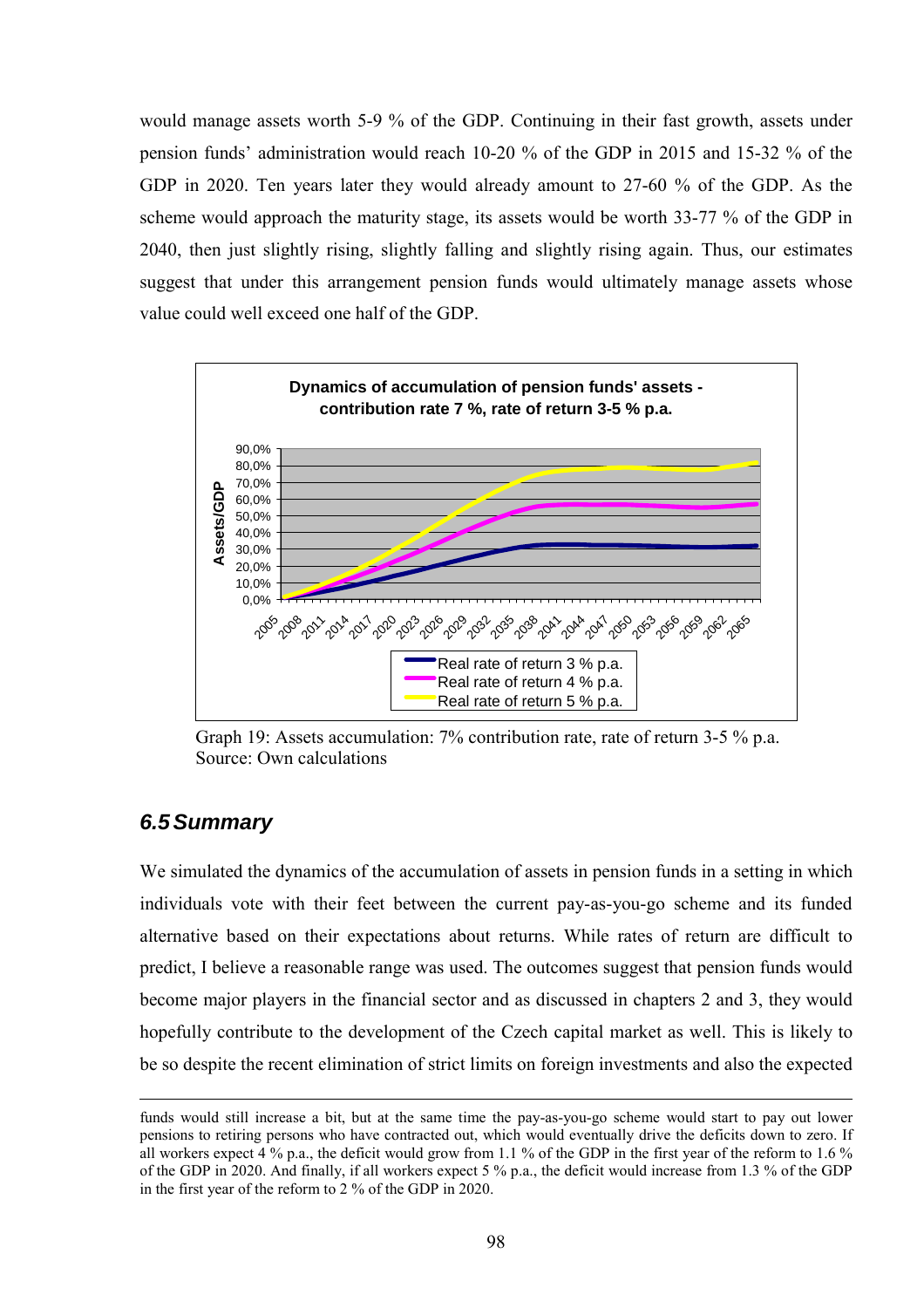entry into the Economic and Monetary Union at the turn of the decade,<sup>233</sup> an empirical strong home bias having been discussed earlier. The estimated final accumulation of assets as a proportion of the GDP is in accordance with the situation in a number of countries with developed systems of pension funds as shown in previous chapters. Apparently, the scale of the pension business in the country will be fundamentally determined by the extent of mandatory contributions that individuals are allowed to divert to pension funds.

 $^{233}$  The elimination of the exchange rate risk would also be accompanied by a further substantial fall of limits on foreign investments, since the euro would no longer be a non-matching currency and so the 30% limit on investments denominated in non-matching currencies would no longer apply to the common currency.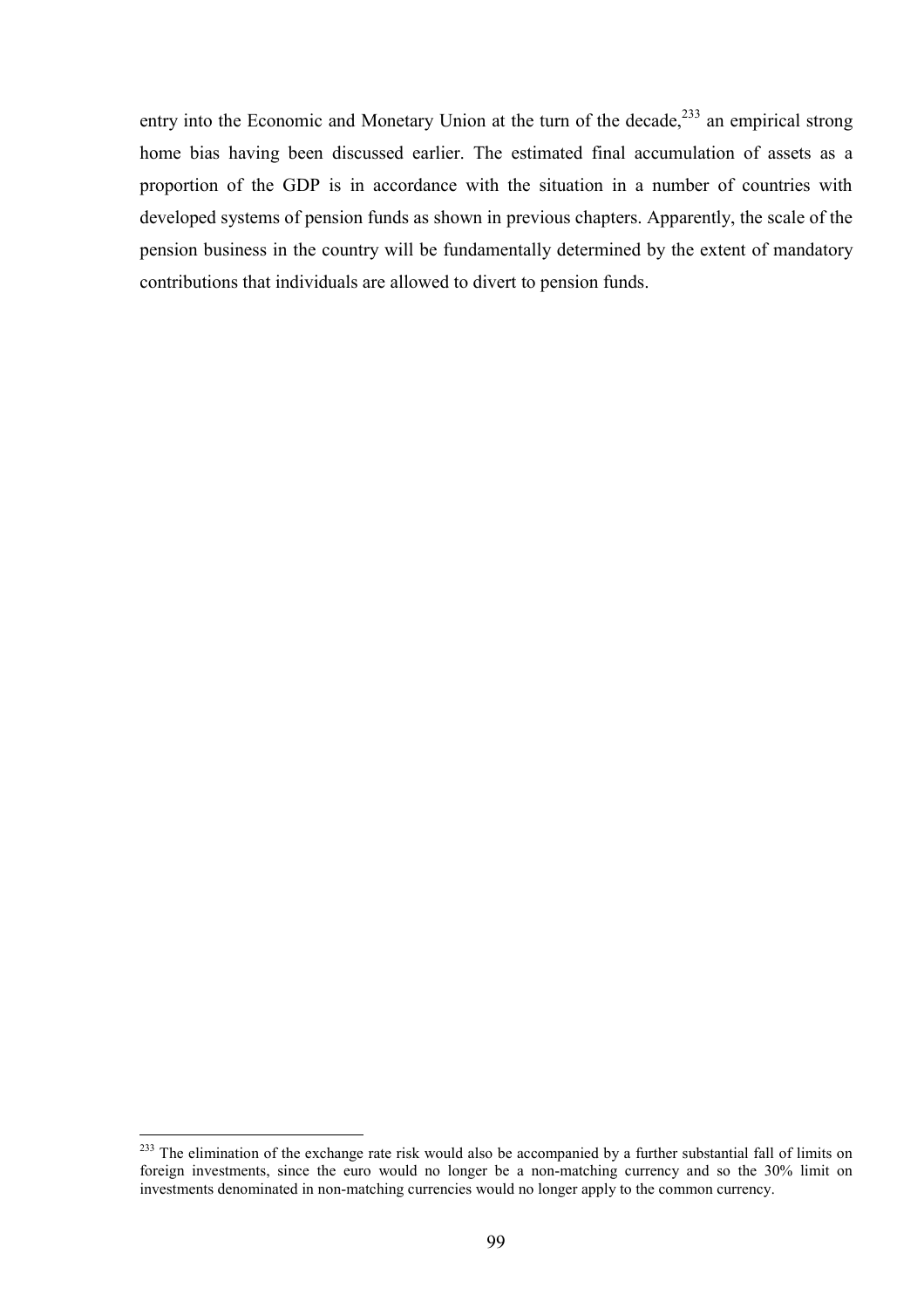# **7 Conclusion**

We have presented an overview of basic issues concerning pension funds as long-term institutional investors and their role in retirement income provision. Examples were given of different institutional arrangements of systems of pension funds across countries, and special attention was devoted to those countries that reformed their mandatory social security by delegating the task of pension provision to pension funds, be it partially or fully.

We have described the voluntary system of pension funds in the Czech Republic and have shown that it managed to attract a very large number of participants compared to voluntary schemes in other transitional countries. It is still in a developmental stage with only modest assets under administration and a further increase in its coverage is still expected, although room for it seems to be rather limited. However, we identified a number of weaknesses the scheme is suffering from, among the most important being an unfavorable age structure and heavy dependence on state subsidies that induce extremely low contributions, which makes it more of an advantageous medium-term savings mechanism rather than anything else.

Regarding other major regulatory weaknesses, the assets of pension funds' shareholders are not segregated from the assets of participants, which should be a cause of concern and subject to correction soon. Most importantly, a stifling regulatory framework pushes pension funds into overly safe investments that generate lower investment returns in the long run. A recent relaxation of investment restrictions is a sign of improvement, but the most intricate hindrance to a desired portfolio rebalancing towards higher-yielding instruments are annual guarantees of returns and they still remain, making a major enhancement of performance unlikely.

All these render the scheme incapable of strengthening pension provision in the country and some suggestions for improvement have been presented. Since, however, extremely high social security contributions in the Czech Republic are likely to crowd out voluntary savings in pension funds strongly, I believe that the only measure that could prevent a major deterioration of pension provision and make it more robust against the whims of demography is a systemic pension reform. Such a profound reform of social security would also bring more efficiency into labor and capital markets. We have shown that the importance of pension funds as institutional investors would increase dramatically if they assumed responsibility for a part of mandatory social security. Relative to the traditional pay-as-you-go scheme, they should be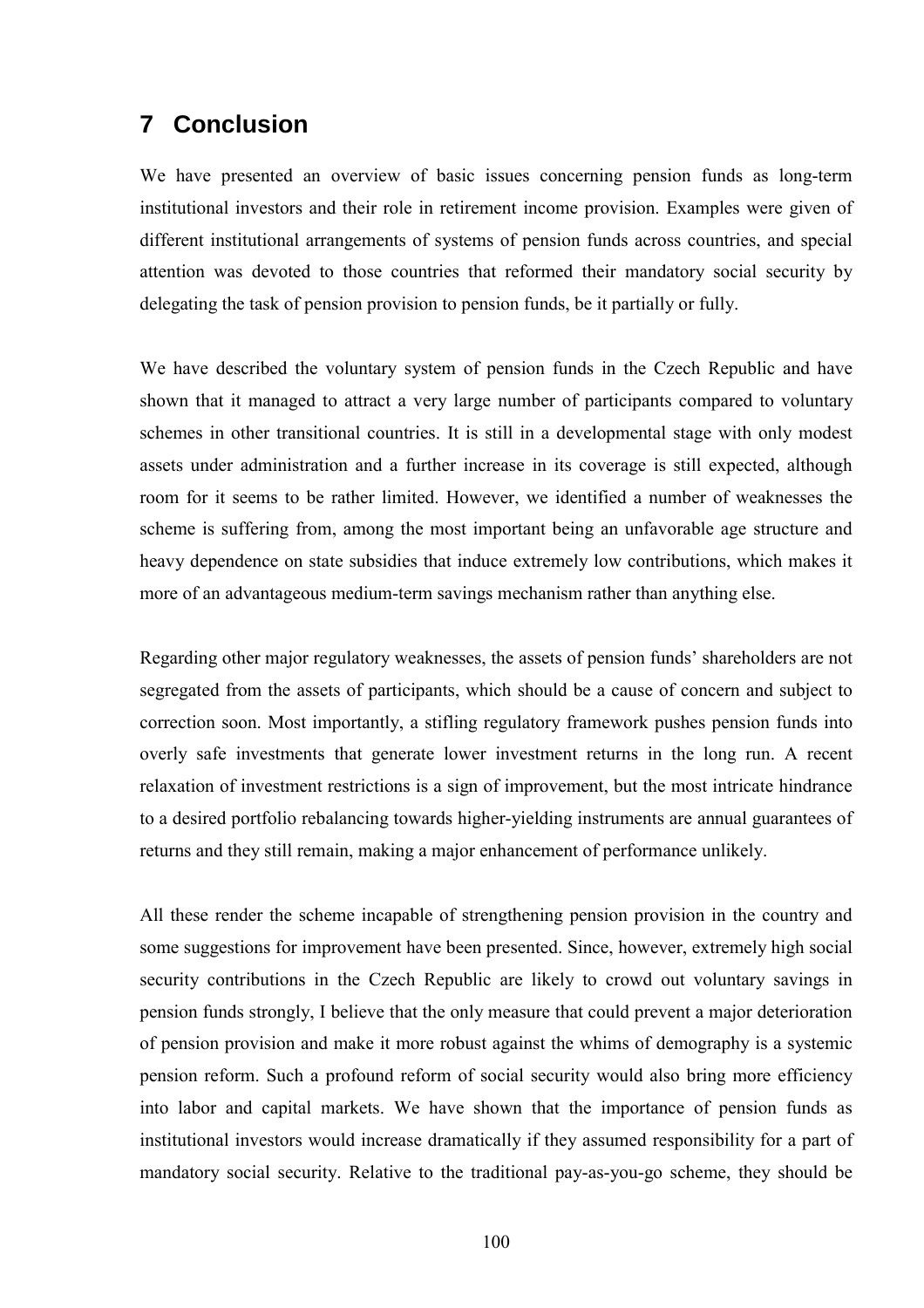able to provide superior retirement benefits to future pensioners and economic rationale tells us that a systemic pension reform should be conducted soon. But given its high short-run costs, however beneficial it may be in the long run, the ultimate decision will be political.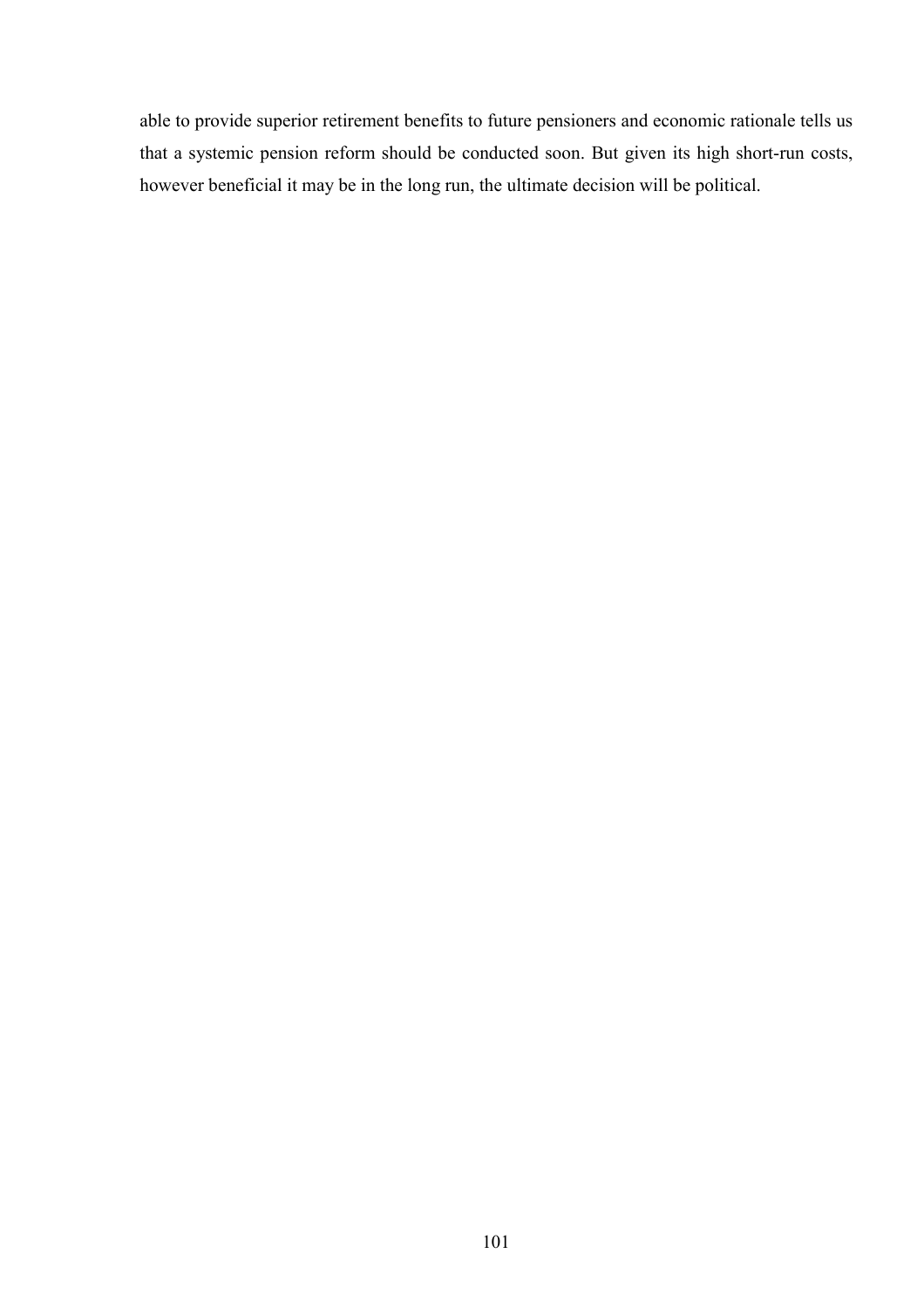# **8 References**

Act No. 42/1994 Coll. on State Contributory Supplementary Pension Insurance and its  $a$ mendments – Czech Republic.

Association of Pension Funds of the Czech Republic (2003), *Supplementary Pension Insurance with State Contribution 1994 – 2002.* 

Barberis, N., Thaler, R. (2002), *A Survey of Behavioral Finance*, NBER Working Paper 9222.

Baxter, M., Jermann, U. (1997), The International Diversification Puzzle Is Worse than You Think, *American Economic Review*, vol. 87, pp. 170-180.

Bezděk, V. (2000), *PenzijnÌ systÈmy obecně i v kontextu českÈ ekonomiky (současn˝ stav a potřeba reforem)*, CNB Working Paper No. 25, Czech National Bank, Prague.

Bikhchandani, S., Sharma, S. (2000), *Herd Behavior in Financial Markets - A Review*, IMF Working Paper No. 00/48.

Blake, D. (1997), *Pension Funds and Capital Markets*, discussion paper PI-9706, The Pensions Institute, Birkbeck College, University of London.

Blake, D., Orszag, J. M. (1997), *Portability and Preservation of Pension Rights in the UK*, Report of the Director-General's Inquiry into Pensions, Volume 3, Office of Fair Trading, London.

Blommestein, H. (2001), *Ageing, Pension Reform, and Financial Market Implications in the OECD Area*, Working Paper No. 9, OECD.

Boersch-Supan, A.H., Winter, J.K. (2001), *Population Aging, Savings Behavior and Capital Markets*, NBER Working Paper 8561.

Brooks, R. (2000), *What Will Happen to Financial Markets When the Baby Boomers Retire?*, IMF Working Paper No. 00/18.

Burcin, B., Kučera, T. (2003), *Perspektivy populačnÌho v˝voje ČeskÈ republiky na obdobÌ 2003 ñ 2065*, DemoArt, Prague.

Chlon-Dominczak, A. (2003), *Evaluation of Reform Experiences in Eastern Europe*, in: International Federation of Pension Fund Administrators, *Pension Reforms: Results and Challenges*, Santiago, Chile, 2003.

Clark, G.L. (2000), *Pension Fund Capitalism*, Oxford University Press.

Corbo, V., Schmidt-Hebbel, K. (2003), *Macroeconomic Effects of the Pension Reform in Chile*, in: International Federation of Pension Fund Administrators, *Pension Reforms: Results and Challenges*, Santiago, Chile, 2003.

Davis, E. P. (2003a), *Pension Funds and European Financial Markets*, Brunel University, UK.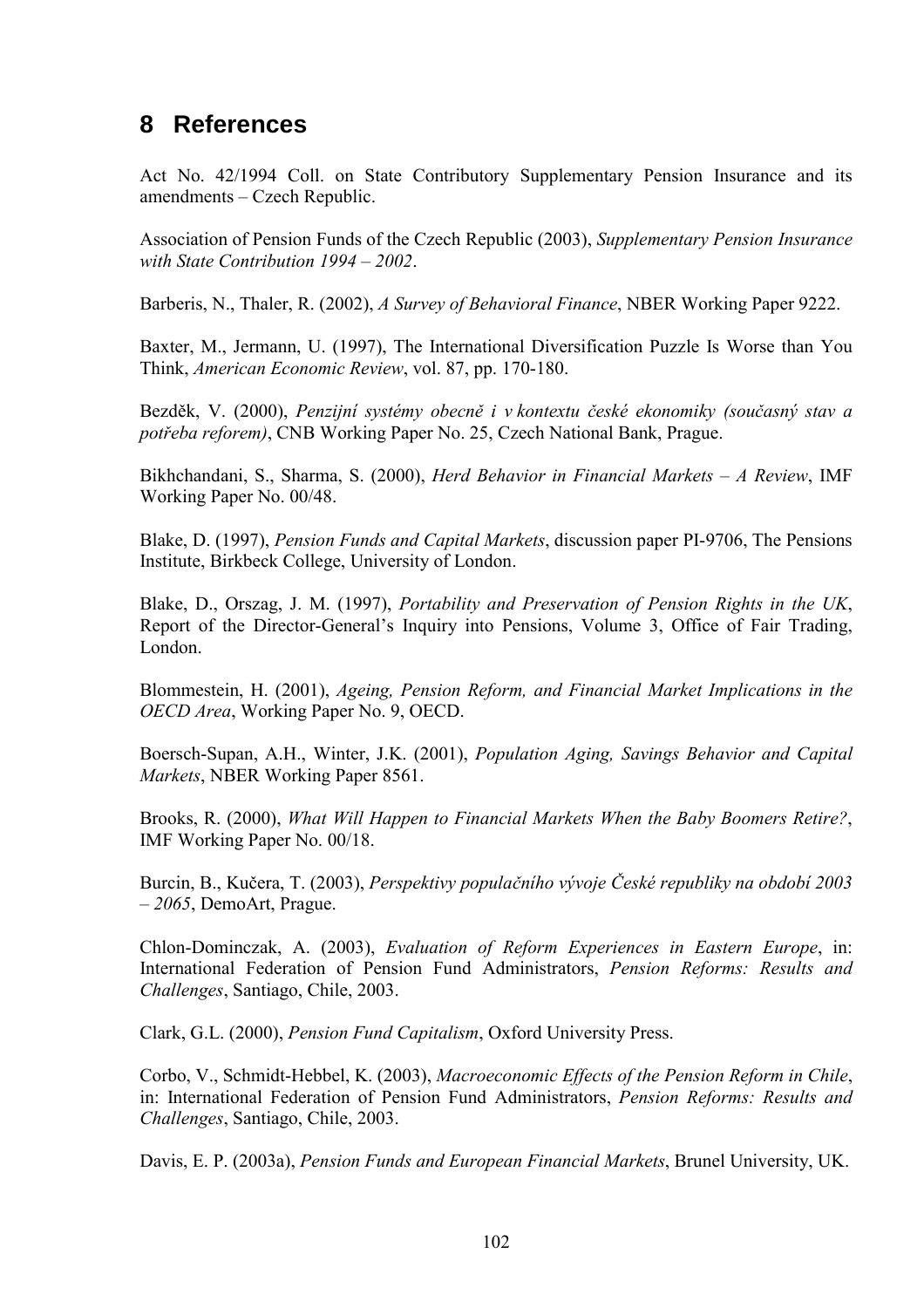Davis, E. P. (2003b), *Is There a Pensions Crisis in the UK?*, Brunel University, UK.

Davis, E. P. (2003c), *Institutional Investors, Financial Market Efficiency, and Financial Stability*, Brunel University, UK.

Davis, E. P. (2002a), *Prudent Person Rules or Quantitative Restrictions? The Regulation of*  Long-Term Institutional Investors' Portfolios, Brunel University, UK.

Davis, E. P. (2002b), *The European Pension Management Industry*, Brunel University, UK.

Davis, E. P. (2001), *Portfolio Regulation of Life Insurance Companies and Pension Funds*, discussion paper PI-0101, The Pensions Institute, Birkbeck College, University of London.

Davis, E. P. (2000), *Pension Funds, Financial Intermediation and the New Financial Landscape*, Brunel University, UK.

Davis, E. P. (1995), *Pension Funds, Retirement-Income Security and Capital Markets, An International Perspective*, Oxford University Press.

Davis, E. P., Li, C. (2003), *Demographics and Financial Asset Prices in the Major Industrialized Economies*, Brunel University, UK.

Davis, E. P., Steil, B. (2001), Institutional Investors, MIT Press.

Demirgüç-Kunt, A., Levine, R. (1996), *Stock Market Development and Financial Intermediaries; Stylized Facts*, World Bank Economic Review 10, 291-321.

Directive 2003/41/EC of the European Parliament and of the Council on the Activities and Supervision of Institutions for Occupational Retirement Provision.

Fischer, K. (1998), *A Discrete Martingale Model of Pension Fund Guarantees in Colombia: Pricing and Market Effects*, Working Paper No. 98-02, Laval University, Canada.

Friedman, B. (1995), *Economic Implications of Changing Share Ownership*, NBER Working Paper 5141.

Goetzmann, W. N., Li, L., Rouwenhorst, K. G. (2001), *Long-Term Global Market Correlations*, NBER Working Paper 8612.

Galati, G., Tsatsaronis, K. (2001), *The Impact of the Euro on Europe's Financial Markets*, Working Paper, Bank for International Settlements.

Havel, J. (1998), České kapitálové trhy – iluze a hořká skutečnost, *Finance a úvěr (Czech Journal of Economics and Finance)*, vol. 48, No. 10.

Havlíčková, K., Illich, M., Schneider, O., Valenčík, R. (2003), *Důchodová reforma metodou komplementární konverze*, in Matějů, P., Schneider, O., Večerník, J. (eds.), *Proč tak těžko...?*, Institute for Social and Economic Analyses, Prague, 2003.

Hull, J. C. (2003), *Options, Futures and Other Derivatives*, Prentice Hall.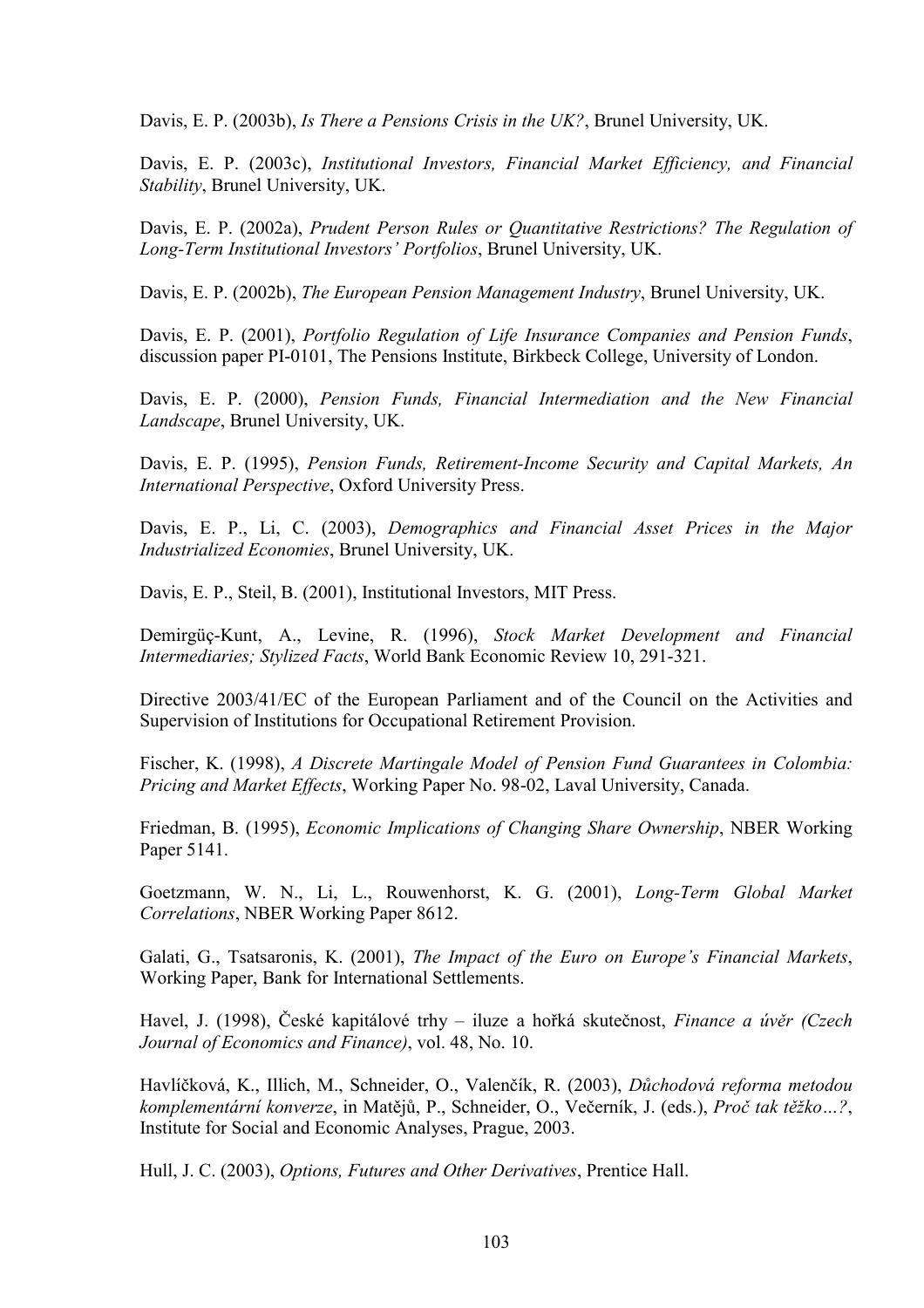Iglesias, A. (2003), *Strengthening the Private Voluntary Pension Scheme in the Czech Republic*, mimeo, prepared for the World Bank.

International Federation of Pension Fund Administrators (2003), *Bi-Annual Report No. 14 (First Version)*.

Jelínek, T. and Schneider, O. (1999), An Analysis of the Voluntary Pension Fund System in the Czech Republic, in Müller, K., Ryll, A. and Wagner, H. (eds.) *Transformation of Social Security: Pensions in Central-Eastern Europe*, Physica-Verlag, New York.

Ježek, M. (2003), A Microanalysis of Pension Reform: To Switch or Not to Switch in the Czech Republic?, *Czech Journal of Economics and Finance*, vol. 53, No. 11-12.

Karlinger, L. (2002), *The Impact of Common Currencies on Financial Markets: A Literature Survey and Evidence from the Euro Area*, Working Paper 2002-35, Bank of Canada.

Kohout, P. (2001), Některé chyby v systému penzijních fondů v České republice, *Finance a ˙věr (Czech Journal of Economics and Finance)*, vol. 51, No. 10.

Kraus, T. (2001), *The Impact of EMU on the Structure of European Equity Returns: An Empirical Analysis of the First 21 Months*, IMF Working Paper 01/84.

McMorrow, K., Roeger, W. (2002), *EU Pension Reform – An Overview of the Debate and an Empirical Assessment of the Main Policy Reform Options*, Directorate-General for Economic and Financial Affairs, European Commission, Brussels.

Mejstřík, M. (2000), Makroekonomické a finanční aspekty rozvoje eurozóny, *Finance a úvěr (Czech Journal of Economics and Finance)*, vol. 50, No. 6.

Ministry of Finance (2003), *Annual Report for the Year 2002 (Supplementary Pension Insurance*), Office of the State Supervision in Insurance and Pension Funds.

Ministry of Labor and Social Affairs (2002), *Pojistněmatematická zpráva o sociálním pojiötěnÌ*, Department of Social Insurance.

Mitchell, O. (1996), *Administrative Costs in Public and Private Retirement Systems*, NBER Working Paper 5734.

Mitchell, O., McCarthy, D. (2002), *Annuities for an Ageing World*, NBER Working Paper 9092.

Musílek, P. (2003), *Postavení penzijních fondů na kapitálových trzích*, a paper presented at the Conference of the Leadership Forum in Prague in November 2003.

Müller, K. (2003), *The Making of Pension Privatization in Latin America and Eastern Europe*, in: Holzmann, R., Orenstein, M. A., Rutkowski, M. (eds.), *Pension Reform in Europe: Process and Progress*, World Bank.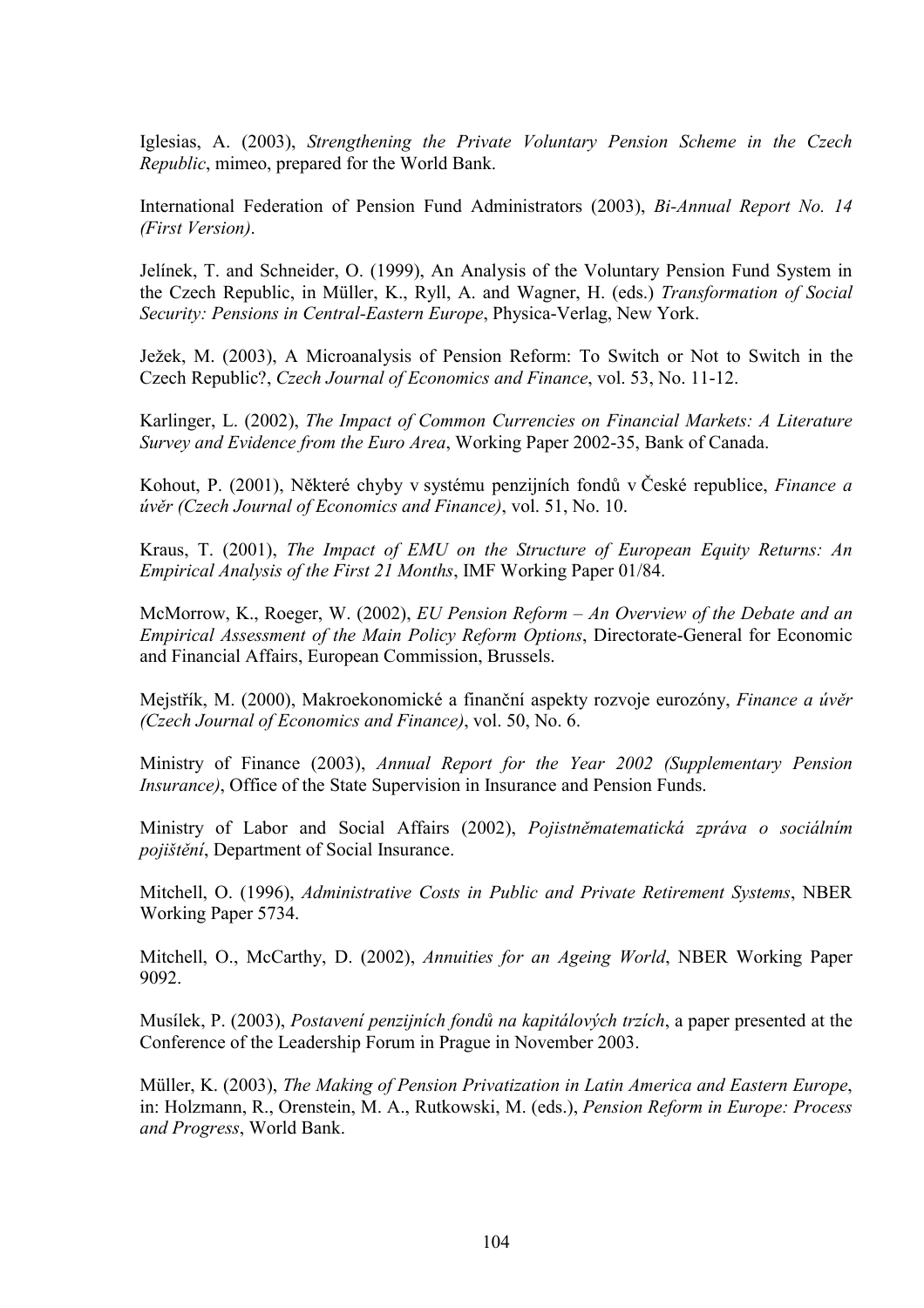Orenstein, M. A. (2003), *Mapping the Diffusion in Pension Innovation*, in: Holzmann, R., Orenstein, M. A., Rutkowski, M. (eds.), *Pension Reform in Europe: Process and Progress*, World Bank.

Organization for Economic Cooperation and Development (2002), *"Prudent Person Rule" Standard for the Investment of Pension Fund Assets*, Working Party on Private Pensions.

Palacios, R. (2003), *Pension Reform in Latin America: Design and Experiences*, in: International Federation of Pension Fund Administrators, *Pension Reforms: Results and Challenges*, Santiago, Chile.

Poterba, J. M. (1998), *Population Age Structure and Asset Returns: An Empirical Investigation*, NBER Working Paper 6774.

Rocha, R., Vittas, D. (2001), *The Hungarian Pension Reform: A Preliminary Assessment of the First Years of Implementation*, working paper (not numbered), World Bank.

Samuelson, P. (1958), An Exact Consumption-Loan Model of Interest with or without the Social Contrivance of Money, *Journal of Political Economy*, vol. 66, pp. 467 – 82.

Santillán, J., Bayle, M., Thygesen, C. (2000), *The Impact of the Euro on Money and Bond Markets*, Occasional Paper Series No. 1, European Central Bank.

Schieber, S.J., Shoven, J.B. (1994), *The Consequences of Aging on Private Pension Fund Saving and Asset Markets*, NBER Working Paper 4665.

Schimmelpfennig, A. (2000), *Pension Reform, Private Saving, and the Current Account in a Small Open Economy*, IMF Working Paper 00/171.

Securities Commission of the Czech Republic (2001), *Analýza příčin nerealizování primárních emisÌ akciÌ v ČR*, Prague.

Shoven, J.B. (1999), *The Location and Allocation of Assets in Pension and Conventional Savings Accounts*, NBER Working Paper 7007.

Součková, A. (2003), *Správa a řízení společností se zaměřením na penzijní fondy*, dissertation thesis, Charles University, Prague.

Srinivas, P.S., Yermo, J. (1999), *Do Investment Regulations Compromise Pension Fund Performance? Evidence from Latin America*, World Bank Latin American and Caribbean Studies – Viewpoints, Washington, DC.

Vittas, D. (1996), *Pension Funds and Capital Markets*, FSD Note No. 71, February, World Bank.

Whitehouse, E. (2000), *Administrative Charges for Funded Pensions: An International Comparison and Assessment*, Working Paper No. 0016, Social Protection Discussion Paper Series, World Bank.

www.apfcr.cz (Association of Pension Funds of the Czech Republic)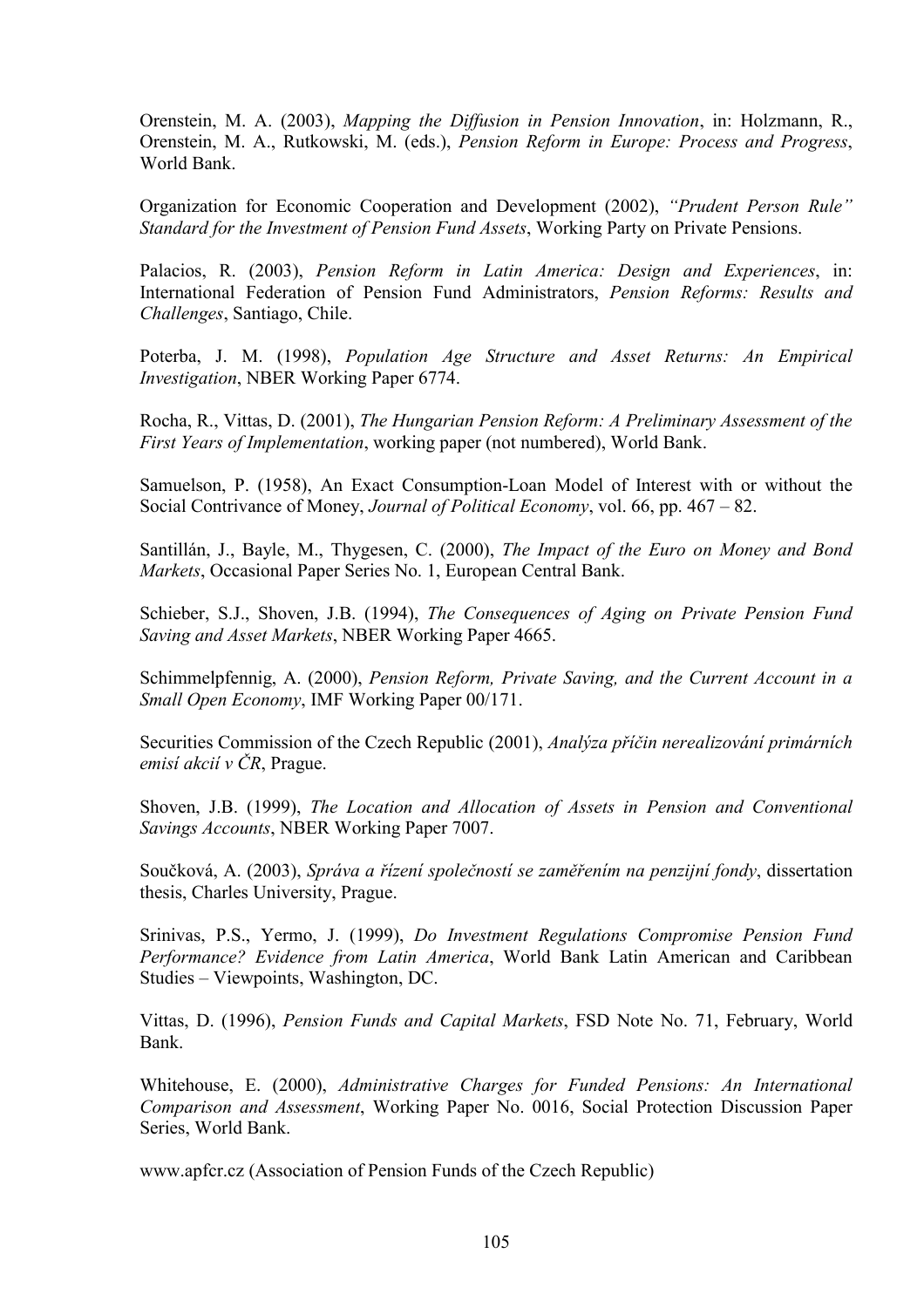www.cssz.cz (Czech Social Security Administration) www.czso.cz (Czech Statistical Office) www.fiap.cl (International Federation of Pension Fund Administrators) www.mfcr.cz (Ministry of Finance of the Czech Republic) www.mpsv.cz (Ministry of Labor and Social Affairs)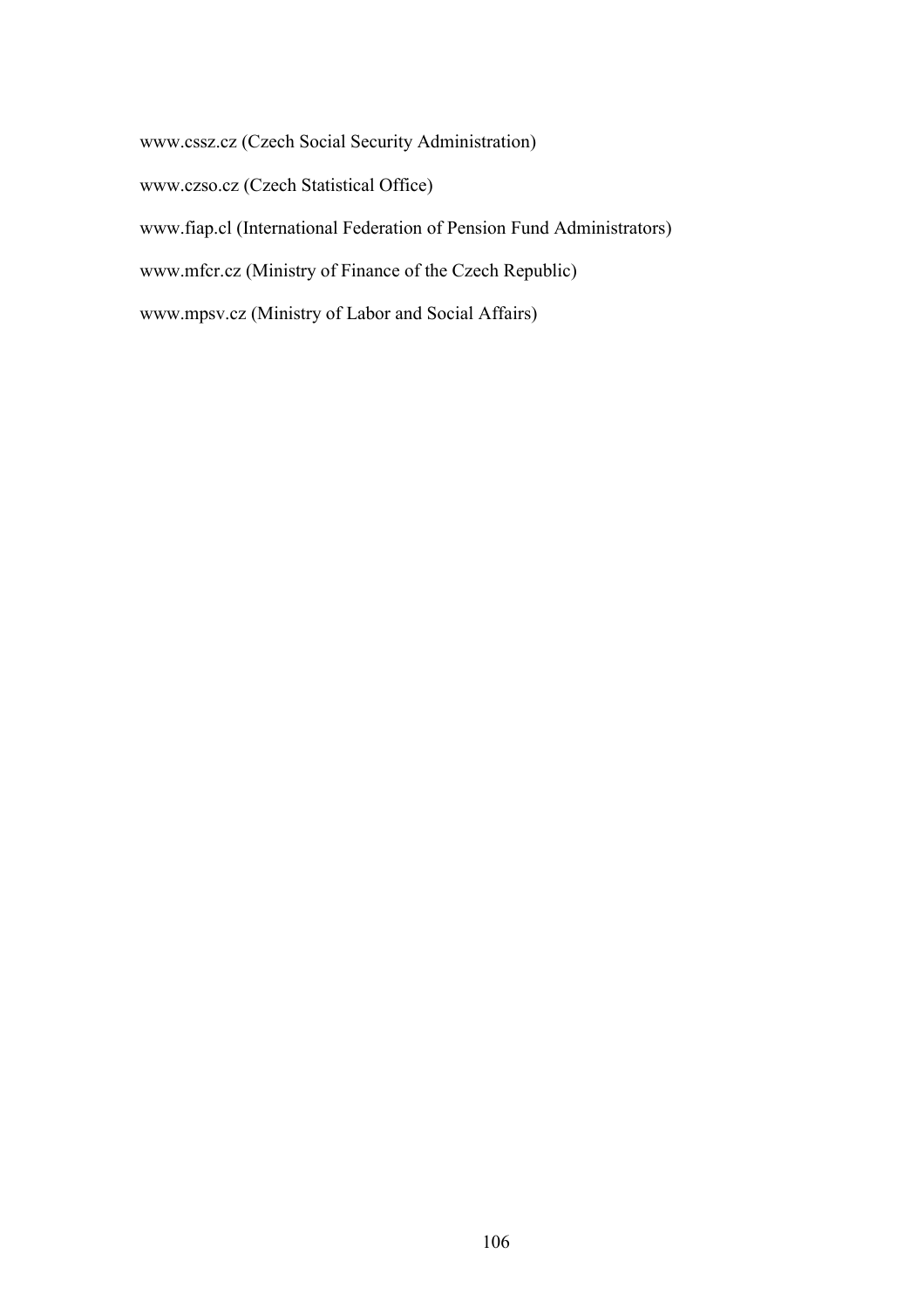# **9 Annex**

## *9.1 Implicit Rates of Return in a Sustainable Pay-As-You-Go Scheme*

We conserved the current pay-as-you-go formulae, thus assuming that the level of redistribution in the scheme remains unchanged. Bezděk (2000) showed that if the scheme is to be financially sustainable, the average replacement rate<sup>234</sup> has to fall from the current 44 % to 38 %, i.e. by 14 %. In addition, the total pension contribution rate must increase from 26 % at that time to 30 % together with an increase in the retirement age to 65 for both genders, a reduction in early retirements by 50 % and a reduction in disability and survivors' pensions by 10 %. Thus, for the sake of simplicity, we calculate pension benefits by using the old formulae, but reducing the results by 14 %. Also, since only over 70 % of total pension contributions are earmarked for old-age pensions, the rest going towards disability and survivors' pensions, we assume a 21.5% contribution rate for old-age pensions. Non-old-age pensions are not included in the calculations, the resulting implicit rates of return concern only the provision of pensions for old age.

Based on the above, we use the following parameters in the calculations:

- men aged 23 and women aged 27 (due to maternity leave) enter the labor market in 2005; both genders retire at the age of 65
- the life expectancy of men is 83 years, that of women is 87 years, i.e. a five-year increase in the current values is assumed
- since a maternity leave is included in the vesting period, 42 years of participation are entered in the benefit formulae for both genders
- the real wage growth rate is  $2.5\%$  p.a.

 $\overline{a}$ 

• the basic flat benefit is CZK 1,310 and the first and second reduction limits are CZK 8,000 and CZK 20,000, respectively, in 2005 and they all grow at the rate equal to the growth of wages

The resulting implicit real rates of return are summarized in the following table:

 $^{234}$  I.e. the ratio of the average pension benefit and the average gross wage in the economy.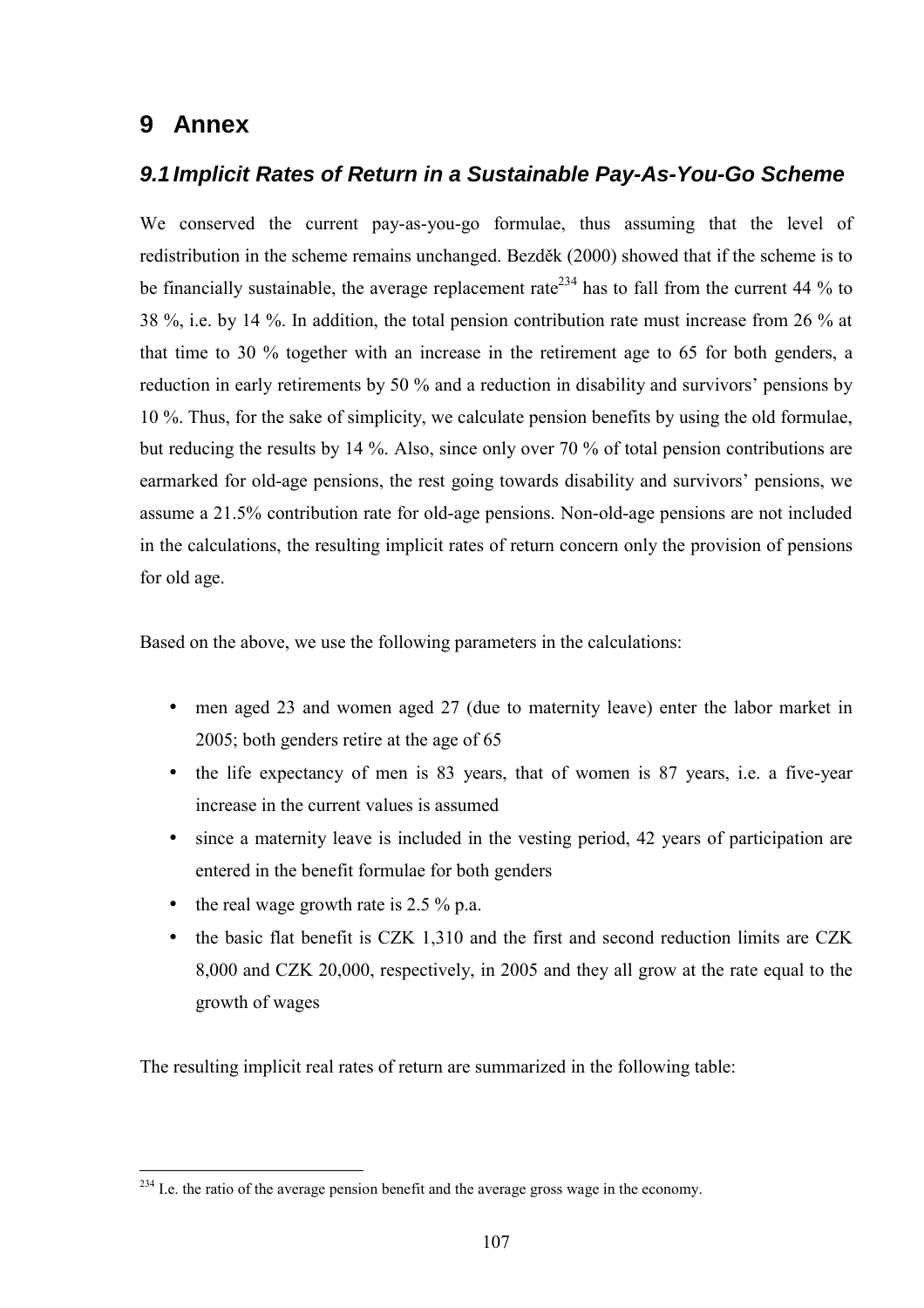| Wage  | Men      | Women    | Wage  | Men       | Women    | Wage   | Men       | Women     |
|-------|----------|----------|-------|-----------|----------|--------|-----------|-----------|
| 7000  | $3.74\%$ | 4.59 %   | 26000 | $0.89\%$  | 1.74%    | 45000  | $-0.64\%$ | $0.24\%$  |
| 8000  | $3.65\%$ | 4.50 $%$ | 27000 | $0.78 \%$ | $1.63\%$ | 46000  | $-0.70%$  | $0.19\%$  |
| 9000  | 3.40%    | 4.25 $%$ | 28000 | $0.68 \%$ | $1.53\%$ | 47000  | $-0.76\%$ | $0.13\%$  |
| 10000 | $3.15\%$ | $3.99\%$ | 29000 | $0.58 \%$ | $1.43\%$ | 48000  | $-0.82%$  | $0.08 \%$ |
| 11000 | 2.92 %   | $3.76\%$ | 30000 | $0.48 \%$ | $1.33\%$ | 49000  | $-0.87\%$ | $0.03\%$  |
| 12000 | $2.72\%$ | $3.56\%$ | 31000 | $0.39\%$  | $1.24\%$ | 50000  | $-0.92\%$ | $-0.02\%$ |
| 13000 | $2.54\%$ | 3.38 %   | 32000 | $0.30\%$  | $1.16\%$ | 60000  | $-1.39\%$ | $-0.47\%$ |
| 14000 | $2.37\%$ | $3.21\%$ | 33000 | $0.21\%$  | $1.07\%$ | 70000  | $-1.77\%$ | $-0.83\%$ |
| 15000 | $2.22\%$ | $3.06\%$ | 34000 | $0.12\%$  | $0.99\%$ | 80000  | $-2.08\%$ | $-1.13\%$ |
| 16000 | $2.09\%$ | 2.92 %   | 35000 | $0.04\%$  | $0.91\%$ | 90000  | $-2.35\%$ | $-1.38\%$ |
| 17000 | 1.96 %   | 2.80 %   | 36000 | $-0.03\%$ | $0.83\%$ | 100000 | $-2.58\%$ | $-1.59\%$ |
| 18000 | $1.84\%$ | 2.68 %   | 37000 | $-0.11\%$ | $0.76\%$ | 150000 | $-3.36\%$ | $-2.33\%$ |
| 19000 | $1.73\%$ | $2.57\%$ | 38000 | $-0.18\%$ | $0.69\%$ | 200000 | $-3.83\%$ | $-2.77\%$ |
| 20000 | $1.63\%$ | $2.47\%$ | 39000 | $-0.26\%$ | $0.62\%$ | 250000 | $-4.15\%$ | $-3.06\%$ |
| 21000 | $1.51\%$ | $2.35\%$ | 40000 | $-0.33\%$ | $0.55\%$ | 300000 | $-4.37\%$ | $-3.27\%$ |
| 22000 | 1.38 %   | $2.22\%$ | 41000 | $-0.39\%$ | $0.49\%$ | 350000 | $-4.54\%$ | $-3.42\%$ |
| 23000 | $1.25\%$ | $2.09\%$ | 42000 | $-0.46\%$ | $0.42\%$ | 400000 | $-4.67\%$ | $-3.54\%$ |
| 24000 | $1.12\%$ | $1.97\%$ | 43000 | $-0.52\%$ | $0.36\%$ | 450000 | $-4.78\%$ | $-3.64%$  |
| 25000 | $1.00\%$ | 1.85 %   | 44000 | $-0.58\%$ | $0.30\%$ | 500000 | $-4.87\%$ | $-3.72\%$ |

Table 24: Implicit rates of return in a sustainable pay-as-you-go scheme based on the wage upon entry into labor force in 2005 Source: Own calculations

## *9.2 Parameters Used for the Calculation of Minimum Wages with which It Pays to Contract out of the Pay-as-you-go Scheme*

Using the above parameters for the calculation of pay-as-you-go benefits, we compare them with those attainable through saving in a pension fund. While the pay-as-you-go scheme offers longevity insurance automatically, it generally needs not be so in the funded scheme. Based on the work of Mitchell and McCarthy (2002), we assume that the cost of this insurance via a purchase of an annuity is 7 % of the accumulation.<sup>235</sup> Concerning labor force entrants, men are again assumed to start working and contributing at 23, women only at 27. Among young age cohorts, only workers with low wages might be better off remaining in the pay-as-you-go scheme. Since these low-income and predominantly low-skilled workers usually enter the labor market before reaching the age of twenty, some room for unemployment spells during the working life is provided, thus compensating for our less realistic assumption of uninterrupted contributions from entry into the labor market until retirement.

<sup>&</sup>lt;sup>235</sup> They compare the present values of expected annuity payouts with the prices of annuities in a range of developed countries, using the population mortality tables. They conclude that "a typical member of the population could anticipate receiving at least 90 percent of his premium from the single life annuity. The results also imply that adverse selection as well as loadings and administrative charges must be below ten percent of the purchase price" (p. 14).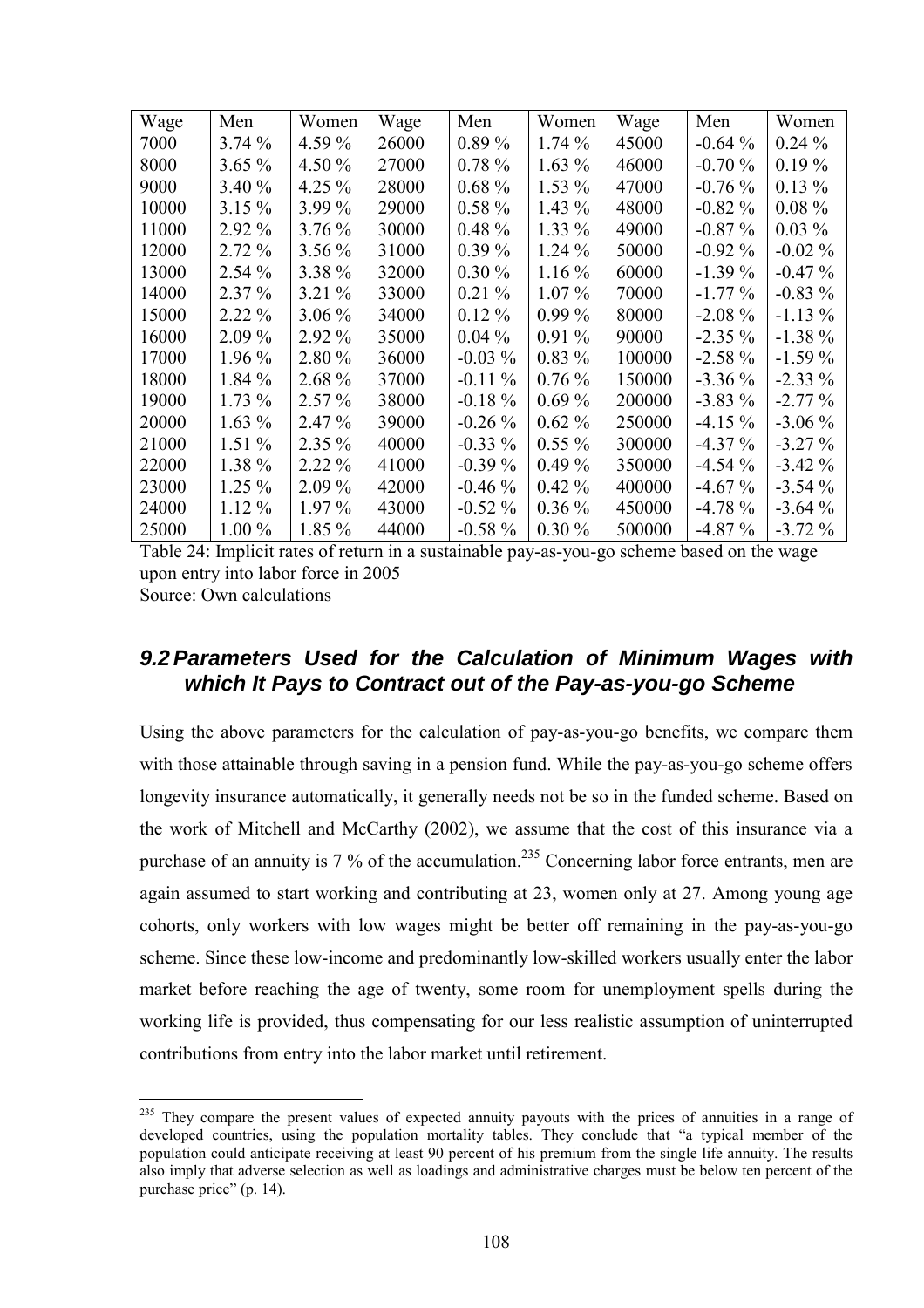With these parameters, we obtain wages with which workers are indifferent between the two alternatives. We let only those workers contract out whose wage exceeds the 'indifference level' at least by 2 % and when applying these results on labor force data for the purpose of further calculations, they were additionally rounded upwards to the nearest thousand. It might be argued that for instance lower-earning individuals would be more risk-averse, requiring a greater 'wage premium' in order to contract out. However, I believe that the omnipresent threat of the introduction of a notional defined contribution pay-as-you-go scheme is a strong counterbalancing factor for these workers, since this would sharply reduce their expected payas-you-go benefits via elimination of redistribution. By contracting out, these workers would diversify their pension portfolio, thus reducing their overall risk exposure. Workers of all age categories can contract out only in exchange for a proportionate reduction in their pay-as-yougo benefits. If they are allowed to divert 5 percentage points of their pension contribution rate to pension funds, we reduce their pay-as-you-go benefits by 25 %. If it is 7 percentage points, the reduction is 35 %, and if it is 10 percentage points, the reduction is 50 %.

## *9.3 Simulation of the Dynamics of Assets Accumulation in Pension Funds after a Systemic Pension Reform*

The following parameters were used in the simulations: $^{236}$ 

- the average wage in 2005 is CZK  $18,900^{237}$
- the average real wage growth rate is  $2.5\%$  p.a.
- men the average wage as a multiple of the economy-wide average wage is  $1.125^{238}$
- women the average wage as a multiple of the economy-wide average wage is 0.839
- men (20-65) the labor force participation rate is 85 %
- women  $(20-65)$  the labor force participation rate is 70 %
- men unemployment rate is  $9\%^{239}$
- women unemployment rate is 11  $\%$

 $\overline{a}$ 

 $^{236}$  For the sake of simplicity as well as to avoid an arbitrary choice of the parameter dynamics, we abstract from the effects of economic convergence that are to take place especially in the first half of the period. Simplifying assumptions are made throughout, but I believe they have little effect on the value of our predictions.<br><sup>237</sup> Author's own projection.

<sup>&</sup>lt;sup>238</sup> This was so in 2002 (Czech Statistical Office) and for simplicity we conserve it for the whole period 2005-2065. The same applies to women.

<sup>&</sup>lt;sup>239</sup> Conserving the status quo; the same for women.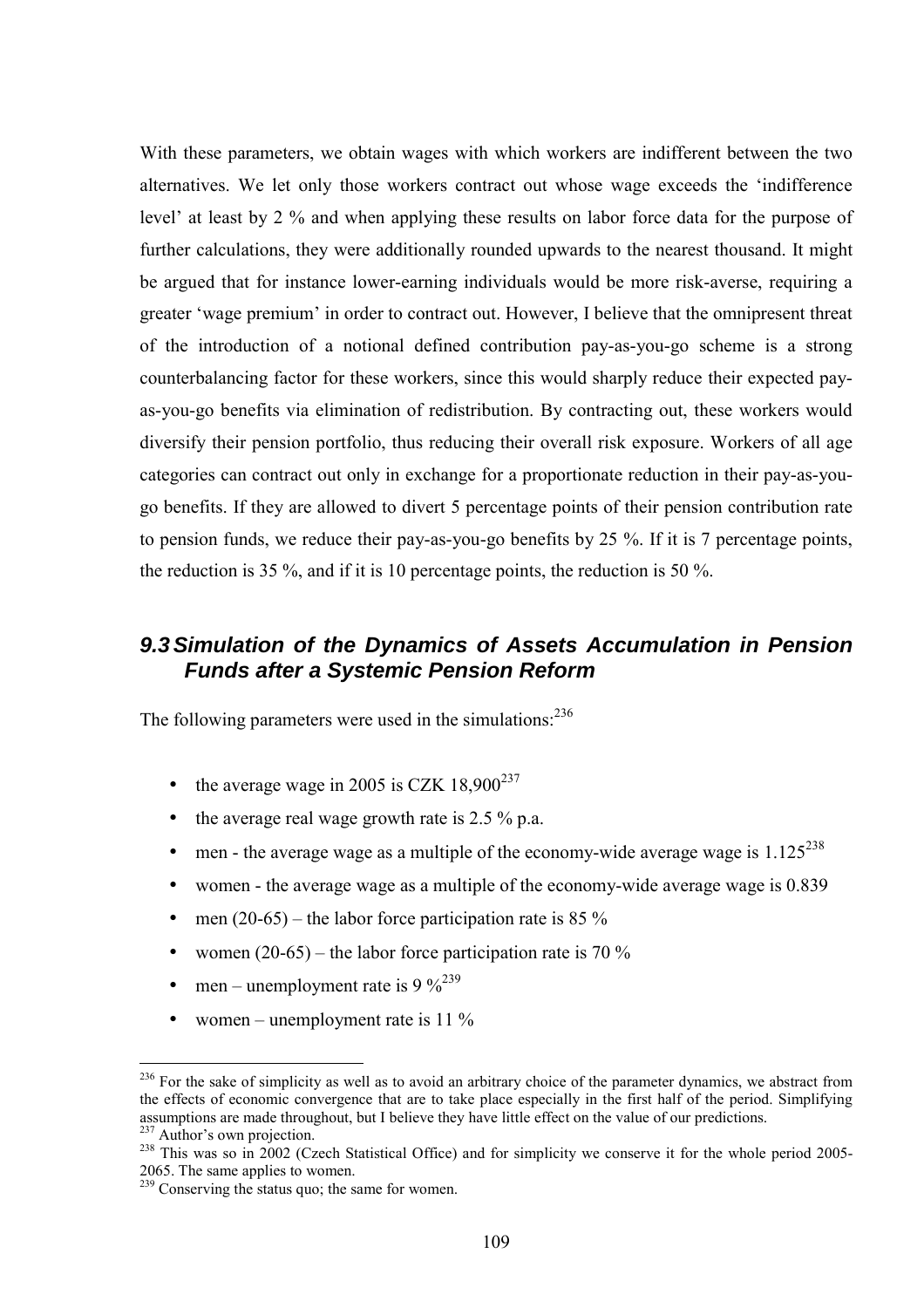- the GDP in 2005 is CZK 2.65 trillion<sup>240</sup>
- the real GDP growth rate is 2.3  $\%$  p.a.<sup>241</sup>
- the coverage of social security is  $98.5\%$
- men the proportion of the self-employed is 15  $\%$
- women the proportion of the self-employed is 10  $\%$
- the average contribution of the self-employed as a proportion of that of employees is  $40\%^{242}$

We assume that all participants withdraw their accumulation upon retirement as a lump sum. Then they purchase an annuity from an insurance company, but that is irrelevant in these simulations since the assets are no longer in pension funds. In each of the three following scenarios, all workers expect a given rate of return and contract out accordingly. Then this rate of return is really attained by pension funds in the period 2005-2065.<sup>243</sup>

 $\overline{a}$ 

 $240$  Author's own projection.

<sup>&</sup>lt;sup>241</sup> I do acknowledge the arbitrariness of the differential between the wage growth rate and the GDP growth rate. However, I decided to set this slight difference in order to symbolically account for the fact that in the process of population ageing, the shrinking labor force is going to drive the marginal product of labor up. Along that path, product growth would be exceeded by wage growth.

 $^{242}$  Unlike employees, the self-employed are given some room for the determination of the level of their social security contributions. The fact that they currently contribute only over a quarter of what employees do may clearly show that they rationally choose other means of retirement saving than the pay-as-you-go scheme (perhaps pension funds with attractive state subsidies and hopefully better investment performance in the future; however, no data available to confirm this hypothesis). A systemic pension reform is likely to provide incentives for the self-employed to increase their contributions, so the assumed 40 % may still be rather underestimating.

<sup>&</sup>lt;sup>243</sup> The results presented are in CZK, although entry into the Economic and Monetary Union is expected early in the period for which the simulations were carried out. Of course, the choice of currency units has no effect whatsoever on the outcomes of the simulations.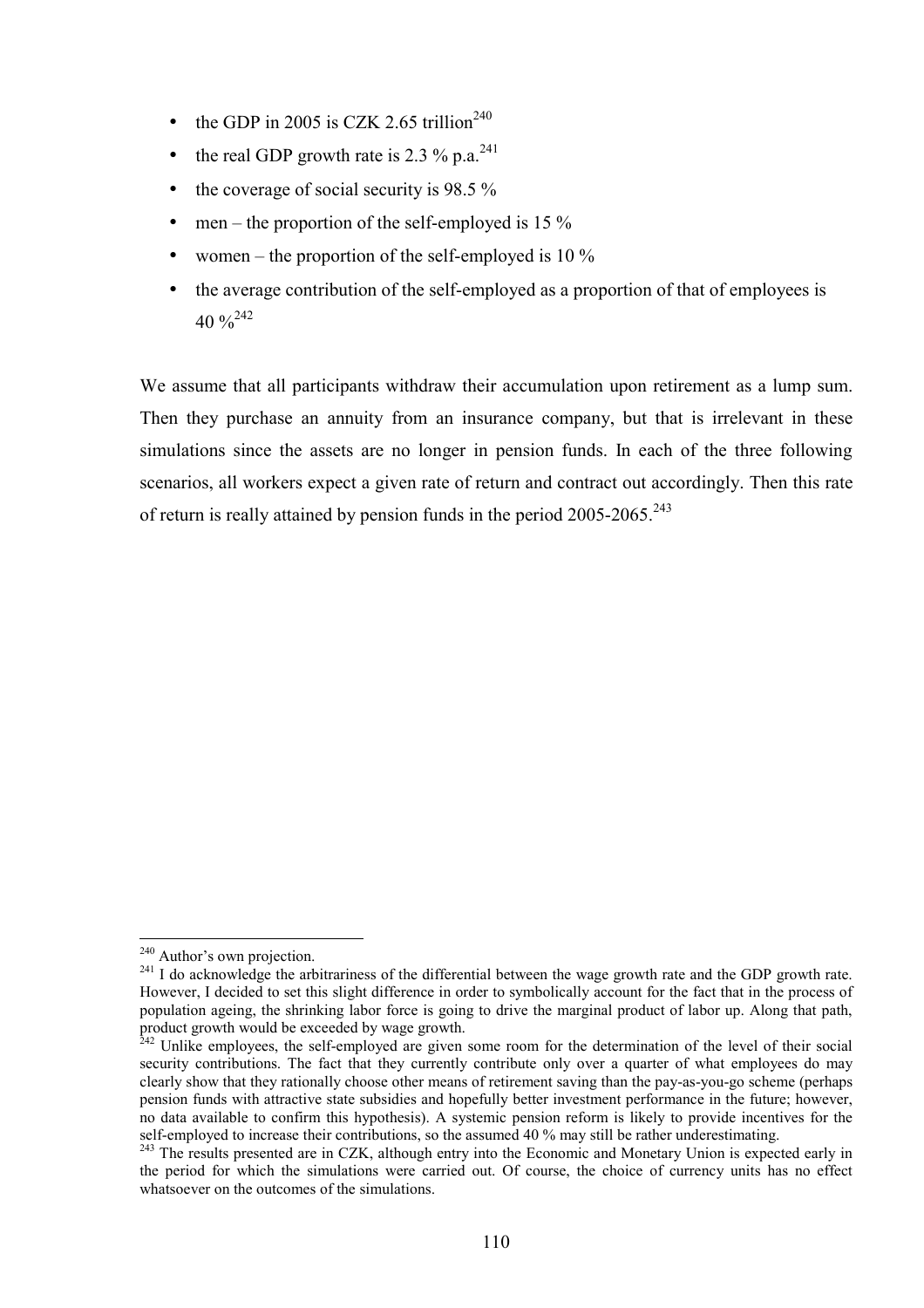## **9.3.1 Expected Real Rate of Return 3 % p.a.**

|                       | 2005               | 2006   | 2007   | 2008   | 2009   | 2010   | 2011   | 2012   | 2013   |
|-----------------------|--------------------|--------|--------|--------|--------|--------|--------|--------|--------|
| 5% contribution rate  | 13,0               | 27,3   | 43,0   | 60,1   | 78,7   | 98,8   | 120,7  | 144,3  | 169,7  |
| Relative to GDP       | 0,5%               | 1,0%   | 1,6%   | 2,1%   | 2,7%   | 3,3%   | 4,0%   | 4,6%   | 5,3%   |
| 7% contribution rate  | 18,2               | 38,3   | 60,2   | 84,1   | 110,1  | 138,4  | 168,9  | 202,0  | 237,5  |
| Relative to GDP       | 0,7%               | 1,4%   | 2,2%   | 3,0%   | 3,8%   | 4,7%   | 5,6%   | 6,5%   | 7,5%   |
| 10% contribution rate | 26,1               | 54,7   | 86,0   | 120,2  | 157,3  | 197,7  | 241,4  | 288,5  | 339,3  |
| Relative to GDP       | 1,0%               | 2,0%   | 3,1%   | 4,2%   | 5,4%   | 6,7%   | 7,9%   | 9,3%   | 10,7%  |
|                       | 2014               | 2015   | 2016   | 2017   | 2018   | 2019   | 2020   | 2021   | 2022   |
| 5% contribution rate  | 196,9              | 226,1  | 257,2  | 290,4  | 325,7  | 363,4  | 400,7  | 440,2  | 481,9  |
| Relative to GDP       | 6,1%               | 6,8%   | 7,6%   | 8,3%   | 9,1%   | 10,0%  | 10,8%  | 11,5%  | 12,4%  |
| 7% contribution rate  | 275,7              | 316,5  | 360,0  | 406,5  | 456,0  | 508,7  | 561,0  | 616,3  | 674,7  |
| Relative to GDP       | 8,5%               | 9,5%   | 10,6%  | 11,7%  | 12,8%  | 14,0%  | 15,1%  | 16,2%  | 17,3%  |
| 10% contribution rate | 393,8              | 452,1  | 514,3  | 580,7  | 651,4  | 726,7  | 801,5  | 880,4  | 963,9  |
| Relative to GDP       | 12,1%              | 13,6%  | 15,1%  | 16,7%  | 18,3%  | 19,9%  | 21,5%  | 23,1%  | 24,7%  |
|                       | 2023               | 2024   | 2025   | 2026   | 2027   | 2028   | 2029   | 2030   | 2031   |
| 5% contribution rate  | 526,2              | 572,7  | 621,2  | 671,7  | 724,0  | 777,5  | 831,5  | 886,6  | 942,7  |
| Relative to GDP       | 13,2%              | 14,0%  | 14,9%  | 15,7%  | 16,6%  | 17,4%  | 18,2%  | 18,9%  | 19,7%  |
| 7% contribution rate  | $\overline{736,7}$ | 801,8  | 869,7  | 940,3  | 1013,6 | 1088,5 | 1164,1 | 1241,3 | 1319,8 |
| Relative to GDP       | 18,5%              | 19,6%  | 20,8%  | 22,0%  | 23,2%  | 24,3%  | 25,5%  | 26,5%  | 27,6%  |
| 10% contribution rate | 1052,4             | 1145,4 | 1242,4 | 1343,3 | 1448,0 | 1555,0 | 1663,0 | 1773,3 | 1885,5 |
| Relative to GDP       | 26,4%              | 28,1%  | 29,8%  | 31,4%  | 33,1%  | 34,8%  | 36,4%  | 37,9%  | 39,4%  |
|                       | 2032               | 2033   | 2034   | 2035   | 2036   | 2037   | 2038   | 2039   | 2040   |
| 5% contribution rate  | 999,3              | 1056,0 | 1111,4 | 1165,2 | 1216,6 | 1263,9 | 1303,7 | 1338,6 | 1371,8 |
| Relative to GDP       | 20,4%              | 21,1%  | 21,7%  | 22,2%  | 22,7%  | 23,0%  | 23,2%  | 23,3%  | 23,4%  |
| 7% contribution rate  | 1399,1             | 1478,4 | 1555,9 | 1631,2 | 1703,2 | 1769,4 | 1825,2 | 1874,0 | 1920,5 |
| Relative to GDP       | 28,6%              | 29,5%  | 30,4%  | 31,1%  | 31,8%  | 32,3%  | 32,5%  | 32,6%  | 32,7%  |
| 10% contribution rate | 1998,7             | 2112,0 | 2222,8 | 2330,3 | 2433,1 | 2527,8 | 2607,4 | 2677,2 | 2743,6 |
| Relative to GDP       | 40,8%              | 42,2%  | 43,4%  | 44,5%  | 45,4%  | 46,1%  | 46,5%  | 46,6%  | 46,7%  |
|                       | 2041               | 2042   | 2043   | 2044   | 2045   | 2046   | 2047   | 2048   | 2049   |
| 5% contribution rate  | 1403,4             | 1433,7 | 1462,0 | 1489,8 | 1522,1 | 1556,6 | 1590,2 | 1624,4 | 1657,1 |
| Relative to GDP       | 23,4%              | 23,3%  | 23,2%  | 23,2%  | 23,1%  | 23,1%  | 23,1%  | 23,1%  | 23,0%  |
| 7% contribution rate  | 1964,8             | 2007,2 | 2046,8 | 2085,8 | 2131,0 | 2179,2 | 2226,3 | 2274,2 | 2319,9 |
| Relative to GDP       | 32,7%              | 32,7%  | 32,5%  | 32,4%  | 32,4%  | 32,4%  | 32,3%  | 32,3%  | 32,2%  |
| 10% contribution rate | 2806,8             | 2867,4 | 2924,0 | 2979,7 | 3044,3 | 3113,1 | 3180,4 | 3248,8 | 3314,1 |
| Relative to GDP       | 46,7%              | 46,6%  | 46,5%  | 46,3%  | 46,3%  | 46,2%  | 46,2%  | 46,1%  | 46,0%  |
|                       | 2050               | 2051   | 2052   | 2053   | 2054   | 2055   | 2056   | 2057   | 2058   |
| 5% contribution rate  | 1687,8             | 1719,7 | 1752,7 | 1784,7 | 1819,0 | 1851,7 | 1884,7 | 1922,0 | 1959,4 |
| Relative to GDP       | 22,9%              | 22,8%  | 22,7%  | 22,6%  | 22,5%  | 22,4%  | 22,3%  | 22,2%  | 22,2%  |
| 7% contribution rate  | 2363,0             | 2407,6 | 2453,8 | 2498,5 | 2546,6 | 2592,4 | 2638,5 | 2690,9 | 2743,1 |
| Relative to GDP       | 32,0%              | 31,9%  | 31,8%  | 31,7%  | 31,5%  | 31,4%  | 31,2%  | 31,1%  | 31,0%  |
| 10% contribution rate | 3375,7             | 3439,4 | 3505,5 | 3569,3 | 3638,0 | 3703,5 | 3769,3 | 3844,1 | 3918,7 |
| Relative to GDP       | 45,8%              | 45,6%  | 45,4%  | 45,2%  | 45,1%  | 44,8%  | 44,6%  | 44,5%  | 44,3%  |
|                       | 2059               | 2060   | 2061   | 2062   | 2063   | 2064   | 2065   |        |        |
| 5% contribution rate  | 2005,6             | 2059,2 | 2117,3 | 2176,4 | 2236,8 | 2299,3 | 2361,7 |        |        |
| Relative to GDP       | 22,2%              | 22,2%  | 22,4%  | 22,5%  | 22,6%  | 22,7%  | 22,8%  |        |        |
| 7% contribution rate  | 2807,8             | 2882,8 | 2964,2 | 3047,0 | 3131,5 | 3219,1 | 3306,3 |        |        |
| Relative to GDP       | 31,0%              | 31,1%  | 31,3%  | 31,5%  | 31,6%  | 31,8%  | 31,9%  |        |        |
| 10% contribution rate | 4011,2             | 4118,3 | 4234,5 | 4352,9 | 4473,6 | 4598,7 | 4723,3 |        |        |
| Relative to GDP       | 44,3%              | 44,5%  | 44,7%  | 44,9%  | 45,1%  | 45,4%  | 45,5%  |        |        |

Table 25: Simulation of the dynamics of assets accumulation in pension funds in 2005-2065 (billions CZK; 2005 prices) – real rate of return expected to be 3 % p.a.

Source: Own calculations based on population forecasts of the Charles University Faculty of Natural Sciences (Burcin and Kučera 2003)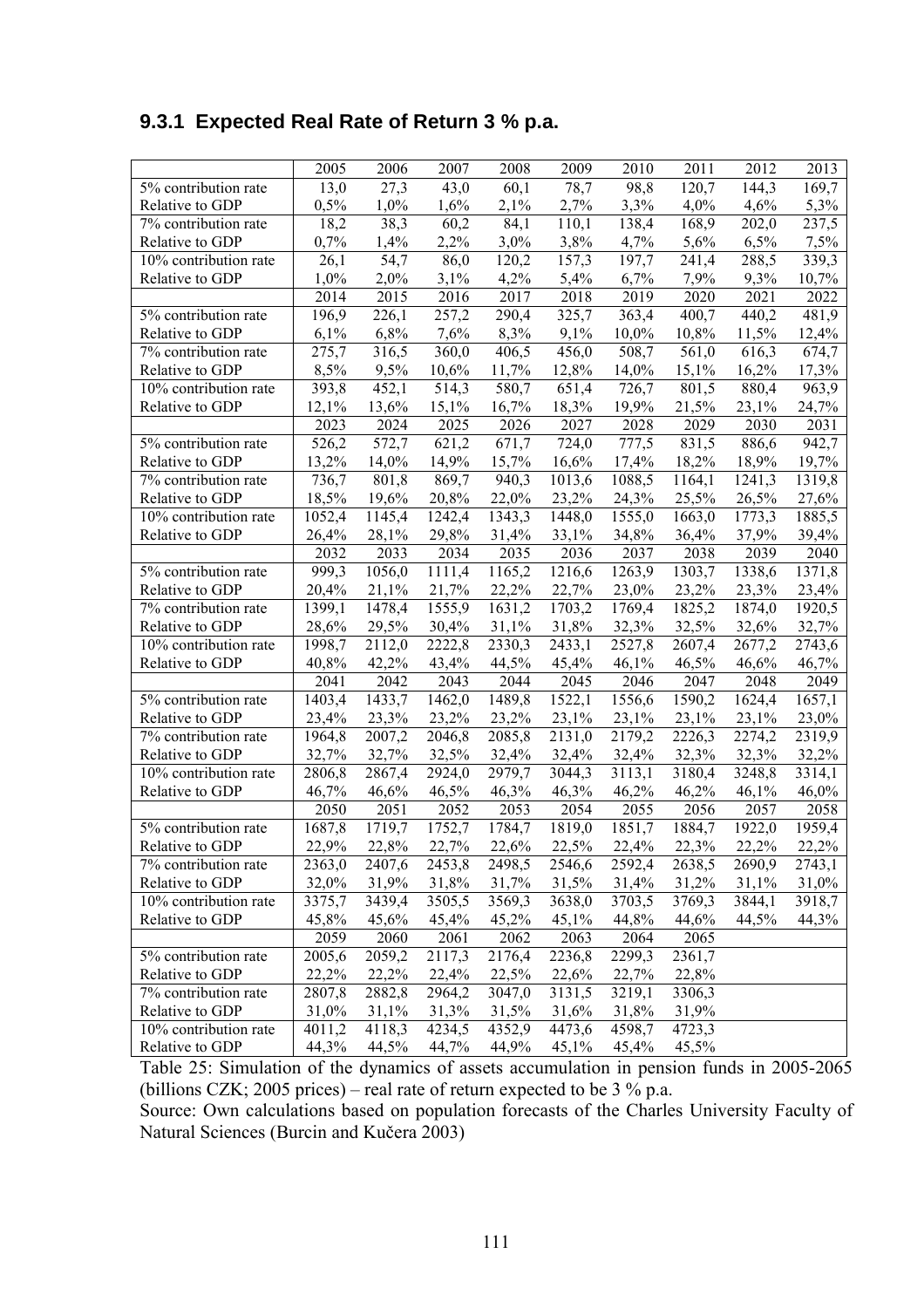## **9.3.2 Expected Real Rate of Return 4 % p.a.**

|                       | 2005   | 2006   | 2007   | 2008   | 2009               | 2010   | 2011                | 2012   | 2013   |
|-----------------------|--------|--------|--------|--------|--------------------|--------|---------------------|--------|--------|
| 5% contribution rate  | 19,8   | 41,8   | 65,9   | 92,6   | 121,7              | 153,5  | 188,3               | 226,0  | 266,9  |
| Relative to GDP       | 0,7%   | 1,5%   | 2,4%   | 3,3%   | 4,2%               | 5,2%   | 6,2%                | 7,3%   | 8,4%   |
| 7% contribution rate  | 27,7   | 58,5   | 92,3   | 129,6  | 170,4              | 215,0  | 263,6               | 316,4  | 373,7  |
| Relative to GDP       | 1,0%   | 2,2%   | 3,3%   | 4,6%   | 5,9%               | 7,2%   | 8,7%                | 10,2%  | 11,8%  |
| 10% contribution rate | 39,6   | 83,5   | 131,9  | 185,1  | 243,4              | 307,1  | 376,5               | 452,0  | 533,8  |
| Relative to GDP       | 1,5%   | 3,1%   | 4,8%   | 6,5%   | 8,4%               | 10,3%  | 12,4%               | 14,5%  | 16,8%  |
|                       | 2014   | 2015   | 2016   | 2017   | 2018               | 2019   | 2020                | 2021   | 2022   |
| 5% contribution rate  | 311,1  | 358,7  | 409,8  | 464,6  | $\overline{523,4}$ | 586,4  | 650,2               | 718,1  | 790,3  |
| Relative to GDP       | 9,6%   | 10,8%  | 12,0%  | 13,3%  | 14,7%              | 16,1%  | 17,4%               | 18,8%  | 20,3%  |
| 7% contribution rate  | 435,5  | 502,1  | 573,7  | 650,5  | 732,8              | 821,0  | 910,3               | 1005,3 | 1106,4 |
| Relative to GDP       | 13,4%  | 15,1%  | 16,9%  | 18,7%  | 20,6%              | 22,5%  | 24,4%               | 26,4%  | 28,4%  |
| 10% contribution rate | 622,2  | 717,3  | 819,5  | 929,2  | 1046,9             | 1172,8 | 1300,4              | 1436,1 | 1580,6 |
| Relative to GDP       | 19,1%  | 21,6%  | 24,1%  | 26,7%  | 29,4%              | 32,2%  | 34,9%               | 37,7%  | 40,5%  |
|                       | 2023   | 2024   | 2025   | 2026   | 2027               | 2028   | 2029                | 2030   | 2031   |
| 5% contribution rate  | 867,3  | 948,3  | 1032,8 | 1120,8 | 1211,9             | 1304,7 | 1398,7              | 1495,0 | 1593,4 |
| Relative to GDP       | 21,7%  | 23,2%  | 24,7%  | 26,2%  | 27,7%              | 29,2%  | 30,6%               | 32,0%  | 33,3%  |
| 7% contribution rate  | 1214,2 | 1327,6 | 1445,9 | 1569,1 | 1696,7             | 1826,6 | 1958,2              | 2093,0 | 2230,8 |
| Relative to GDP       | 30,4%  | 32,5%  | 34,6%  | 36,7%  | 38,8%              | 40,9%  | 42,8%               | 44,7%  | 46,6%  |
| 10% contribution rate | 1734,6 | 1896,6 | 2065,6 | 2241,6 | 2423,9             | 2609,4 | 2797,4              | 2990,0 | 3186,8 |
| Relative to GDP       | 43,5%  | 46,5%  | 49,5%  | 52,5%  | 55,5%              | 58,4%  | 61,2%               | 63,9%  | 66,6%  |
|                       | 2032   | 2033   | 2034   | 2035   | 2036               | 2037   | 2038                | 2039   | 2040   |
| 5% contribution rate  | 1693,0 | 1793,0 | 1891,5 | 1987,8 | 2080,5             | 2166,8 | $\overline{2}240,5$ | 2305,6 | 2367,8 |
| Relative to GDP       | 34,6%  | 35,8%  | 36,9%  | 37,9%  | 38,8%              | 39,5%  | 39,9%               | 40,2%  | 40,3%  |
| 7% contribution rate  | 2370,2 | 2510,2 | 2648,1 | 2782,9 | 2912,8             | 3033,6 | 3136,8              | 3227,8 | 3314,9 |
| Relative to GDP       | 48,4%  | 50,1%  | 51,7%  | 53,1%  | 54,3%              | 55,3%  | 55,9%               | 56,2%  | 56,4%  |
| 10% contribution rate | 3386,0 | 3586,1 | 3783,0 | 3975,6 | 4161,1             | 4333,6 | 4481,1              | 4611,1 | 4735,6 |
| Relative to GDP       | 69,2%  | 71,6%  | 73,8%  | 75,8%  | 77,6%              | 79,0%  | 79,8%               | 80,3%  | 80,6%  |
|                       | 2041   | 2042   | 2043   | 2044   | 2045               | 2046   | 2047                | 2048   | 2049   |
| 5% contribution rate  | 2427,5 | 2485,1 | 2539,3 | 2592,5 | 2653,5             | 2718,0 | 2780,6              | 2844,1 | 2904,0 |
| Relative to GDP       | 40,4%  | 40,4%  | 40,4%  | 40,3%  | 40,3%              | 40,4%  | 40,4%               | 40,4%  | 40,3%  |
| 7% contribution rate  | 3398,5 | 3479,2 | 3555,0 | 3629,5 | 3714,9             | 3805,3 | 3892,9              | 3981,7 | 4065,6 |
| Relative to GDP       | 56,6%  | 56,6%  | 56,5%  | 56,4%  | 56,5%              | 56,5%  | 56,5%               | 56,5%  | 56,4%  |
| 10% contribution rate | 4854,9 | 4970,2 | 5078,6 | 5184,9 | 5307,0             | 5436,1 | 5561,3              | 5688,1 | 5808,0 |
| Relative to GDP       | 80,8%  | 80,9%  | 80,8%  | 80,6%  | 80,6%              | 80,7%  | 80,8%               | 80,7%  | 80,6%  |
|                       | 2050   | 2051   | 2052   | 2053   | 2054               | 2055   | 2056                | 2057   | 2058   |
| 5% contribution rate  | 2959,8 | 3017,7 | 3077,9 | 3135,9 | 3198,4             | 3258,2 | 3318,4              | 3387,0 | 3455,6 |
| Relative to GDP       | 40,1%  | 40,0%  | 39,9%  | 39,7%  | 39,6%              | 39,4%  | 39,3%               | 39,2%  | 39,1%  |
| 7% contribution rate  | 4143,7 | 4224,8 | 4309,0 | 4390,2 | 4477,8             | 4561,4 | 4645,8              | 4741,8 | 4837,8 |
| Relative to GDP       | 56,2%  | 56,0%  | 55,8%  | 55,6%  | 55,5%              | 55,2%  | 55,0%               | 54,8%  | 54,7%  |
| 10% contribution rate | 5919,6 | 6035,4 | 6155,8 | 6271,7 | 6396,9             | 6516,3 | 6636,9              | 6774,1 | 6911,1 |
| Relative to GDP       | 80,3%  | 80,0%  | 79,8%  | 79,5%  | 79,2%              | 78,9%  | 78,5%               | 78,4%  | 78,1%  |
|                       | 2059   | 2060   | 2061   | 2062   | 2063               | 2064   | 2065                |        |        |
| 5% contribution rate  | 3541,1 | 3640,7 | 3749,1 | 3859,9 | 3973,3             | 4091,1 | 4209,2              |        |        |
| Relative to GDP       | 39,1%  | 39,3%  | 39,6%  | 39,8%  | 40,1%              | 40,4%  | 40,6%               |        |        |
| 7% contribution rate  | 4957,5 | 5097,0 | 5248,7 | 5403,8 | 5562,7             | 5727,6 | 5892,9              |        |        |
| Relative to GDP       | 54,8%  | 55,1%  | 55,4%  | 55,8%  | 56,1%              | 56,5%  | 56,8%               |        |        |
| 10% contribution rate | 7082,1 | 7281,4 | 7498,2 | 7719,7 | 7946,7             | 8182,2 | 8418,4              |        |        |
| Relative to GDP       | 78,3%  | 78,7%  | 79,2%  | 79,7%  | 80,2%              | 80,7%  | 81,2%               |        |        |

Table 26: Simulation of the dynamics of assets accumulation in pension funds in 2005-2065 (billions CZK; 2005 prices) – real rate of return expected to be 4 % p.a.

Source: Own calculations based on population forecasts of the Charles University Faculty of Natural Sciences (Burcin and Kučera 2003)